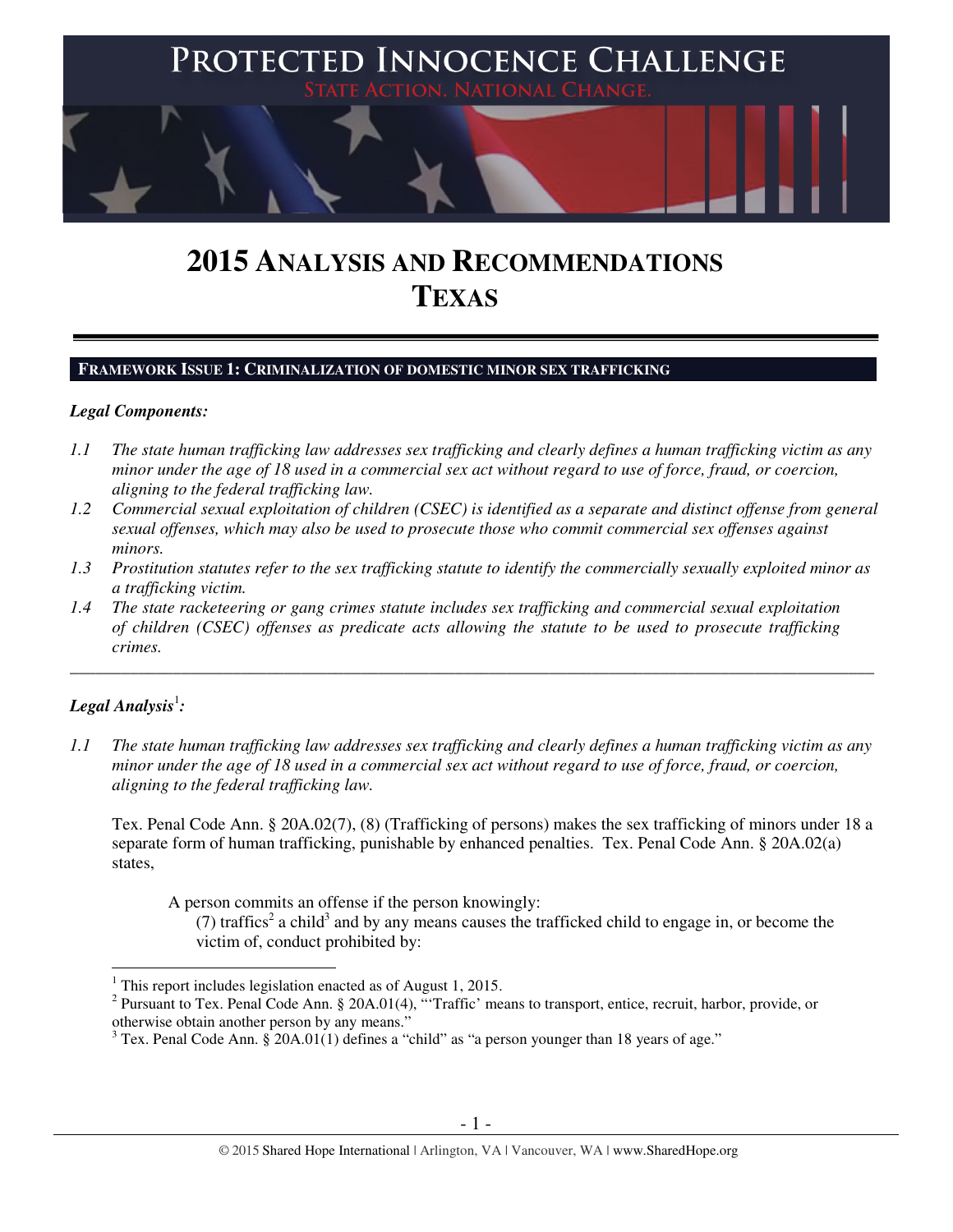(A) Section 21.02 (Continuous Sexual Abuse of Young Child or Children); (B) Section 21.11 (Indecency with a Child); (C) Section 22.011 (Sexual Assault); (D) Section 22.021 (Aggravated Sexual Assault); (E) Section 43.02 (Prostitution); (F) Section 43.03 (Promotion of Prostitution); (G) Section 43.04 (Aggravated Promotion of Prostitution); (H) Section 43.05 (Compelling Prostitution); (I) Section 43.25 (Sexual Performance by a Child); (J) Section 43.251 (Employment Harmful to Children); or (K) Section 43.26 (Possession or Promotion of Child Pornography); or (8) receives a benefit from participating in a venture that involves an activity described by Subdivision  $(7)$  or engages in sexual conduct<sup>4</sup> with a child trafficked in the manner described in Subdivision  $(7)$ .

A first conviction under Tex. Penal Code Ann. § 20A.02(a) is generally punishable as a second degree felony by imprisonment for 2–20 years<sup>5</sup> and a possible fine not to exceed \$10,000. Tex. Penal Code Ann.

If the accused is found guilty of more than one offense arising out of the same criminal episode, the sentences may run concurrently or consecutively if each sentence is for a conviction of:

. . . . (2) an offense:

> (A) under . . . Section 21.02 [Continuous sexual abuse of a child or children] . . . committed against a victim younger than 17 years of age at the time of the commission of the offense regardless of whether the accused is convicted of violations of the same section more than once or is convicted of violations of more than one section; or

> (B) for which a plea agreement was reached in a case in which the accused was charged with more than one offense listed in Paragraph (A) committed against a victim younger than 17 years of age at the time of the commission of the offense regardless of whether the accused is charged with violations of the same section more than once or is charged with violations of more than one section;

(3) an offense:

(A) under Section . . . 43.26 [Possession or promotion of child pornography], regardless of whether the accused is convicted of violations of the same section more than once or is convicted of violations of both sections; or

(B) for which a plea agreement was reached in a case in which the accused was charged with more than one offense listed in Paragraph (A), regardless of whether the accused is charged with violations of the same section more than once or is charged with violations of both sections;

. . . . (5) an offense:

> (A) under Section 20A.02 [Trafficking of persons] or 43.05 [Compelling prostitution], regardless of whether the accused is convicted of violations of the same section more than once or is convicted of violations of both sections; or

(B) for which a plea agreement was reached in a case in which the accused was charged with more than one offense listed in Paragraph (A), regardless of whether the accused is charged with violations of the same section more than once or is charged with violations of both sections; or

(6) an offense:

 4 Tex. Penal Code Ann. § 20A.01(3) states that the term "sexual conduct" has the same meaning used in Tex. Penal Code Ann. § 43.25. Pursuant to Tex. Penal Code Ann. § 43.25(a)(2), "'Sexual conduct' means sexual contact, actual or simulated sexual intercourse, deviate sexual intercourse, sexual bestiality, masturbation, sado-masochistic abuse, or lewd exhibition of the genitals, the anus, or any portion of the female breast below the top of the areola."<br><sup>5</sup> Texas Penal Code Sec. 3.03(b) (Sentences for offenses arising out of same criminal episode) states,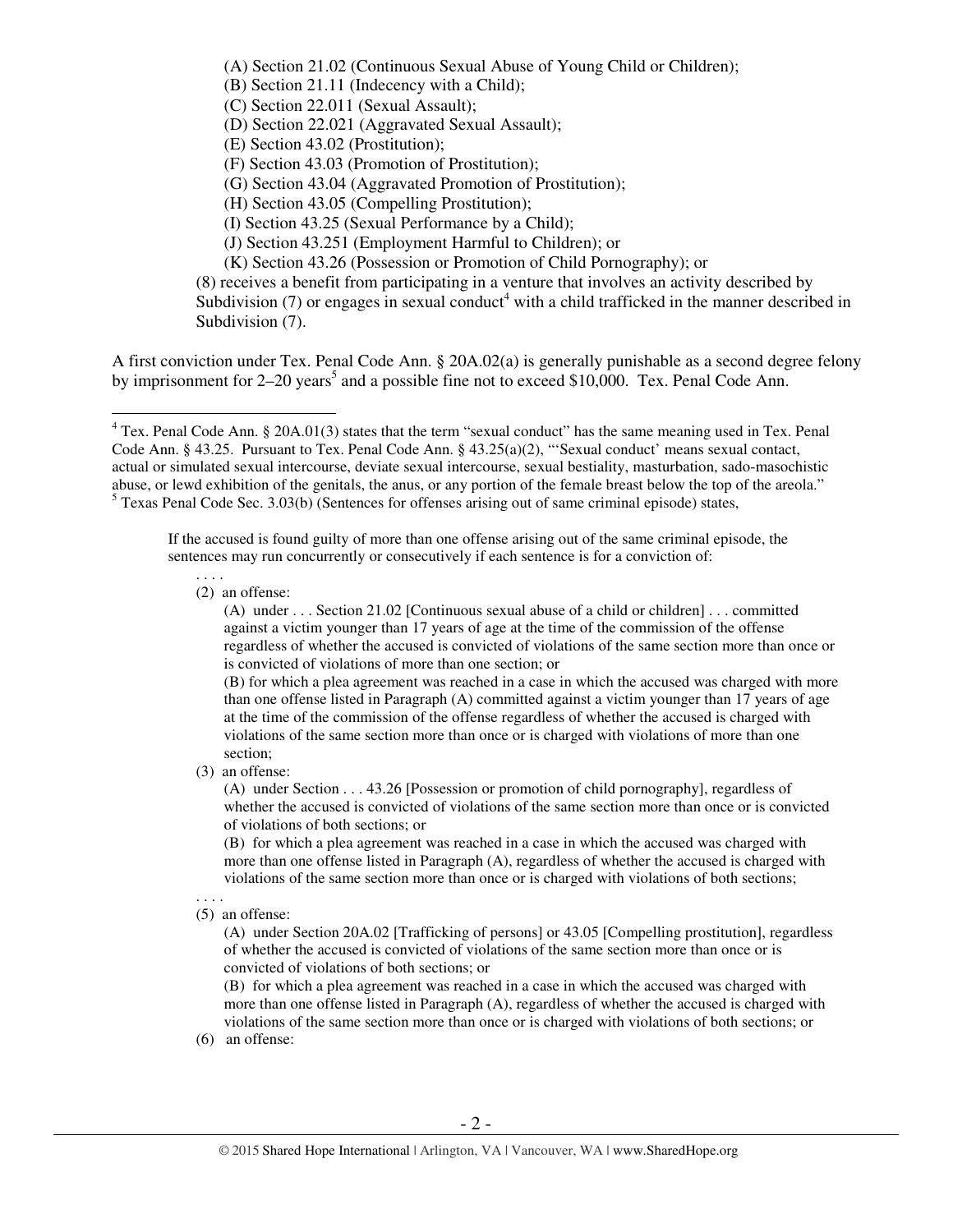§§ 20A.02(b)(1), 12.33. A first conviction under Tex. Penal Code Ann. § 20A.02(a)(7) or § 20A.02(a)(8), however, is punishable, without regard to the use of force, fraud, or coercion, as a first degree felony by imprisonment "for life or for any term of not more than 99 years or less than 5 years" and a possible fine not to exceed \$10,000, while subsequent convictions are punishable by life imprisonment and a possible fine not to exceed \$10,000. Tex. Penal Code Ann. §§ 20A.02(b)(1), 12.32, 12.42(c)(2).<sup>6</sup>

Additionally, Tex. Penal Code Ann.  $\S 20A.03^7$  (Continuous trafficking of persons) states,

(a) A person commits an offense if, during a period that is 30 or more days in duration, the person engages two or more times in conduct that constitutes an offense under Section 20A.02 [Trafficking of persons] against one or more victims.

(b) If a jury is the trier of fact, members of the jury are not required to agree unanimously on which specific conduct engaged in by the defendant constituted an offense under Section 20A.02 or on which exact date the defendant engaged in that conduct. The jury must agree unanimously that the defendant, during a period that is 30 or more days in duration, engaged in conduct that constituted an offense under Section 20A.02.

(c) If the victim of an offense under Subsection (a) is the same victim as a victim of an offense under Section 20A.02, a defendant may not be convicted of the offense under Section 20A.02 in the same criminal action as the offense under Subsection (a), unless the offense under Section 20A.02:

(1) is charged in the alternative;

(2) occurred outside the period in which the offense alleged under Subsection (a) was committed; or (3) is considered by the trier of fact to be a lesser included offense of the offense alleged under Subsection (a).

(d) A defendant may not be charged with more than one count under Subsection (a) if all of the conduct that constitutes an offense under Section 20A.02 is alleged to have been committed against the same victim.

. . . .

 $\overline{a}$ 

(B) for which a plea agreement was reached in a case in which the accused was charged with more than one offense listed in Paragraph (A) and punishable as described by that paragraph, regardless of whether the accused is charged with violations of the same section more than once or is charged with violations of more than one section.

<sup>6</sup> Additional sentencing limitations may also be applicable. For example, a person convicted under Tex. Penal Code Ann. § 20A.02 [Trafficking of Persons] cannot be sentenced to community supervision. Tex. Code Crim. Proc. Ann. art. 42A.054(5). Also, a person convicted under Tex. Penal Code Ann. § 20A.02 [Trafficking of Persons] or Tex. Penal Code Ann. § 20A.03 [Continuous Trafficking of Persons] is not eligible for release to intensive supervision parole. Tex. Gov't Code Ann. § 499.027(b)(2)(Z)–(AA) (First version). Additionally, if the offender has a prior conviction for certain crimes, including Tex. Penal Code Ann. § 20A.02(7) or (8), a second conviction is punishable by life imprisonment. Tex. Penal Code Ann. § 12.42(c)(2)(A).

The text of Tex. Code Crim. Proc. Ann. art. 42A.054 and Tex. Gov't Code Ann. § 499.027 included here and elsewhere in this report includes amendments made by the enactment of House Bill 2299 during the 2015 regular session of the 84th Texas Legislature (effective January 1, 2017).

<sup>7</sup> The text of Tex. Penal Code Ann. § 20A.03 included here and elsewhere in this report includes amendments made by the enactment of House Bill 10 during the 2015 regular session of the 84th Texas Legislature (effective September 1, 2015).

<sup>(</sup>A) under Section 22.04(a)(1) or (2) or Section 22.04(a–1)(1) or (2) that is punishable as a felony of the first degree, regardless of whether the accused is convicted of violations of the same section more than once or is convicted of violations of more than one section; or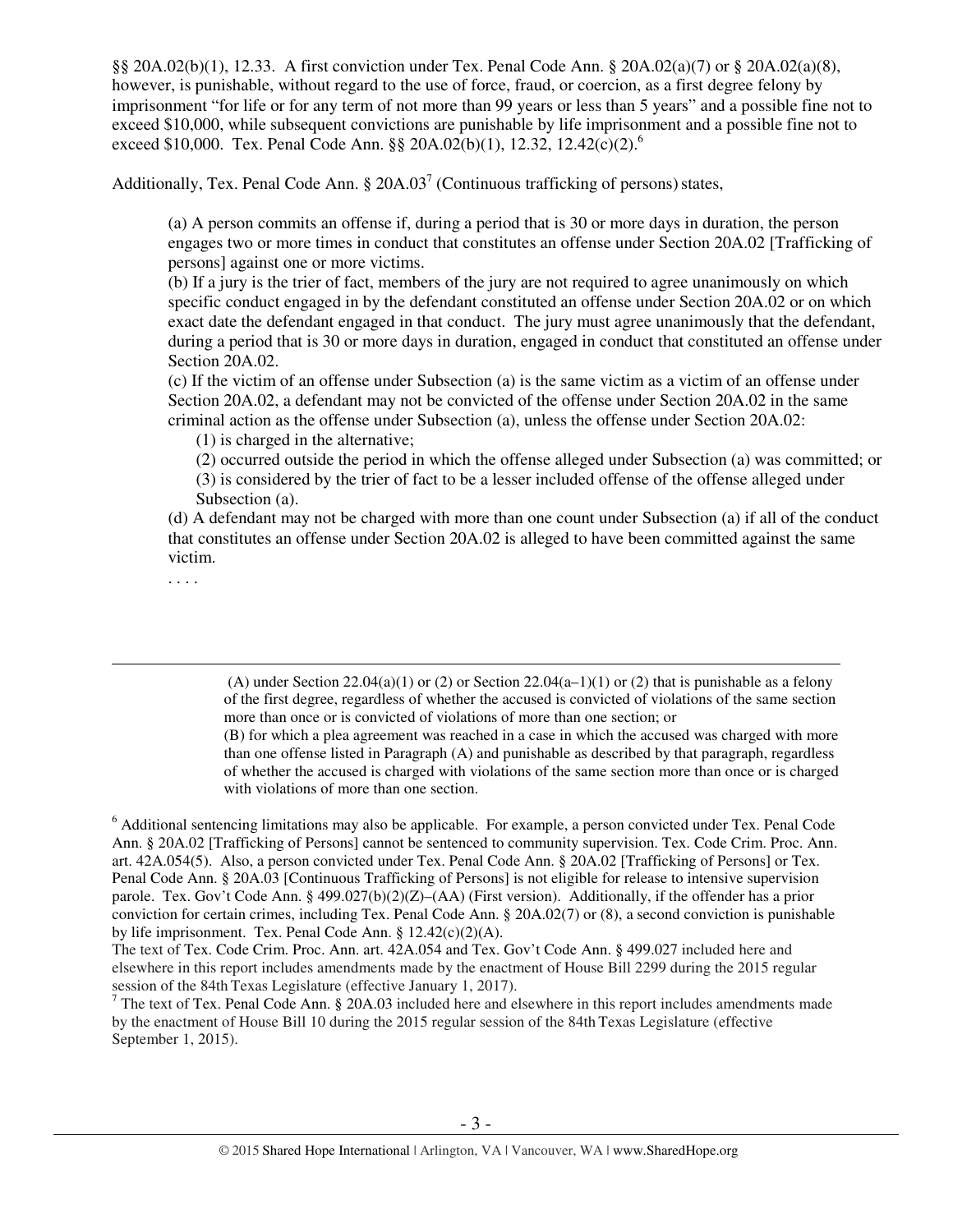A conviction under Tex. Penal Code Ann. § 20A.03 is punishable as a first degree felony by imprisonment for either 25–99 years<sup>8</sup> and a possible fine not to exceed \$10,000 or life and a possible fine not to exceed \$10,000.<sup>9</sup> Tex. Penal Code Ann. §§ 20A.03(e), 12.32.

*1.2 Commercial sexual exploitation of children (CSEC) is identified as a separate and distinct offense from general sexual offenses, which may also be used to prosecute those who commit commercial sex offenses against minors.* 

Texas has several statutes specifically criminalizing CSEC, including the following:

- 1. Tex. Penal Code Ann. § 43.05(a)(2) (Compelling prostitution) makes it a crime if a person knowingly "causes by any means a child younger than 18 years to commit prostitution, regardless of whether the actor knows the age of the child at the time the actor commits the offense." A conviction under Tex. Penal Code Ann. § 43.05(a)(2) is punishable as a first degree felony by imprisonment for either 5–99 years<sup>10</sup> and a possible fine not to exceed \$10,000 or life and a possible fine not to exceed \$10,000. Tex. Penal Code Ann. §§ 43.05(b), 12.32.
- 2. Tex. Penal Code Ann. § 43.03 (Promotion of prostitution) criminalizes soliciting "another to engage in sexual conduct with another person for compensation." It is a "felony of the second degree if the actor engages in conduct described by Subsection (a)(1) or (2) involving a person younger than 18 years of age engaging in prostitution, regardless of whether the actor knows the age of the person at the time the actor commits the offense." Tex. Penal Code Ann. § 43.03(a), (b).
- 3. Tex. Penal Code Ann. § 43.04(a) (Aggravated promotion of prostitution) is violated when a person "knowingly owns, invests in, finances, controls, supervises, or manages a prostitution enterprise that uses two or more prostitutes." This offense is a first degree felony when "the prostitution enterprise uses as a prostitute one or more persons younger than 18 years of age, regardless of whether the actor knows the age of the person at the time the actor commits the offense." Tex. Penal Code Ann. § 43.04(b).

(1) This subsection applies only to an inmate who is serving a sentence for:

<sup>10</sup> *See supra* note 5.

 8 *See supra* note 5.

<sup>&</sup>lt;sup>9</sup> Pursuant to Tex. Gov't Code Ann. § 508.145(d)(1)-(3) (Eligibility for release on parole; computation of parole eligibility date),

<sup>(</sup>A) an offense described by Article 42A.054(a), Code of Criminal Procedure, other than an offense under Section 19.03, Penal Code;

<sup>(</sup>B) an offense . . . under Article 42A.054(c) or (d), Code of Criminal Procedure;

<sup>(</sup>C) an offense under Section 20A.03 [Continuous trafficking of persons], Penal Code;

<sup>(</sup>D) an offense under Section 71.02 [Engaging in organized criminal activity] or 71.023 [Directing activities of criminal street gangs], Penal Code.

<sup>(2)</sup> An inmate described by Subdivision (1) is not eligible for release on parole until the inmate's actual calendar time served, without consideration of good conduct time, equals one-half of the sentence or 30 calendar years, whichever is less, but in no event is the inmate eligible for release on parole in less than two calendar years.

<sup>(3)</sup> Notwithstanding Subdivision (2), an inmate who is serving a sentence for an offense under Section 22.021 [Aggravated sexual assault], Penal Code, is not eligible for release on parole if the inmate is serving a sentence for an offense for which punishment was enhanced under Section 12.42(c)(4), Penal Code.

The text of Tex. Gov't Code Ann. § 508.145 included here and elsewhere in this report includes amendments made by the enactment of House Bill 2299 during the 2015 regular session of the 84th Texas Legislature (effective January 1, 2017).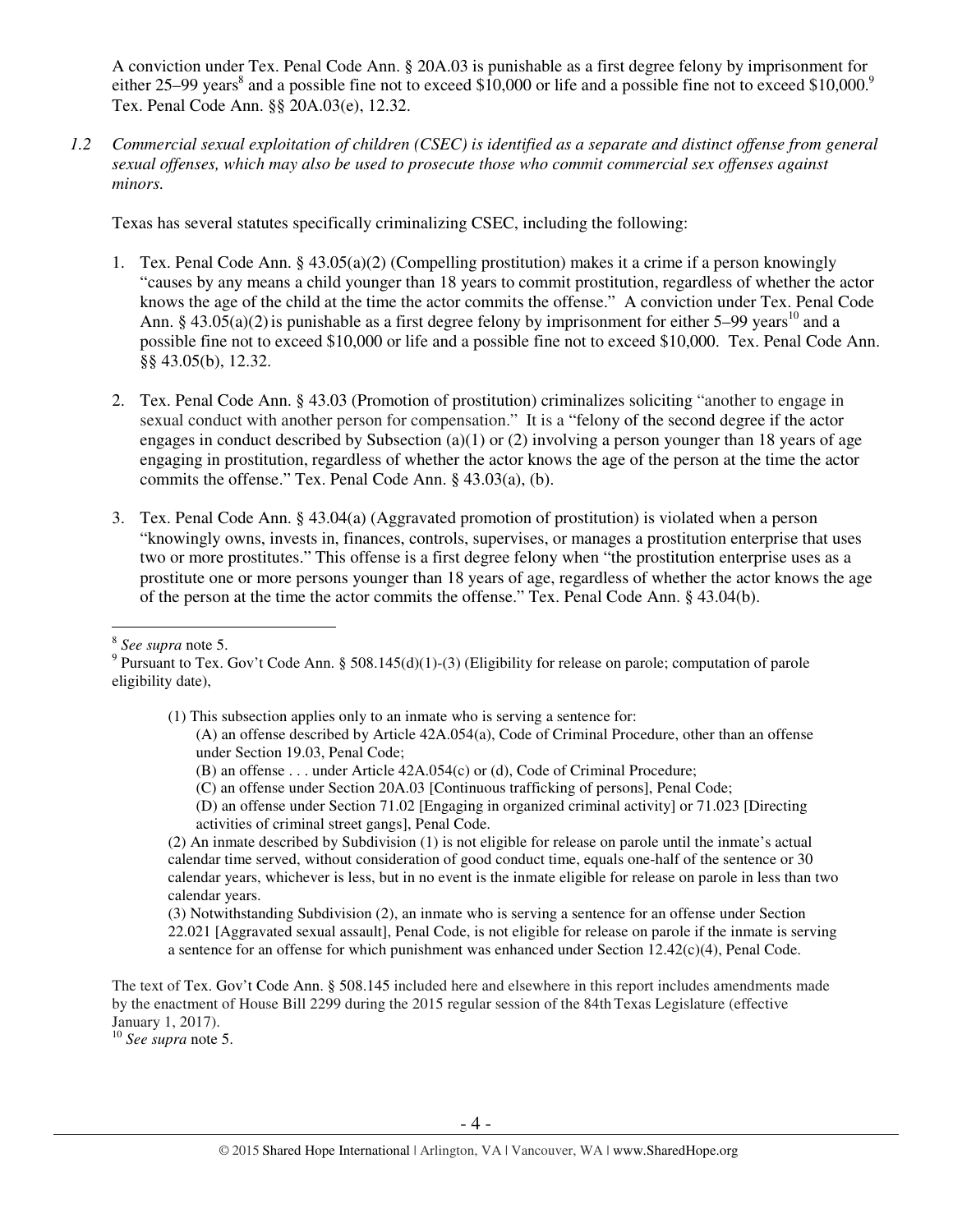4. Tex. Penal Code Ann. §  $43.02b^{11}$  (Prostitution) makes it a crime if a person, "in return for receipt of a fee or "based on the payment of a fee" (1) offers to engage, agrees to engage, or engages in sexual conduct; or (2) solicits another in a public place to engage with the actor in sexual conduct for hire." A first conviction under this statute is generally punishable as a Class B misdemeanor by imprisonment in a county jail up to 180 days, a fine not to exceed \$2,000, or both. Tex. Penal Code Ann. §§ 43.02(c), (c-1), 12.22. However, pursuant to Tex. Penal Code Ann. §§ 43.02(c-1)(3), 12.33a conviction is punishable as a second degree felony by imprisonment for 2–20 years and a possible fine not to exceed \$10,000

if the person solicited is:

(A) younger than 18 years of age, regardless of whether the actor knows the age of the person solicited at the time the actor commits the offense

- (B) represented to the actor as being younger than 18 years of age; or
- (C) believed by the actor to be younger than 18 years of age.
- 5. Tex. Penal Code Ann. § 15.031(b) (Criminal solicitation of a minor) states,

A person commits an offense if, with intent that an offense under Section 20A.02(a)(7) or (8) [Trafficking of persons], 21.02 [Continuous sexual abuse of young child or children], 21.11 [Indecency with a child], 22.011 [Sexual assault], 22.021 [Aggravated sexual assault], 43.02 [Prostitution], 43.05(a)(2) [Compelling prostitution], or 43.25 [Sexual performance by a child] be committed, the person by any means requests, commands, or attempts to induce a minor<sup>12</sup> or another whom the person believes to be a minor to engage in specific conduct that, under the circumstances surrounding the actor's conduct as the actor believes them to be, would constitute an offense under one of those sections or would make the minor or other believed by the person to be a minor a party to the commission of an offense under one of those sections.

- (2) solicits another in a public place to engage with the actor in sexual conduct for hire.
- (b) A person commits an offense if, based on the payment of a fee by the actor or another person on behalf of the actor, the person knowingly:
	- (1) offers to engage, agrees to engage, or engages in sexual conduct; or
	- (2) solicits another in a public place to engage with the actor in sexual conduct for hire.
- (b-1) An offense is established under Subsection (a) regardless of whether the actor is offered or actually receives the fee. An offense is established under Subsection (b) regardless of whether the actor or another person on behalf of the actor offers or actually pays the fee.

A second or third conviction under (a) or (b) is a Class A misdemeanor, punishable by up to one year's imprisonment, a \$4,000 fine, or both, and a fourth conviction is a state jail felony. Tex. Penal Code Ann. §§ 43.02(c), (c-1); 12.21.

<sup>12</sup> Pursuant to Tex. Penal Code Ann. § 15.031(f), "In this section, 'minor' means an individual younger than 17 years of age."

 $\overline{a}$ <sup>11</sup> Tex. Penal Code Ann. § 43.02 states,

<sup>(</sup>a) A person commits an offense if, in return for receipt of a fee,

<sup>(1)</sup> offers to engage, agrees to engage, or engages in sexual conduct; or

The text of Tex. Code Crim. Proc. Ann. § 43.02 included here and elsewhere in this report includes amendments made by the enactment of of House Bill 10 and Senate Bill 825 during the 2015 regular session of the 84th Texas Legislature (both effective September 1, 2015).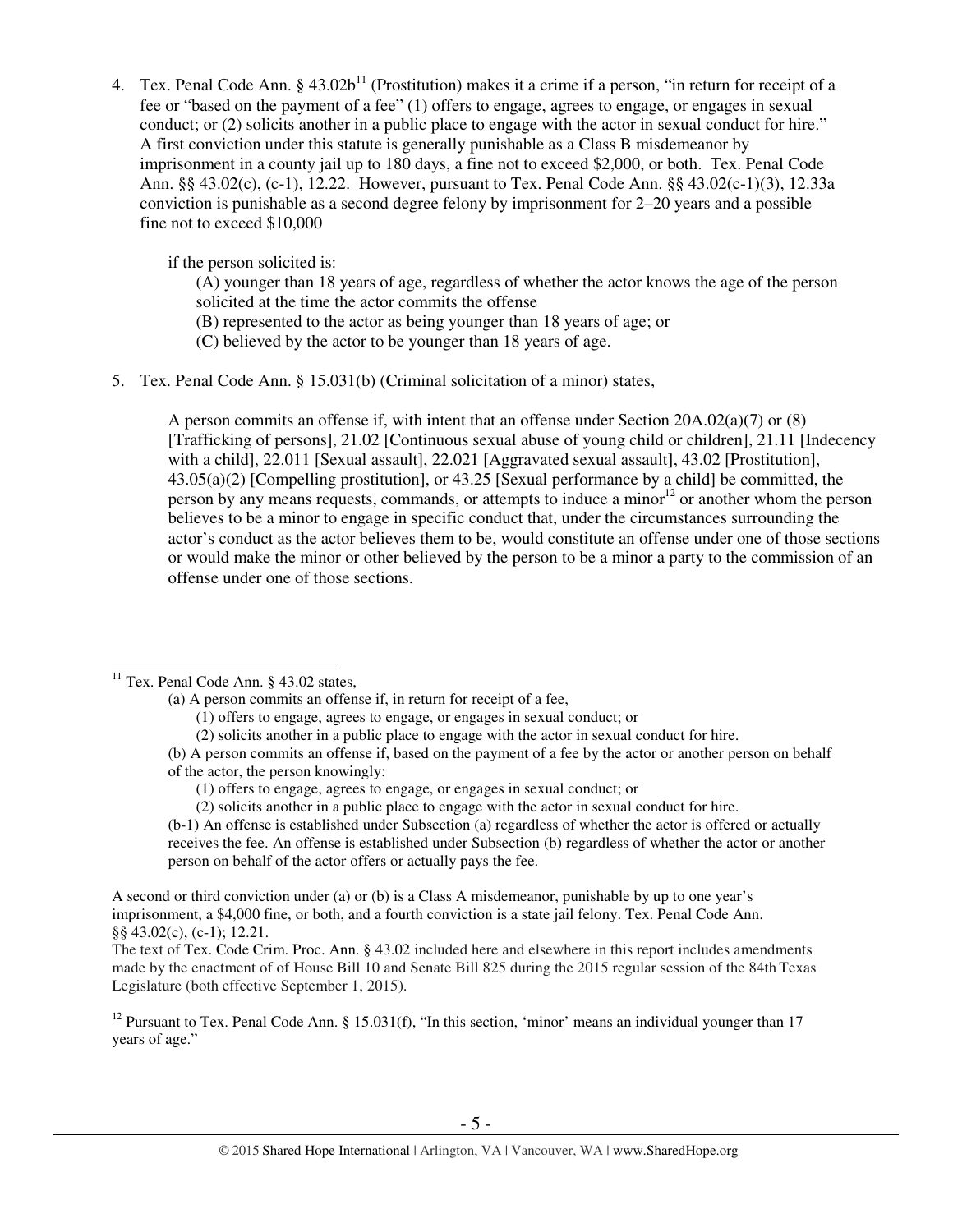Pursuant to Tex. Penal Code Ann. § 15.031(e), a conviction under Tex. Penal Code Ann. § 15.031(b) is punishable one category lower than committing the actual offense, but the punishment may be enhanced to the same category as the predicate offense if it is proven that the offender

(1) was at the time of the offense 17 years of age or older and a member of a criminal street gang, as defined by Section 71.01 [Definitions]; $^{13}$  and

- (2) committed the offense with the intent to:
	- (A) further the criminal activities of the criminal street gang; or
	- (B) avoid detection as a member of a criminal street gang.
- 6. Tex. Penal Code Ann. § 43.251(b) (Employment harmful to children) states, "A person commits an offense if the person employs, authorizes, or induces a child<sup>14</sup> to work: (1) in a sexually oriented commercial activity;<sup>15</sup> or (2) in any place of business permitting, requesting, or requiring a child to work nude or topless." Pursuant to Tex. Penal Code Ann. § 43.251(c) a conviction is punishable as a second degree felony by imprisonment for 2–20 years and a possible fine not to exceed \$10,000, but if the child is a minor under the age of 14, a conviction is punishable as a first degree felony by imprisonment for either 5–99 years and a possible fine not to exceed \$10,000 or life and a possible fine not to exceed \$10,000. Tex. Penal Code Ann. §§ 43.251(c), 12.33, 12.32.
- 7. Tex. Penal Code Ann. § 21.02(b), (c), (g) (Continuous sexual abuse of young child or children) states,
	- (b) A person commits an offense if:

(1) during a period that is 30 or more days in duration, the person commits two or more acts of sexual abuse, regardless of whether the acts of sexual abuse are committed against one or more victims; and

(2) at the time of the commission of each of the acts of sexual abuse, the actor is 17 years of age or older and the victim is a child younger than 14 years of age.

(c) For purposes of this section, "act of sexual abuse" means any act that is a violation of one or more of the following penal laws:

(1) aggravated kidnapping under Section  $20.04(a)(4)$ , if the actor committed the offense with the intent to violate or abuse the victim sexually;

(2) indecency with a child under Section 21.11(a)(1), if the actor committed the offense in a manner other than by touching, including touching through clothing, the breast of a child;

(3) sexual assault under Section 22.011;

(4) aggravated sexual assault under Section 22.021;

. . .

(6) sexual performance by a child under Section 43.25;

(7) trafficking of persons under Section 20A.02(a)(7) or (8); and

(8) compelling prostitution under Section 43.05(a)(2).

. . . .

- (g) It is an affirmative defense to prosecution under this section that the actor:
	- (1) was not more than five years older than:

 $\overline{a}$  $13$  Tex. Penal Code Ann. § 71.01(d) defines "criminal street gang" as "three or more persons having a common identifying sign or symbol or an identifiable leadership who continuously or regularly associate in the commission of criminal activities."

<sup>&</sup>lt;sup>14</sup> Pursuant to Tex. Penal Code Ann. § 43.251(a)(1), "child" is defined as "a person younger than 18 years of age." <sup>15</sup> Tex. Penal Code Ann. § 43.251(a)(5) defines "sexually oriented commercial activity" as "a massage

establishment, nude studio, modeling studio, love parlor, or other similar commercial enterprise the primary business of which is the offering of a service that is intended to provide sexual stimulation or sexual gratification to the customer."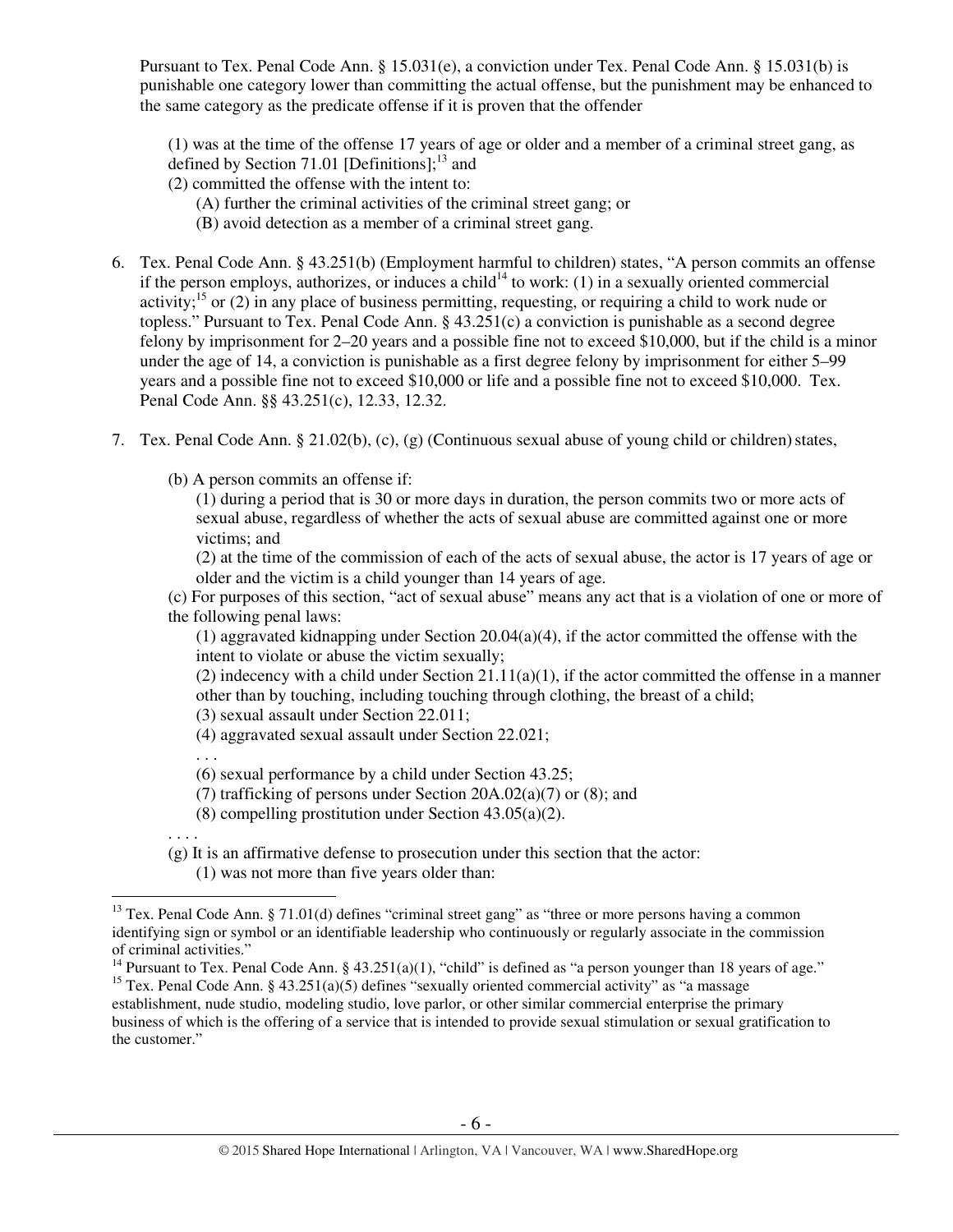(A) the victim of the offense, if the offense is alleged to have been committed against only one victim; or

(B) the youngest victim of the offense, if the offense is alleged to have been committed against more than one victim;

(2) did not use duress, force, or a threat against a victim at the time of the commission of any of the acts of sexual abuse alleged as an element of the offense; and

(3) at the time of the commission of any of the acts of sexual abuse alleged as an element of the offense:

(A) was not required under Chapter 62, Code of Criminal Procedure, to register for life as a sex offender; or

(B) was not a person who under Chapter 62 had a reportable conviction or adjudication for an offense under this section or an act of sexual abuse as described by Subsection (c).

A conviction under this statute is punishable as a first degree felony by imprisonment for either 25–99 years<sup>16</sup> and a possible fine not to exceed \$10,000 or life and a possible fine not to exceed \$10,000. Tex. Penal Code Ann. §§ 21.02(h), 12.32.

8. Tex. Penal Code Ann. § 22.021(a) (Aggravated sexual assault) states,

A person commits an offense:

(1) if the person:

. . .

(B) intentionally or knowingly:

(i) causes the penetration of the anus or sexual organ of a child<sup>17</sup> by any means;

(ii) causes the penetration of the mouth of a child by the sexual organ of the actor;

(iii) causes the sexual organ of a child to contact or penetrate the mouth, anus, or sexual organ of another person, including the actor;

(iv) causes the anus of a child to contact the mouth, anus, or sexual organ of another person, including the actor; or

(v) causes the mouth of a child to contact the anus or sexual organ of another person, including the actor; and

(2) if:

(A) the person:

. . .

(vi) administers or provides flunitrazepam, otherwise known as rohypnol, gamma hydroxybutyrate, or ketamine to the victim of the offense with the intent of facilitating the commission of the offense; [or]

(B) the victim is younger than 14 years of age . . .

. . . .

A conviction under Tex. Penal Code Ann. § 22.021(a) is punishable as a first degree felony by imprisonment for either 5–99 years and a possible fine not to exceed \$10,000 or life and a possible fine not to exceed \$10,000. Tex. Penal Code Ann.  $\S$   $\S$   $22.021$ (e), 12.32. The minimum term of imprisonment is increased to 25 years, however, if the victim is younger than 6 years of age or is 13 years of age or younger and "the actor commits the offense in a manner described by Subsection (a)(2)(A)." Tex. Penal Code Ann.  $§$  22.021(f).

<sup>16</sup> *See supra* note 5.

<sup>&</sup>lt;sup>17</sup> Tex. Penal Code Ann. § 22.021(b)(1) defines "child" by referencing Tex. Penal Code Ann. § 22.011(c), which defines "child" as "a person younger than 17 years of age." Tex. Penal Code Ann.  $\S 22.011(c)(1)$ .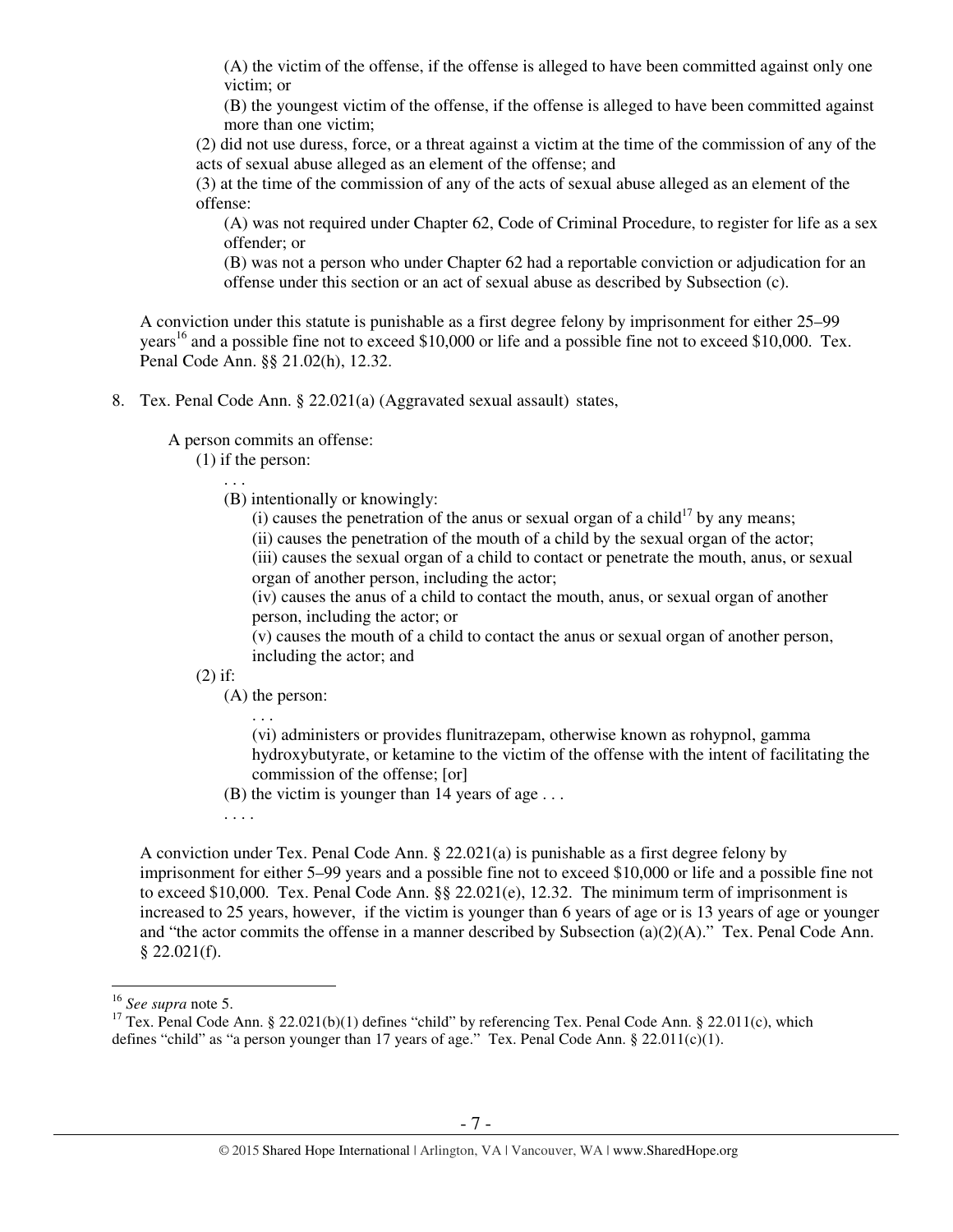9. Tex. Penal Code Ann. § 43.25(b) (Sexual performance by a child) states,

A person commits an offense if, knowing the character and content thereof, he employs, authorizes, or induces a child younger than 18 years of age to engage in sexual conduct<sup>18</sup> or a sexual performance.<sup>19</sup> A parent or legal guardian or custodian of a child younger than 18 years of age commits an offense if he consents to the participation by the child in a sexual performance.

A conviction under Tex. Penal Code Ann. § 43.25(b) is punishable as a second degree felony by imprisonment for 2–20 years and a possible fine not to exceed \$10,000. Tex. Penal Code Ann. §§ 43.25(c), 12.33. If the victim is under the age of 14, however, a conviction is punishable as a first degree felony by imprisonment for either 5–99 years and a possible fine not to exceed \$10,000 or life and a possible fine not to exceed \$10,000. Tex. Penal Code Ann. §§ 43.25(c), 12.32.

Other laws may be applicable to sexual exploitation of children although they do not specify commercial exchanges:

1. Tex. Penal Code Ann. § 22.011(a)(2) (Sexual assault) states,

A person commits an offense if the person:

. . . (2) intentionally or knowingly:

(A) causes the penetration of the anus or sexual organ of a child<sup>20</sup> by any means;

(B) causes the penetration of the mouth of a child by the sexual organ of the actor;

(C) causes the sexual organ of a child to contact or penetrate the mouth, anus, or sexual organ of another person, including the actor;

(D) causes the anus of a child to contact the mouth, anus, or sexual organ of another person, including the actor; or

(E) causes the mouth of a child to contact the anus or sexual organ of another person, including the actor.

A conviction under Tex. Penal Code Ann. § 22.011(a)(2) is punishable as a second degree felony by imprisonment for 2–20 years and a possible fine not to exceed \$10,000.<sup>21</sup> Tex. Penal Code Ann. §§ 22.011(f), 12.33.

It is an affirmative defense to prosecution under Subsection (a)(2):

 $(1)$ ...

 $\overline{a}$ 

(2) that:

<sup>&</sup>lt;sup>18</sup> Tex. Penal Code Ann. § 43.25(a)(2) defines "sexual conduct" as "sexual contact, actual or simulated sexual intercourse, deviate sexual intercourse, sexual bestiality, masturbation, sado-masochistic abuse, or lewd exhibition of the genitals, the anus, or any portion of the female breast below the top of the areola."

<sup>&</sup>lt;sup>19</sup> Tex. Penal Code Ann. § 43.25(a)(1) defines "sexual performance" as "any performance or part thereof that includes sexual conduct by a child younger than 18 years of age." Tex. Penal Code Ann. § 43.25(a)(3) defines "performance" as "any play, motion picture, photograph, dance, or other visual representation that can be exhibited before an audience of one or more persons."

<sup>&</sup>lt;sup>20</sup> Tex. Penal Code Ann. § 22.011(c)(1) defines "child" as "a person younger than 17 years of age."

<sup>&</sup>lt;sup>21</sup> Tex. Penal Code Ann. § 22.011(e)(2) provides,

<sup>(</sup>A) the actor was not more than three years older than the victim and at the time of the offense: (i) was not required under Chapter 62 [Sex offender registration program], Code of Criminal Procedure, to register for life as a sex offender; or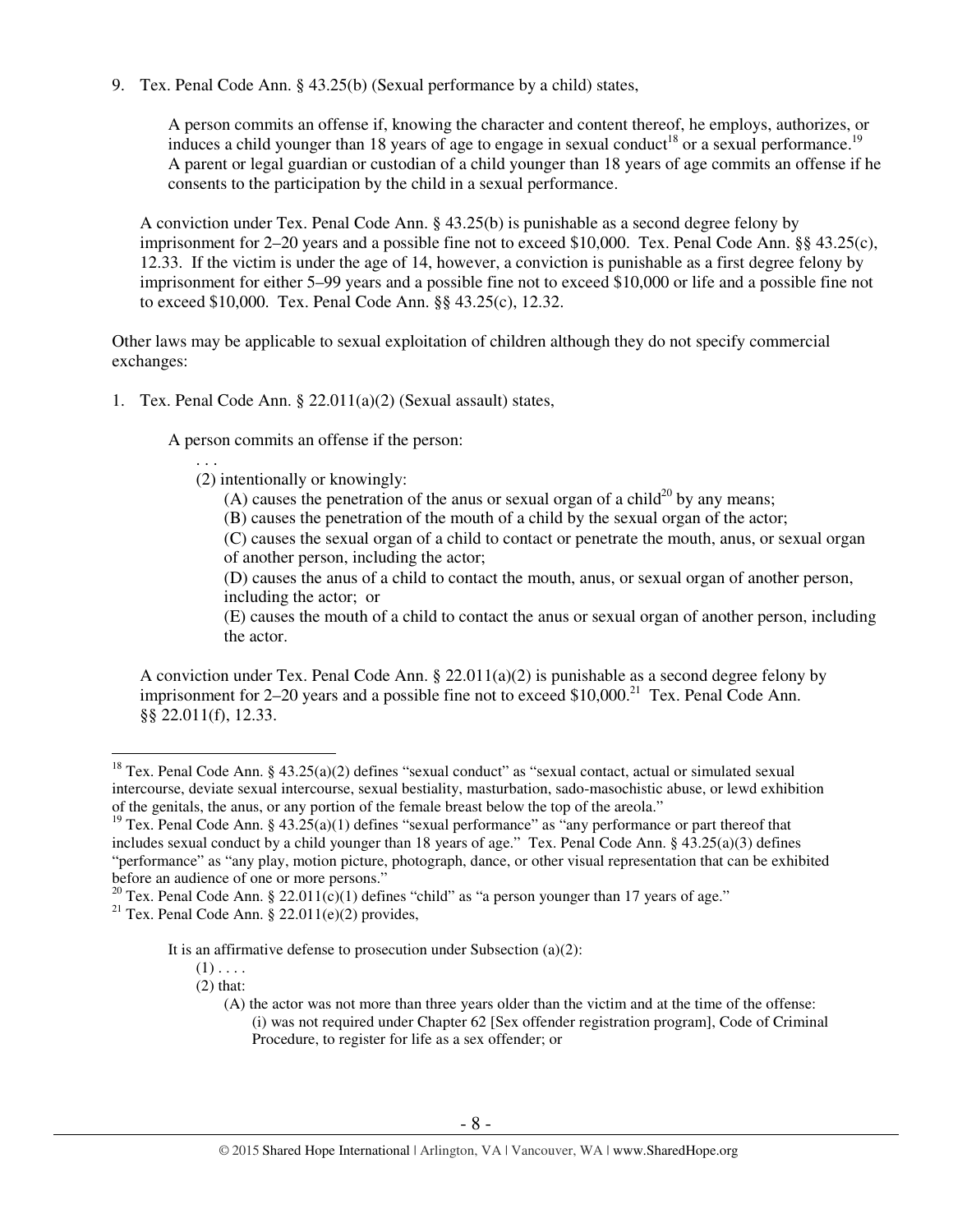2. Tex. Penal Code Ann. § 21.11(a), (b) (Indecency with a child) provides,

(a) A person commits an offense if, with a child younger than 17 years of age, whether the child is of the same or opposite sex, the person:

(1) engages in sexual contact with the child or causes the child to engage in sexual contact; or

(2) with intent to arouse or gratify the sexual desire of any person:

(A) exposes the person's anus or any part of the person's genitals, knowing the child is present; or

(B) causes the child to expose the child's anus or any part of the child's genitals.

(b) It is an affirmative defense to prosecution under this section that the actor:

- (1) was not more than three years older than the victim and of the opposite sex;
- (2) did not use duress, force, or a threat against the victim at the time of the offense; and
- (3) at the time of the offense:
	- (A) was not required under Chapter 62, Code of Criminal Procedure, to register for life as a sex offender; or

(B) was not a person who under Chapter 62 had a reportable conviction or adjudication for an offense under this section.

A conviction under Tex. Penal Code Ann.  $\S 21.11(a)(1)$  is punishable as a second degree felony by imprisonment for 2–20 years and a possible fine not to exceed \$10,000, while a conviction under Tex. Penal Code Ann. § 21.11(a)(2) is punishable as a third degree felony by imprisonment for 2–10 years and a possible fine not to exceed \$10,000. Tex. Penal Code Ann. §§ 21.11(d), 12.33, 12.34.

3. Tex. Penal Code Ann. § 33.021(b),  $(c)^{22}$  (Online solicitation of a minor) states,

(b) A person who is 17 years of age or older commits an offense if, with the intent to commit an offense listed in Article 62.001(5)(A) [§§ 21.02 (Continuous sexual abuse of young child or children), 21.11 (Indecency with a child), 22.011 (Sexual assault), 22.021 (Aggravated sexual assault), or 25.02 (Prohibited sexual conduct), (B) [§§ 43.05 (Compelling prostitution), 43.25 (Sexual performance by a child), or 43.26 (Possession or promotion of child pornography)], or  $(K)$  [20A.02(a)(3), (4), (7), or (8) (Trafficking of persons)], [Definitions] Code of Criminal Procedure, the person, over the Internet, by electronic mail or text message or other electronic message service or system, or through a commercial online service, intentionally:

(1) communicates in a sexually explicit<sup>23</sup> manner with a minor;<sup>24</sup> or

(ii) was not a person who under Chapter 62, Code of Criminal Procedure, had a reportable conviction or adjudication for an offense under this section; and

(B) the victim:

 $\overline{a}$ 

(i) was a child of 14 years of age or older; and

(ii) was not a person whom the actor was prohibited from marrying or purporting to marry or with whom the actor was prohibited from living under the appearance of being married under Section 25.01.

<sup>23</sup> Pursuant to Tex. Penal Code Ann. § 33.021(a)(3), "Sexually explicit' means any communication, language, or material, including a photographic or video image, that relates to or describes sexual conduct, as defined by Section 43.25." *See supra* note 4 for the definition of "sexual conduct" according to Tex. Penal Code Ann. § 43.25.

 $22$  The text of Tex. Pen. Code Ann. § 33.021 included here and elsewhere in this report includes amendments made by the enactment of Senate Bill 344 during the 2015 regular session of the 84th Texas Legislature (effective September 1, 2015).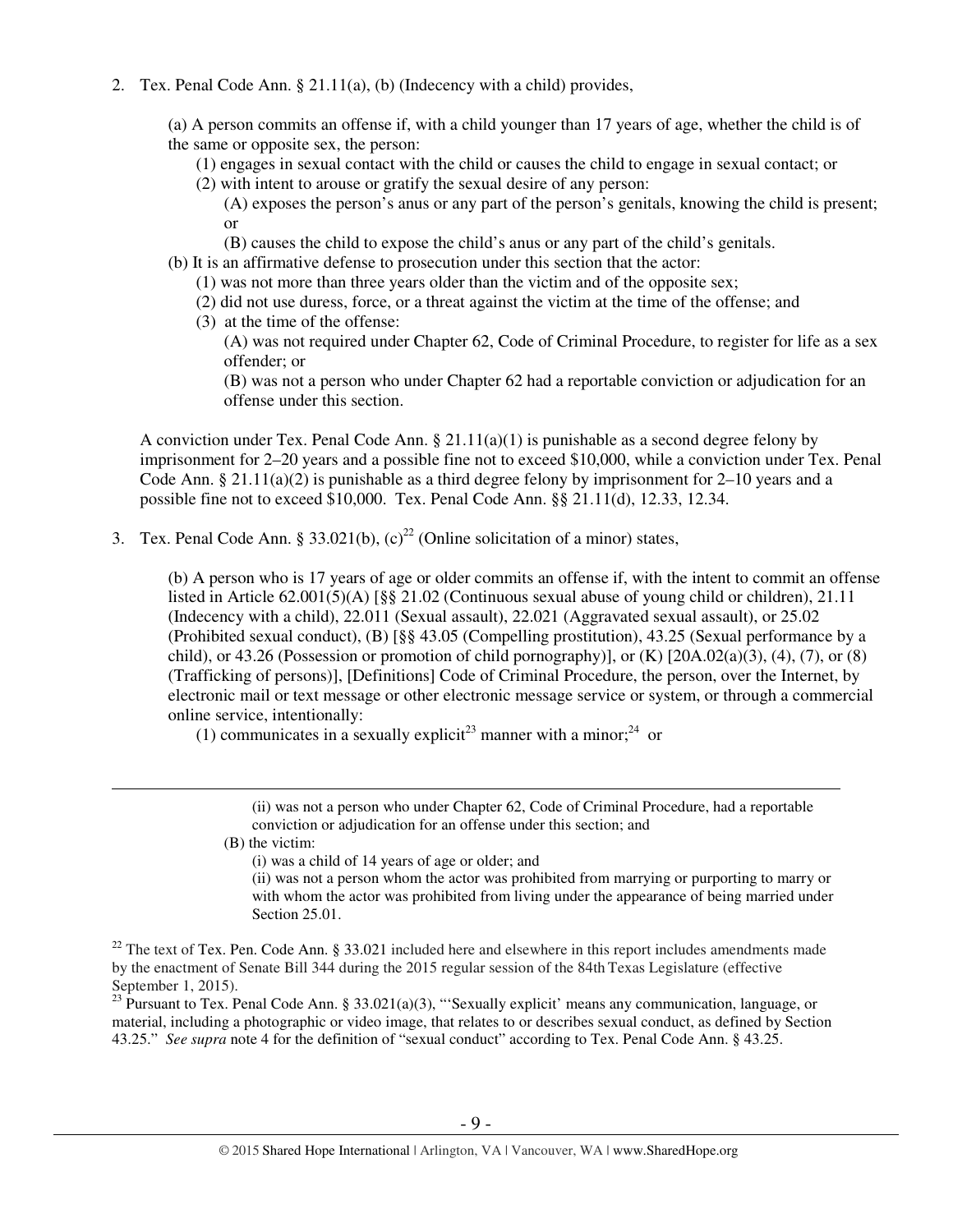(2) distributes sexually explicit material to a minor.

(c) A person commits an offense if the person, over the Internet, by electronic mail or text message or other electronic message service or system, or through a commercial online service, knowingly solicits a minor to meet another person, including the actor, with the intent that the minor will engage in sexual contact, $^{25}$  sexual intercourse, or deviate sexual intercourse with the actor or another person.

If the victim is under 17 years of age, a conviction under Tex. Penal Code Ann. § 33.021(b) is punishable as a third degree felony by imprisonment for 2–10 years and a possible fine not to exceed \$10,000. Tex. Penal Code Ann. §§ 33.021(f), 12.34. But, if the victim is younger than 14 years of age or the offender believes the victim to be younger than 14 years of age, however, a conviction under Tex. Penal Code Ann. § 33.021(b) is punishable as a second degree felony by imprisonment for 2–20 years and a possible fine not to exceed \$10,000. Tex. Penal Code Ann. §§ 33.021(f), 12.33. A conviction under Tex. Penal Code Ann. §§ 33.021(c) is punishable as a second degree felony by imprisonment for 2–20 years and a possible fine not to exceed \$10,000. Tex. Penal Code Ann. §§ 33.021(f), 12.33.

*1.3 Prostitution statutes refer to the sex trafficking statute to identify the commercially sexually exploited minor as a trafficking victim.* 

Tex. Penal Code Ann. § 43.02(d)<sup>26</sup> (Prostitution) refers to Tex. Penal Code Ann. § 20A.02 (Trafficking of persons) by stating that "[i]t is a defense to prosecution for an offense under subsection (a) that the actor engaged in the conduct that constitutes the offense because the actor was the victim of conduct that constitutes an offense under Section 20A.02."

*1.4 The state racketeering or gang crimes statute includes sex trafficking and commercial sexual exploitation of children (CSEC) offenses as predicate acts allowing the statute to be used to prosecute trafficking crimes.* 

Sex trafficking enterprises may face prosecution under Texas's laws related to organized criminal activity. Tex. Penal Code Ann. § 71.02(a) (Engaging in organized criminal activity) states, in part,

A person commits an offense if, with the intent to establish, maintain, or participate in a combination<sup>27</sup> or in the profits of a combination or as a member of a criminal street gang,  $28$  the person commits or conspires to commit one or more of the following:

(1) murder, capital murder, arson, aggravated robbery, robbery, burglary, theft, aggravated kidnapping, kidnapping, aggravated assault, aggravated sexual assault, sexual assault, continuous

 $\overline{a}$ 

(a) "Combination" means three or more persons who collaborate in carrying on criminal activities, although:

(1) participants may not know each other's identity;

(2) membership in the combination may change from time to time; and

(3) participants may stand in a wholesaler-retailer or other arm's-length relationship in illicit distribution operations.

<sup>28</sup> *See supra* note 13 for the definition of "criminal street gang."

<sup>&</sup>lt;sup>24</sup> Pursuant to Tex. Penal Code Ann. § 33.021(a)(1), "'Minor' means: (A) an individual who is younger than 17 years of age; or (B) an individual whom the actor believes to be younger than 17 years of age." *See supra* note 22. <sup>25</sup> Pursuant to Tex. Penal Code Ann. § 33.021(a)(2), "sexual contact" has the same meaning as assigned in Section 21.01. Tex. Penal Code Ann. § 21.01(2) defines "sexual contact" as "any touching of the anus, breast, or any part of the genitals of another person with intent to arouse or gratify the sexual desire of any person."

<sup>26</sup> *See supra* note 11.

<sup>&</sup>lt;sup>27</sup> Pursuant to Tex. Penal Code Ann. § 71.01(a),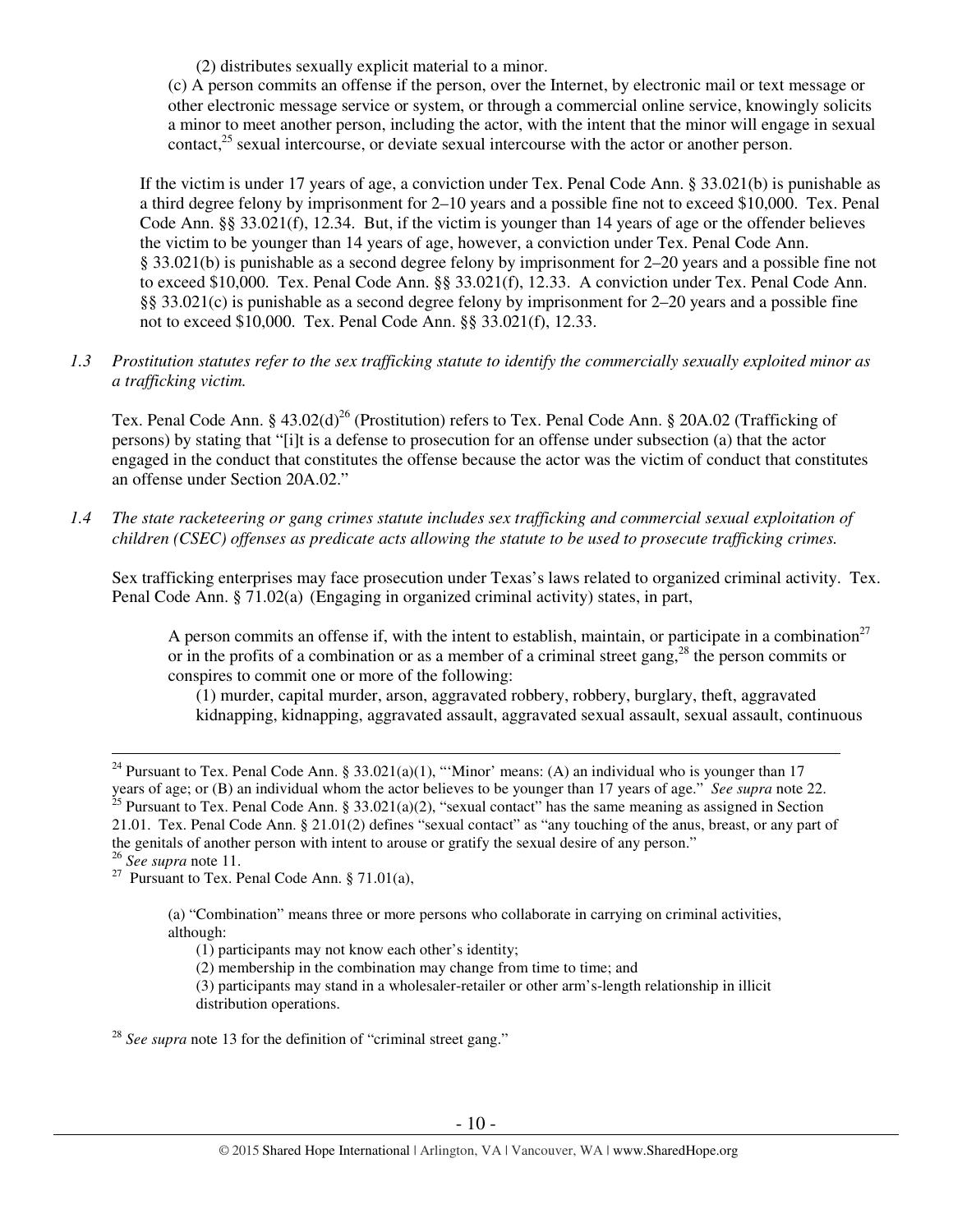sexual abuse of young child or children, solicitation of a minor . . .

. . . (3) promotion of prostitution, aggravated promotion of prostitution, or compelling prostitution; . . .

(6) any unlawful wholesale promotion or possession of any obscene material or obscene device with the intent to wholesale promote the same;

(7) any offense under Subchapter B [Obscenity], Chapter 43 [Public indecency], depicting or involving conduct by or directed toward a child younger than 18 years of age;

(12) any offense under Chapter 20A [Trafficking of persons];

. . . .

 $\overline{a}$ 

. . .

(18) any offense classified as a felony under the Tax Code.

Based on this definition of criminal activity, acts of commercial sexual exploitation of children and sex trafficking constitute predicate crimes under the racketeering law, making it available for combatting criminal enterprises that engage in domestic minor sex trafficking. Tex. Penal Code Ann.  $\S 71.02(b)^{29}$  further states,

(b) Except as provided in Subsections (c) and (d), an offense under this section is one category higher than the most serious offense listed in Subsection (a) that was committed, and if the most serious offense is a Class A misdemeanor, the offense is a state jail felony, except that the offense is a felony of the first degree punishable by imprisonment in the Texas Department of Criminal Justice for:

(1) life without parole, if the most serious offense is an aggravated sexual assault and if at the time of that offense the defendant is 18 years of age or older and:

(A) the victim of the offense is younger than six years of age;

(B) the victim of the offense is younger than 14 years of age and the actor commits the offense in a manner described by Section 22.021(a)(2)(A); or

(C) the victim of the offense is younger than 17 years of age and suffered serious bodily injury as a result of the offense; or

(2) life or for any term of not more than 99 years or less than 30 years if the most serious offense is an offense under Section 20.06 (Continuous smuggling of persons) that is punishable under Subsection (g) of that section; or

(3) life or for any term of not more than 99 years or less than 15 years if the most serious offense is an offense punishable as a felony of the first degree, other than an offense described by Subdivision (1) or (2).

Texas also has a civil racketeering law targeted at human trafficking operations. Under Tex. Civ. Prac. & Rem. Code Ann § 140.002 (Civil racketeering):

A person or enterprise commits racketeering if, for financial gain, the person or enterprise commits an offense under Chapter 20A, Penal Code (Trafficking of persons), and the offense or an element of the offense:

(1) occurs in more than one county in this state; or

(2) is facilitated by the use of United States mail, e-mail, telephone, facsimile, or a wireless communication from one county in this state to another.

 $^{29}$  The text of Tex. Penal Code Ann. § 71.02 included here and elsewhere in this report includes amendments made by the enactment of House Bill 11 during the 2015 regular session of the 84th Texas Legislature (effective September 1, 2015).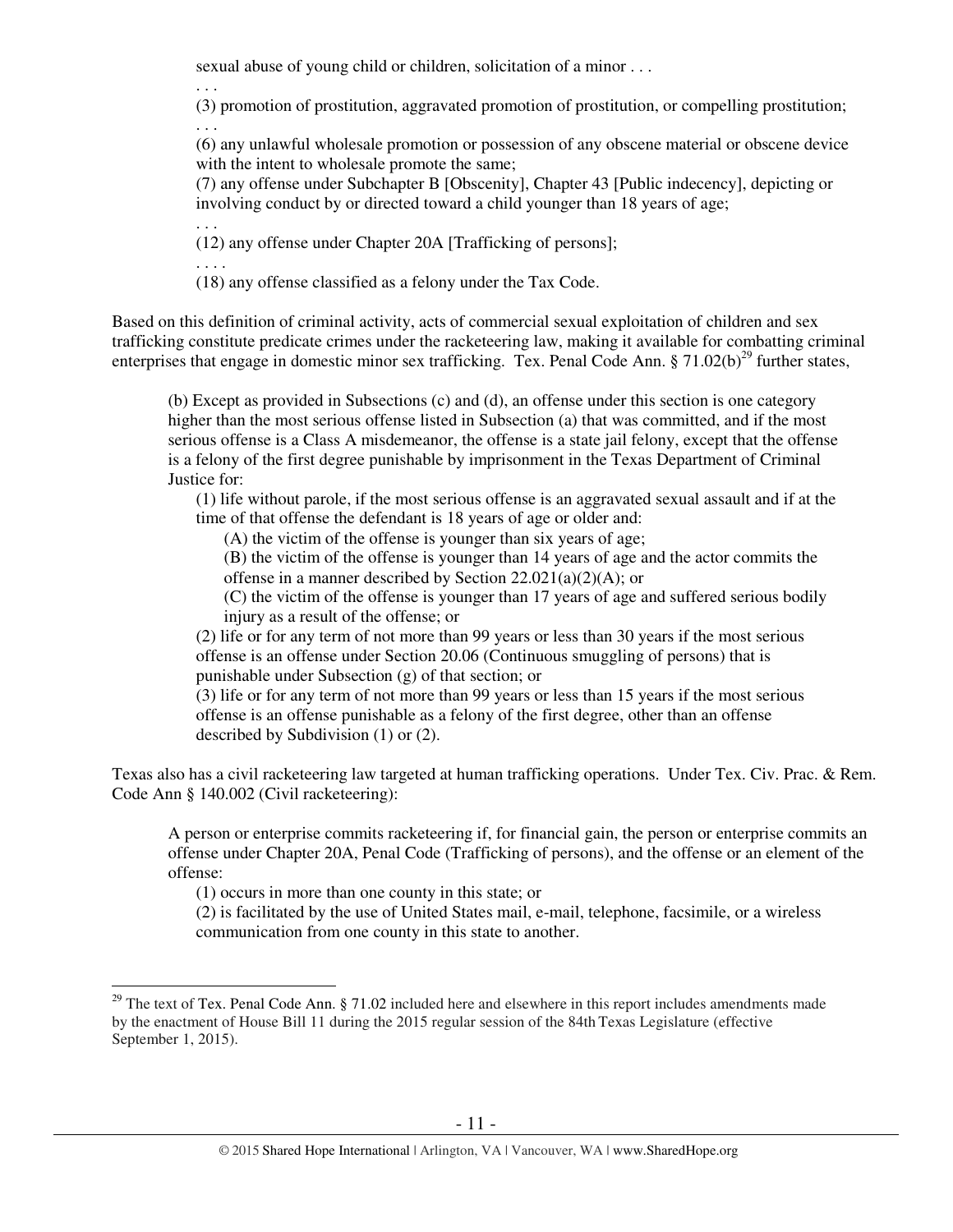The state's remedies against an instance of racketeering under this statute are significant. Under Tex. Civ. Prac. & Rem. Code Ann § 140.004 (Injunctive Relief; Other Remedies):

(a) A court in which a proceeding is brought under this chapter may prevent, restrain, and remedy racketeering by issuing appropriate orders. The orders may include a temporary restraining order, a temporary or permanent injunction, the creation of a receivership, and the enforcement of a constructive trust in connection with any property or other interest, prejudgment writs of attachment under Chapter 61 for the purposes of freezing, preserving, and disgorging assets, or another order for a remedy or restraint the court considers proper.

(b) Following a final determination of liability under this chapter, the court may issue an appropriate order, including an order that:

(1) requires a person to divest any direct or indirect interest in an enterprise;

(2) imposes reasonable restrictions on the future activities or investments of a person that affect the laws of this state, including prohibiting a person from engaging in the type of endeavor or enterprise that gave rise to the racketeering offense, to the extent permitted by the constitutions of this state and the United States;

(3) requires the dissolution or reorganization of an enterprise involved in the suit;

(4) orders the recovery of reasonable fees, expenses, and costs incurred in obtaining injunctive relief or civil remedies or in conducting investigations under this chapter, including court costs, attorney's fees, witness fees, and deposition fees;

(5) orders payment to the state of an amount equal to:

(A) the gain acquired or maintained through racketeering; or

(B) the amount for which a person is liable under this chapter;

(6) orders payment to the state of a civil penalty by a person or enterprise found liable for racketeering, in an amount not to exceed \$250,000 for each separately alleged and proven act of racketeering;

(7) orders payment of damages to the state for racketeering shown to have materially damaged the state; or

(8) orders that property attached under Chapter 61 be used to satisfy an award of the court, including damages, penalties, costs, and fees.

(c) In determining the amount of a civil penalty ordered under Subsection (b)(6), the court shall consider:

(1) the seriousness of the racketeering offense and the consequent financial or personal harm to the state or to any identified victim; and

(2) the duration of the racketeering activity.

(d) If any property attached under Chapter 61 is not necessary to satisfy an award of the court after a finding of liability for racketeering of the person or enterprise having an interest in the property, the court may order that the property be disgorged to the state to the extent of the person's or enterprise's interest. To be disgorged, the property must be acquired or maintained by the person or enterprise through racketeering.

. . . .

(g) This chapter is not intended to provide the exclusive remedy for the activity addressed by this chapter. A proceeding under this chapter may be brought in addition to or in the alternative of any other civil or criminal action available under the laws of this state.

. . . .

Furthermore, any property "used or intended to be used in the commission of" Tex. Penal Code Ann. § 71.02(a) (Engaging in organized criminal activity) is subject to the forfeiture provisions outlined in Tex. Code Crim. Proc. Ann. art. 59.02(a) (Forfeiture of contraband). Tex. Code Crim. Proc. Ann. art. 59.01(2)(B)(xi).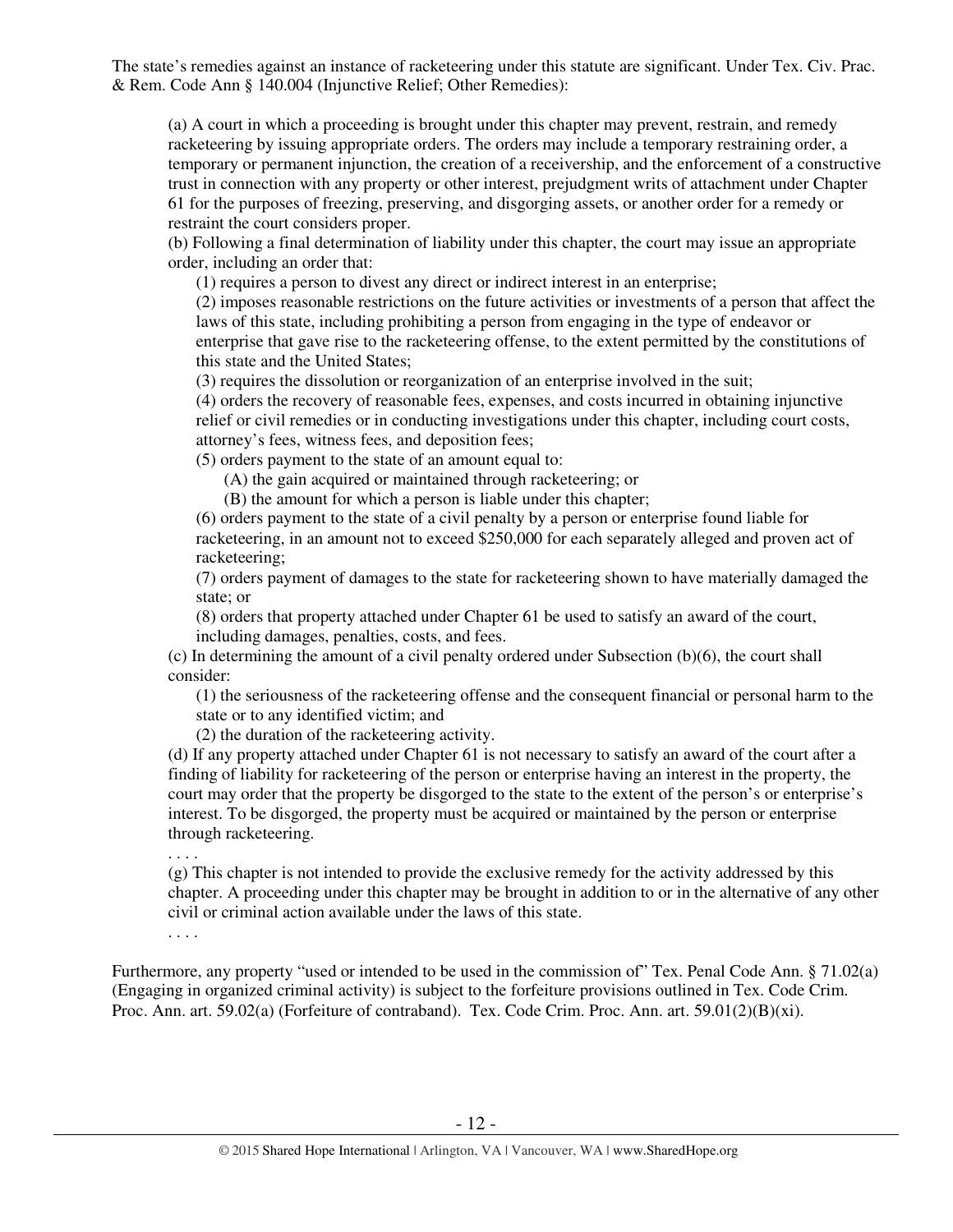Lastly, additional penalties are provided under Tex. Penal Code Ann. § 71.022(a) (Coercing, inducing, or soliciting membership in a criminal street gang) which states,

A person commits an offense if the person knowingly causes, enables, encourages, recruits, or solicits another person to become a member of a criminal street gang which, as a condition of initiation, admission, membership, or continued membership, requires the commission of any conduct which constitutes an offense punishable as a Class A misdemeanor or a felony.

A first conviction under this statute is punishable as a third degree felony by imprisonment for 2–10 years and a possible fine not to exceed \$10,000, while subsequent convictions are punishable as second degree felonies by imprisonment for 2–20 years and a possible fine not to exceed \$10,000. Tex. Penal Code Ann. §§ 71.022(b), (c), 12.34, 12.33.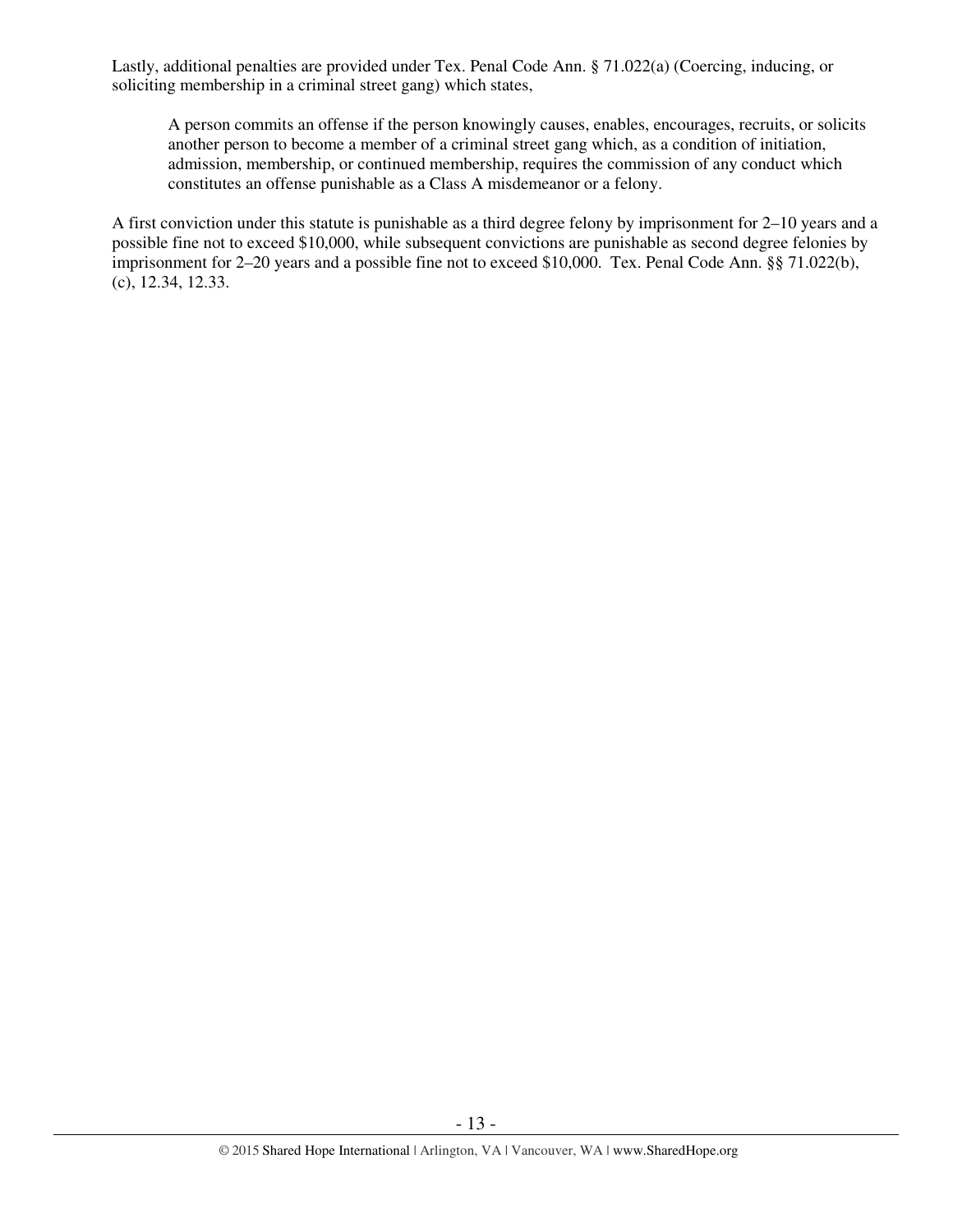## **FRAMEWORK ISSUE 2: CRIMINAL PROVISIONS FOR DEMAND**

## *Legal Components:*

- *2.1 The state sex trafficking law can be applied to the buyers of commercial sex acts with a victim of domestic minor sex trafficking.*
- *2.2 Buyers of commercial sex acts with a minor can be prosecuted under commercial sexual exploitation of children (CSEC) laws.*
- *2.3 Solicitation laws differentiate buying sex acts with an adult and buying sex acts with a minor under 18.*
- *2.4 Penalties for buyers of commercial sex acts with minors are as high as federal penalties.*
- *2.5 Using the Internet or electronic communications to lure, entice, or purchase, or attempt to lure, entice, or purchase commercial sex acts with a minor is a separate crime or results in an enhanced penalty for buyers.*
- *2.6 No age mistake defense is permitted for a buyer of commercial sex acts with any minor under 18.*
- *2.7 Base penalties for buying sex acts with a minor under 18 are sufficiently high and not reduced for older minors.*
- *2.8 Financial penalties for buyers of commercial sex acts with minors are sufficiently high to make it difficult for buyers to hide the crime.*
- *2.9 Buying and possessing child pornography carries penalties as high as similar federal offenses.*
- *2.10 Convicted buyers of commercial sex acts with minors and child pornography are required to register as sex offenders.*

\_\_\_\_\_\_\_\_\_\_\_\_\_\_\_\_\_\_\_\_\_\_\_\_\_\_\_\_\_\_\_\_\_\_\_\_\_\_\_\_\_\_\_\_\_\_\_\_\_\_\_\_\_\_\_\_\_\_\_\_\_\_\_\_\_\_\_\_\_\_\_\_\_\_\_\_\_\_\_\_\_\_\_\_\_\_\_\_\_\_\_\_\_\_

# *Legal Analysis:*

*2.1 The state sex trafficking law can be applied to the buyers of commercial sex acts with a victim of domestic minor sex trafficking.* 

Tex. Penal Code Ann. § 20A.02(a)(8) (Trafficking of persons) applies to buyers who engage in sexual conduct with a domestic minor sex trafficking victim and expressly applies to a buyer who "engages in sexual conduct with a child trafficked in the manner described in Subdivision (7)." Additionally, Tex. Penal Code Ann.  $\S 20A.03^{30}$  (Continuous trafficking of persons) could apply to a buyer if the buyer "during a period that is 30 or more days in duration engages two or more times in conduct that constitutes an offense under Section 20A.02 against one or more victims."

*2.2 Buyers of commercial sex acts with a minor can be prosecuted under commercial sexual exploitation of children (CSEC) laws.* 

Texas's CSEC laws specifically include the crime of buying sex with a minor. Tex. Penal Code Ann.  $§$  43.02(b)<sup>31</sup> (Prostitution) makes it a crime if a person

based on the payment of a fee by the actor or another person on behalf of the actor, the person knowingly:

(1) offers to engage, agrees to engage, or engages in sexual conduct; or

(2) solicits another in a public place to engage with the actor in sexual conduct for hire.

A conviction under this statute is generally punishable as a Class B misdemeanor by imprisonment in a county jail up to 180 days, a fine not to exceed \$2,000, or both. Tex. Penal Code Ann. §§ 43.02(c), 12.22. "[I]f the

 $30$  The text of Tex. Pen. Code Ann. 20A.03 included here and elsewhere in this report includes amendments made by the enactment of House Bill 10 during the 2015 regular session of the 84th Texas Legislature (effective September 1, 2015).

<sup>31</sup> *See supra* note 11.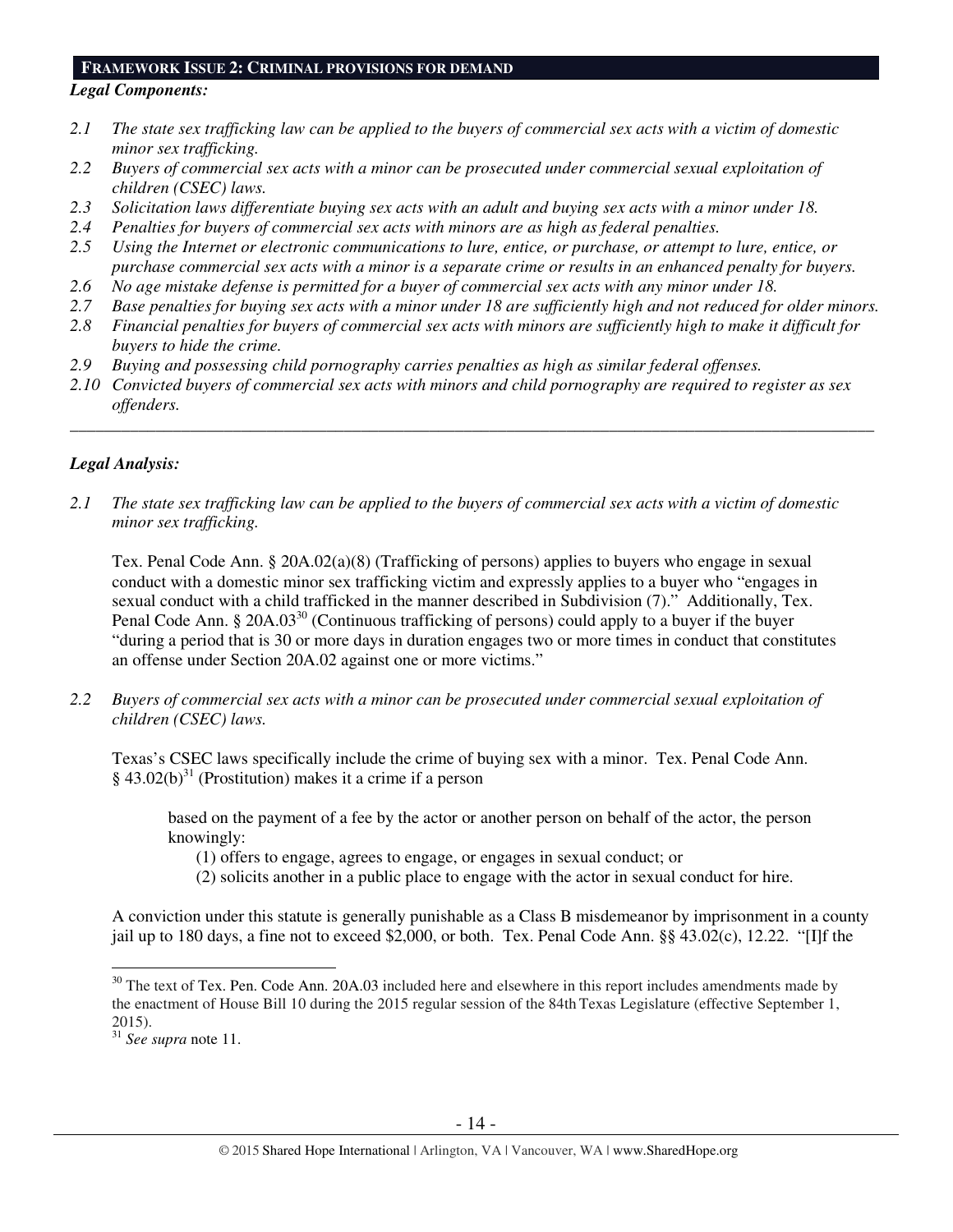person solicited is younger than 18 years of age, regardless of whether the actor knows the age of the person solicited, or if the person solicited is represented to the actor or believed by the actor to be under 18 years of age, a conviction is punishable as a second degree felony by imprisonment for 2–20 years and a possible fine not to exceed \$10,000. Tex. Penal Code Ann. §§ 43.02(c-1)(3), 12.33. Pursuant to Tex. Health & Safety Code Ann. § 126.002(b) (Authority to establish program; eligibility), however, a buyer convicted under Tex. Penal Code Ann. § 43.02 who has the consent of the prosecuting attorney and does not have a prior conviction under Tex. Penal Code Ann. § 20A.02 (Trafficking of persons), § 43.02 (Prostitution), § 43.03 (Promotion of prostitution), § 43.04 (Aggravated promotion of prostitution), or § 43.05 (Compelling prostitution), or certain other offenses, is eligible to participate in a commercially sexually exploited persons court program.<sup>32</sup>

Tex. Penal Code Ann. § 15.031(b) (Criminal solicitation of a minor) makes it illegal if a buyer "by any means requests, commands, or attempts to induce a minor<sup>33</sup> or another whom the person believes to be a minor to

In this chapter, " commercially sexually exploited persons court program" means a program that has the following essential characteristics:

(1) the integration of services in the processing of cases in the judicial system;

(2) the use of a nonadversarial approach involving prosecutors and defense attorneys to promote public safety, to reduce the demand for the commercial sex trade and trafficking of persons by educating offenders, and to protect the due process rights of program participants;

(3) early identification and prompt placement of eligible participants in the program;

(4) access to information, counseling, and services relating to sex addiction, sexually transmitted diseases, mental health, and substance abuse;

(5) a coordinated strategy to govern program responses to participant compliance;

(6) monitoring and evaluation of program goals and effectiveness;

(7) continuing interdisciplinary education to promote effective program planning, implementation, and operations; and

(8) development of partnerships with public agencies and community organizations.

Tex. Health & Safety Code Ann. § 126.001(b) further explains,

If a defendant successfully completes a commercially sexually exploited persons court program, regardless of whether the defendant was convicted of the offense for which the defendant entered the program or whether the court deferred further proceedings without entering an adjudication of guilt, after notice to the state and a hearing on whether the defendant is otherwise entitled to the petition, including whether the required time period has elapsed, and whether issuance of the order is in the best interest of justice, the court shall enter an order of nondisclosure under Section 411.081 [Application of Subchapter], Government Code, as if the defendant had received a discharge and dismissal under Article 42A.111 [Deferral of proceedings in cases appealed to county court], Code of Criminal Procedure, with respect to all records and files related to the defendant's arrest for the offense for which the defendant entered the program if the defendant:

(1) has not been previously convicted of a felony offense; and

(2) is not convicted of any other felony offense before the second anniversary of the defendant's successful completion of the program.

The text of Tex. Code Crim. Proc. Ann. §§ 126.001 – 126.002 included here and elsewhere in this report includes amendments made by the enactment of Senate Bill 536,House Bill 2299 during the 2015 regular session of the 84th Texas Legislature (effective June 16, 2015 and January 1, 2017 respectively).

The text of Tex. Code Crim. Proc. Ann. § 126.002 included here and elsewhere in this report includes amendments made by the enactment of Senate Bill 825 during the 2015 regular session of the 84th Texas Legislature (effective September 1, 2015).

<sup>33</sup> *See supra* note 12.

 $\overline{a}$  $32$  Tex. Health & Safety Code Ann. § 126.001 (Commercially sexually exploited persons court program; procedures for certain defendants) states,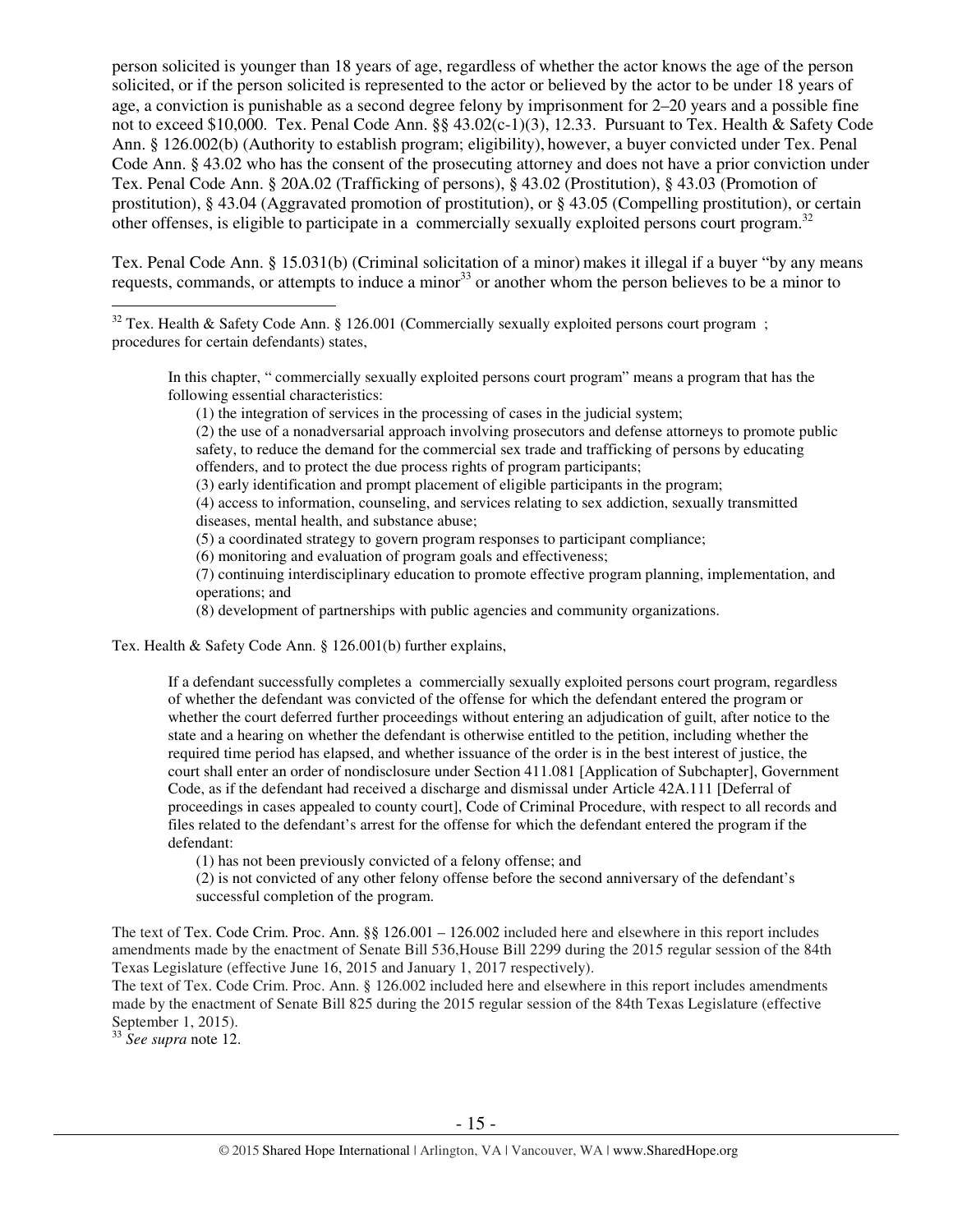engage in specific conduct that, under the circumstances surrounding the actor's conduct as the actor believes them to be, would constitute an offense under" Tex. Penal Code Ann. § 20A.02(a)(8) (Trafficking of persons), § 21.02 (Continuous sexual abuse of young child or children), § 21.11 (Indecency with a child), § 22.011 (Sexual assault), § 22.021 (Aggravated sexual assault), § 43.02 (Prostitution), § 43.05(a)(2) (Compelling prostitution), or § 43.25 (Sexual performance by a child). Pursuant to Tex. Penal Code Ann. § 15.031(e), a conviction under Tex. Penal Code Ann. § 15.031(b) is punishable one category lower than committing the actual offense, but the punishment may be enhanced to the same category as the predicate offense if it is proven that the offender

- (1) was at the time of the offense 17 years of age or older and a member of a criminal street gang, as defined by Section 71.01 [Definitions]; $^{34}$  and
- (2) committed the offense with the intent to:
	- (A) further the criminal activities of the criminal street gang; or
	- (B) avoid detection as a member of a criminal street gang.

A buyer may also be convicted under Tex. Penal Code Ann. § 21.02(b) (Continuous sexual abuse of young child or children) if the buyer is at least 17 years of age and commits "two or more acts of sexual abuse<sup>35</sup> [against a child under the age of 14], regardless of whether the acts of sexual abuse are committed against one or more victims" and these acts occur "during a period that is 30 or more days in duration." A conviction under this statute is punishable as a first degree felony by imprisonment for either 25–99 years and a possible fine not to exceed \$10,000 or life and a possible fine not to exceed \$10,000. Tex. Penal Code Ann. §§ 21.02(h), 12.32.

Additionally, buyers may also be convicted under Tex. Penal Code Ann. § 22.021(a) (Aggravated sexual assault)<sup>36</sup> if the buyer either engages in specified sexual conduct with a child under 17 and, among other things, "threatens to cause any person to become the victim of an offense under Section  $20A.02(a)(3)$ ,  $(4)$ ,  $(7)$ , or  $(8)$ [Trafficking of persons]," or engages in specified sexual conduct with a minor under the age of 14. A conviction under Tex. Penal Code Ann. § 22.021(a) is punishable as a first degree felony by imprisonment for either 5–99 years and a possible fine not to exceed \$10,000 or life and a possible fine not to exceed \$10,000. Tex. Penal Code Ann. §§ 22.021(e), 12.32. The minimum term of imprisonment is increased to 25 years, however, if the victim is younger than 6 years of age or is 13 years of age or younger and "the actor commits the offense" by, among other things, threatening "to cause any person to become the victim of an offense under Section 20A.02(a)(3), (4), (7), or (8)." Tex. Penal Code Ann. § 22.021(f).

Tex. Penal Code Ann. § 43.25(b) (Sexual performance by a child) may apply to certain buyers.<sup>37</sup> Tex. Penal Code Ann. § 43.25(b) makes it a crime if a person "induces a child younger than 18 years of age to engage in sexual conduct."<sup>38</sup> A conviction under Tex. Penal Code Ann. § 43.25(b) is punishable as a second degree felony by imprisonment for 2–20 years and a possible fine not to exceed \$10,000. Tex. Penal Code Ann. §§ 43.25(c), 12.33. If the victim is under the age of 14, however, a conviction is

 $\overline{a}$ 

<sup>38</sup> *See supra* note 18 for the definition of "sexual conduct."

<sup>34</sup> *See supra* note 13.

<sup>&</sup>lt;sup>35</sup> See supra Section 1.2 for the definition of "sexual abuse."

<sup>36</sup> *See supra* Section 1.2 for the substantive provisions of Tex. Penal Code Ann. § 22.021(a).

<sup>&</sup>lt;sup>37</sup> The Texas Court of Criminal Appeals has held that a school teacher "induced" a minor pursuant to Tex. Penal Code Ann. § 43.25(b) even though "she was not offered money, grades, or favors in exchange for consenting to oral sex." Dornbusch v. State, 156 S.W.3d 859, 868 (Tex. Crim. App. 2005). The court determined that the teacher's position of authority alone was enough to induce the minor. *Id.* Additionally, the Court stated, "Whether an offense has occurred under section 43.25(b) does not turn on who initially requests sex; it depends on whether an adult knowingly employed, induced, or authorized sexual conduct from a minor." *Id.* at 871. The Court, however, declined to state whether § 43.25(b) would apply if a minor initiated the sexual conduct. *Id*. Therefore, buyers may be convicted under this statute if a court determines that the minor has been "induced" into engaging in sexual conduct by the buyer.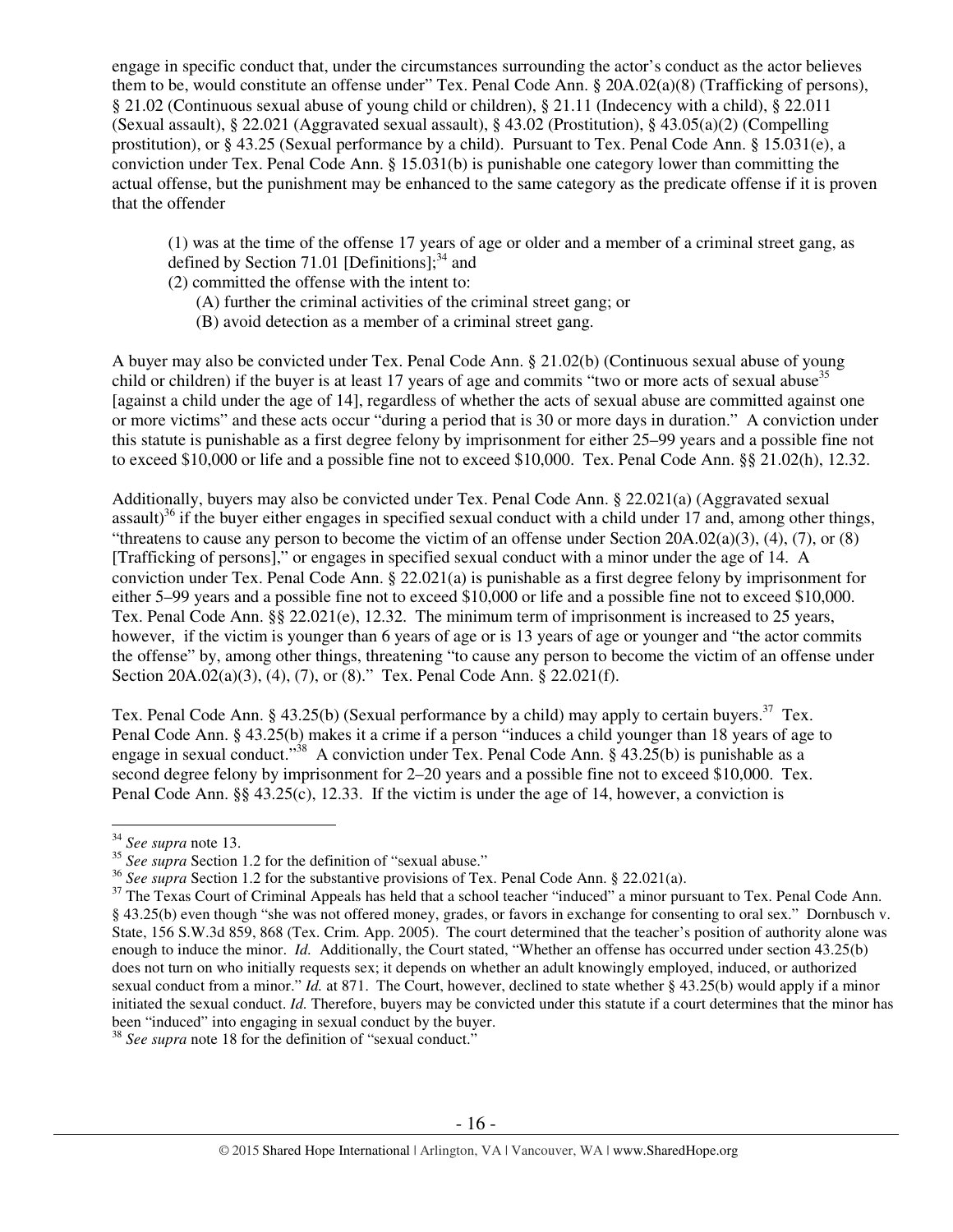punishable as a first degree felony by imprisonment for either 5–99 years and a possible fine not to exceed \$10,000 or life and a possible fine not to exceed \$10,000. Tex. Penal Code Ann §§ 43.25(c), 12.32.

Lastly, although it is not entirely clear, Tex. Penal Code Ann. § 43.05(a)(2) (Compelling prostitution) may apply to a buyer who knowingly "causes by any means a child younger than 18 years to commit prostitution, regardless of whether the actor knows the age of the child at the time the actor commits the offense.<sup>39</sup> A conviction under Tex. Penal Code Ann.  $\S$  43.05(a)(2) is punishable as a first degree felony by imprisonment for either 5–99 years and a possible fine not to exceed \$10,000 or life and a possible fine not to exceed \$10,000. Tex. Penal Code Ann. §§ 43.05(b), 12.32.

Several other sexual offenses may also be used to prosecute buyers of commercial sex acts with a minor but do not specifically prohibit the commercial sexual exploitation of a child, and do not refer to Tex. Penal Code Ann. § 20A.02 (Trafficking of persons).

## *2.3 Solicitation laws differentiate buying sex acts with an adult and buying sex acts with a minor under 18.*

Tex. Penal Code Ann. § 43.02 (Prostitution) imposes heightened penalties if an adult solicits or purchases sex with a minor. A conviction under Tex. Penal Code Ann.  $\S$  43.02(b)<sup>40</sup> is generally punishable as a Class B misdemeanor by imprisonment in a county jail up to 180 days, a fine not to exceed \$2,000, or both. Tex. Penal Code Ann. §§ 43.02(c-1), 12.22. "[I]f the person solicited is younger than 18 years of age, regardless of whether the actor knows the age of the person solicited at the time the actor commits the offense,"or if the person solicited is represented to the actor or believed by the actor to be under 18 years of age, a conviction is punishable as a second degree felony by imprisonment for 2–20 years and a possible fine not to exceed \$10,000. Tex. Penal Code Ann. §§ 43.02(c-1)(3),12.33.

# *2.4 Penalties for buyers of commercial sex acts with minors are as high as federal penalties.*

A first conviction under Tex. Penal Code Ann. § 20A.02(a)(8) (Trafficking of persons) is punishable as a first degree felony by imprisonment "for life or for any term of not more than 99 years or less than 5 years" and a possible fine not to exceed \$10,000, while subsequent convictions are punishable by life imprisonment. Tex. Penal Code Ann. §§ 20A.02(b)(1), 12.32, 12.42(c)(2).<sup>41</sup> A buyer convicted under Tex. Penal Code Ann.  $§$  43.02(b)<sup>42</sup> (Prostitution), "if the person solicited is younger than 18 years of age, regardless of whether the actor knows the age of the person solicited at the time the actor commits the offense," or if the person solicited is represented to the actor or believed by the actor to be under 18 years of age,is punishable as a second degree felony by imprisonment for 2–20 years and a possible fine not to exceed \$10,000. Tex. Penal Code Ann. §§ 43.02(c-1)(3), 12.33.

 $39$  Texas case law does not expressly state that Tex. Penal Code Ann. § 43.05(a)(2) (Compelling Prostitution) applies to buyers or patrons of prostitution. However, a Texas Court of Appeals has relied on an interpretation by the Oregon Court of Appeals regarding a similar Oregon compelling prostitution statute. Waggoner v. State, 897 S.W.2d 510, 512 (Tex. Crim. App. 1995) (citing State v. Wood, 579 P.2d 294, 296 (Or. Ct. App. 1978)). In a case decided after *Waggoner*, the Oregon Court of Appeals determined that its compelling prostitution statue did not apply to patrons or buyers. State v. Vargas-Torres, 242 P.3d 619, 626 (Or. Ct. App. 2010). Therefore, since Texas has previously relied on an opinion issued by an Oregon court interpreting a similar compelling prostitution statute, it is arguable that Texas courts may similarly restrict the applicability of Tex. Penal Code Ann. § 43.05(a)(2) against buyers, just as Oregon restricted the applicability of its prostitution statute against buyers in *Vargas-Torres*. <sup>40</sup> *See supra* note 11.

<sup>41</sup> *See supra* note 6.

<sup>42</sup> *See supra* note 11.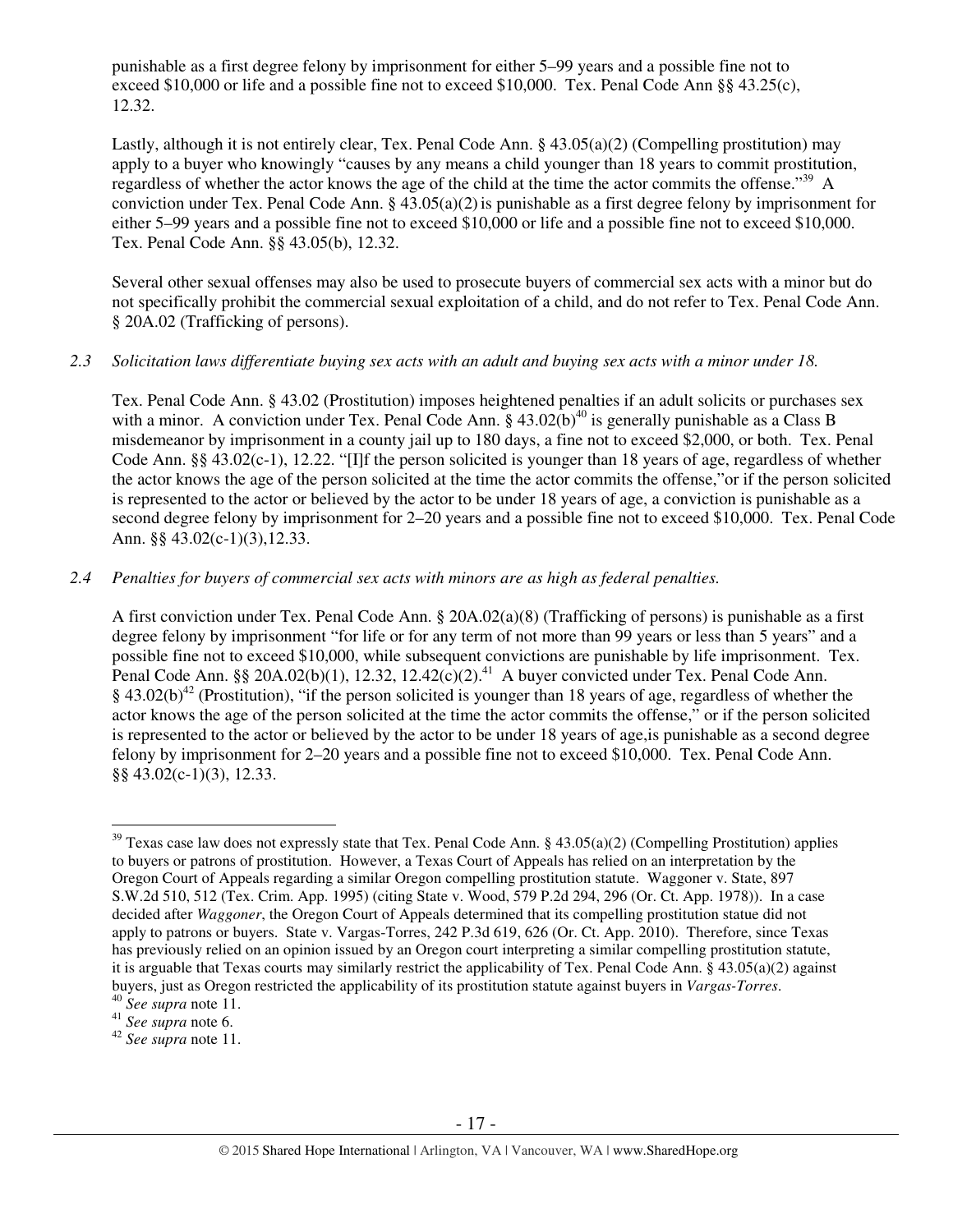Additionally, a buyer's conviction under Tex. Penal Code Ann. § 43.25(b) (Sexual performance by a child) is punishable as a second degree felony by imprisonment for 2–20 years and a possible fine not to exceed \$10,000. Tex. Penal Code Ann. §§ 43.25(c), 12.33. If the victim is under the age of 14, however, a conviction is punishable as a first degree felony by imprisonment for either 5–99 years and a possible fine not to exceed \$10,000 or life and a possible fine not to exceed \$10,000. Tex. Penal Code Ann. §§ 43.25(c), 12.32. A buyer's conviction under Tex. Penal Code Ann. § 21.02(b) (Continuous sexual abuse of young child or children) is punishable as a first degree felony by imprisonment for either 25–99 years and a possible fine not to exceed \$10,000 or life and a possible fine not to exceed \$10,000. Tex. Penal Code Ann. §§ 21.02(h), 12.32. Pursuant to Tex. Penal Code Ann. § 15.031(e), a conviction under Tex. Penal Code Ann. § 15.031(b) (Criminal solicitation of a minor) is punishable one category lower than committing the actual offense, but the punishment may be enhanced to the same category as the predicate offense if certain requirements are satisfied.<sup>4</sup>

A buyer's conviction under Tex. Penal Code Ann. § 22.021(a) (Aggravated sexual assault)<sup>44</sup> is punishable as a first degree felony by imprisonment for either 5–99 years and a possible fine not to exceed \$10,000 or life and a possible fine not to exceed \$10,000. Tex. Penal Code Ann. §§ 22.021(e), 12.32. The minimum term of imprisonment is increased to 25 years, however, if the victim is younger than 6 years of age or is 13 years of age or younger and "the actor commits the offense in a manner described by Subsection (a)(2)(A)." Tex. Penal Code Ann. § 22.021(f). Lastly, a buyer convicted under Tex. Penal Code Ann. § 43.05(a)(2) (Compelling prostitution)<sup>45</sup> is guilty of a first degree felony punishable by imprisonment for either  $5-99$  years and a possible fine not to exceed \$10,000 or life and a possible fine not to exceed \$10,000. Tex. Penal Code Ann. §§ 43.05(b), 12.32.

In comparison, if the victim is under the age of 14, a conviction under the Trafficking Victims Protection Act  $(TVPA)^{46}$  for child sex trafficking is punishable by 15 years to life imprisonment and a fine not to exceed \$250,000. 18 U.S.C. §§ 1591(b)(1),  $3559(a)(1)$ ,  $3571(b)(3)$ . If the victim is between the ages of 14–17, a conviction is punishable by 10 years to life imprisonment and a fine not to exceed \$250,000. 18 U.S.C. §§ 1591(b)(2),  $3559(a)(1)$ ,  $3571(b)(3)$ . A conviction is punishable by mandatory life imprisonment, however, if the buyer has a prior conviction for a federal sex offense<sup>47</sup> against a minor. 18 U.S.C. § 3559(e)(1). To the extent buyers can be prosecuted under other federal CSEC laws,<sup>48</sup> a

 $\overline{a}$ <sup>43</sup> *See supra* Section 1.2 for the substantive provisions of Tex. Penal Code Ann. § 15.031(e).

<sup>&</sup>lt;sup>44</sup> See supra Section 1.2 for the substantive provisions of Tex. Penal Code Ann. § 22.021(a).

<sup>45</sup> *See supra* Section 2.2 for discussion on whether Tex. Penal Code Ann. § 43.05(a)(2) (Compelling prostitution) is applicable against buyers.

<sup>&</sup>lt;sup>46</sup> Trafficking Victims Protection Act (TVPA) of 2000, Pub. L. No. 106-386, 114 Stat. 1464, 1466 (codified in scattered sections of 18 and 22 U.S.C.).

<sup>&</sup>lt;sup>47</sup> Pursuant to 18 U.S.C. § 3559 $(e)(2)$ , "federal sex offense" is defined as

an offense under section 1591 [18 USCS § 1591] (relating to sex trafficking of children), 2241 [18 USCS § 2241] (relating to aggravated sexual abuse), 2242 [18 USCS § 2242] (relating to sexual abuse),  $2244(a)(1)$  [18 USCS §  $2244(a)(1)$ ] (relating to abusive sexual contact),  $2245$  [18 USCS § 2245] (relating to sexual abuse resulting in death), 2251 [18 USCS § 2251] (relating to sexual exploitation of children), 2251A [18 USCS § 2251A] (relating to selling or buying of children), 2422(b) [18 USCS § 2422(b)] (relating to coercion and enticement of a minor into prostitution), or 2423(a) [18 USCS § 2423(a)] (relating to transportation of minors).

<sup>48</sup> 18 U.S.C. §§ 2251A(b) (Selling or buying of children), 2251(a) (Sexual exploitation of children), 2423(a) (Transportation of a minor with intent for minor to engage in criminal sexual activity), 2422(a) (Coercion and enticement), 2252(a)(2), (a)(4) (Certain activities relating to material involving the sexual exploitation of minors).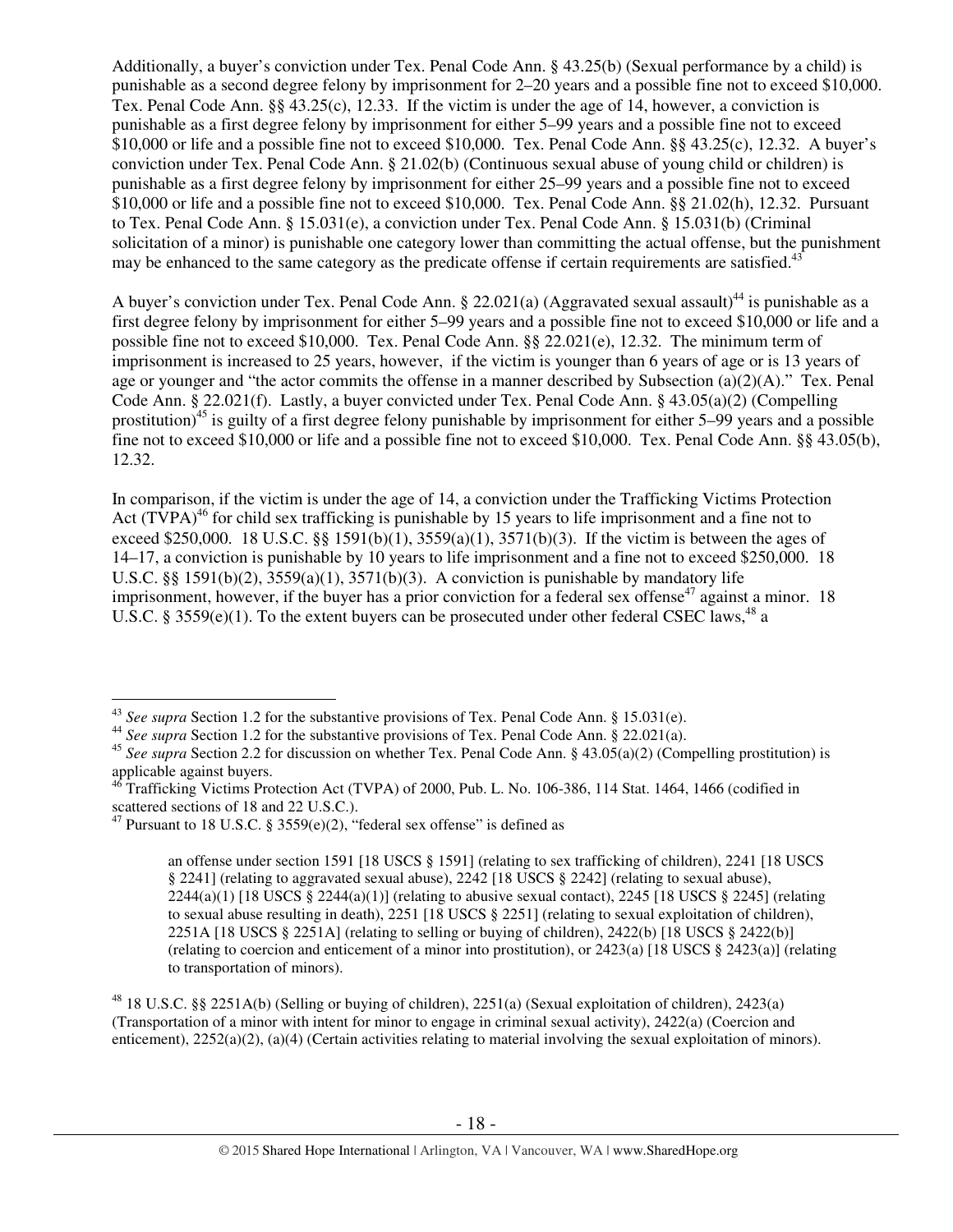conviction is punishable by penalties ranging from a fine not to exceed \$250,000 to life imprisonment and a fine not to exceed  $$250,000.<sup>49</sup>$ 

*2.5 Using the Internet or electronic communications to lure, entice, or purchase, or attempt to lure, entice, or purchase commercial sex acts with a minor is a separate crime or results in an enhanced penalty for buyers.* 

Although not expressly commercial, Tex. Penal Code Ann. § 33.021(b),  $(c)^{50}$  (Online solicitation of a minor) makes it a crime for a person to use the Internet or electronic communications to lure, entice, or recruit commercial sex acts with a minor. Tex. Penal Code Ann. § 33.021(b), (c) states,

(b) A person who is 17 years of age or older commits an offense if, with the intent to commit an offense listed in Article 62.001(5)(A) [§§ 21.02 (Continuous sexual abuse of young child or children), 21.11 (Indecency with a child), 22.011 (Sexual assault), 22.021 (Aggravated sexual assault), or 25.02 (Prohibited sexual conduct), (B) [§§ 43.05 (Compelling prostitution), 43.25 (Sexual performance by a child), or  $43.26$  (Possession or promotion of child pornography)], or  $(K)$  [20A.02(a)(3), (4), (7), or (8) (Trafficking of persons)], [Definitions] Code of Criminal Procedure, the person, over the Internet, by electronic mail or text message or other electronic message service or system, or through a commercial online service, intentionally:

- (1) communicates in a sexually explicit<sup>51</sup> manner with a minor;<sup>52</sup> or
- (2) distributes sexually explicit material to a minor.

(c) A person commits an offense if the person, over the Internet, by electronic mail or text message or other electronic message service or system, or through a commercial online service, knowingly solicits a minor to meet another person, including the actor, with the intent that the minor will engage in sexual contact, sexual intercourse, or deviate sexual intercourse with the actor or another person.

If the victim is under 17 years of age, a conviction under Tex. Penal Code Ann. § 33.021(b) is punishable as a third degree felony by imprisonment for 2–10 years and a possible fine not to exceed \$10,000. Tex. Penal Code Ann. §§ 33.021(f), 12.34. If the victim is younger than 14 years of age or the offender believes the victim to be younger than 14 years of age, however, a conviction under Tex. Penal Code Ann. § 33.021(b) is punishable as a second degree felony by imprisonment for 2–20 years and a possible fine not to exceed \$10,000. Tex. Penal Code Ann. §§ 33.021(f), 12.33. A conviction under Tex. Penal Code Ann. §§ 33.021(c) is punishable as a second degree felony by imprisonment for 2–20 years and a possible fine not to exceed \$10,000. Tex. Penal Code Ann. §§ 33.021(f), 12.33.

*2.6 No age mistake defense is permitted for a buyer of commercial sex acts with any minor under 18.* 

Tex. Penal Code Ann. § 20A.02(b)(1) (Trafficking of persons) specifically eliminates the use of a mistake of age defense by a defendant charged under Tex. Penal Code Ann. § 20A.02(a)(8), which may include certain buyers.<sup>53</sup> Tex. Penal Code Ann.  $\S$  20A.02(b)(1) states, in part,

<sup>&</sup>lt;sup>49</sup> 18 U.S.C. §§ 2251A(b) (conviction punishable by imprisonment for 30 years to life and a fine), 2251(e) (conviction punishable by imprisonment for 15–30 years and a fine), 2423(a) (conviction punishable by imprisonment for 10 years to life and a fine), 2422(a) (conviction punishable by a fine, imprisonment up to 20 years, or both),  $2252(a)(2)$ , (4) (stating that a conviction under subsection (a)(2) is punishable by imprisonment for 5–20 years and a fine, while a conviction under subsection (a)(4) is punishable by imprisonment up to 10 years, a fine, or both); *see also* 18 U.S.C. §§ 3559(a)(1) (classifying all of the above listed offenses as felonies), 3571(b)(3) (providing a fine up to \$250,000 for any felony conviction).

See supra note 22.

<sup>51</sup> *See supra* note 23.

<sup>52</sup> *See supra* note 24.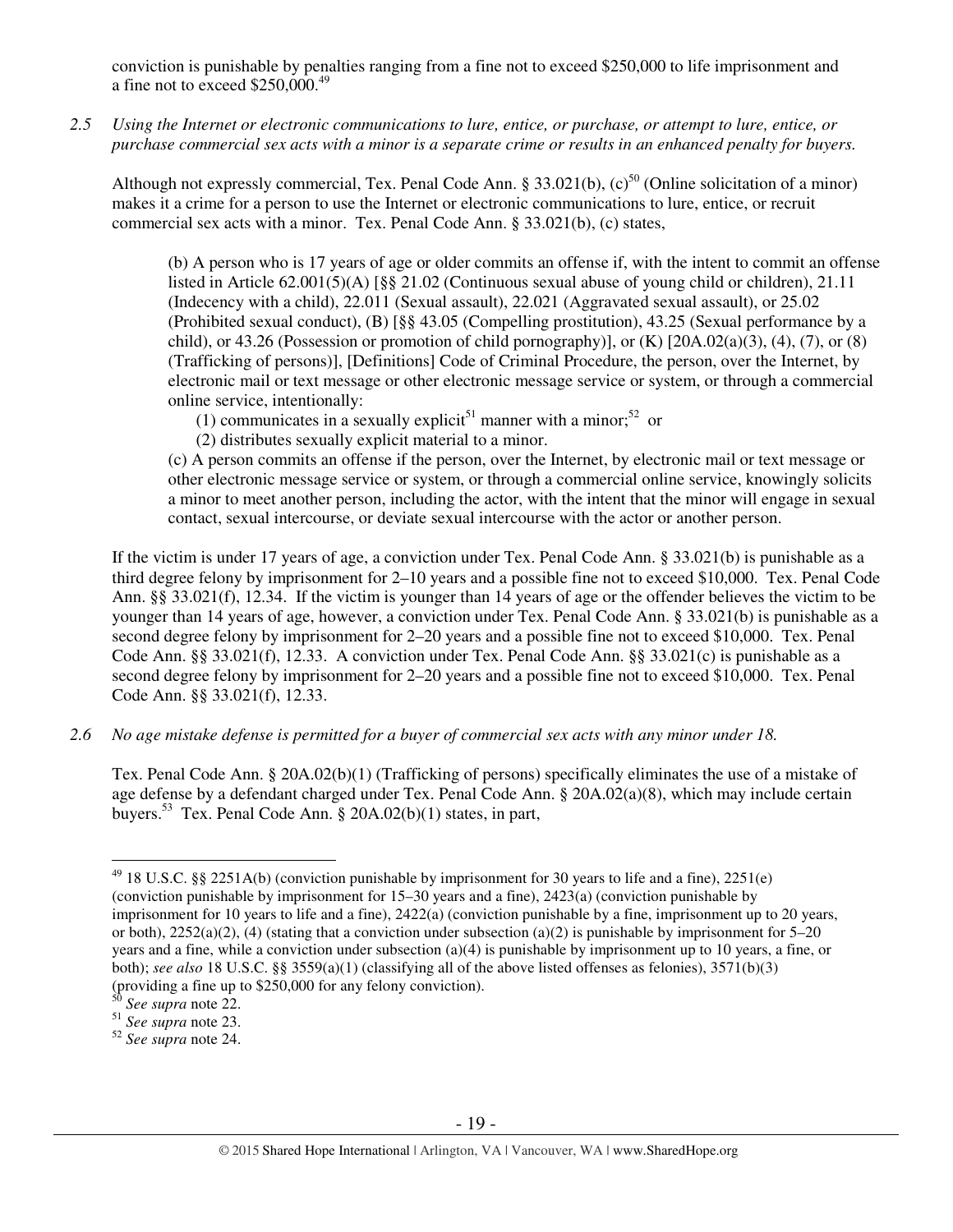An offense under this section is a felony of the first degree if:

(1) the applicable conduct constitutes an offense under Subsection (a)(5), (6), (7), or (8), regardless of whether the actor knows the age of the child at the time the actor commits the offense . . .

Tex. Penal Code Ann. §  $43.02(c-1)(3)^{54}$  (Prostitution), prohibits a mistake of age defense by providing that when a person solicits or offers to engage in sexual conduct "based on the payment of a fee by the actor or another person on behalf of the actor," it is

- a felony of the second degree if the person solicited is:
	- (A) younger than 18 years of age, regardless of whether the actor knows the age of the person solicited at the time the actor commits the offense;
	- (B) represented to the actor as being younger than 18 years of age; or
	- (C) believed by the actor to be younger than 18 years of age

Tex. Penal Code Ann. § 15.031(b) (Criminal solicitation of a minor), § 21.02(b) (Continuous sexual abuse of young child or children), and § 43.25(b) (Sexual performance by a child), however, do not specifically eliminate a mistake of age defense.

*2.7 Base penalties for buying sex acts with a minor under 18 are sufficiently high and not reduced for older minors.* 

Tex. Penal Code Ann. § 20A.02(a)(8) (Trafficking of persons) and Tex. Penal Code Ann. § 43.02(c-1)<sup>55</sup> (Prostitution) do not stagger penalties based on the age of the minor victim. A first conviction under Tex. Penal Code Ann. § 20A.02(a)(8) is punishable as a first degree felony by imprisonment "for life or for any term of not more than 99 years or less than 5 years" and a possible fine not to exceed \$10,000, while subsequent convictions are punishable by life imprisonment and a possible fine not to exceed \$10,000. Tex. Penal Code Ann. §§ 20A.02(b)(1), 12.32, 12.42(c)(2).<sup>56</sup> "[I]f the person solicited is younger than 18 years of age, regardless of whether the actor knows the age of the person solicited at the time the actor commits the offense," a conviction under Tex. Penal Code Ann. § 43.02(c-1) (Prostitution) is punishable as a second degree felony by imprisonment for 2–20 years and a possible fine not to exceed \$10,000. Tex. Penal Code Ann. §§ 43.02(c-1)(3), 12.33.

Some of Texas' CSEC laws, however, do stagger penalties based on the age of the minor-victim. Tex. Penal Code Ann. § 15.031(f) (Criminal solicitation of a minor) defines "minor" as a person younger than 17 years of age. Pursuant to Tex. Penal Code Ann. § 15.031(e), a conviction under Tex. Penal Code Ann. § 15.031(b) is punishable one category lower than committing the actual offense, but the punishment may be enhanced to the same category as the predicate offense if certain requirements are satisfied. Thus, if the predicate offense has penalties staggered based on the victim's age, then the penalties pursuant Tex. Penal Code Ann. § 15.031(e) will also be staggered based on age.

Tex. Penal Code Ann. § 21.02 (Continuous sexual abuse of young child or children) and § 22.021 (Aggravated sexual assault) only apply if the victim is a minor under the age of  $14^{57}$  leaving minors between the ages of  $14-$ 

 $\overline{a}$ <sup>53</sup> *See supra* Section 2.1 for discussion on how Tex. Penal Code Ann. § 20A.02(a)(7), (8) may be applicable to buyers.

<sup>54</sup> *See supra* note 11.

<sup>55</sup> *See supra* note 11.

<sup>56</sup> *See supra* note 6.

 $57$  Tex. Penal Code Ann. § 22.021 does include minors under the age of 17 in certain instances, but it is highly unlikely that these instances are applicable to buyers.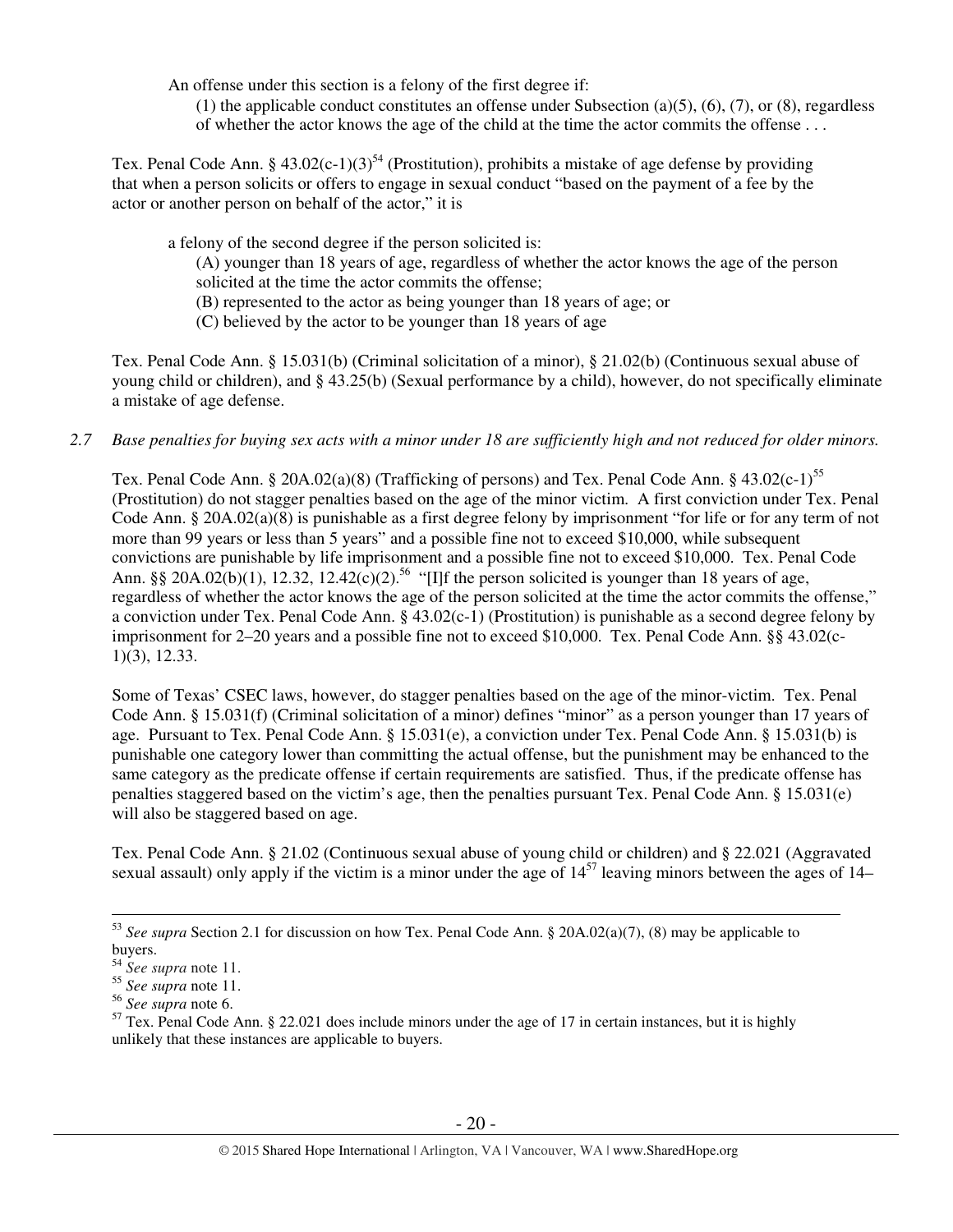17 unprotected. Convictions under Tex. Penal Code Ann. § 21.02(b), (c) and § 22.021(a) are punishable as first degree felonies by life or 25–99 years imprisonment and a possible fine up to \$10,000. Tex. Penal Code Ann. §§ 21.02(h), 22.021(e), 12.32.

Tex. Penal Code Ann. § 43.25(b) (Sexual performance by a child) enhances the penalty for younger minor victims, but still provides a substantial base penalty applicable to offenses against older minor victims. If the minor-victim is under the age of 18, a violation of Tex. Penal Code Ann. § 43.25(b) is punishable as a second degree felony by imprisonment for 2–20 years and a possible fine not to exceed \$10,000, and if the minorvictim is under the age of 14, a conviction is punishable as a first degree felony by imprisonment for either 5–99 years and a possible fine not to exceed \$10,000 or life and a possible fine not to exceed \$10,000. Tex. Penal Code Ann. §§ 43.25(c), 12.33, 12.32.

*2.8 Financial penalties for buyers of commercial sex acts with minors are sufficiently high to make it difficult for buyers to hide the crime.* 

Pursuant to Tex. Penal Code Ann. §§ 12.32–.34, all felony convictions are subject to a possible fine not to exceed \$10,000. Therefore, a buyer convicted under Tex. Penal Code Ann. § 20A.02(a)(8) (Trafficking of persons), § 43.02(c-1)<sup>58</sup> (Prostitution), § 21.02(b) (Continuous sexual abuse of young child or children), § 22.021(a) (Aggravated sexual assault), § 43.25(b) (Sexual performance by a child), or § 15.031(b) (Criminal solicitation of a minor) is subject to a possible fine not to exceed \$10,000. Tex. Penal Code Ann. §§ 20A.02(b)(1), 43.02(c-1)(3), 21.02(h), 22.021(e), 43.25(c).

Pursuant to Tex. Code Crim. Proc. Ann. art. 42.0372 (Mandatory restitution for child victims of trafficking of persons or compelling prostitution), buyers convicted under Tex. Penal Code Ann. § 20A.02(a)(8) (Trafficking of persons) are required to make restitution to their victims. Tex. Code Crim. Proc. Ann. art. 42.0372 states,

(a) The court shall order a defendant convicted of an offense under Section 20A.02 [Trafficking of persons] or 43.05(a)(2) [Compelling prostitution], Penal Code, to pay restitution in an amount equal to the cost of necessary rehabilitation, including medical, psychiatric, and psychological care and treatment, for any victim of the offense who is younger than 18 years of age. (b) The court shall, after considering the financial circumstances of the defendant, specify in a restitution order issued under Subsection (a) the manner in which the defendant must pay the restitution. (c) A restitution order issued under subsection (a) may be enforced by the state, or by a victim named in the order to receive the restitution, in the same manner as a judgment in a civil action. (d) The court may hold a hearing, make findings of fact, and amend a restitution order issued under Subsection (a) if the defendant fails to pay the victim name in the order in the manner specified by the court.

Buyers convicted of other crimes may also be required to make restitution at the discretion of the court, pursuant to Tex. Code Crim. Proc. Ann. art.  $42.037(a)$ , (b), (r)<sup>59</sup> (Restitution), which states,

(a) In addition to any fine authorized by law, the court that sentences a defendant convicted of an offense may order the defendant to make restitution to any victim of the offense or to the compensation to victims of crime fund established under Subchapter B [Crime Victims' Compensation], Chapter 56

<sup>58</sup> *See supra* note 11.

<sup>&</sup>lt;sup>59</sup> The text of Tex. Code Crim. Proc. Ann. art. 42.037 included here and elsewhere in this report includes amendments made by the enactment of House Bill 2291 during the 2015 regular session of the 84th Texas Legislature (effective September 1, 2015).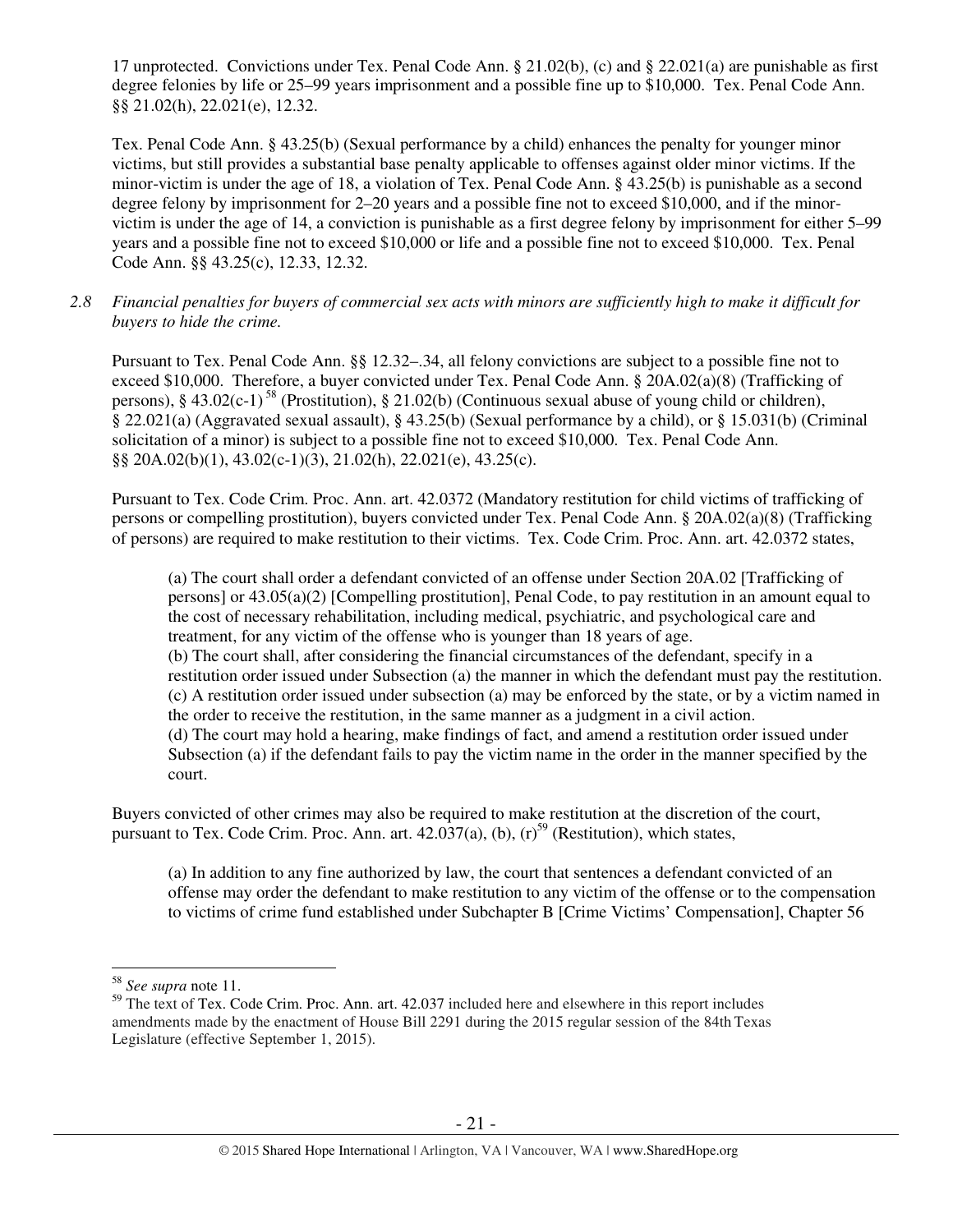[Rights of Crime Victims], to the extent that fund has paid compensation to or on behalf of the victim. . . .

(b)(1) If the offense results in damage to or loss or destruction of property of a victim of the offense, the court may order the defendant:

(A) to return the property to the owner of the property or someone designated by the owner; or (B) if return of the property is impossible or impractical or is an inadequate remedy, to pay an amount equal to the greater of:

(i) the value of the property on the date of the damage, loss, or destruction; or

(ii) the value of the property on the date of sentencing, less the value of any part of the property that is returned on the date the property is returned.

(2) If the offense results in personal injury to a victim, the court may order the defendant to make restitution to:

(A) the victim for any expenses incurred by the victim as a result of the offense; or

(B) the compensation to victims of crime fund to the extent that fund has paid compensation to or on behalf of the victim.

. . . .

(r) The court may order a defendant convicted of an offense under Section 43.26 [Possession or promotion of child pornography], Penal Code, to make restitution to an individual who as a child younger than 18 years of age was depicted in the visual material, in an amount equal to the expenses incurred by the individual as a result of the offense, including:

(1) medical services relating to physical, psychiatric, or psychological care;

(2) physical and occupational therapy or rehabilitation;

(3) necessary transportation, temporary housing, and child care expenses;

(4) lost income; and

(5) attorney's fees.

Additionally, buyers may be subject to criminal asset forfeiture. Pursuant to Tex. Code Crim. Proc. Ann. art. 59.02(a) "(a) Property that is contraband is subject to seizure and forfeiture under this chapter." Tex. Code Crim. Proc. Ann. art.  $59.01(2)^{60}$  states,

(2) "Contraband" means property of any nature, including real, personal, tangible, or intangible, that is: (A) used in the commission of:

(i) any first or second degree felony under the Penal Code;

(ii) any felony under Section 15.031(b) [Criminal solicitation of a minor], 20.05 [Smuggling of persons], 20.06 [Continuous Smuggling of Persons], 21.11 [Indecency with a child], 38.04 [Evading arrest or detention], or Chapter 43 [Public indecency], 20A [Trafficking of persons], 29 [Robbery], 30 [Burglary and criminal trespass], 31 [Theft], 32 [Fraud], 33 [Computer crimes] [which includes Tex. Penal Code Ann. § 33.021 (Online Solicitation of a Minor)], 33A [Telecommunications crimes], or 35 [Insurance fraud], Penal Code;

. . . . . . . .

. . .

(C) the proceeds gained from the commission of a felony listed in Paragraph (A) . . . of this subdivision . . .

(D) acquired with proceeds gained from the commission of a felony listed in Paragraph (A) . . . of this subdivision . . .

(F) used to facilitate or intended to be used to facilitate the commission of a felony under Section 20A.02 [Trafficking of Persons] or Chapter 43, Penal Code.

 $\overline{a}$ <sup>60</sup> *See supra* note 29.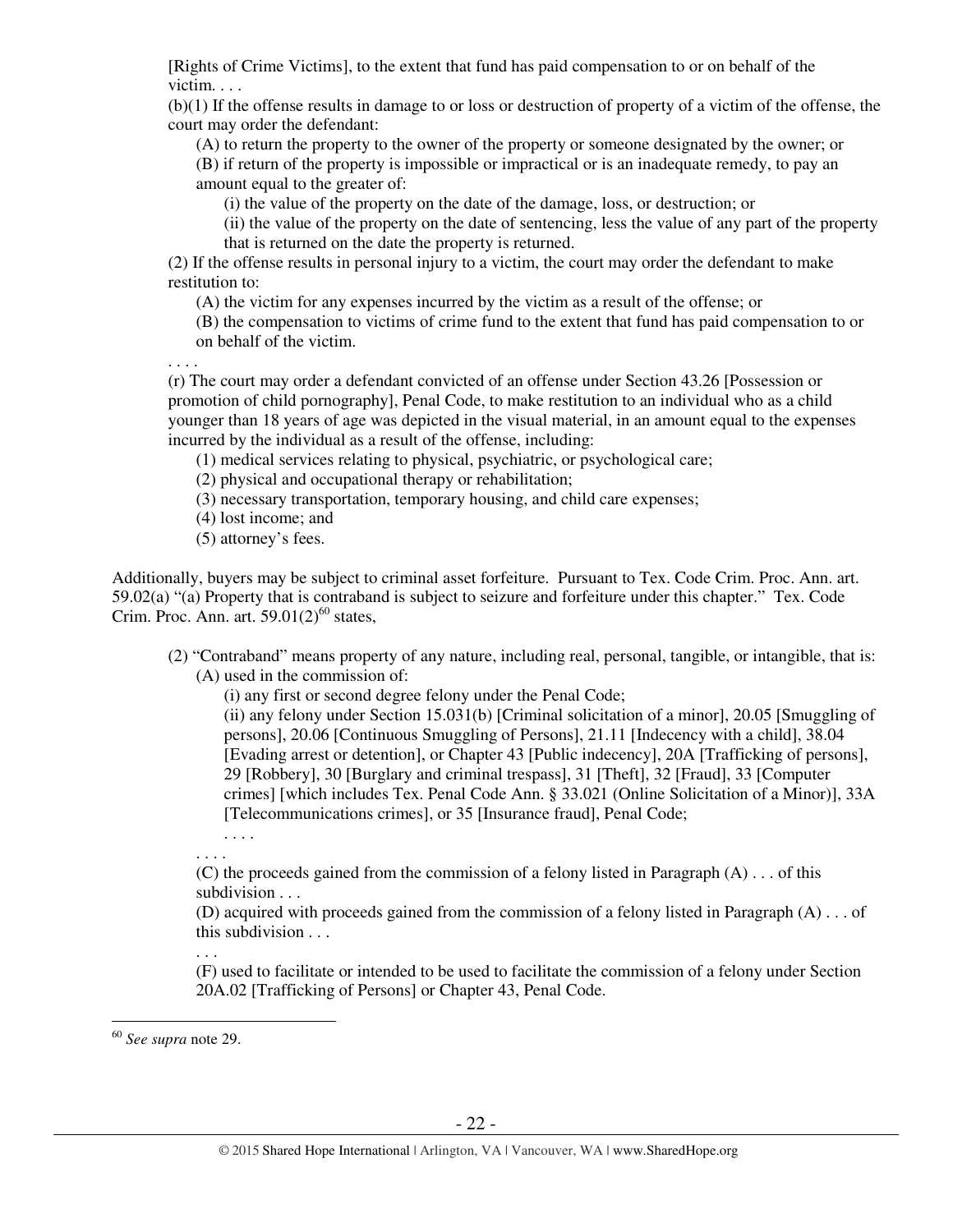Tex. Code Crim. Proc. Ann. art. 59.03 (Seizure of contraband) governs the seizure of forfeitable property and states, in relevant part:

(a) Property subject to forfeiture under this chapter, other than property described by Article 59.12, may be seized by any peace officer under authority of a search warrant.

(b) Seizure of property subject to forfeiture may be made without warrant if:

(1) the owner, operator, or agent in charge of the property knowingly consents;

(2) the seizure is incident to a search to which the owner, operator, or agent in charge of the property knowingly consents;

(3) the property subject to seizure has been the subject of a prior judgment in favor of the state in a forfeiture proceeding under this chapter; or

(4) the seizure was incident to a lawful arrest, lawful search, or lawful search incident to arrest.

Additionally, Tex. Code Crim. Proc. Ann. art. 18.18(a) (Disposition of gambling paraphernalia, prohibited weapon, criminal instrument, and other contraband) provides for the destruction or forfeiture of, among other things, any "obscene device or material" or "child pornography" for any offense that involves an obscene device or material or child pornography.

*2.9 Buying and possessing child pornography carries penalties as high as similar federal offenses.* 

Tex. Penal Code Ann. § 43.26(a)<sup>61</sup> (Possession or promotion of child pornography) makes it illegal for a person to possess child pornography. Tex. Penal Code Ann. § 43.26(a) states,

A person commits an offense if:

(1) the person knowingly or intentionally possesses, or knowingly or intentionally accesses with o view, visual material<sup>62</sup> that visually depicts a child younger than 18 years of age at the time the image of the child was made who is engaging in sexual conduct,<sup>63</sup>including a child who engages in sexual conduct as a victim of an offense under Section 20A.02(a)(5), (6), (7), or (8) [Trafficking of Persons]; and

(2) the person knows that the material depicts the child as described by Subdivision (1).

A first conviction under Tex. Penal Code Ann. § 43.26(a) is punishable as a third degree felony by imprisonment for 2–10 years<sup>64</sup> and a possible fine not to exceed \$10,000. Tex. Penal Code Ann. §§ 43.26(d), 12.34 However, a second violation of Tex. Penal Code Ann. § 43.26(a) is punishable as a second degree felony by imprisonment for 2–20 years and a possible fine not to exceed \$10,000. Tex. Penal Code Ann. §§ 43.26(d),

<sup>64</sup> *See supra* note 5.

 $61$  The text of Tex. Penal Code Ann. § 43.26 included here and elsewhere in this report includes amendments made by the enactment of House Bill 2291 during the 2015 regular session of the 84th Texas Legislature (effective September 1, 2015).

 $62$  Tex. Penal Code Ann. § 43.26(b)(3) defines "visual material" as

<sup>(</sup>A) any film, photograph, videotape, negative, or slide or any photographic reproduction that contains or incorporates in any manner any film, photograph, videotape, negative, or slide; or (B) any disk, diskette, or other physical medium that allows an image to be displayed on a computer or other video screen and any image transmitted to a computer or other video screen by telephone line, cable, satellite transmission, or other method.

 $63$  Tex. Penal Code Ann. § 43.26(b)(2) defines "sexual conduct" as having "the meaning assigned by Section 43.25." *See supra* note 4 for the applicable definition of "sexual conduct."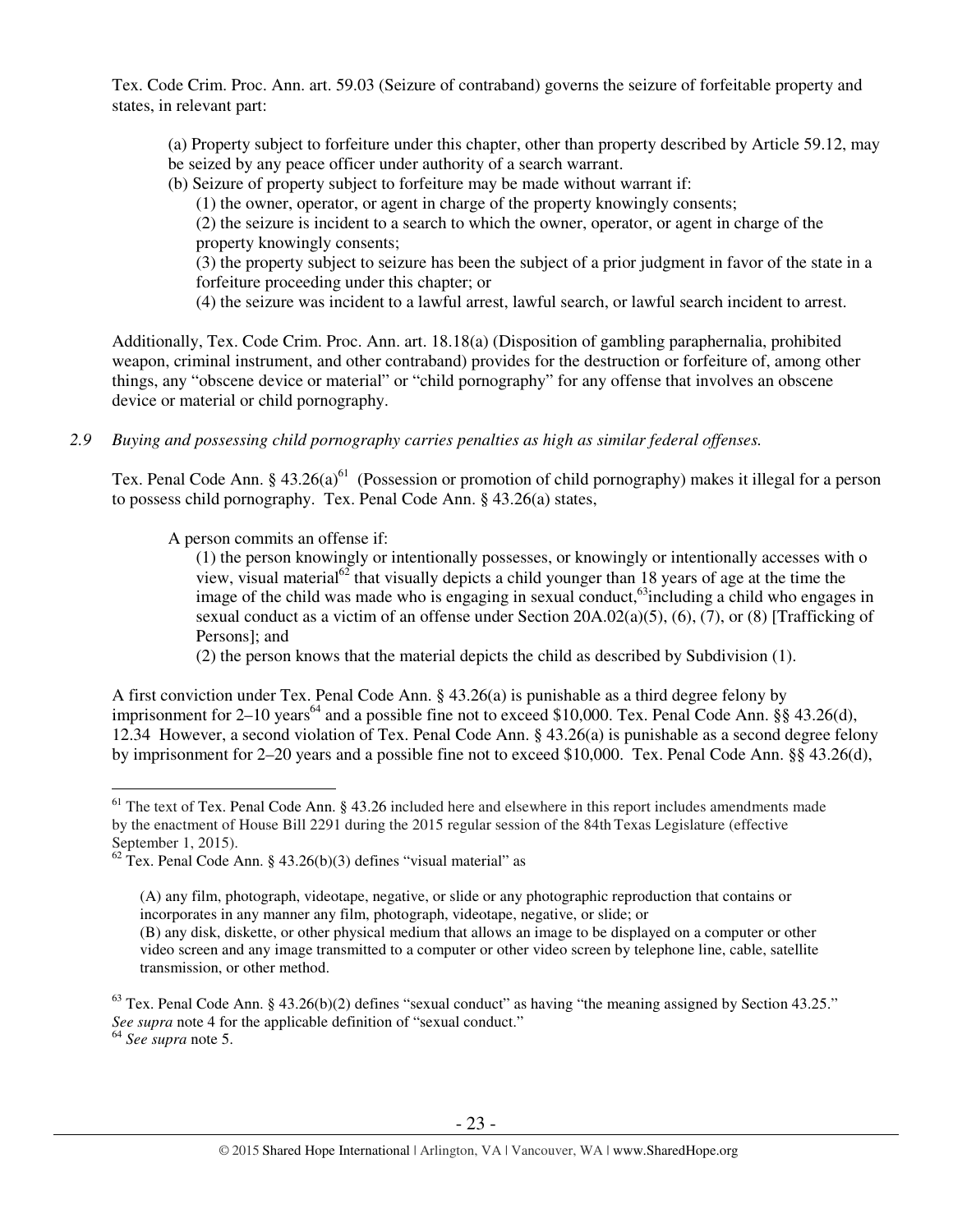12.33. And a third offense is punishable as a first degree felony with imprisonment "for life or for any term of not more than 99 years or less than 5 years" and a possible fine not to exceed \$10,000. Tex. Penal Code Ann. §§ 43.26(d), 12.32. Also, a defendant convicted of multiple accounts of possession of child pornography may serve more than ten years, if the sentencing court exercises its option to impose consecutive, rather than concurrent sentences. Under Tex. Penal Code Ann. §3.03(b), "If the accused is found guilty of more than one offense arising out of the same criminal episode, the sentences may run concurrently or consecutively" for violations of Tex. Penal Code Ann. §43.26. Tex. Penal Code Ann. §3.03(b)(3).

Under Tex. Code Crim. Proc. Ann. Art. 42.037,<sup>65</sup>

 (r) The court may order a defendant convicted of an offense under Section 43.26 [Possession or promotion of child pornography], to make restitution to an individual who as a child younger than 18 years of age was depicted in the visual material, in an amount equal to the expenses incurred by the individual as a result of the offense, including:

- (1) medical services relating to physical, psychiatric, or psychological care;
- (2) physical and occupational therapy or rehabilitation;
- (3) necessary transportation, temporary housing, and child care expenses;
- (4) lost income; and
- (5) attorney's fees.

In comparison, a federal conviction for possession of child pornography<sup>66</sup> is generally punishable by imprisonment for 5–20 years and a fine not to exceed  $$250,000.<sup>67</sup>$  Subsequent convictions, however, are punishable by imprisonment up to 40 years and a fine not to exceed  $$250,000$ .<sup>68</sup>

*2.10 Convicted buyers of commercial sex acts with minors and child pornography are required to register as sex offenders.* 

Tex. Code Crim. Proc. Ann. art. 62.051(a) (Registration: general) states, "A person who has a reportable conviction or adjudication . . . shall register . . . with the local law enforcement authority in any municipality where the person resides or intends to reside for more than seven days." Pursuant to Tex. Code Crim. Proc. Ann. art.  $62.001(5)(A)$ , (B), (B-1), (J), (K)<sup>69</sup> (Definitions), the definition of "reportable conviction or

 $\overline{a}$ <sup>65</sup> *See supra* note 59.

<sup>&</sup>lt;sup>66</sup> 18 U.S.C. §§ 2252(a)(2), (a)(4) (Certain activities relating to material involving the sexual exploitation of minors),  $2252A(a)(2)$ –(3) (Certain activities relating to material constituting or containing child pornography), 1466A(a), (b) (Obscene visual representations of the sexual abuse of children).

<sup>&</sup>lt;sup>67</sup> 18 U.S.C. §§ 2252(b) (stating that a conviction under subsection (a)(2) is punishable by imprisonment for 5–20 years and a fine, while a conviction under subsection (a)(4) is punishable by imprisonment up to 10 years, a fine, or both), 2252A(b)(1) (a conviction is punishable by imprisonment for 5–20 years and a fine), 1466A(a), (b) (stating that a conviction under subsection (a) is "subject to the penalties provided in section  $2252A(b)(1)$ ," imprisonment for 5–20 years and a fine, while a conviction under subsection (b) is "subject to the penalties provided in section 2252A(b)(2)," imprisonment up to 10 years, a fine, or both); *see also* 18 U.S.C. §§ 3559(a)(1) (classifying all of the above listed offenses as felonies), 3571(b)(3) (providing a fine up to \$250,000 for any felony conviction). <sup>68</sup> 18 U.S.C. §§ 2252(b) (stating if a person has a prior conviction under subsection (a)(2), or a list of other statutes, a conviction is punishable by a fine and imprisonment for 15–40 years, but if a person has a prior conviction under subsection (a)(4), or a list of other statutes, a conviction is punishable by a fine and imprisonment for  $10-20$  years),  $2252A(b)(1)$  (stating if a person has a prior conviction under subsection (a)(2), (a)(3), or a list of other statutes, a conviction is punishable by a fine and imprisonment for  $15-40$  years),  $1466A(a)$ , (b) (stating that the penalty scheme for section 2252A(b) applies); *see also* 18 U.S.C. §§ 3559(a)(1) (classifying all of the above listed offenses as felonies), 3571(b)(3) (providing a fine up to \$250,000 for any felony conviction).

<sup>&</sup>lt;sup>69</sup> The text of Tex. Code Crim. Proc. Ann. art. 62.001 included here and elsewhere in this report includes amendments made by the enactment of House Bill 10 during the 2015 regular session of the 84thTexas Legislature (effective September 1, 2015).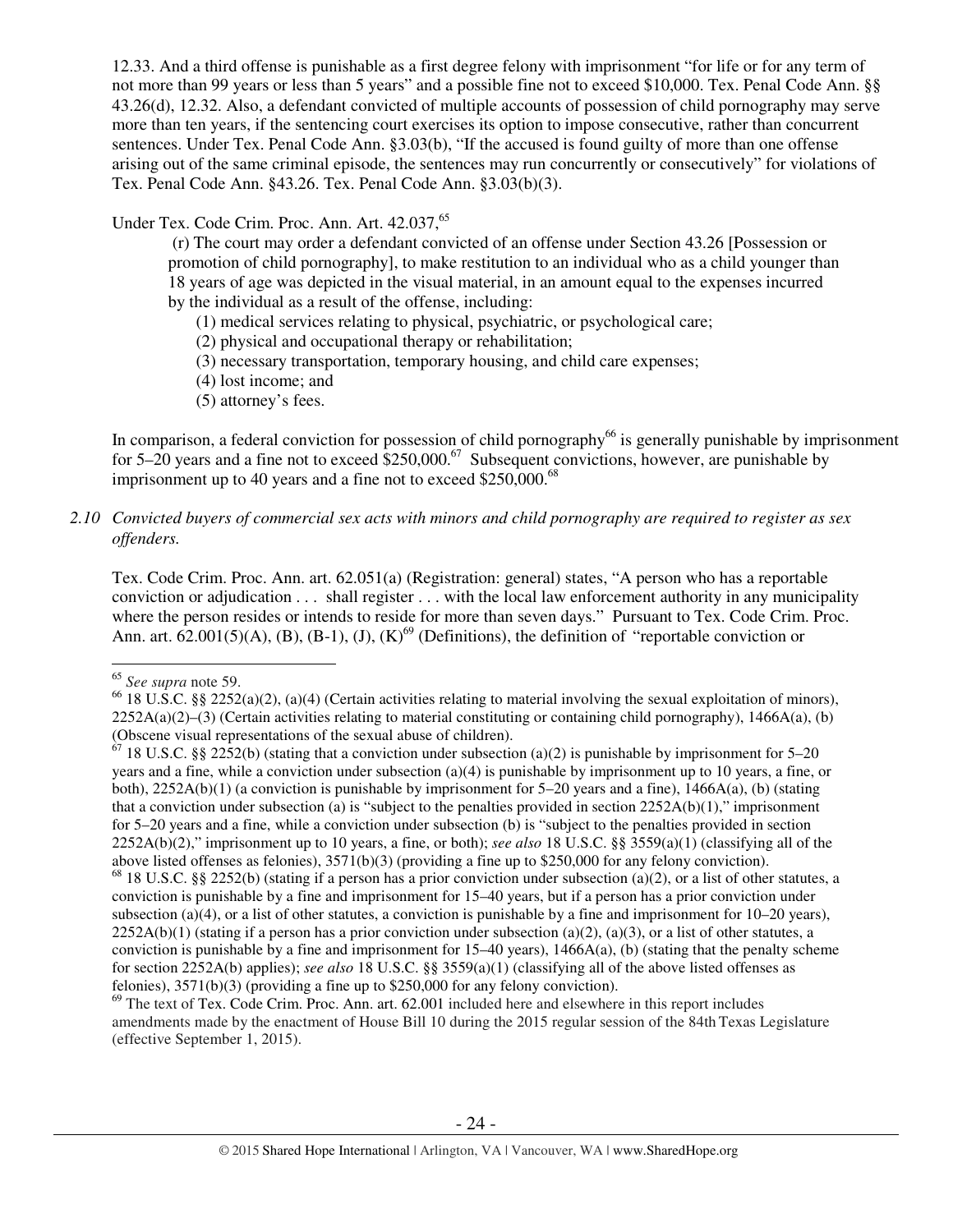adjudication" expressly includes convictions under Tex. Penal Code Ann. § 20A.02(a)(7),(8) (Trafficking of persons), § 43.02(c-1)(3) (Prostitution)<sup>70</sup>, § 21.02 (Continuous sexual abuse of young child or children), § 22.021(a) (Aggravated sexual assault), § 43.26 (Possession or promotion of child pornography), § 43.25(b) (Sexual performance by a child), or § 33.021(b), (c) (Online solicitation of a minor). Convictions under Tex. Penal Code Ann. § 15.031(b) (Criminal solicitation of a minor), however, are not included within the definition of "reportable conviction or adjudication," and, therefore, do not require registration.

Tex. Code Crim. Proc. Ann. art. 62.101(a)(2) (Expiration of duty to register) further imposes a lifetime registration requirement on offenders convicted under Tex. Penal Ann. Code § 20A.02(a)(8).

 $\overline{a}$ <sup>70</sup> *See supra* note 11.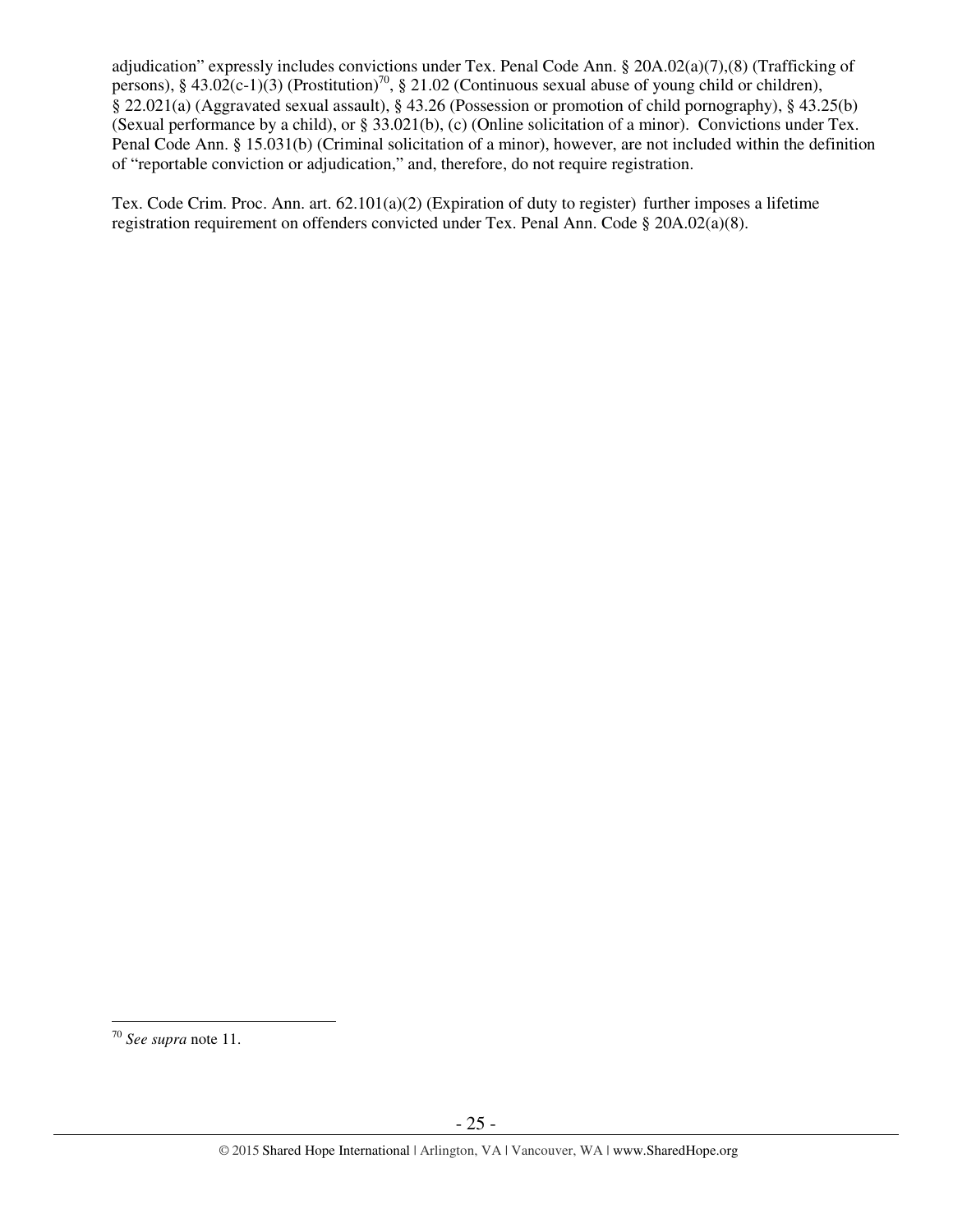#### **FRAMEWORK ISSUE 3: CRIMINAL PROVISIONS FOR TRAFFICKERS**

## *Legal Components:*

- *3.1 Penalties for trafficking a child for sexual exploitation are as high as federal penalties.*
- *3.2 Creating and distributing child pornography carries penalties as high as similar federal offenses.*
- *3.3 Using the Internet or electronic communications to lure, entice, recruit or sell commercial sex acts with a minor is a separate crime or results in an enhanced penalty for traffickers.*
- *3.4 Financial penalties for traffickers, including asset forfeiture, are sufficiently high.*
- *3.5 Convicted traffickers are required to register as sex offenders.*
- *3.6 Laws relating to termination of parental rights for certain offenses include sex trafficking or commercial sexual exploitation of children (CSEC) offenses in order to remove the children of traffickers from their control and potential exploitation.*

\_\_\_\_\_\_\_\_\_\_\_\_\_\_\_\_\_\_\_\_\_\_\_\_\_\_\_\_\_\_\_\_\_\_\_\_\_\_\_\_\_\_\_\_\_\_\_\_\_\_\_\_\_\_\_\_\_\_\_\_\_\_\_\_\_\_\_\_\_\_\_\_\_\_\_\_\_\_\_\_\_\_\_\_\_\_\_\_\_\_\_\_\_\_

## *Legal Analysis:*

*3.1 Penalties for trafficking a child for sexual exploitation are as high as federal penalties.* 

Tex. Penal Code Ann. § 20A.02(b)(1) (Trafficking of persons) imposes enhanced penalties for the sex trafficking of a minor under Tex. Penal Code Ann. § 20A.02(a)(7), (8).<sup>71</sup> A first conviction under Tex. Penal Code Ann. § 20A.02(a) is generally punishable as a second degree felony by imprisonment for 2–20 years and a possible fine not to exceed \$10,000. Tex. Penal Code Ann. §§ 20A.02(b)(1), 12.33. A first conviction under Tex. Penal Code Ann. §  $20A.02(a)(7)$  or §  $20A.02(a)(8)$ , however, is punishable as a first degree felony by imprisonment "for life or for any term of not more than 99 years or less than 5 years" and a possible fine not to exceed \$10,000, while subsequent convictions are punishable by life imprisonment and a possible fine not to exceed \$10,000. Tex. Penal Code Ann. §§ 20A.02(b)(1), 12.32, 12.42(c)(2).<sup>72</sup> Additionally, a trafficker who "during a period that is 30 or more days in duration, . . . engages two or more times in conduct that constitutes an offense under Section 20A.02 [Trafficking of persons] against one or more victims," may be convicted under Tex. Penal Code Ann. § 20A.03 (Continuous trafficking of persons).<sup>73</sup> A conviction under Tex. Penal Code Ann. § 20A.03 is punishable as a first degree felony by imprisonment for either 25–99 years and a possible fine not to exceed \$10,000 or life and a possible fine not to exceed \$10,000.<sup>74</sup> Tex. Penal Code Ann. §§ 20A.03(e), 12.32.

Several of Texas's CSEC laws may also be used to convict traffickers. A trafficker's conviction under Tex. Penal Code Ann. § 43.05(a)(2) (Compelling prostitution)<sup>75</sup> is punishable as a first degree felony by imprisonment for either 5–99 years and a possible fine not to exceed \$10,000 or life and a possible fine not to exceed \$10,000. Tex. Penal Code Ann. §§ 43.05(b), 12.32. Tex. Penal Code Ann. § 43.03 (Promotion of Prostitution), punishes soliciting "another to engage in sexual conduct with another person for compensation" as a second degree felony if the prostituted person is a minor, "regardless of whether the actor knows the age of the person at the time the actor commits the offense." Tex. Penal Code Ann. § 43.03(a), (b). Traffickers may also be convicted under Tex. Penal Code Ann. § 15.031(b) (Criminal solicitation of a minor),<sup>76</sup> which, pursuant

<sup>71</sup> *See supra* Section 1.1 for the provisions of Tex. Penal Code Ann. § 20A.02(a)(7), (8).

<sup>72</sup> *See supra* note 6.

<sup>73</sup> *See supra* Section 1.1 for the provisions of Tex. Penal Code Ann. § 20A.03. *See supra* note 7.

<sup>74</sup> *See supra* note 9.

<sup>&</sup>lt;sup>75</sup> *See supra* Section 1.2 for the provisions of Tex. Penal Code Ann. § 43.05(a)(2).

<sup>76</sup> *See supra* Section 1.2 for the provisions of Tex. Penal Code Ann. § 15.031(b).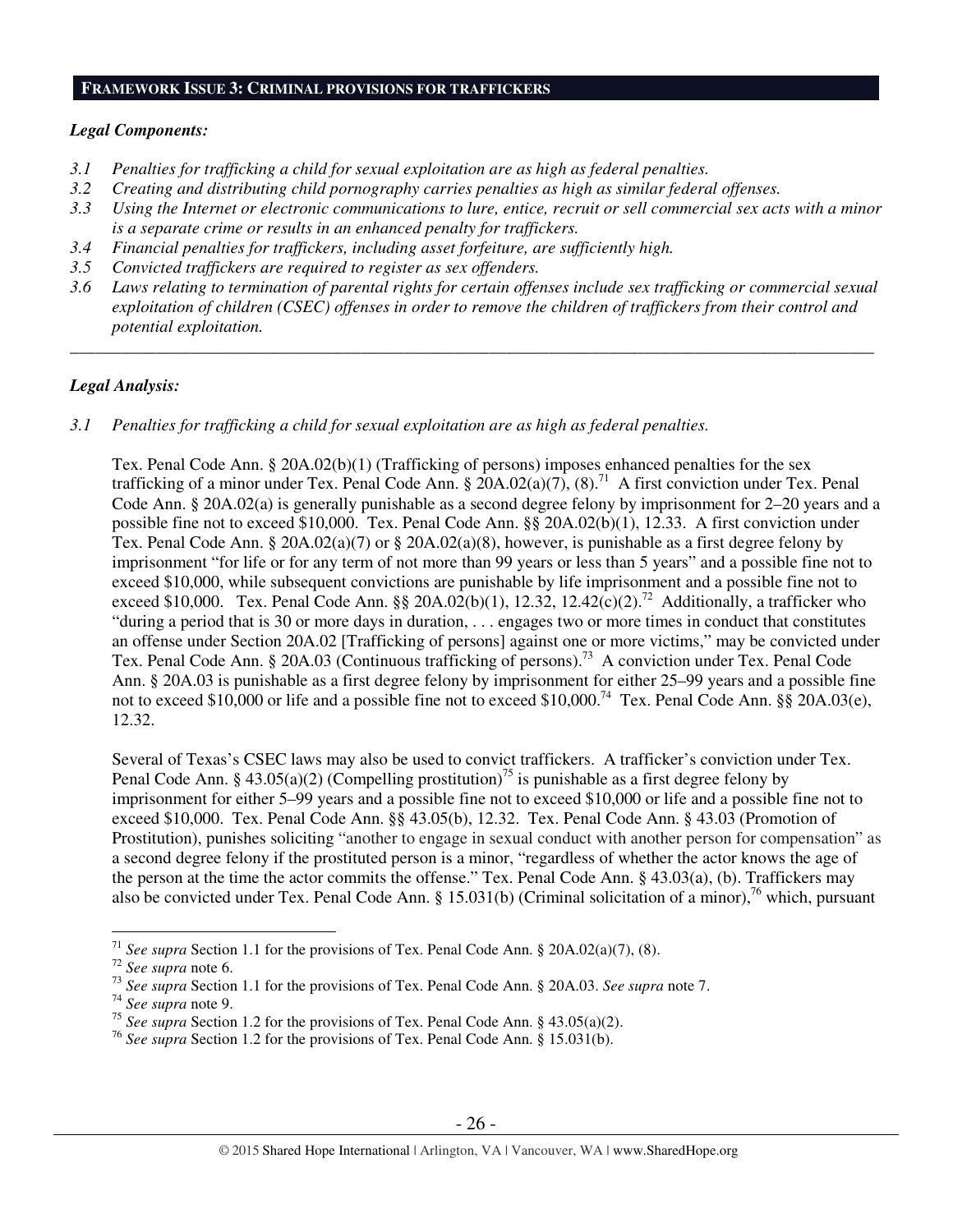to Tex. Penal Code Ann. § 15.031(e), is punishable one category lower than committing the actual offense, but the punishment may be enhanced to the same category as the predicate offense if certain requirements are satisfied.<sup>77</sup>

A trafficker who "employs, authorizes, or induces a child to work . . . in a sexually oriented commercial activity; or . . . in any place of business permitting, requesting, or requiring a child to work nude or topless" may be convicted under Tex. Penal Code Ann.  $\S$  43.251 (Employment harmful to children).<sup>78</sup> A conviction under Tex. Penal Code Ann. § 43.251(b) is punishable as either a first or second degree felony. Pursuant to Tex. Penal Code Ann. § 43.251(c), a conviction is punishable as a second degree felony by imprisonment for 2–20 years and a fine not to exceed \$10,000, but if the child is a minor under the age of 14, a conviction is punishable as a first degree felony by imprisonment for either 5–99 years and a possible fine not to exceed \$10,000 or life and a possible fine not to exceed \$10,000. Tex. Penal Code Ann. §§ 43.251(c), 12.33, 12.32.

A trafficker's conviction under Tex. Penal Code Ann. § 43.25(b) (Sexual performance by a child)<sup>79</sup> is punishable as a second degree felony by imprisonment for 2–20 years and a possible fine not to exceed \$10,000. Tex. Penal Code Ann. §§ 43.25(c), 12.33. If the victim is under the age of 14, however, a conviction is punishable as a first degree felony by imprisonment for either 5–99 years and a possible fine not to exceed \$10,000 or life and a possible fine not to exceed \$10,000. Tex. Penal Code Ann. §§ 43.25(c), 12.32.

Additionally, traffickers may face prosecution under Texas's laws related to organized criminal activity. Tex. Penal Code Ann. § 71.02(a) (Engaging in organized criminal activity) states, in part,

A person commits an offense if, with the intent to establish, maintain, or participate in a combination<sup>80</sup> or in the profits of a combination or as a member of a criminal street gang, $81$  the person commits or conspires to commit one or more of the following:

(1) murder, capital murder, arson, aggravated robbery, robbery, burglary, theft, aggravated kidnapping, kidnapping, aggravated assault, aggravated sexual assault, sexual assault, continuous sexual abuse of young child or children, solicitation of a minor, . . .

(3) promotion of prostitution, aggravated promotion of prostitution, or compelling prostitution; . . .

(6) any unlawful wholesale promotion or possession of any obscene material or obscene device with the intent to wholesale promote the same;

(7) any offense under Subchapter B [Obscenity], Chapter 43 [Public indecency], depicting or involving conduct by or directed toward a child younger than 18 years of age;

(12) any offense under Chapter 20A [Trafficking of persons];

. . . .

. . .

. . .

(18) any offense classified as a felony under the Tax Code.

Tex. Penal Code Ann. § 71.02(b) states,

(b) Except as provided in Subsections (c) and (d), an offense under this section is one category higher than the most serious offense listed in Subsection (a) that was committed, and if the most

<sup>77</sup> *See supra* Section 1.2 for the substantive provisions of Tex. Penal Code Ann. § 15.031(e).

<sup>&</sup>lt;sup>78</sup> *See supra* Section 1.2 for the provisions of Tex. Penal Code Ann. § 43.251.

<sup>79</sup> *See supra* Section 1.2 for the provisions of Tex. Penal Code Ann. § 43.25(b).

<sup>80</sup> *See supra* note 27.

<sup>81</sup> *See supra* note 13.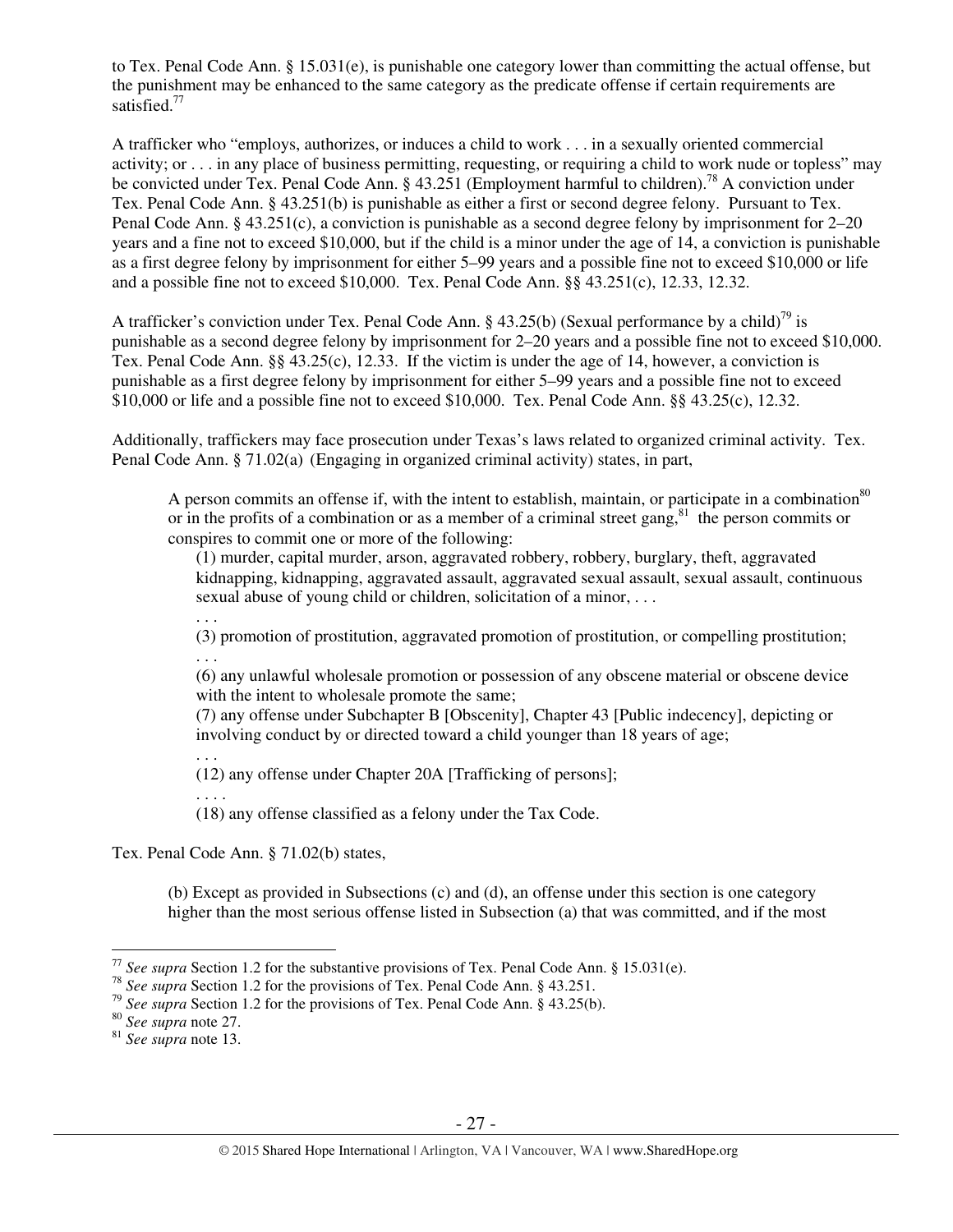serious offense is a Class A misdemeanor, the offense is a state jail felony, except that the offense is a felony of the first degree punishable by imprisonment in the Texas Department of Criminal Justice for:

(1) life without parole, if the most serious offense is an aggravated sexual assault and if at the time of that offense the defendant is 18 years of age or older and:

(A) the victim of the offense is younger than six years of age;

(B) the victim of the offense is younger than 14 years of age and the actor commits the offense in a manner described by Section 22.021(a)(2)(A); or

(C) the victim of the offense is younger than 17 years of age and suffered serious bodily injury as a result of the offense; or

. . . . . . . .

(3) life or for any term of not more than 99 years or less than 15 years if the most serious offense is an offense punishable as a felony of the first degree, other than an offense described by Subdivision (1).

Traffickers commit an offense under Tex. Penal Code Ann. § 43.04(a) (Aggravated promotion of prostitution) when "he knowingly owns, invests in, finances, controls, supervises, or manages a prostitution enterprise that uses two or more prostitutes." This offense is a first degree felony when "the prostitution enterprise uses as a prostitute one or more persons younger than 18 years of age, regardless of whether the actor knows the age of the person at the time the actor commits the offense." Tex. Penal Code Ann. § 43.04(b).

In comparison, if the victim is under the age of 14, a conviction under the Trafficking Victims Protection Act  $(TVPA)^{82}$  for child sex trafficking is punishable by 15 years to life imprisonment and a fine not to exceed \$250,000. 18 U.S.C. §§ 1591(b)(1), 3559(a)(1), 3571(b)(3). If the victim is between the ages of 14–17, a conviction is punishable by 10 years to life imprisonment and a fine not to exceed \$250,000. 18 U.S.C. §§ 1591(b)(2), 3559(a)(1), 3571(b)(3). A conviction is punishable by mandatory life imprisonment, however, if the trafficker has a prior conviction for a federal sex offense<sup>83</sup> against a minor.

## *3.2 Creating and distributing child pornography carries penalties as high as similar federal offenses.*

Tex. Penal Code Ann. § 43.25(b) (Sexual performance by a child) prohibits the creation of child pornography by making it a crime if a trafficker "employs, authorizes, or induces a child younger than 18 years of age to engage in sexual conduct<sup>84</sup> or a sexual performance."<sup>85</sup> A conviction under Tex. Penal Code Ann. § 43.25(b) is punishable as a second degree felony by imprisonment for 2–20 years and a possible fine not to exceed \$10,000. Tex. Penal Code Ann. §§ 43.25(c), 12.33. If the victim is under the age of 14, however, a conviction is punishable as a first degree felony by imprisonment for either 5–99 years and a possible fine not to exceed \$10,000 or life and a possible fine not to exceed \$10,000. Tex. Penal Code Ann. §§ 43.25(c), 12.32. Tex. Penal Code Ann. § 43.25(d) further provides, "A person commits an offense if, knowing the character and content of the material, he produces,  $86$  directs, or promotes  $87$  a performance that includes sexual conduct by a child

<sup>82</sup> *See supra* note 46.

<sup>83</sup> *See supra* note 47.

<sup>84</sup> *See supra* note 18.

<sup>85</sup> *See supra* note 19.

<sup>&</sup>lt;sup>86</sup> Pursuant to Tex. Penal Code Ann. §  $43.25(a)(4)$ , "Produce' with respect to a sexual performance includes any conduct that directly contributes to the creation or manufacture of the sexual performance."

 $87$  Tex. Penal Code Ann. § 43.25(a)(5) defines "promote" as "to procure, manufacture, issue, sell, give, provide, lend, mail, deliver, transfer, transmit, publish, distribute, circulate, disseminate, present, exhibit, or advertise or to offer or agree to do any of the above."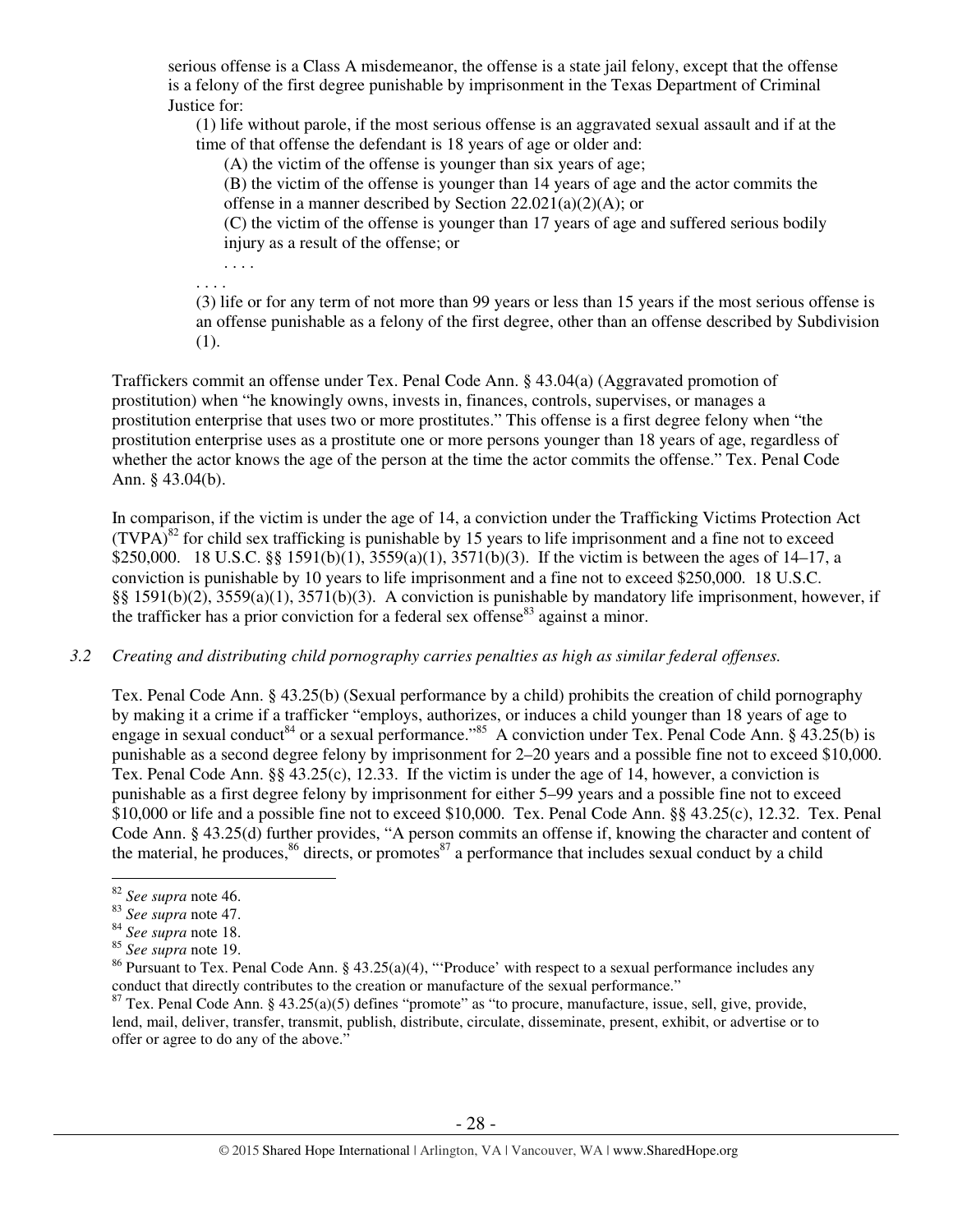younger than 18 years of age." A conviction under Tex. Penal Code Ann. § 43.25(d) is punishable as a third degree felony by imprisonment for 2–10 years and a possible fine up to \$10,000, but if the victim is under the age of 14, a conviction is punishable as a second degree felony by imprisonment for 2–20 years and a possible fine not to exceed \$10,000. Tex. Penal Code Ann. §§ 43.25(e), 12.34, 12.33.

Additionally, Tex. Penal Code Ann.  $\S 43.26^{88}$  (Possession or promotion of child pornography) makes it a crime for a person to promote child pornography. Tex. Penal Code Ann. § 43.26(e), (f) states,

(e) A person commits an offense if:

 $(1)$  the person knowingly or intentionally promotes<sup>89</sup> or possesses with intent to promote material described by Subsection (a)(1);<sup>90</sup> and

(2) the person knows that the material depicts the child as described by Subsection (a)(1).

(f) A person who possesses visual material<sup>91</sup> that contains six or more identical visual depictions of a child as described by Subsection (a)(1) is presumed to possess the material with the intent to promote the material.

A first conviction under Tex. Penal Code Ann. § 43.26(e) is punishable as a second degree felony by imprisonment for 2–20 years and a possible fine not to exceed \$10,000. Tex. Penal Code Ann. §§ 43.26(g), 12.33. However, if the individual "has been previously convicted" of Tex. Penal Code Ann. § 43.26(e), then the offense is a felony of the first degree punishable by imprisonment "for life or for any term of not more than 99 years or less than 5 years" and a possible fine not to exceed \$10,000. Tex. Penal Code Ann. §§ 43.26(g), 1232.

Under Tex.Code Crim. Proc. Ann. Art. 42.037,<sup>92</sup>

(r) The court may order a defendant convicted of an offense under Section 43.26 [Possession or promotion of child pornography], Penal Code, to make restitution to an individual who as a child younger than 18 years of age was depicted in the visual material, in an amount equal to the expenses incurred by the individual as a result of the offense, including:

(1) medical services relating to physical, psychiatric, or psychological care;

- (2) physical and occupational therapy or rehabilitation;
- (3) necessary transportation, temporary housing, and child care expenses;
- (4) lost income; and
- (5) attorney*'*s fees.

In comparison, if the victim is under the age of 14, a conviction under the TVPA for child sex trafficking is punishable by 15 years to life imprisonment and a fine not to exceed \$250,000. 18 U.S.C. §§ 1591(b)(1),  $3559(a)(1)$ ,  $3571(b)(3)$ . If the victim is between the ages of  $14-17$ , a conviction is punishable by 10 years to life imprisonment and a fine not to exceed \$250,000. 18 U.S.C. §§ 1591(b)(2), 3559(a)(1), 3571(b)(3). A conviction is punishable by mandatory life imprisonment, however, if the trafficker has a prior conviction for a federal sex offense<sup>93</sup> against a minor. Additionally, a federal conviction for distribution of child pornography<sup>94</sup>

<sup>88</sup> *See supra* note 61.

<sup>89</sup> Tex. Penal Code Ann. § 43.26(b)(1) defines "promote" as having "the meaning assigned by Section 43.25." *See supra* note 87 for the applicable definition of "promote."

<sup>&</sup>lt;sup>90</sup> *See supra Section 2.9* for the substantive provisions of Tex. Penal Code Ann. § 43.26(a).

<sup>91</sup> *See supra* note 62.

<sup>92</sup> *See supra* note 59.

<sup>93</sup> *See supra* note 47.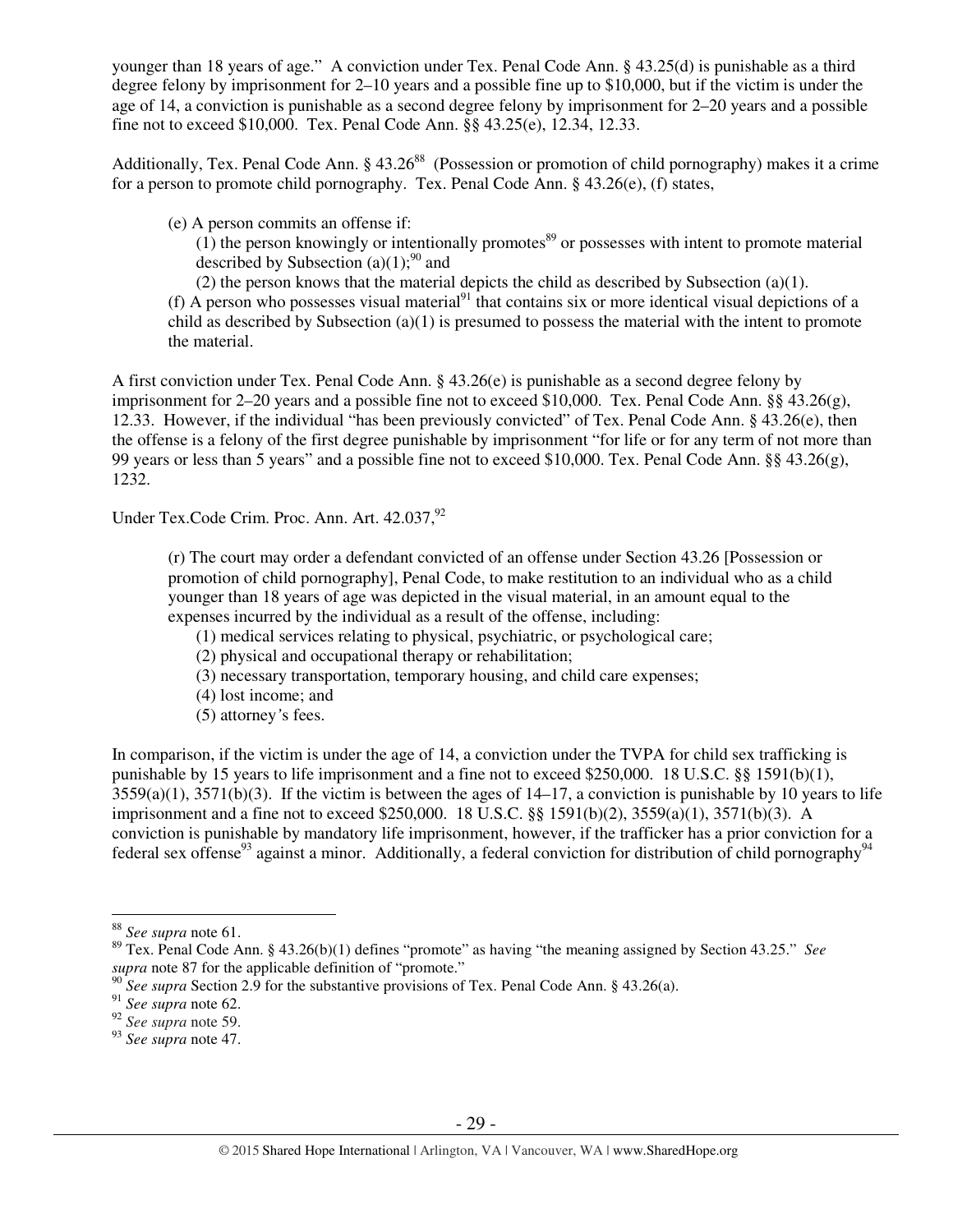is generally punishable by imprisonment for  $5-20$  years and a fine not to exceed \$250,000.<sup>95</sup> Subsequent convictions, however, are punishable by imprisonment up to 40 years and a fine not to exceed \$250,000.<sup>96</sup>

*3.3 Using the Internet or electronic communications to lure, entice, recruit or sell commercial sex acts with a minor is a separate crime or results in an enhanced penalty for traffickers.* 

Although not expressly commercial, Tex. Penal Code Ann. § 33.021(c) (Online solicitation of a minor) makes it illegal for a trafficker to use the Internet or electronic communications to lure, entice, or recruit commercial sex acts with a minor. Tex. Penal Code Ann. § 33.021(c) provides,

A person commits an offense if the person, over the Internet, by electronic mail or text message or other electronic message service or system, or through a commercial online service, knowingly solicits a minor<sup>97</sup> to meet another person, including the actor, with the intent that the minor will engage in sexual contact.<sup>98</sup> sexual intercourse, or deviate sexual intercourse with the actor or another person.

A conviction under Tex. Penal Code Ann. §§ 33.021(c) is punishable as a second degree felony by imprisonment for 2–20 years and a possible fine not to exceed \$10,000. Tex. Penal Code Ann. §§ 33.021(f), 12.33. However, a "minor" is defined as an individual under 17 years of age only. Tex. Penal Code Ann.  $§ 33.021(a).^{99}$ 

Additionally, Tex. Penal Code Ann. § 33.021 (b) expressly includes CSEC and trafficking offenses by providing that an individual over the age of 17 commits online solicitation of a minor if the person "intentionally (1) communicates in a sexually explicit manner with a minor; or (2) distributes sexually explicit material to a minor" "over the Internet, by electronic mail or text message or other electronic message service or system, or through a commercial online service," " with the intent to commit one of the following offenses: Tex. Penal Code §§ 21.02 (Continuous sexual abuse of young child or children), 21.11 (Indecency with a child), 22.011 (Sexual assault), 22.021 (Aggravated sexual assault), or 25.02 (Prohibited sexual conduct), 43.05 (Compelling prostitution), 43.25 (Sexual performance by a child), or 43.26 (Possession or promotion of child pornography)  $20A.02(a)(3)$ ,  $(4)$ ,  $(7)$ , or  $(8)$  (Trafficking of persons).

If the victim is under 17 years of age, a conviction under Tex. Penal Code Ann. § 33.021(b) is punishable as a third degree felony by imprisonment for 2–10 years and a possible fine not to exceed \$10,000. Tex. Penal Code

<sup>99</sup> *See supra* note 22.

 $\overline{a}$ <sup>94</sup> 18 U.S.C. §§ 2252(a)(1), (a)(2), (a)(3) (Certain activities relating to material involving the sexual exploitation of minors),  $2252A(a)(2)$ , (a)(3) (Certain activities relating to material constituting or containing child pornography), 1466A(a) (Obscene visual representations of the sexual abuse of children).

<sup>&</sup>lt;sup>95</sup> 18 U.S.C. §§ 2252(b) (stating that a conviction under subsection (a)(1), (a)(2), or (a)(3) is punishable by imprisonment for  $5-20$  years and a fine),  $2252A(b)(1)$  (a conviction is punishable by imprisonment for  $5-20$  years and a fine), 1466A(a), (b) (stating that a conviction under subsection (a) is "subject to the penalties provided in section 2252A(b)(1)," imprisonment for 5–20 years and a fine, while a conviction under subsection (b) is "subject to the penalties provided in section 2252A(b)(2)," imprisonment up to 10 years, a fine, or both); *see also* 18 U.S.C. §§ 3559(a)(1) (classifying all of the above listed offenses as felonies), 3571(b)(3) (providing a fine up to \$250,000 for any felony conviction).

<sup>&</sup>lt;sup>96</sup> 18 U.S.C. §§ 2252(b) (stating if a person has a prior conviction under subsection (a)(1), (a)(2), or (a)(3) or a list of other statutes, a conviction is punishable by a fine and imprisonment for 15–40 years), 2252A(b)(1) (stating if a person has a prior conviction under subsection (a)(2), (a)(3), or a list of other statutes, a conviction is punishable by a fine and imprisonment for  $15-40$  years),  $1466A(a)$ , (b) (stating that the penalty scheme for section  $2252A(b)$ applies); *see also* 18 U.S.C. §§ 3559(a)(1) (classifying all of the above listed offenses as felonies), 3571(b)(3) (providing a fine up to \$250,000 for any felony conviction).

See supra note 24.

<sup>98</sup> *See supra* note 25.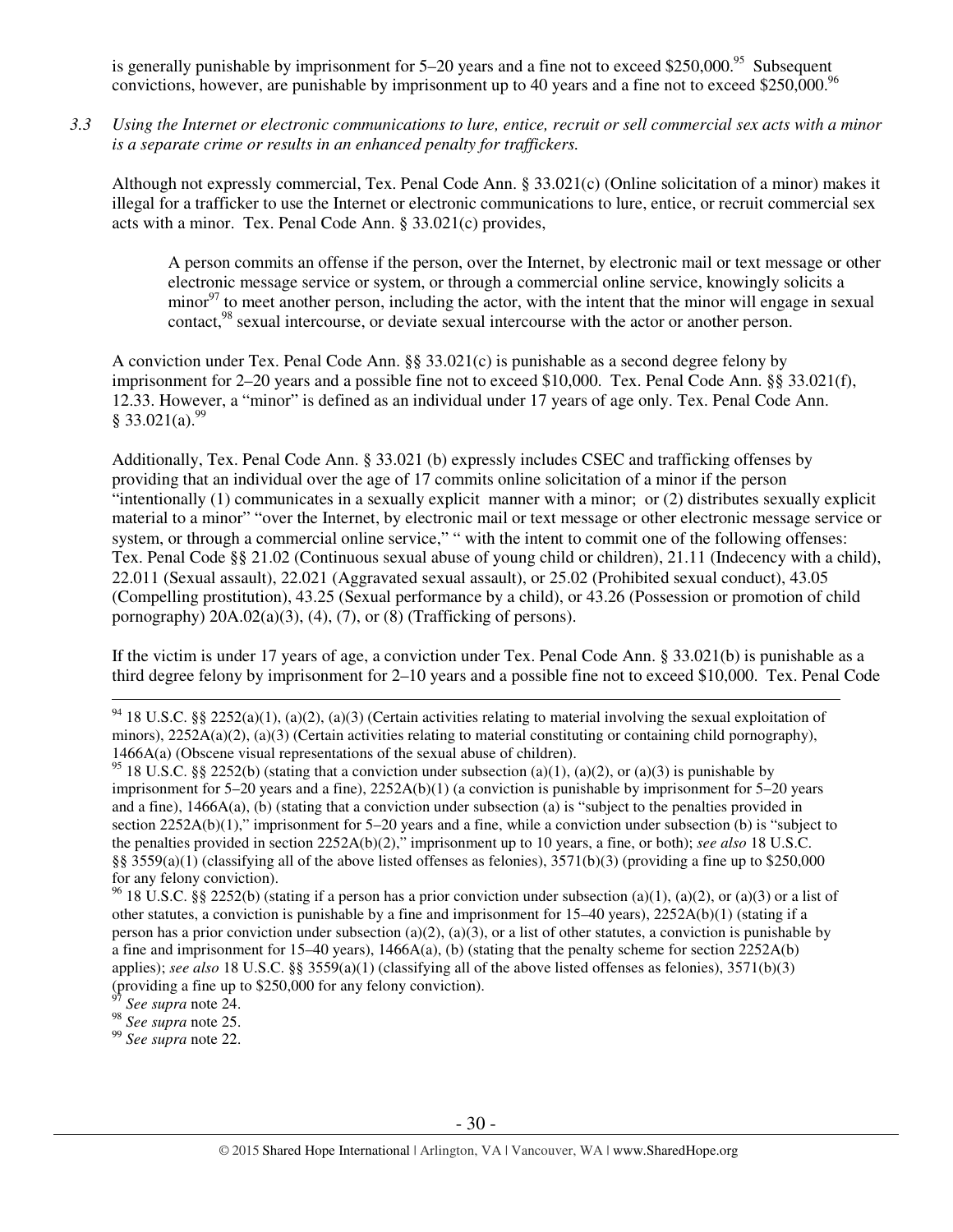Ann. §§ 33.021(f), 12.34. But, if the victim is younger than 14 years of age or the offender believes the victim to be younger than 14 years of age, a conviction under Tex. Penal Code Ann. § 33.021(b) is punishable as a second degree felony by imprisonment for 2–20 years and a possible fine not to exceed \$10,000. Tex. Penal Code Ann. §§ 33.021(f), 12.33.

# *3.4 Financial penalties for traffickers, including asset forfeiture, are sufficiently high.*

Pursuant to Tex. Penal Code Ann. §§ 12.32–.34, all felony convictions are subject to a possible fine not to exceed \$10,000. Therefore, a trafficker convicted under Tex. Penal Code Ann. § 20A.02(a)(7), (8) (Trafficking of persons), § 20A.03 (Continuous trafficking of persons), § 43.03 (Promotion of Prostitution, where the prostituted person is a minor), §§ 43.04 (Aggravated Promotion of Prostitution, where the prostituted person is a minor) §  $43.05(a)(2)$  (Compelling prostitution), § 15.031(b) (Criminal solicitation of a minor), §  $43.251$ (Employment harmful to children), § 43.25(b) (Sexual performance by a child), § 71.02 (Engaging in organized criminal activity), or § 71.022(a) (Coercing, inducing, or soliciting membership in a criminal street gang) is subject to a possible fine not to exceed \$10,000. Tex. Penal Code Ann. §§ 20A.02(b)(1), 20A.03(e), 43.05(b), 15.031(e), 43.251(c), 43.25(e), 71.02(b), 71.022(b).

Pursuant to Tex. Code Crim. Proc. Ann. art. 42.0372 (Mandatory restitution for child victims of trafficking of persons or compelling prostitution), traffickers convicted under Tex. Penal Code Ann. § 20A.02 (Trafficking of persons) or § 43.05(a)(2) (Compelling prostitution) are required to make restitution to their victims. Tex. Code Crim. Proc. Ann. art. 42.0372 states,

(a) The court shall order a defendant convicted of an offense under Section 20A.02 [Trafficking of persons] or 43.05(a)(2) [Compelling prostitution], Penal Code, to pay restitution in an amount equal to the cost of necessary rehabilitation, including medical, psychiatric, and psychological care and treatment, for any victim of the offense who is younger than 18 years of age.

(b) The court shall, after considering the financial circumstances of the defendant, specify in a restitution order issued under Subsection (a) the manner in which the defendant must pay the restitution. (c) A restitution order issued under subsection (a) may be enforced by the state, or by a victim named in the order to receive the restitution, in the same manner as a judgment in a civil action.

(d) The court may hold a hearing, make findings of fact, and amend a restitution order issued under Subsection (a) if the defendant fails to pay the victim name in the order in the manner specified by the court.

Traffickers convicted of other crimes may also be required to make restitution at the discretion of the court, pursuant to Tex. Code Crim. Proc. Ann. art.  $42.037^{100}$  (Restitution), which states,

(a) In addition to any fine authorized by law, the court that sentences a defendant convicted of an offense may order the defendant to make restitution to any victim of the offense or to the compensation to victims of crime fund established under Subchapter B [Crime Victims' Compensation], Chapter 56 [Rights of Crime Victims], to the extent that fund has paid compensation to or on behalf of the victim. . . .

(b)(1) If the offense results in damage to or loss or destruction of property of a victim of the offense, the court may order the defendant:

(A) to return the property to the owner of the property or someone designated by the owner; or (B) if return of the property is impossible or impractical or is an inadequate remedy, to pay an amount equal to the greater of:

(i) the value of the property on the date of the damage, loss, or destruction; or

 $\overline{a}$ <sup>100</sup> *See supra* note 59.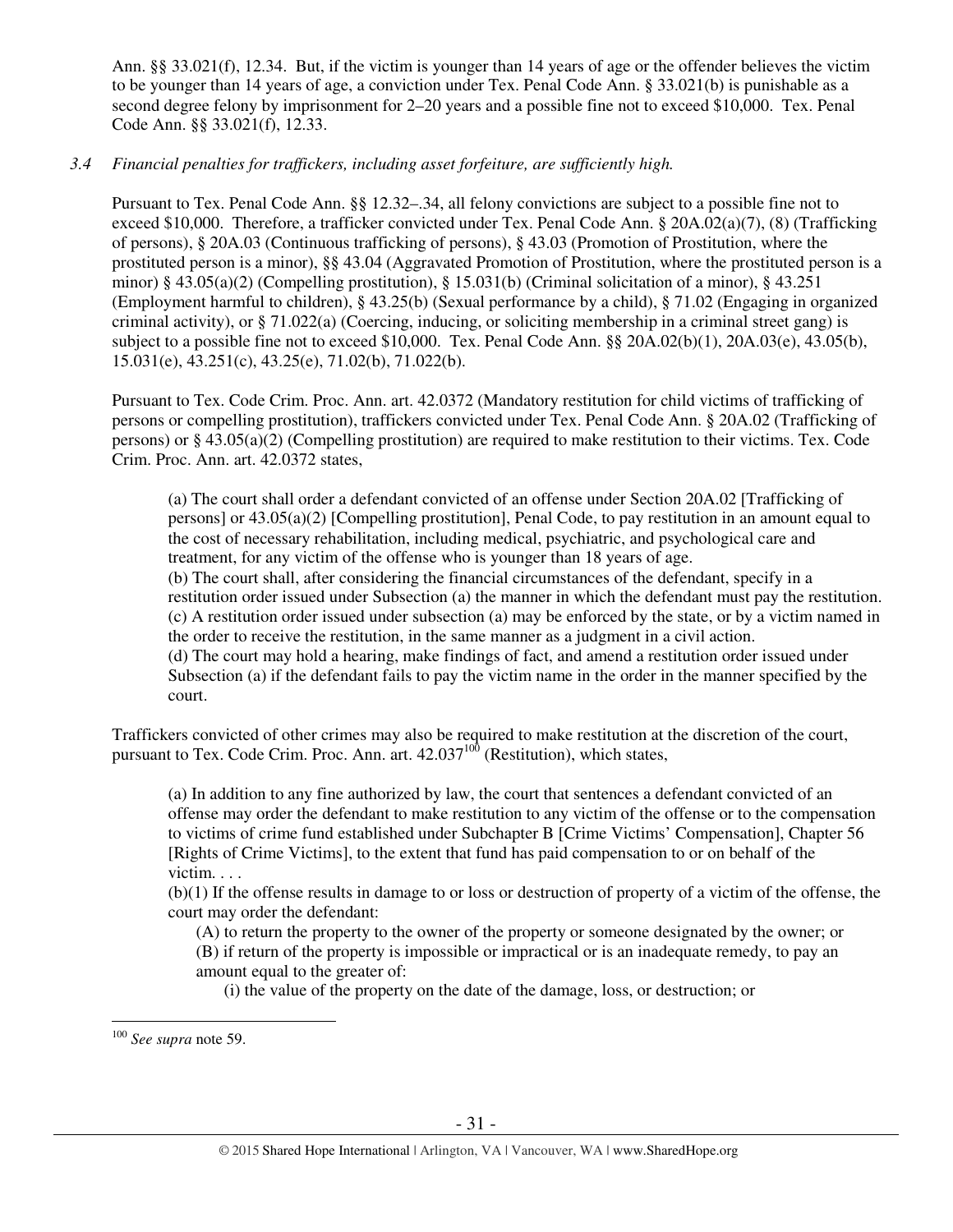(ii) the value of the property on the date of sentencing, less the value of any part of the property that is returned on the date the property is returned.

(2) If the offense results in personal injury to a victim, the court may order the defendant to make restitution to:

(A) the victim for any expenses incurred by the victim as a result of the offense; or

(B) the compensation to victims of crime fund to the extent that fund has paid compensation to or on behalf of the victim.

. . . .

(r) The court may order a defendant convicted of an offense under Section 43.26 [Possession or promotion of child pornography], Penal Code, to make restitution to an individual who as a child younger than 18 years of age was depicted in the visual material, in an amount equal to the expenses incurred by the individual as a result of the offense, including:

(1) medical services relating to physical, psychiatric, or psychological care;

(2) physical and occupational therapy or rehabilitation;

(3) necessary transportation, temporary housing, and child care expenses;

(4) lost income; and

(5) attorney's fees.

Additionally, traffickers are subject to criminal asset forfeiture. Tex. Code Crim. Proc. Ann. art. 59.02(a) (Forfeiture of contraband) states, "Property that is contraband is subject to seizure and forfeiture under this chapter." Tex. Code Crim. Proc. Ann. art.  $59.01(2)^{101}$  (Definition)<sup>102</sup> states,

(2) "Contraband" means property of any nature, including real, personal, tangible, or intangible, that is: (A) used in the commission of:

(i) any first or second degree felony under the Penal Code;

(ii) any felony under Section 15.031(b) [Criminal solicitation of a minor], 20.05 [Smuggling of persons], 20.06 [Continuous Smuggling of Persons], 21.11 [Indecency with a child] . . . or Chapter 43 [Public indecency], 20A [Trafficking of persons] . . . 33 [Computer crimes] [which includes Tex. Penal Code Ann. § 33.021 (Online Solicitation of a Minor)]

. . . .

. . . .

(C) the proceeds gained from the commission of a felony listed in Paragraph (A) or (B) of this subdivision, a misdemeanor listed in Paragraph  $(B)(vii)$ ,  $(ix)$ ,  $(x)$ ,  $(x)$  of this subdivision, or a crime of violence;

(D) acquired with proceeds gained from the commission of a felony listed in Paragraph (A) or (B) of this subdivision, a misdemeanor listed in Paragraph  $(B)(vi)$ ,  $(ix)$ ,  $(x)$ ,  $(x)$  of this subdivision, or a crime of violence;

. . .

(F) used to facilitate or intended to be used to facilitate the commission of a felony under Section 20A.02 [Trafficking of Persons] or Chapter 43, Penal Code.

Tex. Code Crim. Proc. Ann. art. 59.03 (Seizure of contraband) governs the seizure of forfeitable property and states, in relevant part:

(a) Property subject to forfeiture under this chapter, other than property described by Article 59.12, may be seized by any peace officer under authority of a search warrant.

(b) Seizure of property subject to forfeiture may be made without warrant if:

<sup>101</sup> *See supra* note 29.

<sup>&</sup>lt;sup>102</sup> *See supra* section 2.8 for the provisions of Tex. Code Crim. Proc. Ann. art. 59.01(2).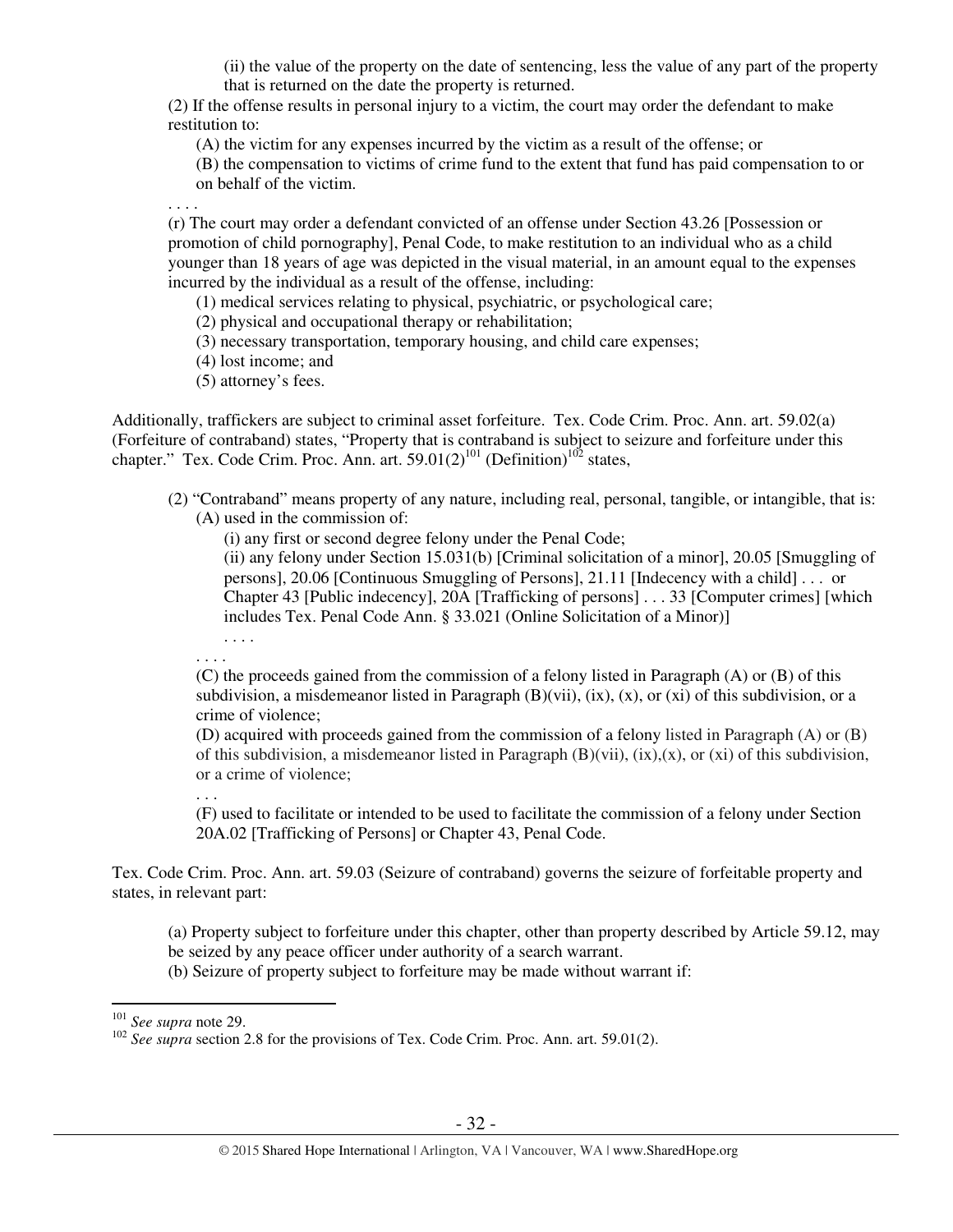(1) the owner, operator, or agent in charge of the property knowingly consents;

(2) the seizure is incident to a search to which the owner, operator, or agent in charge of the property knowingly consents;

(3) the property subject to seizure has been the subject of a prior judgment in favor of the state in a forfeiture proceeding under this chapter; or

(4) the seizure was incident to a lawful arrest, lawful search, or lawful search incident to arrest.

Tex. Code Crim. Proc. Ann. art. 18.18(a) (Disposition of gambling paraphernalia, prohibited weapon, criminal instrument, and other contraband) provides for the destruction or forfeiture of, among other things, any "obscene device or material" or "child pornography" for any offense that involves an "obscene device or material" or child pornography.

Additionally, Tex. Civ. Prac. & Rem. Code Ann. § 125.002(b) (Suit to abate common nuisance; bond) authorizes a person to "bring a suit [to enjoin and abate a common nuisance] against any person who maintains, owns, uses, or is a party to the use of a place for purposes constituting a nuisance under this subchapter and may bring an action in rem against the place itself." Tex. Civ. Prac. & Rem. Code Ann.  $§ 125.0015(a)$  (Common nuisance) states,

A person who maintains a place to which persons habitually go for the following purposes and who knowingly tolerates the activity and furthermore fails to make reasonable attempts to abate the activity maintains a common nuisance:

. . . (6) prostitution, promotion of prostitution, or aggravated promotion of prostitution as prohibited by the Penal Code; (7) compelling prostitution as prohibited by the Penal Code; . . . (19) trafficking of persons described by Section 20A.02, Penal Code; . . . .

Under Tex. Civ. Prac. & Rem. Code Ann. § 125.002(f-1),

If the defendant required to execute the bond is a hotel, motel, or similar establishment that rents overnight lodging to the public and the alleged common nuisance is under Section 125.0015(a)(6) or (7) [Common nuisance], the bond must also be conditioned that the defendant will, in each of the defendant's lodging units on the premises that are the subject of the suit, post in a conspicuous place near the room rate information required to be posted under Section 2155.001 [Room rate information], Occupations Code, an operating toll-free telephone number of a nationally recognized information and referral hotline for victims of human trafficking.

# *3.5 Convicted traffickers are required to register as sex offenders.*

 $\overline{a}$ 

Tex. Code Crim. Proc. Ann. art. 62.051(a) (Registration: general) states, "A person who has a reportable conviction or adjudication . . . shall register . . . with the local law enforcement authority in any municipality where the person resides or intends to reside for more than seven days." Pursuant to Tex. Code Crim. Proc. Ann. art.  $62.001(5)(B)$ ,  $(B-1)$  ( $(J)$ ,  $(K)$ <sup>103</sup> (Definitions), the definition of "reportable conviction or adjudication" expressly includes convictions under Tex. Pen. Code Ann. § 20A.02(a)(7), (8) (Trafficking of persons), § 43.05

<sup>&</sup>lt;sup>103</sup> The text of Tex. Code Crim. Proc. Ann. art. 62.001 included here and elsewhere in this report includes amendments made by the enactment of House Bill 10 during the 2015 regular session of the 84thTexas Legislature (effective April 2, 2015).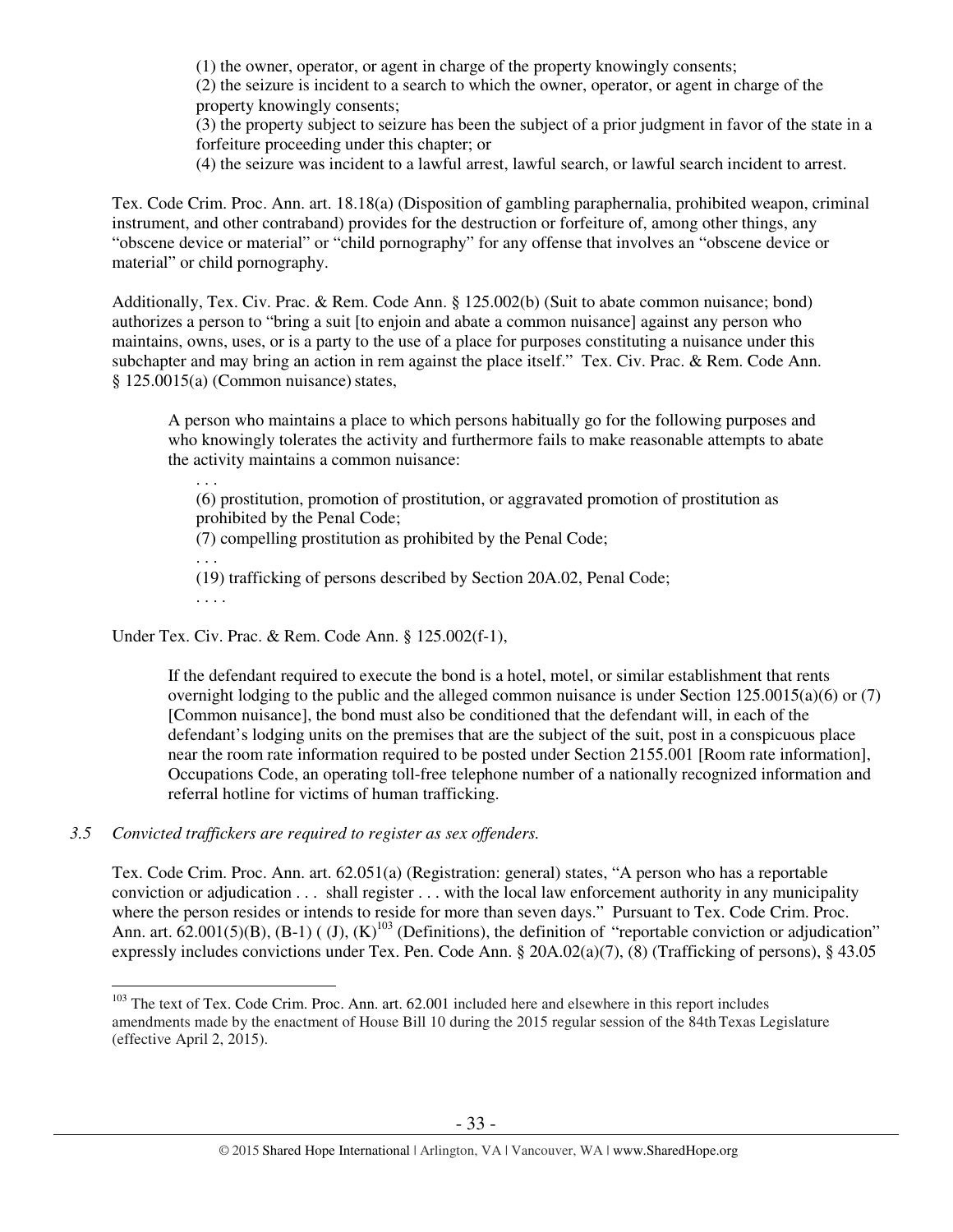(Compelling prostitution),  $\S 43.02(c-1)(3)$  (Prostitution),  $\S 43.26$  (Possession or promotion of child pornography), § 43.25(b) (Sexual performance by a child), or § 33.021(b), (c) (Online solicitation of a minor). However, convictions under Tex. Penal Code Ann. § 20A.03 (Continuous trafficking of persons), § 15.031(b) (Criminal solicitation of a minor), § 43.251 (Employment harmful to children), § 71.02 (Engaging in organized criminal activity), and § 71.022(a) (Coercing, inducing, or soliciting membership in a criminal street gang) are not included within the definition of "reportable conviction or adjudication," and, therefore, do not require registration.

Tex. Code Crim. Proc. art. 62.101(a)(2) (Expiration of duty to register) further imposes a lifetime registration requirement on offenders convicted under Tex. Penal Code Ann. § 20A.02(a)(7) or (8).

*3.6 Laws relating to termination of parental rights for certain offenses include sex trafficking or commercial sexual exploitation of children (CSEC) offenses in order to remove the children of traffickers from their control and potential exploitation.* 

Tex. Fam. Code Ann. § 161.001(1)(L)(xv), (xvi)<sup>104</sup> (Involuntary termination of parent-child relationship) expressly includes convictions under Tex. Penal Code Ann. § 20(a)(7), (8) (Trafficking of persons) and § 43.05(a)(2) (Compelling prostitution) as grounds for terminating parental rights. Specifically, Tex. Fam. Code Ann. § 161.001 states,

(b) The court may order termination of the parent-child relationship if the court finds by clear and convincing evidence:

(1) that the parent has:

. . .

(L) been convicted or has been placed on community supervision, including deferred adjudication community supervision, for being criminally responsible for the death or serious injury of a child under the following sections of the Penal Code, or under a law of another jurisdiction that contains elements that are substantially similar to the elements of an offense under one of the following Penal Code sections . . . :

. . . (iv) Section 21.11 (indecency with a child);

. . . (vi) Section 22.011 (sexual assault);

. . .

. . .

(viii) Section 22.021 (aggravated sexual assault);

(xii) Section 43.25 (sexual performance by a child);

(xiii) Section 43.26 (possession or promotion of child pornography);

(xiv) Section 21.02 (continuous sexual abuse of young child or children);

 $(xv)$  Section 20A.02(a)(7) or (8) (trafficking of persons); and

 $(xvi)$  Section 43.05(a)(2) (compelling prostitution);

. . . and

 $\overline{a}$ 

(2) that termination is in the best interest of the child.

<sup>&</sup>lt;sup>104</sup> The text of Tex. Fam. Code Ann. § 161.001 included here and elsewhere in this report includes amendments made by the enactment of Senate Bill 219 during the 2015 regular session of the 84th Texas Legislature (effective April 2, 2015).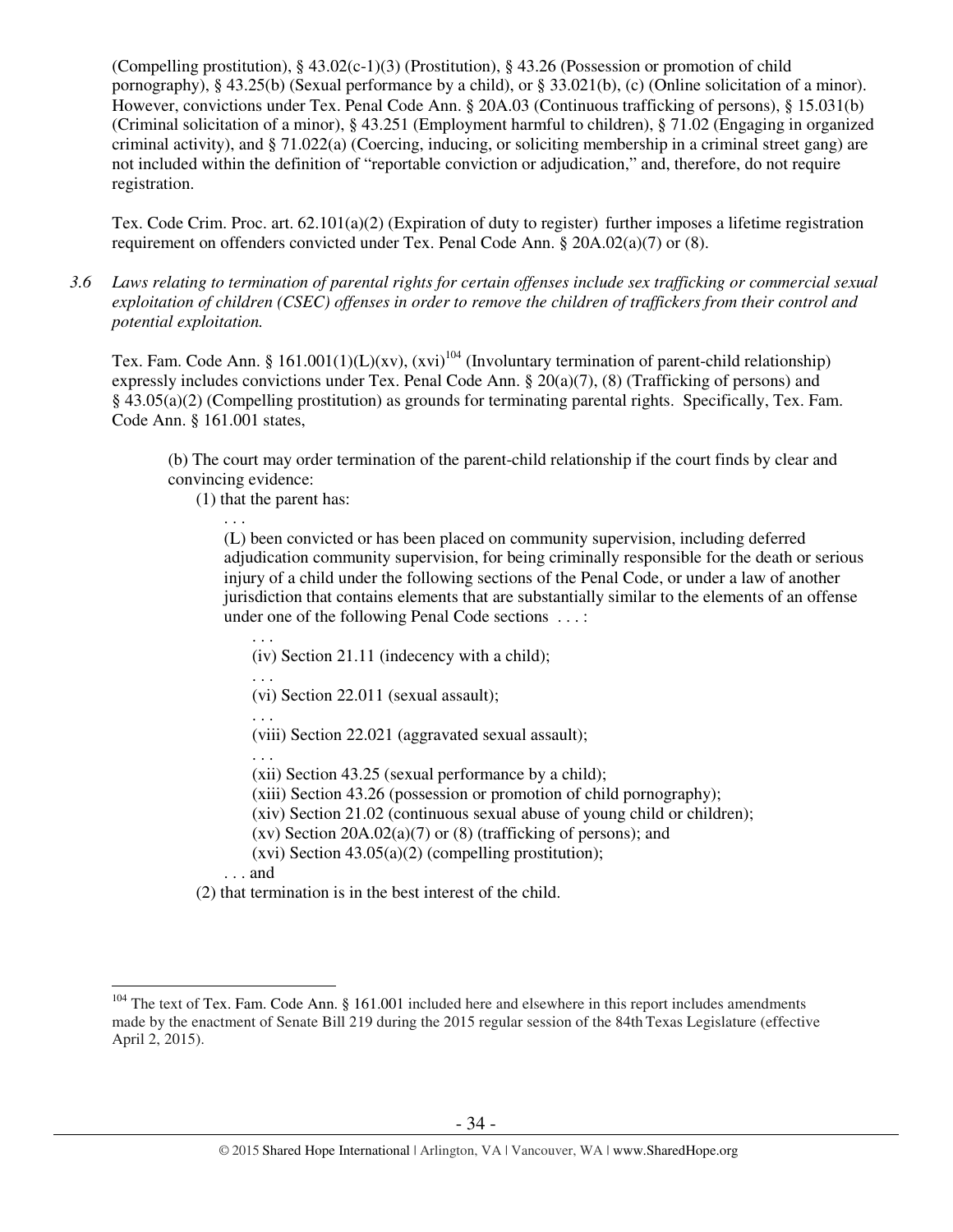Additionally, Tex. Fam. Code Ann. § 262.2015(a), (b)(3)(N), (b)(3)(O)<sup>105</sup> (Aggravated circumstances) allows the court to waive the requirement regarding making reasonable efforts to return a child to the child's parents and instead schedule a permanency hearing and a trial on the merits if the court determines that the child's "parent has engaged in conduct against the child that would constitute an offense under" Tex. Penal Code Ann. § 20A.02 (Trafficking of persons) or § 43.05(a)(2) (Compelling prostitution), among other offenses.

<sup>&</sup>lt;sup>105</sup> The text of Tex. Fam. Code Ann. § 262.2015 included here and elsewhere in this report includes amendments made by the enactment of Senate Bill 206 during the 2015 regular session of the 84th Texas Legislature (effective September 1, 2015).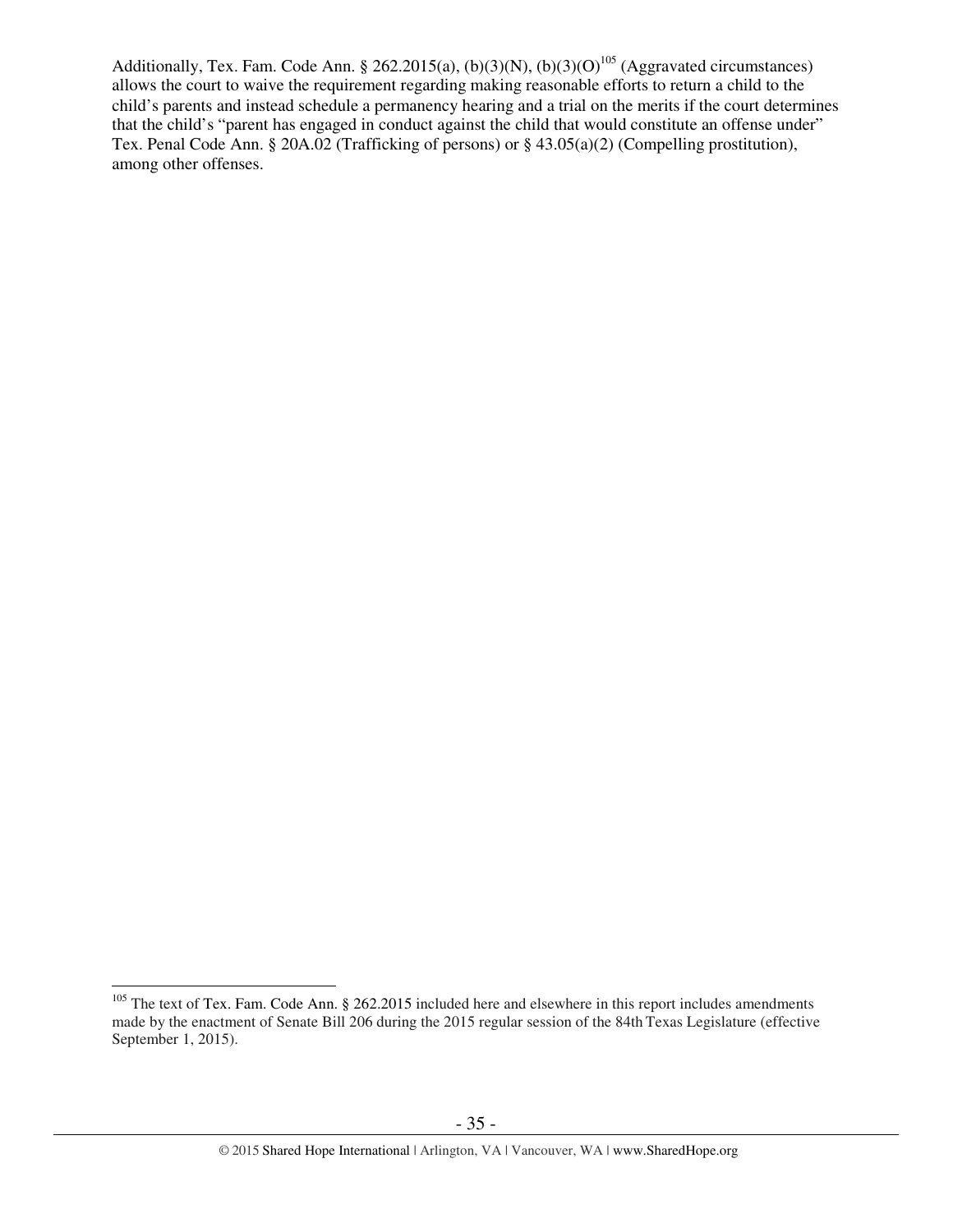### **FRAMEWORK ISSUE 4: CRIMINAL PROVISIONS FOR FACILITATORS**

## *Legal Components:*

- *4.1 The acts of assisting, enabling, or financially benefitting from child sex trafficking are included as criminal offenses in the state sex trafficking statute.*
- *4.2 Financial penalties, including asset forfeiture laws, are in place for those who benefit financially from or aid and assist in committing domestic minor sex trafficking.*

\_\_\_\_\_\_\_\_\_\_\_\_\_\_\_\_\_\_\_\_\_\_\_\_\_\_\_\_\_\_\_\_\_\_\_\_\_\_\_\_\_\_\_\_\_\_\_\_\_\_\_\_\_\_\_\_\_\_\_\_\_\_\_\_\_\_\_\_\_\_\_\_\_\_\_\_\_\_\_\_\_\_\_\_\_\_\_\_\_\_\_\_\_\_

- *4.3 Promoting and selling child sex tourism is illegal.*
- *4.4 Promoting and selling child pornography is illegal.*

## *Legal Analysis:*

*4.1 The acts of assisting, enabling, or financially benefitting from child sex trafficking are included as criminal offenses in the state sex trafficking statute.* 

Tex. Penal Code Ann. § 20A.02(a)(8) (Trafficking of persons) makes it a crime if a person "receives a benefit from participating in a venture that involves an activity described by Subdivision  $(7)$ .<sup>"106</sup> A first conviction under Tex. Penal Code Ann. § 20A.02(a) is generally punishable as a second degree felony by imprisonment for 2–20 years and a possible fine not to exceed \$10,000. Tex. Penal Code Ann. §§ 20A.02(b)(1), 12.33. A first conviction under Tex. Penal Code Ann. § 20A.02(a)(8), however, is punishable as a first degree felony by imprisonment "for life or for any term of not more than 99 years or less than 5 years" and a possible fine not to exceed \$10,000, while subsequent convictions are punishable by life imprisonment and a possible fine not to exceed \$10,000. Tex. Penal Code Ann. §§ 20A.02(b)(1), 12.32, 12.42(c)(2).<sup>107</sup> Additionally, a facilitator who, "during a period that is 30 or more days in duration, . . . engages two or more times in conduct that constitutes an offense under Section 20A.02 against one or more victims," may be convicted under Tex. Penal Code Ann. § 20A.03 (Continuous trafficking of persons).<sup>108</sup> A conviction under Tex. Penal Code Ann. § 20A.03 is punishable as a first degree felony by imprisonment for 25–99 years and a possible fine not to exceed \$10,000, or life and a possible fine not to exceed \$10,000.<sup>109</sup> Tex. Penal Code Ann. §§ 20A.03(e), 12.32.

Texas's CSEC laws do not expressly prohibit conduct that is generally indicative of facilitators, except that a facilitator may be convicted under Tex. Penal Code Ann. § 43.25(d) (Sexual performance by a child) if the facilitator "promotes<sup>110</sup> a performance<sup>111</sup> that includes sexual conduct<sup>112</sup> by a child younger than 18 years of age." A conviction under Tex. Penal Code Ann. § 43.25(d) is punishable as a third degree felony by imprisonment for 2–10 years and a possible fine up to \$10,000, but if the victim is under the age of 14, a conviction is punishable as a second degree felony by imprisonment for 2–20 years and a possible fine not to exceed \$10,000. Tex. Penal Code Ann. §§ 43.25(e), 12.34, 12.33.

 $\overline{a}$ <sup>106</sup> *See supra* Section 1.1 for the provisions of Tex. Penal Code Ann. § 20A.02(a)(7), (8).

<sup>107</sup> *See supra* note 6.

<sup>108</sup> *See supra* Section 1.1 for the provisions of Tex. Penal Code Ann. § 20A.03. *See supra* note 7.

<sup>109</sup> *See supra* note 9.

<sup>110</sup> *See supra* note 87.

<sup>&</sup>lt;sup>111</sup> See supra note 19 for the definition of "performance."

<sup>&</sup>lt;sup>112</sup> See supra note 18 for the definition of "sexual conduct."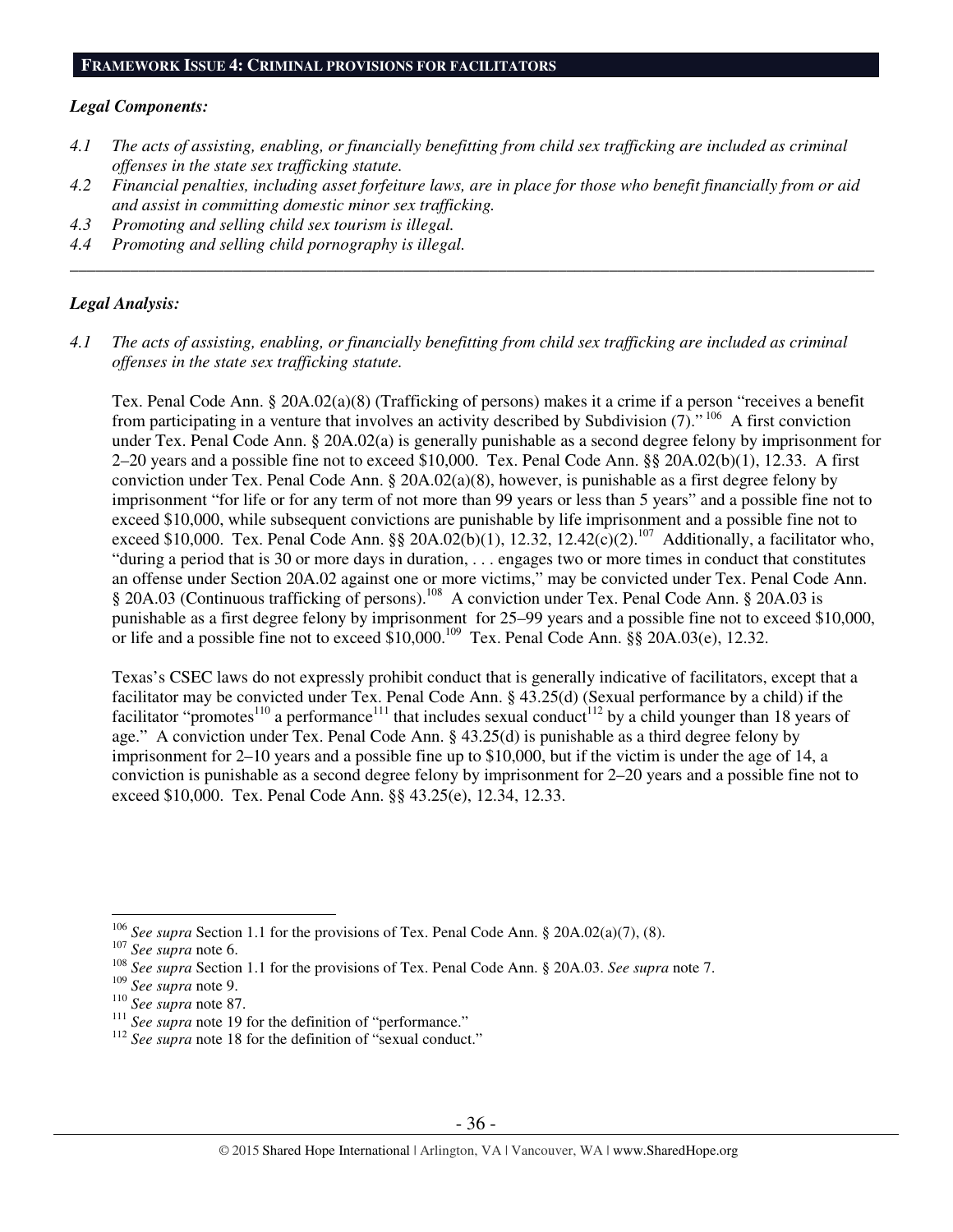*4.2 Financial penalties, including asset forfeiture laws, are in place for those who benefit financially from or aid and assist in committing domestic minor sex trafficking.* 

Pursuant to Tex. Penal Code Ann. §§ 12.32–.34, all felony convictions are subject to a possible fine not to exceed \$10,000. Therefore, a facilitator convicted under Tex. Penal Code Ann. § 20A.02(8) (Trafficking of persons), § 20A.03 (Continuous trafficking of persons), § 43.25(d) (Sexual performance by a child), or § 71.02(a) (Engaging in organized criminal activity) is subject to a possible fine not to exceed \$10,000. Tex. Penal Code Ann. §§ 20A.02(b)(1), 20A.03(e), 43.25(e), 71.02(b).

Pursuant to Tex. Code Crim. Proc. Ann. art. 42.0372 (Mandatory restitution for child victims of trafficking of persons or compelling prostitution), facilitators convicted under Tex. Penal Code Ann. § 20A.02 (Trafficking of persons) are required to make restitution to their victims. Tex. Code Crim. Proc. Ann. art. 42.0372 states,

(a) The court shall order a defendant convicted of an offense under Section 20A.02 [Trafficking of persons] or 43.05(a)(2) [Compelling prostitution], Penal Code, to pay restitution in an amount equal to the cost of necessary rehabilitation, including medical, psychiatric, and psychological care and treatment, for any victim of the offense who is younger than 18 years of age. (b) The court shall, after considering the financial circumstances of the defendant, specify in a restitution order issued under Subsection (a) the manner in which the defendant must pay the restitution. (c) A restitution order issued under subsection (a) may be enforced by the state, or by a victim named in the order to receive the restitution, in the same manner as a judgment in a civil action. (d) The court may hold a hearing, make findings of fact, and amend a restitution order issued under Subsection (a) if the defendant fails to pay the victim name in the order in the manner specified by the court.

Facilitators convicted of other crimes may also be required to make restitution pursuant to Tex. Code Crim. Proc. Ann. art.  $42.037<sup>113</sup>$  (Restitution), which states

(a) In addition to any fine authorized by law, the court that sentences a defendant convicted of an offense may order the defendant to make restitution to any victim of the offense or to the compensation to victims of crime fund established under Subchapter B [Crime Victims' Compensation], Chapter 56 [Rights of Crime Victims], to the extent that fund has paid compensation to or on behalf of the victim. . . .

(b)(1) If the offense results in damage to or loss or destruction of property of a victim of the offense, the court may order the defendant:

(A) to return the property to the owner of the property or someone designated by the owner; or (B) if return of the property is impossible or impractical or is an inadequate remedy, to pay an amount equal to the greater of:

(i) the value of the property on the date of the damage, loss, or destruction; or

(ii) the value of the property on the date of sentencing, less the value of any part of the property that is returned on the date the property is returned.

(2) If the offense results in personal injury to a victim, the court may order the defendant to make restitution to:

(A) the victim for any expenses incurred by the victim as a result of the offense; or

(B) the compensation to victims of crime fund to the extent that fund has paid compensation to or on behalf of the victim.

. . . .

 $\overline{a}$ <sup>113</sup> *See supra* note 59.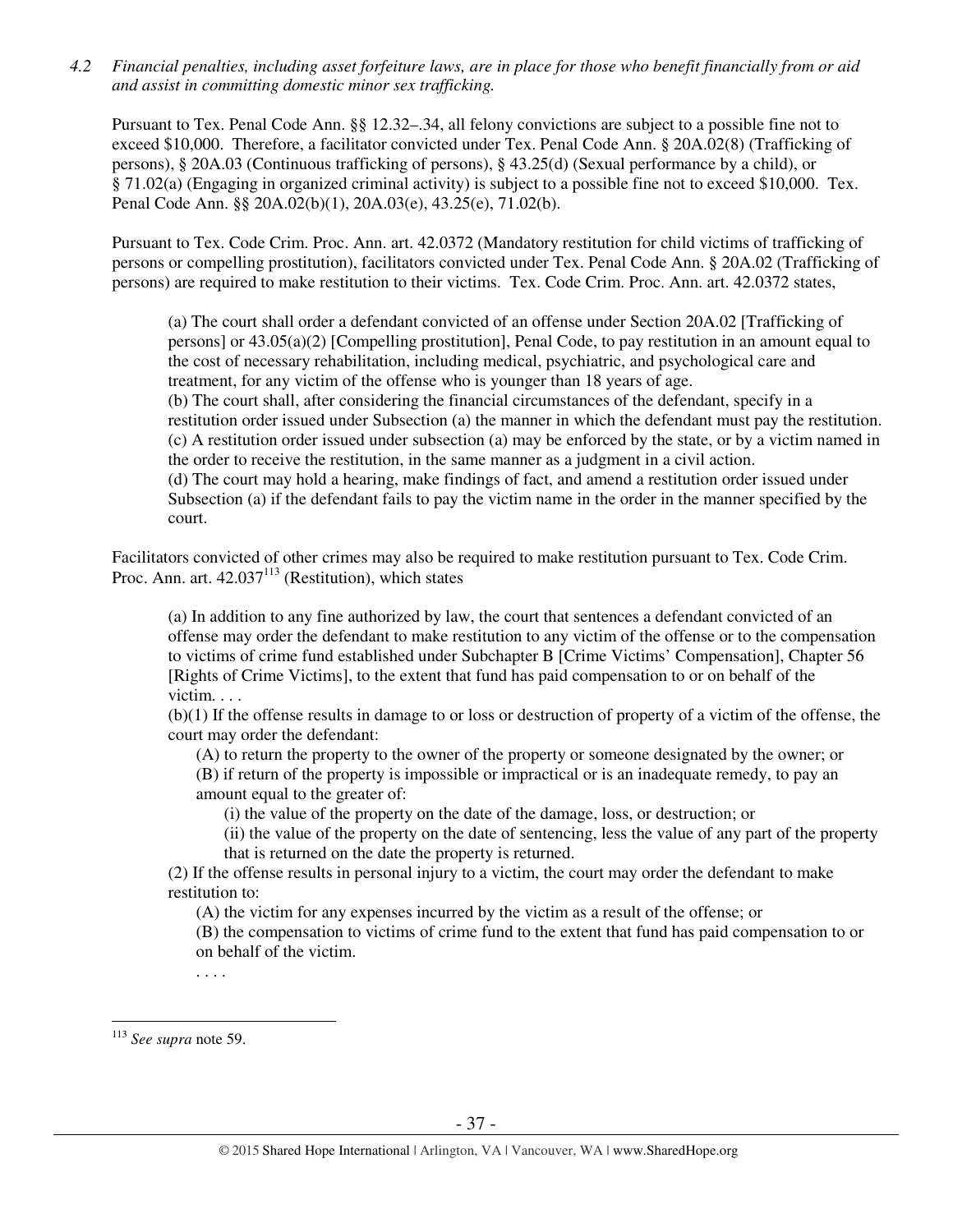(r) The court may order a defendant convicted of an offense under Section 43.26 [Possession or promotion of child pornography], Penal Code, to make restitution to an individual who as a child younger than 18 years of age was depicted in the visual material, in an amount equal to the expenses incurred by the individual as a result of the offense, including:

(1) medical services relating to physical, psychiatric, or psychological care;

(2) physical and occupational therapy or rehabilitation;

- (3) necessary transportation, temporary housing, and child care expenses;
- (4) lost income; and
- (5) attorney's fees.

Additionally, facilitators are subject to criminal asset forfeiture. Tex. Code Crim. Proc. Ann. art. 59.02(a) (Forfeiture of contraband) states, "Property that is contraband is subject to seizure and forfeiture under this chapter." Tex. Code Crim. Proc. Ann. art.  $59.01(2)^{114}$  (Definitions) states

(2) "Contraband" means property of any nature, including real, personal, tangible, or intangible, that is: (A) used in the commission of:

(i) any first or second degree felony under the Penal Code;

(ii) any felony under Section 15.031(b) [Criminal solicitation of a minor], 20.05 [Smuggling of persons], 20.06 [Continuous Smuggling of Persons], 21.11 [Indecency with a child], 38.04 [Evading arrest or detention], or Chapter 43 [Public indecency], 20A [Trafficking of persons], 29 [Robbery], 30 [Burglary and criminal trespass], 31 [Theft], 32 [Fraud], 33 [Computer crimes] [which includes Tex. Penal Code Ann. § 33.021 (Online Solicitation of a Minor)], 33A [Telecommunications crimes], or 35 [Insurance fraud], Penal Code;

. . . . . .

(C) the proceeds gained from the commission of a felony listed in Paragraph (A) or (B) of this subdivision, a misdemeanor listed in Paragraph  $(B)(vii)$ ,  $(ix)$ ,  $(x)$ , or  $(xi)$  of this subdivision, or a crime of violence;

(D) acquired with proceeds gained from the commission of a felony listed in Paragraph (A) or (B) of this subdivision, a misdemeanor listed in Paragraph  $(B)(vi)$ ,  $(ix)$ ,  $(x)$ ,  $(x)$  of this subdivision, or a crime of violence;

. . .

(F) used to facilitate or intended to be used to facilitate the commission of a felony under Section 20A.02 [Trafficking of Persons] or Chapter 43, Penal Code.

Tex. Code Crim. Proc. Ann. art. 59.03 (Seizure of contraband) governs the seizure of forfeitable property and states, in relevant part:

(a) Property subject to forfeiture under this chapter, other than property described by Article 59.12, may be seized by any peace officer under authority of a search warrant.

(b) Seizure of property subject to forfeiture may be made without warrant if:

(1) the owner, operator, or agent in charge of the property knowingly consents;

(2) the seizure is incident to a search to which the owner, operator, or agent in charge of the property knowingly consents;

(3) the property subject to seizure has been the subject of a prior judgment in favor of the state in a forfeiture proceeding under this chapter; or

(4) the seizure was incident to a lawful arrest, lawful search, or lawful search incident to arrest.

<sup>114</sup> *See supra* note 29.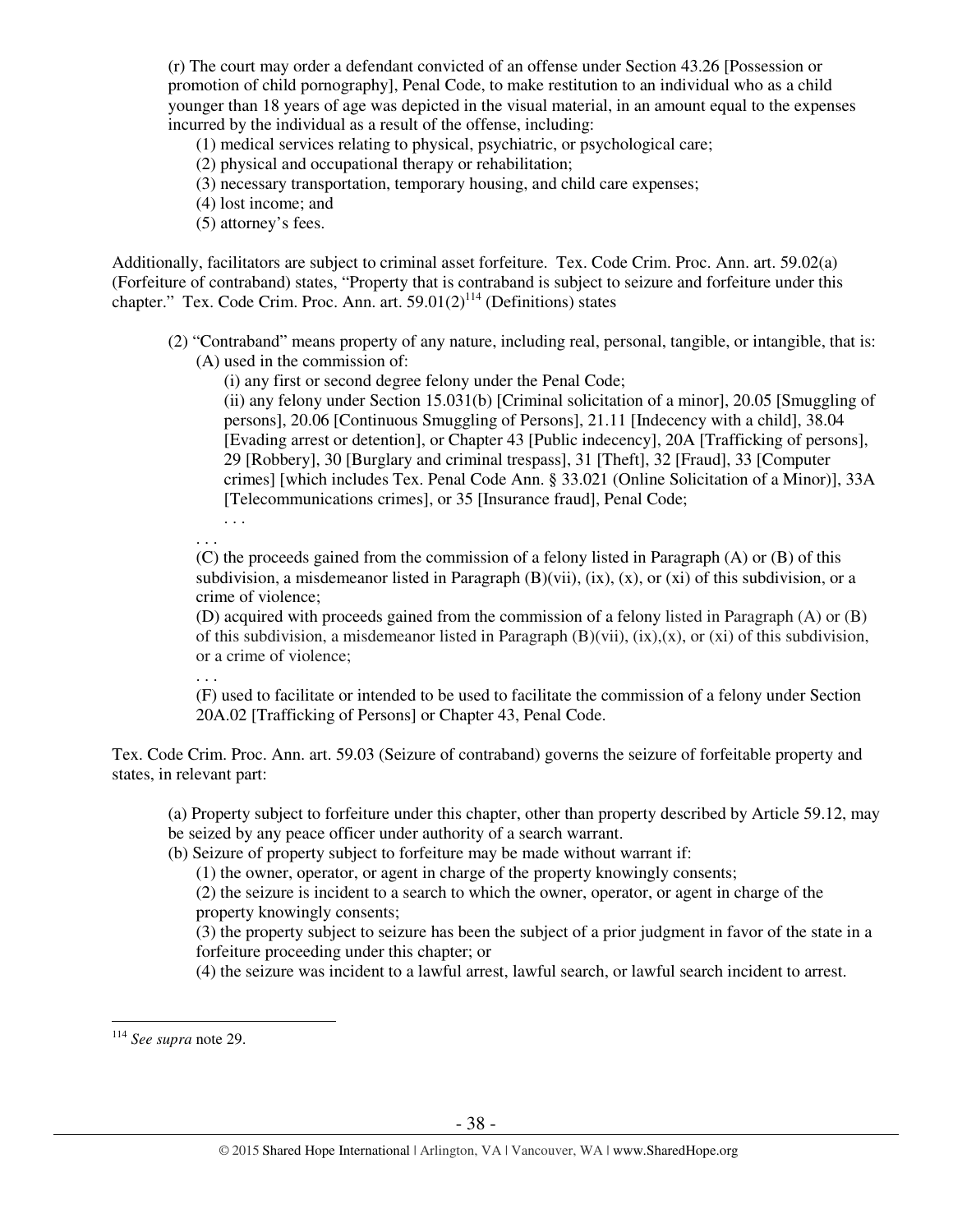Additionally, Tex. Civ. Prac. & Rem. Code Ann.  $8.98 \cdot 0.0025^{115}$  renders

a shareholder or member of [a legal legal entity governed by Title 2, 3, or 7, Business Organizations Code] is jointly and severally liable with the entity to the person trafficked for damages arising from the trafficking of that person if the person demonstrates that the shareholder or member caused the entity to be used for the purpose of trafficking that person and did traffic that person for the direct personal benefit of the shareholder or member.

Also, Tex. Civ. Prac. & Rem. Code Ann. § 125.002(b) (Suit to abate common nuisance; bond) authorizes a person to "bring a suit [to enjoin and abate a common nuisance] against any person who maintains, owns, uses, or is a party to the use of a place for purposes constituting a nuisance under this subchapter and may bring an action in rem against the place itself." Tex. Civ. Prac. & Rem. Code Ann.  $§ 125.0015(a)$  (Common nuisance) states,

A person who maintains a place to which persons habitually go for the following purposes and who knowingly tolerates the activity and furthermore fails to make reasonable attempts to abate the activity maintains a common nuisance:

. . . (6) prostitution, promotion of prostitution, or aggravated promotion of prostitution as prohibited by the Penal Code; (7) compelling prostitution as prohibited by the Penal Code; . . . (19) trafficking of persons described by Section 20A.02, Penal Code; . . . .

Under Tex. Civ. Prac. & Rem. Code Ann. § 125.002(f-1),

If the defendant required to execute the bond is a hotel, motel, or similar establishment that rents overnight lodging to the public and the alleged common nuisance is under Section 125.0015(a)(6) or (7) [Common Nuisance], the bond must also be conditioned that the defendant will, in each of the defendant's lodging units on the premises that are the subject of the suit, post in a conspicuous place near the room rate information required to be posted under Section 2155.001 [Room Rate Information], Occupations Code, an operating toll-free telephone number of a nationally recognized information and referral hotline for victims of human trafficking.

*4.3 Promoting and selling child sex tourism is illegal.* 

 $\overline{a}$ 

Texas has no specific provision prohibiting the promoting or selling of child sex tourism in Texas.

4.3.1 Recommendation: Enact a law that prohibits selling or offering to sell travel services in Texas that include or facilitate travel for the purpose of engaging in commercial sexual exploitation of a minor either in or outside of Texas.

<sup>&</sup>lt;sup>115</sup> The text of Tex. Civ. Prac. & Rem. Code Ann. § 98.0025 included here and elsewhere in this report includes amendments made by the enactment of House Bill 968 during the 2015 regular session of the 84th Texas Legislature (effective June 1, 2015).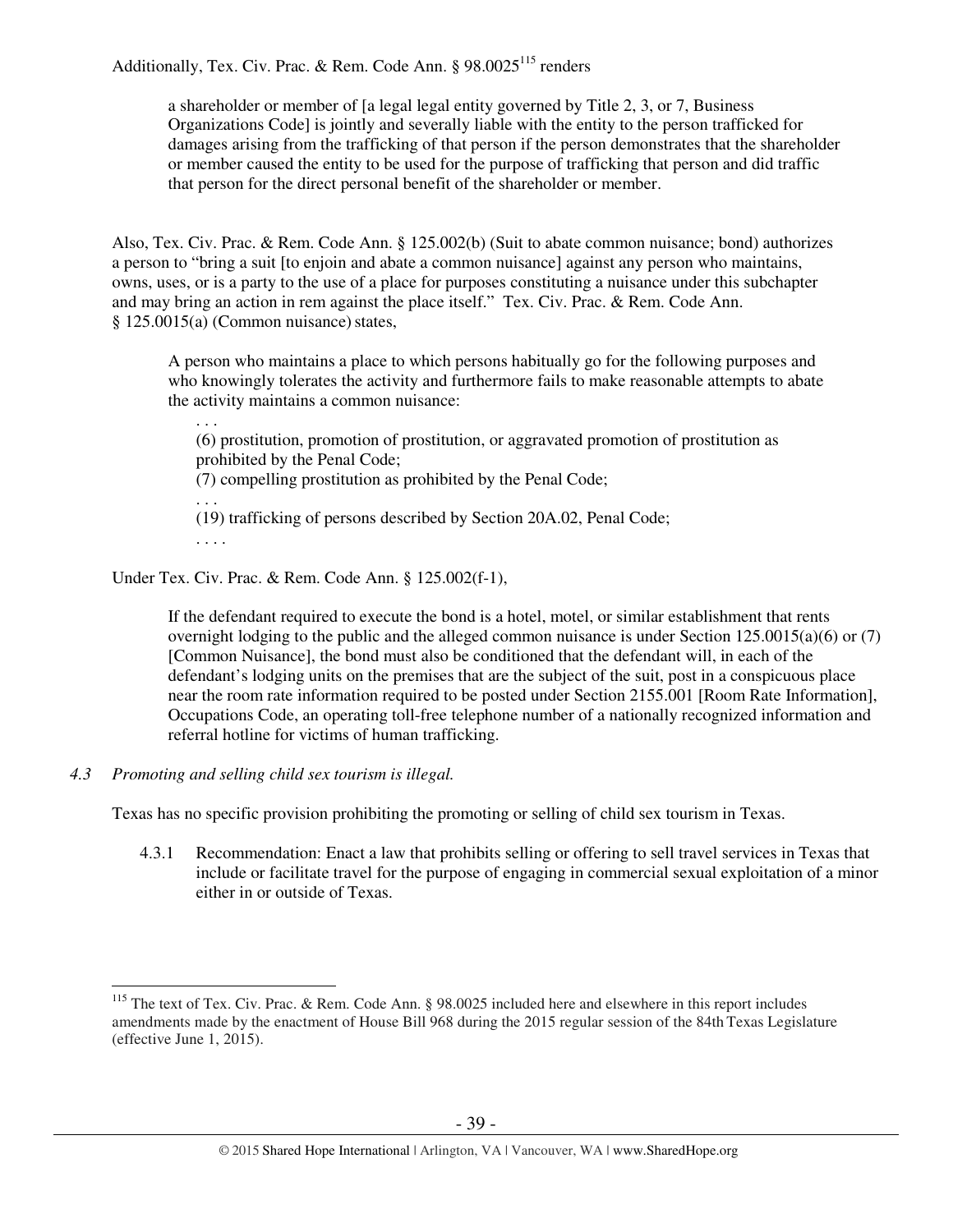## *4.4 Promoting and selling child pornography is illegal.*

Tex. Penal Code Ann. § 43.25(d) (Sexual performance by a child) makes it a crime if a person "knowing the character and content of the material, . . . promotes<sup>116</sup> a performance<sup>117</sup> that includes sexual conduct<sup>118</sup> by a child younger than 18 years of age." A conviction under Tex. Penal Code Ann. § 43.25(d) is punishable as a third degree felony by imprisonment for 2–10 years and a possible fine up to \$10,000, but if the victim is under the age of 14, a conviction is punishable as a second degree felony by imprisonment for 2–20 years and a possible fine not to exceed \$10,000. Tex. Penal Code Ann. §§ 43.25(e), 12.34, 12.33.

Additionally, Tex. Penal Code Ann. § 43.26(e),  $(f)$ <sup>119</sup> (Possession or promotion of child pornography)<sup>120</sup> specifically prohibits the promotion<sup>121</sup> of child pornography. A first conviction under Tex. Penal Code Ann. § 43.26(e) is punishable as a second degree felony by imprisonment for 2–20 years and a possible fine not to exceed \$10,000. Tex. Penal Code Ann.  $\S$ § 43.26(g), 12.33. However, if the individual "has been previously convicted" of Tex. Penal Code Ann. § 43.26(e), then the offense is a felony of the first degree punishable by imprisonment "for life or for any term of not more than 99 years or less than 5 years" and a possible fine not to exceed \$10,000. Tex. Penal Code Ann. §§ 43.26(g), 1232.

Under Tex. Code Crim. Proc. Ann. Art. 42.037<sup>122</sup> (Restitution),

(r) The court may order a defendant convicted of an offense under Section 43.26 [Possession or promotion of child pornography], Penal Code, to make restitution to an individual who as a child younger than 18 years of age was depicted in the visual material, in an amount equal to the expenses incurred by the individual as a result of the offense, including:

(1) medical services relating to physical, psychiatric, or psychological care;

(2) physical and occupational therapy or rehabilitation;

(3) necessary transportation, temporary housing, and child care expenses;

(4) lost income; and

(5) attorney's fees.

<sup>122</sup> *See supra* note 59.

 $\overline{a}$ <sup>116</sup> *See supra* note 87.

<sup>&</sup>lt;sup>117</sup> *See supra* note 19 for the definition of "performance."

<sup>&</sup>lt;sup>118</sup> See supra note 18 for the definition of "sexual conduct."

<sup>119</sup> *See supra* note 61.

<sup>&</sup>lt;sup>120</sup> *See supra* Section 3.2 for the provisions of Tex. Penal Code Ann. § 43.26(e), (f).

<sup>&</sup>lt;sup>121</sup> *See supra* note 87 for the applicable definition of "promote."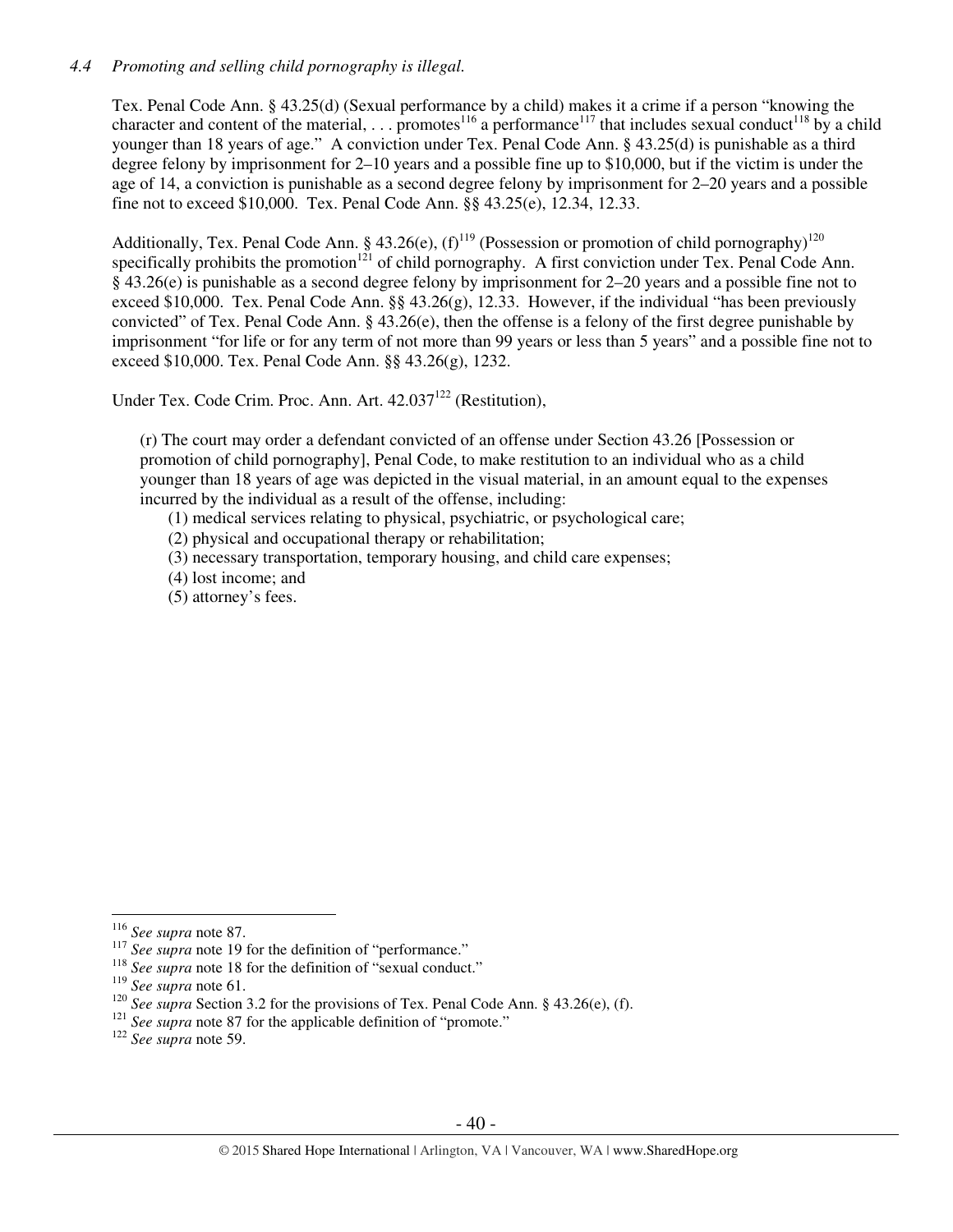### **FRAMEWORK ISSUE 5: CRIMINAL PROVISIONS FOR CHILD VICTIMS**

### *Legal Components:*

- *5.1 Statutorily-mandated victim services define "victim" to specifically include victims of domestic minor sex trafficking or commercial sexual exploitation of children (CSEC) to ensure prompt identification and access to victims' rights and services.*
- *5.2 The state sex trafficking statute expressly prohibits a defendant from raising consent of the minor to the commercial sex acts as a defense.*
- *5.3 Prostitution laws apply only to adults, preventing criminalization of minors under 18 for prostitution offenses.*
- *5.4 State law provides a non-punitive avenue to specialized services through one or more points of entry.*
- *5.5 Commercial sexual exploitation is identified as a type of abuse and neglect within child protection statutes.*
- *5.6 The definition of "caregiver" or another related term in the child welfare statutes is not a barrier to a sex trafficked child accessing the protection of child welfare.*
- *5.7 Crime victims' compensation is specifically available to a child victim of sex trafficking or commercial sexual exploitation of children (CSEC) without regard to ineligibility factors.*
- *5.8 Victim-friendly procedures and protections are provided in the trial process for minors under 18.*
- *5.9 Expungement or sealing of juvenile delinquency records resulting from arrests or adjudications for prostitution-related offenses committed as a result of, or in the course of, the commercial sexual exploitation of a minor is available within a reasonable time after turning 18.*
- *5.10 Victim restitution and civil remedies for victims of domestic minor sex trafficking or commercial sexual exploitation of children (CSEC) are authorized by law.*
- *5.11 Statutes of limitations for civil and criminal actions for child sex trafficking or commercial sexual exploitation of children (CSEC) offenses are eliminated or lengthened sufficiently to allow prosecutors and victims a realistic opportunity to pursue criminal action and legal remedies.*

\_\_\_\_\_\_\_\_\_\_\_\_\_\_\_\_\_\_\_\_\_\_\_\_\_\_\_\_\_\_\_\_\_\_\_\_\_\_\_\_\_\_\_\_\_\_\_\_\_\_\_\_\_\_\_\_\_\_\_\_\_\_\_\_\_\_\_\_\_\_\_\_\_\_\_\_\_\_\_\_\_\_\_\_\_\_\_\_\_\_\_\_\_\_

## *Legal Analysis:*

*5.1 Statutorily-mandated victim services define "victim" to specifically include victims of domestic minor sex trafficking or commercial sexual exploitation of children (CSEC) to ensure prompt identification and access to victims' rights and services.* 

Tex. Code Crim. Proc. Ann. art. 56.01(3) (Definitions), which provides definitions applicable to Chapter 56 (Rights of crime victims), expressly includes a trafficking victim within its definition of "victim." Specifically, Tex. Code Crim. Proc. Ann. art. 56.01(3) states, "'Victim' means a person who is the victim of the offense of sexual assault, kidnapping, aggravated robbery, trafficking of persons, or injury to a child, elderly individual, or disabled individual or who has suffered personal injury or death as a result of the criminal conduct of another."

Additionally, Tex. Code Crim. Proc. Ann. art. 56.32(a) (Definitions), which provides definitions regarding crime victims' compensation, also defines "victim." While the definition of "victim" in Tex. Code Crim. Proc. Ann. art. 56.32(a)(11), does not specifically reference domestic minor sex trafficking victims. Tex. Code Crim. Proc. Ann. art. 56.32(a)(11)(A) states,

(11) "Victim" means, except as provided by Subsection (c):

(A) an individual who:

(i) suffers personal injury or death as a result of criminally injurious conduct or as a result of actions taken by the individual as an intervenor, if the conduct or actions occurred in this state; and

(ii) is a resident of this state, another state of the United States, the District of Columbia, the Commonwealth of Puerto Rico, or a possession or territory of the United States.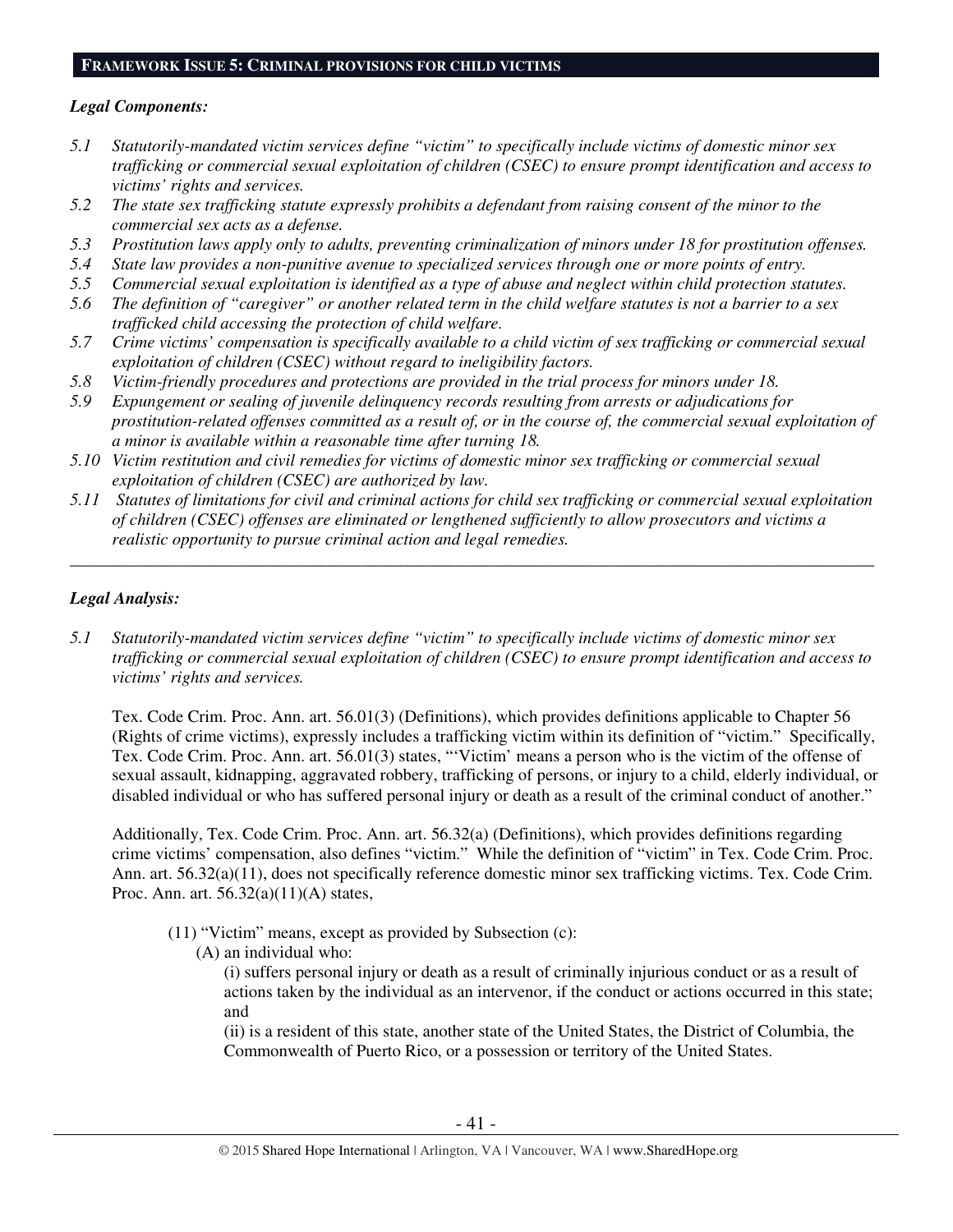However, Tex. Code Crim. Proc. Ann. art.  $56.32(a)(14)^{123}$  implies that victims of human trafficking will be eligible for crime victims compensation. The statute defines trafficking of persons as "any offense that results in a person engaging in forced labor or services, including sexual conduct, and that may be prosecuted under Section 20A.02 [Trafficking of Persons], 20A.03 [Continuous Trafficking of Persons], 43.03 [Promotion of Prostitution], 43.04 [Aggravated Promotion of Prostitution], 43.05 [Compelling Prostitution], 43.25 [Sexual Performance by a Child], 43.251 [Employment Harmful to Children], or 43.26 [Possession or Promotion of Child Pornography], Penal Code." Tex. Code Crim. Proc. Ann. art.  $56.42(d)^{124}$  states that in addition to generally available forms of crime victims compensation, human trafficking victims who were victimized where they live are also eligible for \$2,000 for relocation expenses as well as \$1,800 for housing rental expenses.

Further, Tex. Code Crim. Proc. Ann. art. 56.42(d) specifically lists victims eligible for compensation as "a victim of stalking, family violence, or trafficking of persons, or a victim of sexual assault who is assaulted in the victim's place of residence."

## *5.2 The state sex trafficking statute expressly prohibits a defendant from raising consent of the minor to the commercial sex acts as a defense.*

Tex. Penal Code Ann. § 20A.02 (Trafficking of persons) and § 20A.03 (Continuous trafficking of persons) do not expressly prohibit a minor's consent as a defense to the crime. Additionally, Texas's CSEC laws are not abundantly clear regarding whether a consent defense may apply.

For example, Tex. Penal Code Ann. § 43.05(a)(2) (Compelling prostitution), § 43.02(c-1)<sup>125</sup> (Prostitution), § 15.031(b) (Criminal solicitation of a minor), and § 43.251(b) (Employment harmful to children) are silent regarding the effect of the consent of the minor to a commercial sex act. Several of the other CSEC laws, however, include defenses that rest, to some degree, on the issue of consent. For instance, Tex. Penal Code Ann. § 33.021(e)<sup>126</sup> (Online solicitation of a minor) states, "It is a defense to prosecution under this section that at the time conduct described by Subsection (c) was committed: . . . (2) the actor was not more than three years older than the minor and the minor consented to the conduct." Lastly, although Tex. Penal Code Ann. § 22.021(a) (Aggravated sexual assault)<sup>127</sup> states that in order for a crime to be committed it must occur "without that person's consent," Tex. Penal Code Ann. § 22.021(b), the minor-specific provision, does not include this language, and, thus, it is arguable that a consent defense is inapplicable if the crime is against a minor under the age of  $17.^{128}$ 

<sup>&</sup>lt;sup>123</sup> The text of Tex. Code Crim. Proc. Ann. art.  $56.43(a)(14)$  included here and elsewhere in this report includes amendments made by the enactment of House Bill 10 during the 2015 regular session of the 84th Texas Legislature (effective September 1, 2015).

<sup>&</sup>lt;sup>124</sup> The text of Tex. Code Crim. Proc. Ann. art. 56.42 included here and elsewhere in this report includes amendments made by the enactment of House Bill 1446 during the 2015 regular session of the 84th Texas Legislature (effective September 1, 2015).

<sup>125</sup> *See supra* note 11.

<sup>126</sup> *See supra* note 22.

<sup>&</sup>lt;sup>127</sup> *See supra* Section 1.2 for the substantive provisions of Tex. Penal Code Ann. § 22.021.

 $128$  In discussing the issue regarding a minor's consent, however, the Texas Supreme Court has stated,

In enacting the sexual assault statute, section 22.011 of the Texas Penal Code, the Legislature made it a crime to intentionally or knowingly have non-consensual sex with an adult, or sex under any circumstances with a child (a person under seventeen). There are defenses available if the child is at least fourteen, such as when the accused is no more than three years older than the child, or when the accused is the child's spouse. In those instances, the child's subjective agreement or assent becomes the main issue in determining whether or not a crime has been committed. There are no such defenses, however, when the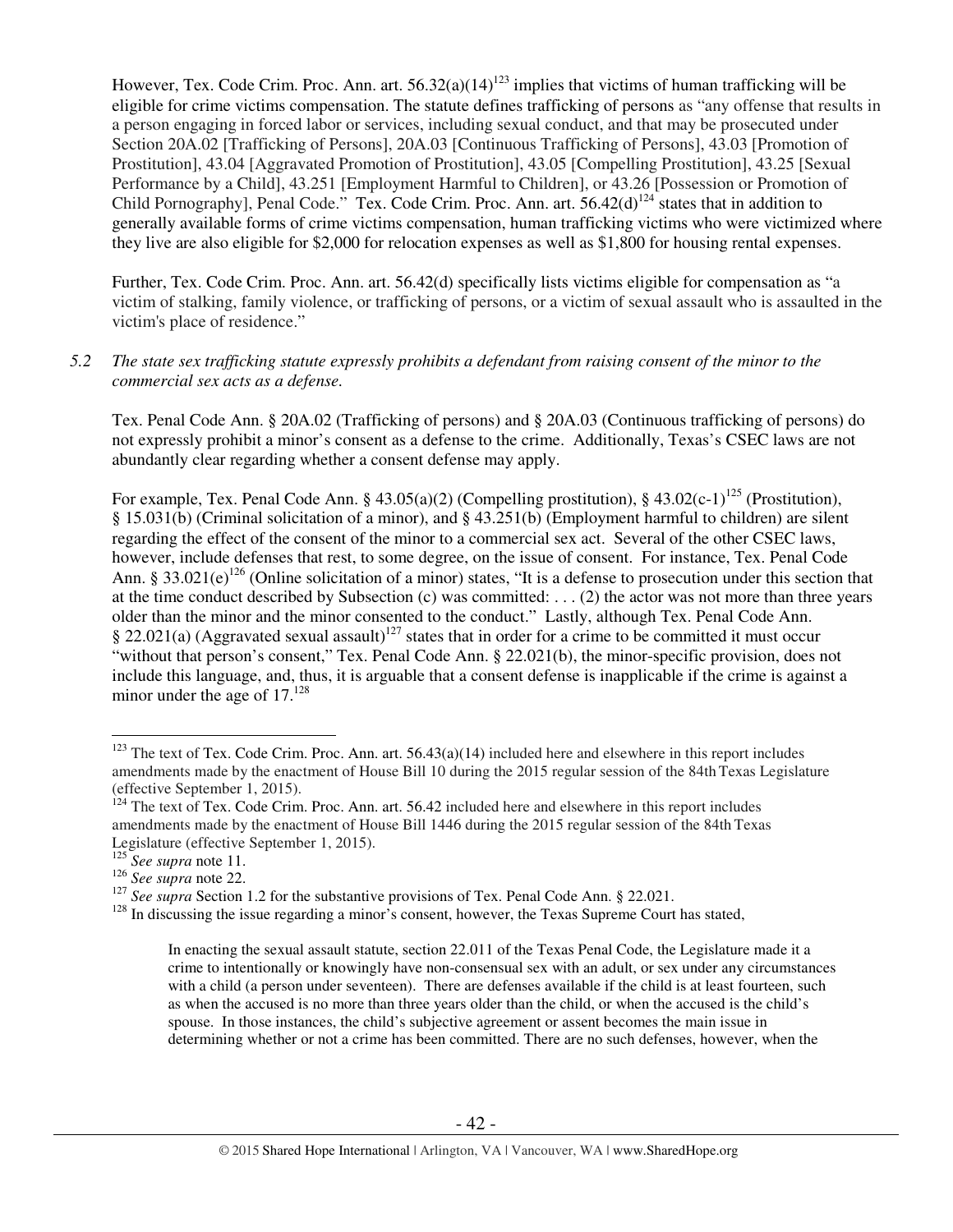### 5.2.1 Recommendation: Amend the human trafficking and CSEC laws to expressly provide that a minor's consent to commercial sex acts is not a defense to the crime.

# *5.3 Prostitution laws apply only to adults, preventing criminalization of minors under 18 for prostitution offenses.*

Although there is nothing in Tex. Penal Code Ann.  $\S 43.02^{129}$  (Prostitution) that completely protects sex trafficked minors from being prosecuted under Tex. Penal Code Ann. § 43.02, Tex. Penal Code Ann. § 43.02(d) provides "a defense to prosecution for an offense under subsection (a) that the actor engaged in the conduct that constitutes the offense because the actor was the victim of conduct that constitutes an offense under Section 20A.02 [Trafficking of persons] or 43.05 [Compelling Prostitution]." Tex. Penal Code Ann. § 43.02(d) grants a commercially sexually exploited child a defense to prosecution for such an offense where the minor can prove that she was a victim of Tex. Penal Code Ann. §§ 20A.02 or § 43.05.<sup>130</sup>

When a court of joint jurisdiction<sup>131</sup> finds that "the child may be the victim of conduct that constitutes an offense under 20A.02, Penal Code," the court can transfer the case to "a juvenile court or alternative juvenile court." Tex. Fam. Code §§ 51.0413(a)-(b). The court "may defer adjudication proceedings . . . until the child's 18<sup>th</sup> birthday and require [the] child to participate in a program established under Section 152.0016." Tex. Fam. Code § 54.0326. If the court requires a child to participate in a "trafficked persons program" pursuant to Tex. Fam. Code § 54.04011 and the child successfully completes the program, the case is dismissed and "the court may order the sealing of the records of the case in the manner provided by Sections 58.003(c-7) and (c-8)."

Tex. Fam. Code § 54.0326 (Deferral of adjudication and dismissal of certain cases on completion of trafficked persons program) states,

child is under fourteen, irrespective of the child's purported willingness. Thus, in Texas, "a child under fourteen cannot legally consent to sex."

In re B.W., 313 S.W.3d 818, 821 (Tex. 2010) (citations omitted).

 $\overline{a}$ 

<sup>130</sup> In discussing the applicability of Tex. Penal Code Ann. § 43.02 (Prostitution) against minors under the age of 17, the Texas Supreme Court stated,

The statute proscribing prostitution is found in the Texas Penal Code, which does not generally apply to juveniles under the age of seventeen. Instead, the Legislature made a blanket adoption of the Penal Code into the Texas Family Code, which provides that the juvenile justice courts have jurisdiction in all cases involving delinquent conduct of children between the ages of ten and seventeen. The Family Code defines "[d]elinquent conduct" as "conduct, other than a traffic offense, that violates a penal law of this state or of the United States punishable by imprisonment or by confinement in jail." One of the purposes of placing such jurisdiction in civil courts under the Family Code is to "provide for the care, the protection, and the wholesome moral, mental, and physical development of children coming within its provisions."

In re B.W., 313 S.W.3d 818, 819–20 (Tex. 2010) (citations omitted).

<sup>131</sup> Tex. Fam. Code §§ 51.0413 (Jurisdiction Over and Transfer of Combination of Proceedings), 52.032 (Informal disposition guidelines), 54.0326 (Deferral of adjudication and dismissal of certain cases on completion of trafficked persons program), 54.04011 (Trafficked persons program), § 58.003 (Sealing of records) provides for joint jurisdiction between dependency and delinquency court for conduct committed because a child was in need of supervision or a trafficking victim.

<sup>129</sup> *See supra* note 11.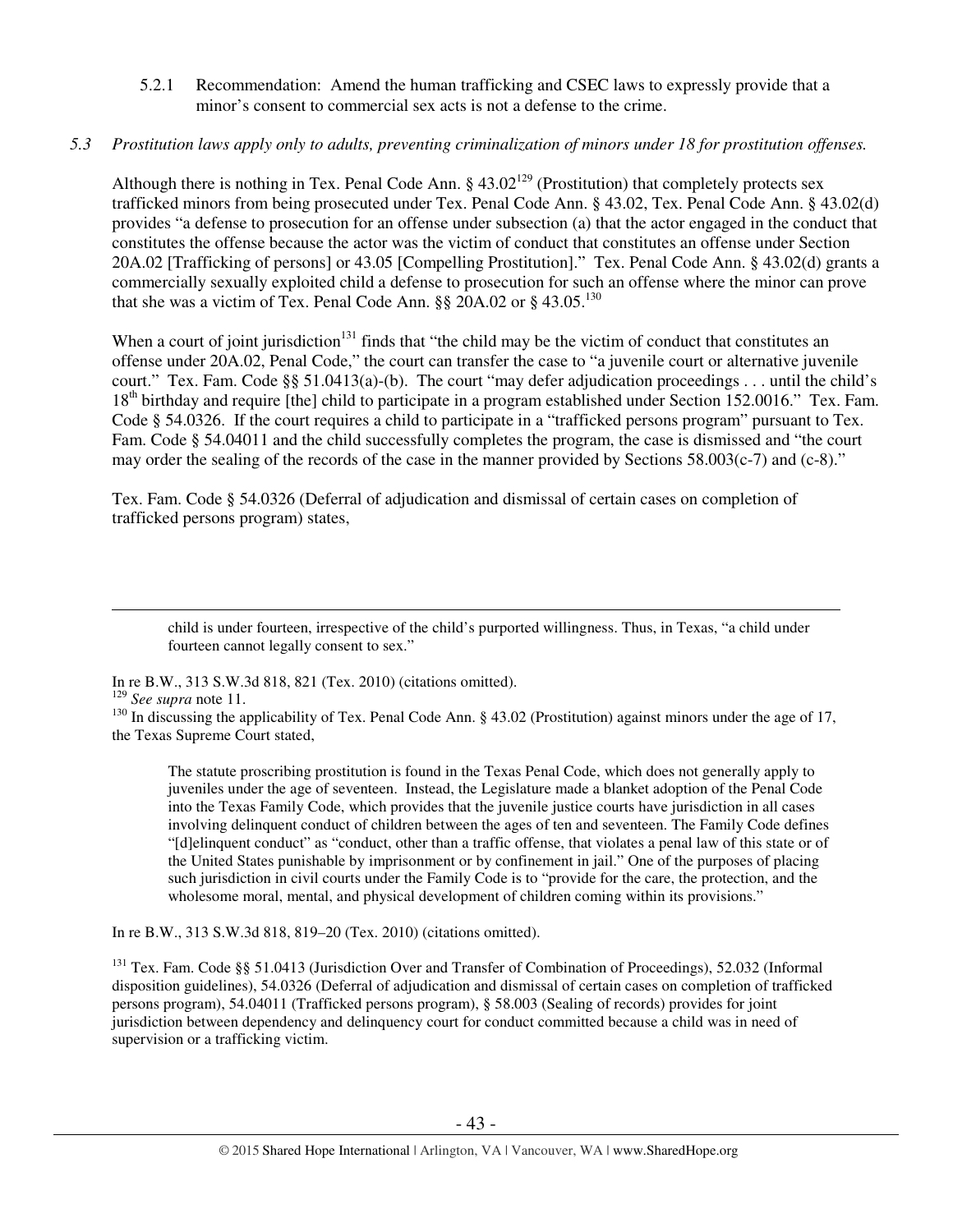a) This section applies to a juvenile court or to an alternative juvenile court exercising simultaneous jurisdiction over proceedings under this title and Subtitle E, Title 5, in the manner authorized by Section 51.0413.

(b) A juvenile court may defer adjudication proceedings under Section 54.03 until the child's 18th birthday and require a child to participate in a program established under Section 152.0016, Human Resources Code, if the child:

 (1) is alleged to have engaged in delinquent conduct or conduct indicating a need for supervision and may be a victim of conduct that constitutes an offense under Section 20A.02, Penal Code; and

(2) presents to the court an oral or written request to participate in the program.

(c) Following a child's completion of the program, the court shall dismiss the case with prejudice at the time the child presents satisfactory evidence that the child successfully completed the program.

Within the Chapter 20A (Trafficking in Persons) Tex. Penal Code § 20A.04<sup>132</sup> (Accomplice witness; testimony and immunity) states,

(a) A party to an offense under this chapter may be required to provide evidence or testify about the offense.

(b) A party to an offense under this chapter may not be prosecuted for any offense about which the party is required to provide evidence or testify, and the evidence and testimony may not be used against the party in any adjudicatory proceeding except a prosecution for aggravated perjury. For purposes of this subsection, "adjudicatory proceeding" means a proceeding before a court or any other agency of government in which the legal rights, powers, duties, or privileges of specified parties are determined. (c) A conviction under this chapter may be had on the uncorroborated testimony of a party to the offense.

- 5.3.1 Recommendation: Amend Tex. Penal Code Ann. § 43.02 (Prostitution) to eliminate liability for prostitution offenses for all minors under 18.
- *5.4 State law provides a non-punitive avenue to specialized services through one or more points of entry.*

### **Child Identified as Abused/Neglected**

Pursuant to Tex. Fam. Code Ann. § 261.001(1), a sexually exploited child is likely to be identified as abused or neglected. If a child is identified as abused or neglected under Tex. Fam. Code Ann. § 261.001(1), the definition of "custodian" under Tex. Fam. Code Ann. § 51.02(3) is sufficiently broad to involve Child Protective Services in investigations where the child is in the custody or control of a non-family trafficker.

### *I. Initial Custody*

 $\overline{a}$ 

a. Authority for initial custody

Tex. Fam. Code Ann. § 261.301(a)<sup>133</sup> (Investigation of report) states, in part, that "[w]ith assistance from the appropriate state or local law enforcement agency as provided by this section, the [Department of Family and

 $132$  The text of Tex. Penal Code §. 20A.04 included here and elsewhere in this report includes amendments made by the enactment of House Bill 10 during the 2015 regular session of the 84th Texas Legislature (effective September 1, 2015).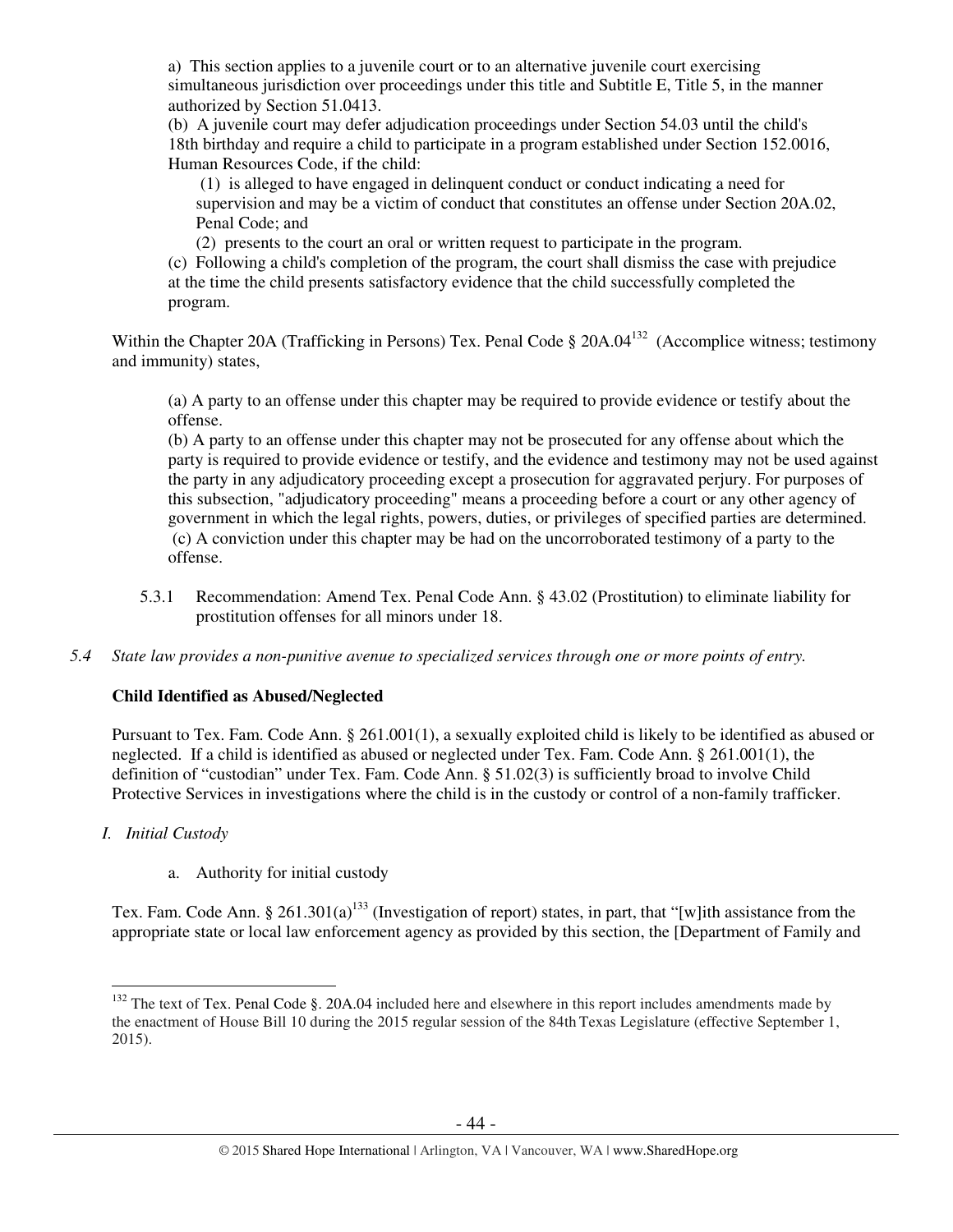Protective Services] shall make a prompt and thorough investigation of a report of child abuse or neglect allegedly committed by a person responsible for a child's care, custody, or welfare."<sup>134</sup> Pursuant to Tex. Fam. Code Ann. § 261.301(c), however, "The department is not required to investigate a report that alleges child abuse or neglect by a person other than a person responsible for a child's care, custody, or welfare. The appropriate state or local law enforcement agency shall investigate that report if the agency determines an investigation should be conducted."

Pursuant to Tex. Fam. Code Ann. § 262.101 (Filing petition before taking possession of child), a child may be taken into custody without prior notice or a hearing under certain circumstances. Tex. Fam. Code Ann. § 262.101 states,

An original suit filed by a governmental entity that requests permission to take possession of a child without prior notice and a hearing must be supported by an affidavit sworn to by a person with personal knowledge and stating facts sufficient to satisfy a person of ordinary prudence and caution that:

(1) there is an immediate danger to the physical health or safety of the child or the child has been a victim of neglect or sexual abuse and that continuation in the home would be contrary to the child's welfare;

(2) there is no time, consistent with the physical health or safety of the child, for a full adversary hearing under Subchapter C; and

(3) reasonable efforts, consistent with the circumstances and providing for the safety of the child, were made to prevent or eliminate the need for the removal of the child.

Tex. Fam. Code Ann. § 262.102(a)<sup>135</sup> (Emergency order authorizing possession of child) explains,

(a) Before a court may, without prior notice and a hearing, issue a temporary order for the conservatorship of a child under section  $105.001(a)(1)$  [Temporary orders before final order] or a temporary restraining order or attachment of a child authorizing a governmental agency to take possession of a child in a suit brought by a governmental entity, the court must find that:

(1) there is an immediate danger to the physical health<sup>136</sup> or safety of the child or the child has been a victim of neglect or sexual abuse and that continuation in the home would be contrary to the child's welfare;

a person who traditionally is responsible for a child's care, custody, or welfare, including:

(A) a parent, guardian, managing or possessory conservator, or foster parent of the child;

(B) a member of the child's family or household as defined by Chapter 71 [Definitions];

(C) a person with whom the child's parent cohabits;

. . . .

Tex. Fam. Code Ann. § 71.005 (Household) defines "household" as "a unit composed of persons living together in the same dwelling, without regard to whether they are related to each other."

 $135$  The text of Tex. Code Crim. Proc. Ann. art. 262.102(a), (c), (d) included here and elsewhere in this report includes amendments made by the enactment of Senate Bill 219 during the 2015 regular session of the 84th Texas Legislature (effective September 1, 2015).

 $^{136}$  Tex. Fam. Code Ann. § 262.102(b) states,

In determining whether there is an immediate danger to the physical health or safety of a child, the court may consider whether the child's household includes a person who has:

 $\overline{a}$ <sup>133</sup> The text of Tex. Fam. Code Crim. Proc. Ann. § 261.301 included here and elsewhere in this report includes amendments made by the enactment of Senate Bill 219 during the 2015 regular session of the 84th Texas Legislature (effective April 2, 2015).

<sup>&</sup>lt;sup>134</sup> Tex. Fam. Code Ann. § 261.001(5) (Definitions) defines "person responsible for a child's care, custody, or welfare" as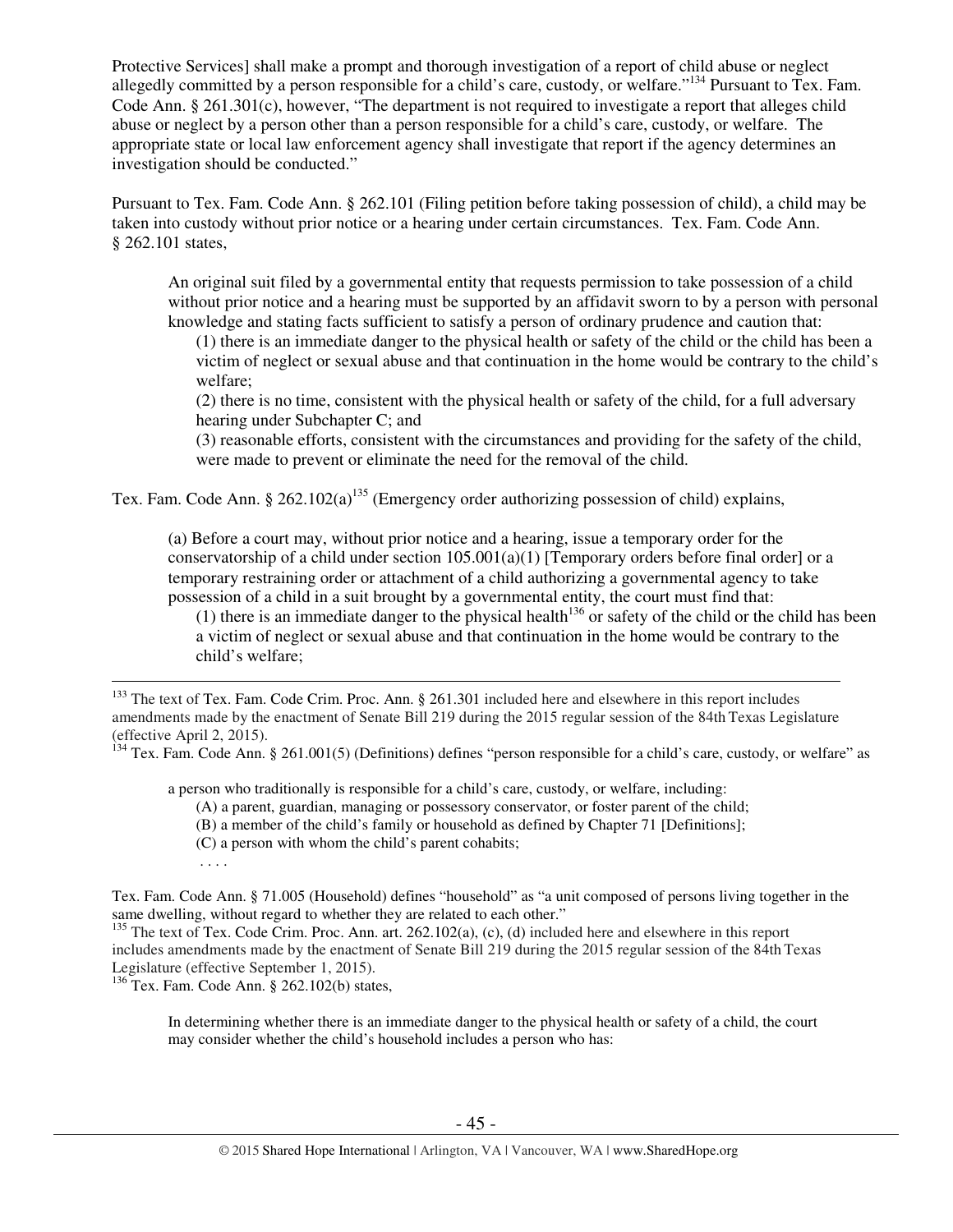(2) there is no time, consistent with the physical health or safety of the child and the nature of the emergency, for a full adversary hearing under Subchapter C; and (3) reasonable efforts, consistent with the circumstances and providing for the safety of the child, were made to prevent or eliminate the need for removal of the child.

If the court determines that "child abuse or neglect has occurred and that the child requires protection from family violence by a member of the child's family or household, the court shall render a temporary order under Title 4 for the protection of the child." Tex. Fam. Code Ann. § 262.102(c).

Under Tex. Fam. Code Ann. § 262.104(a)<sup>137</sup> (Taking possession of a child in emergency without a court order), however, "If there is no time to obtain a temporary order, temporary restraining order, or attachment under Section 262.102(a) before taking possession of a child consistent with the health and safety of that child, an authorized representative of the Department of Family and Protective Services, a law enforcement officer, or a juvenile probation officer may take possession of a child without a court order . . . ." A person acting under this section may only do so under certain circumstances, such as, the person has "personal knowledge of facts that would lead a person of ordinary prudence and caution to believe that the child has been the victim of sexual abuse or of trafficking" or "information furnished by another that has been corroborated by personal knowledge of facts and all of which taken together would lead a person of ordinary prudence and caution to believe that the child has been the victim of sexual abuse or of trafficking . . . ." Tex. Fam. Code Ann. § 262.104(a)(3), (4).

b. Placement

 $\overline{a}$ 

Upon taking a child into custody under Tex. Fam. Code Ann. § 262.102(a) or § 262.104(a), Tex. Fam. Code Ann. § 262.1041(a) (Release of child by law enforcement or juvenile probation officer) allows the detaining officer to release the child to a child-placing agency, the Department of Family and Protective Services, or "any other person authorized by law to take possession of the child."

## *II. Placement process pending adjudication/investigation*

Tex. Fam. Code Ann. § 262.106(a) (Initial hearing after taking possession of child in emergency without court order) states that the court must hold an initial hearing within one working day of when the child was taken into custody. Pursuant to Tex. Fam. Code Ann. § 262.107(a)(1)<sup>138</sup> (Standard for decision at initial hearing after taking possession of child without a court order in emergency),

(a) The court shall order the return of the child at the initial hearing regarding a child taken in possession without a court order by a governmental entity unless the court is satisfied that:

(1) there is a continuing danger to the physical health or safety of the child if the child is returned to the parent, managing conservator, possessory conservator, guardian, caretaker, or custodian who is presently entitled to possession of the child or the evidence shows that the child has been the victim of sexual abuse or of trafficking under [Tex. Penal Code §] 20A.02 or 20A.03,. . . on one or more occasions and that there is a substantial risk that the child will be the victim of sexual abuse or of trafficking in the future;

(1) abused or neglected another child in a manner that caused serious injury to or the death of the other child; or

(2) sexually abused another child.

 $137$  The text of Tex. Fam. Code § 262.104 included here and elsewhere in this report includes amendments made by the enactment of House Bill 418 and Senate Bill 219 during the 2015 regular session of the 84th Texas Legislature (effective September 1, 2015 and April 2, 2015 respectively).

<sup>138</sup> The text of Tex. Fam. Code Ann. § 262.107 included here and elsewhere in this report includes amendments made by the enactment of House Bill 418 during the 2015 regular session of the 84th Texas Legislature (effective September 1, 2015).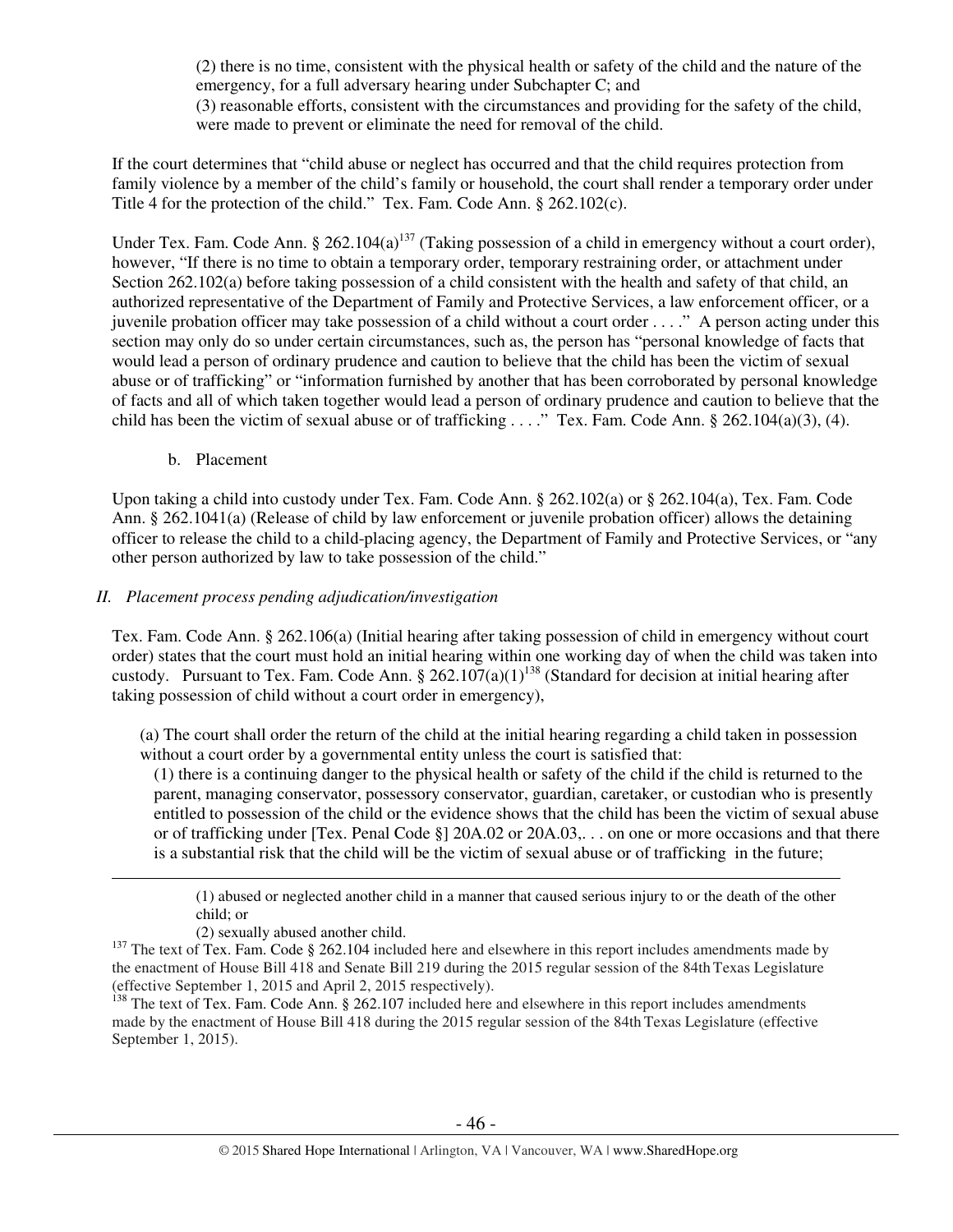If a child is taken into custody, Tex. Fam. Code § 262.108 (Unacceptable facilities for housing child) prohibits the child from being "held in isolation or in a jail, juvenile detention facility, or other secure detention facility." Additionally, Tex. Fam. Code Ann. § 32.201(a), (c) (Emergency shelter or care for minors) states that an "emergency shelter facility may provide shelter and care to a minor and the minor's child or children" for up to 15 days, with some exception. Such care, however, can only be provided "during an emergency constituting an immediate danger to the physical health or safety of the minor or the minor's child or children." Tex. Fam. Code § 32.201(b). However, Tex. Fam. Code § 262.011<sup>139</sup> (Placement in secure agency foster home or secure agent foster group home) provides that

A court in an emergency, initial, or full adversary hearing conducted under this chapter may order that the child who is the subject of the hearing be placed in a secure agency foster home or secure agency foster group home verified in accordance with Section 42.0531, Human Resources Code, if the court finds that: (1) the placement is in the best interest of the child; and

(2) the child*'*s physical health or safety is in danger because the child has been recruited, harbored, transported, provided, or obtained for forced labor or commercial sexual activity, including any child subjected to an act specified in [Tex. Penal Code §] 20A.02 or 20A.03 (Trafficking of persons).

## *III. Adjudication or referral to alternate process*

Pursuant to Tex. Fam. Code Ann. § 262.201(a) (Full adversary hearing; findings of the court), if the child has not been returned to the child's parent, guardian, caretaker, etc., the court will hold a full adversary hearing within 14 days of the date the child was taken into custody.

### *IV. Outcomes*

Tex. Fam. Code Ann. § 262.201(b)<sup>140</sup> requires the court to return the child to the child's parent, guardian, caretaker, etc., unless the court finds all of the following:

(1) there was a danger to the physical health or safety of the child, including a danger that the child would be a victim of trafficking under [Tex Penal Code §] 20A.02 or 20A.03 [Trafficking of Persons], . . . , which was caused by an act or failure to act of the person entitled to possession and for the child to remain in the home is contrary to the welfare of the child;

(2) the urgent need for protection required the immediate removal of the child and reasonable efforts, consistent with the circumstances and providing for the safety of the child, were made to eliminate or prevent the child's removal; and

(3) reasonable efforts have been made to enable the child to return home, but there is a substantial risk of a continuing danger if the child is returned home.

Accordingly, Tex. Fam. Code  $\S 262.011^{141}$  (Placement in secure agency foster home or secure agent foster group home) provides that

 $\overline{a}$ <sup>139</sup> The text of Tex. Fam. Code § 262.011 included here and elsewhere in this report includes amendments made by the enactment of House Bill 418 during the 2015 regular session of the 84th Texas Legislature (effective September 1, 2015).

 $140$  The text of Tex. Fam. Code § 262.201(b) included here and elsewhere in this report includes amendments made by the enactment of House Bill 418 during the 2015 regular session of the 84th Texas Legislature (effective September 1, 2015).

 $141$ <sup>T</sup> The text of Tex. Fam. Code § 262.011 included here and elsewhere in this report includes amendments made by the enactment of House Bill 418 during the 2015 regular session of the 84th Texas Legislature (effective September 1, 2015).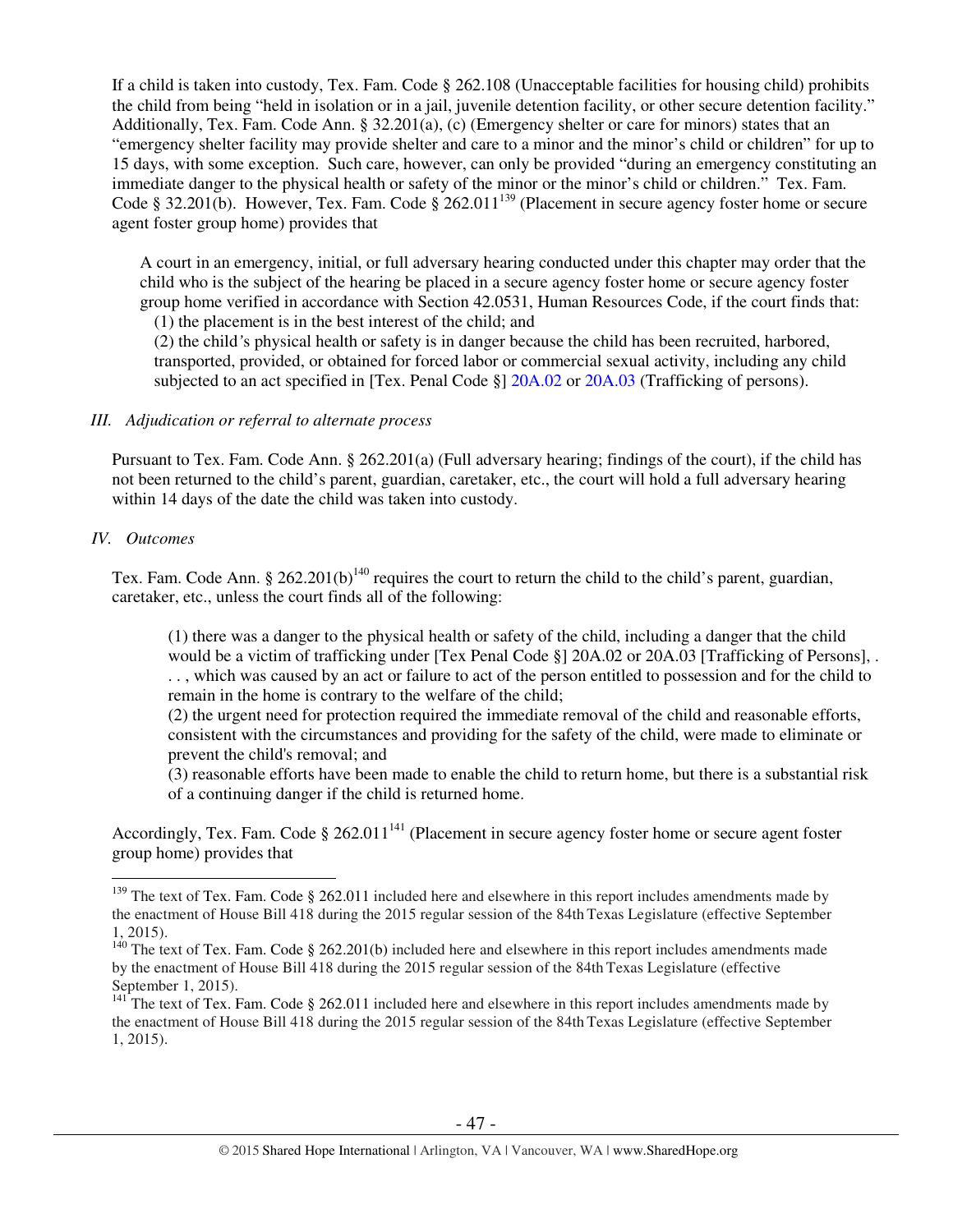A court in an emergency, initial, or full adversary hearing conducted under this chapter may order that the child who is the subject of the hearing be placed in a secure agency foster home or secure agency foster group home verified in accordance with Section 42.0531, Human Resources Code, if the court finds that:

(1) the placement is in the best interest of the child; and

(2) the child*'*s physical health or safety is in danger because the child has been recruited, harbored, transported, provided, or obtained for forced labor or commercial sexual activity, including any child subjected to an act specified in [Tex. Penal Code §] 20A.02 or 20A.03 (Trafficking of persons).

Additionally, Tex. Fam. Code Ann.  $\S 262.2015^{142}$  (Aggravated circumstances) allows the court to waive the requirements regarding making reasonable efforts to return the child to the child's parents and to instead schedule a permanency hearing and a trial on the merits if the court finds that the child's "parent has engaged in conduct against the child that would constitute an offense under" Tex. Penal Code Ann. § 20A.02 (Trafficking of persons), § 43.25 (Sexual performance by a child), § 43.26 (Possession or promotion of child pornography), or § 43.05(a)(2) (Compelling prostitution), among other offenses. Included as possible permanency goals under Tex. Fam. Code Ann. § 263.3026(a) (Permanency goals; limitation) are the following options for the final placement of the child:

(1) the reunification of the child with a parent or other individual from whom the child was removed;

(2) the termination of parental rights and adoption of the child by a relative or other suitable individual; (3) the award of permanent managing conservatorship of the child to a relative or other suitable individual; or

(4) another planned, permanent living arrangement for the child.

Pursuant to Tex. Hum. Res. Code §.  $42.0531^{143}$  (Secure agency foster homes and secure agency foster group homes) " a municipality may contract with a child-placing agency to verify a secure agency foster home or secure agency foster group home to provide a safe and therapeutic environment tailored to the needs of children who are victims of trafficking." Homes verified accordingly must provide an array of services including mental health, behavioral health, counseling, treatment for sexual assault, treatment for substance abuse, life skills, mentoring, 24 hour services, and "individualize services based on the trauma endured by a child." Tex. Human Resources Code §. 42.0531(c)(1).

## **Child Identified as CHINS**

Tex. Fam. Code Ann. § 51.03(b)(1), (2), (3) defines "conduct indicating a need for supervision" to include conduct that violates "the penal laws of this state of the grade of misdemeanor that are punishable by fine only," truancy for 10 or more days within certain time periods, when a child runs away from home, "conduct described by Section 43.02(a)(1) or (2)], Penal Code [Prostitution]," or "conduct that violates Section 43.261, Penal Code [Electronic transmission of certain visual material depicting minor]." Tex. Fam. Code Ann. § 51.03(b)(7)-(8).

A child may be eligible for services, even if the child is allegedly delinquent. Tex. Fam. Code Ann. § 51.0413(a). Under that section, the juvenile court will have simultaneous jurisdiction if the child is identified as abused or neglected and "engaged in delinquent conduct or conduct indicating a need of supervision and cause

<sup>142</sup> *See supra* note 105.

<sup>&</sup>lt;sup>143</sup> The text of Tex. Hum. Res. Code §. 42.0531 included here and elsewhere in this report includes amendments made by the enactment of House Bill 418 during the 2015 regular session of the 84th Texas Legislature (effective September 1, 2015).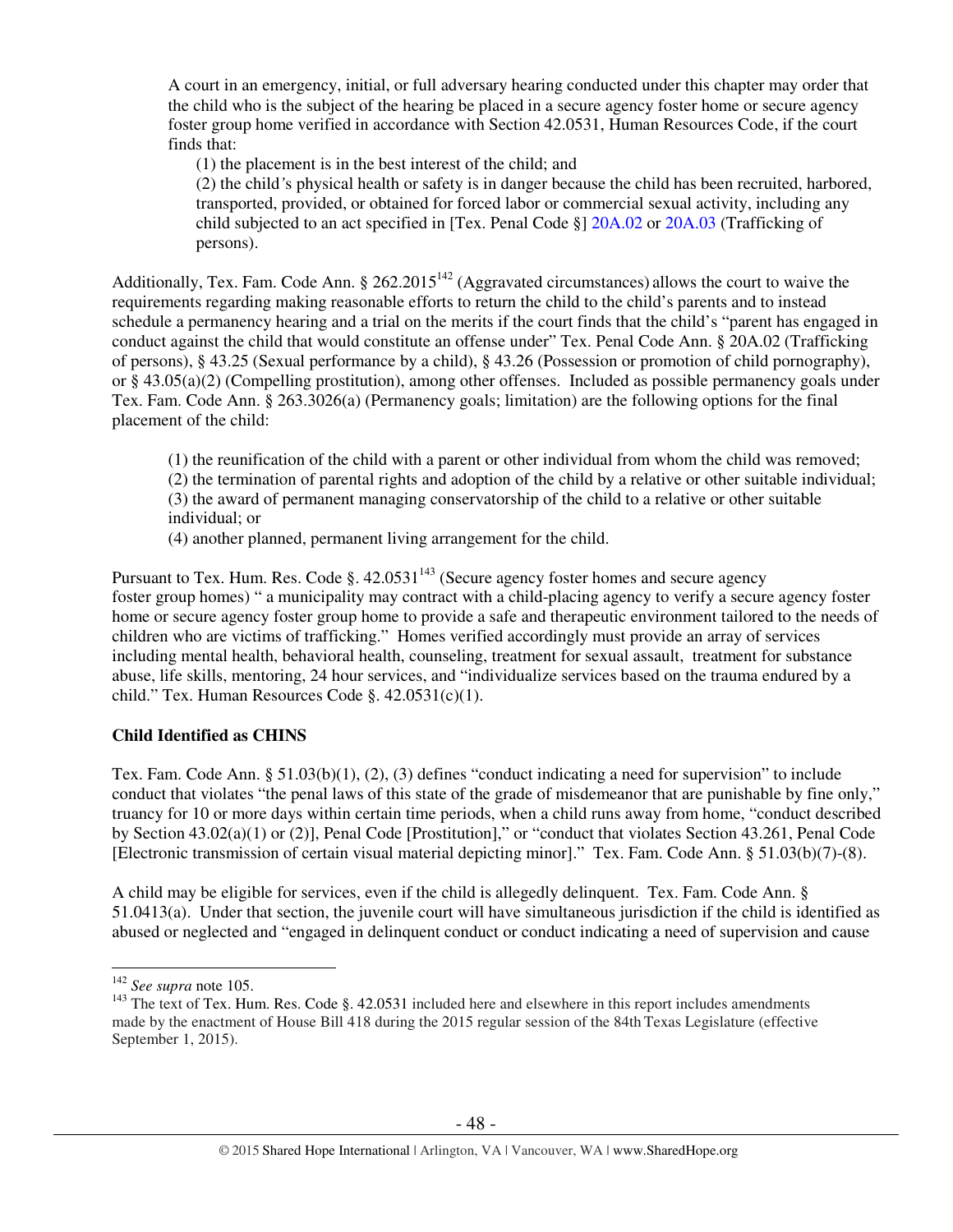to believe that the child may be a victim of conduct that constitutes an offense under Section 20A.02, Penal Code.<sup>144</sup><sup>,</sup> When a court of joint jurisdiction finds that "the child may be the victim of conduct that constitutes an offense under 20A.02, Penal Code," the court can transfer the case to "a juvenile court or alternative juvenile court." Tex. Fam. Code §§ 51.0413(a)-(b).

Tex. Fam. Code §§ 51.0413 (Jurisdiction Over and Transfer of Combination of Proceedings), 52.032 (Informal disposition guidelines), 54.0326 (Deferral of adjudication and dismissal of certain cases on completion of trafficked persons program) 54.04011 (Trafficked persons program), § 58.003 (Sealing of records) provides for joint jurisdiction between dependency and delinquency court for conduct committed because a child was in need of supervision or trafficking victim.

# *I. Initial Custody*

a.Authority for initial custody

Tex. Fam. Code Ann. § 52.01(a)(3)(A), (B) (Taking into custody; issuance of warning notice) authorizes law enforcement to take a child into custody if "there is probable cause to believe that the child has engaged in: (A) conduct that violates a penal law of this state . . . ; [or] (B) delinquent conduct or conduct indicating a need for supervision."

# b.Placement

Once detained pursuant to Tex. Fam. Code Ann.  $\S 52.01(a)$ , the child may, among other alternatives, be released to the child's parent, guardian, custodian, etc., brought to a detention facility or a secured detention facility, or brought before an office or official designated by the juvenile board. Tex. Fam. Code Ann. § 52.02(a). Pursuant to Tex. Fam. Code Ann. § 52.03(a) (Disposition without referral to court), the law enforcement officer may dispose of the case without referring it to juvenile court and without filing a criminal complaint if all of the following criteria are met:

(1) guidelines for such disposition have been adopted by the juvenile board of the county in which the disposition is made as required by Section 52.032 [Informal disposition guidelines];

(2) the disposition is authorized by the guidelines; and

(3) the officer makes a written report of the officer's disposition to the law-enforcement agency, identifying the child and specifying the grounds for believing that the taking into custody was authorized.

# *II. Placement process pending adjudication/investigation*

Some children may be eligible to participate in a first offender program, established under Tex. Fam. Code Ann. § 52.031 (First offender program). A child who fails to complete the first offender program or is taken into custody within 90 days after completion of the program for an unrelated offense will be referred to juvenile court or a complaint will be filed with a criminal court. Tex. Fam. Code Ann. § 52.031(j).

# *III. Adjudication or referral to alternate process*

For children identified as trafficking victims, the court "may defer adjudication proceedings . . . until the child's 18<sup>th</sup> birthday and require [the] child to participate in a program established under Section 152.0016." Tex. Fam. Code § 54.0326. If the court requires a child to participate in a "trafficked persons program" pursuant to Tex.

 $\overline{a}$ <sup>144</sup> Tex. Penal Code Ann. § 20A.02 relates to the crime of human trafficking.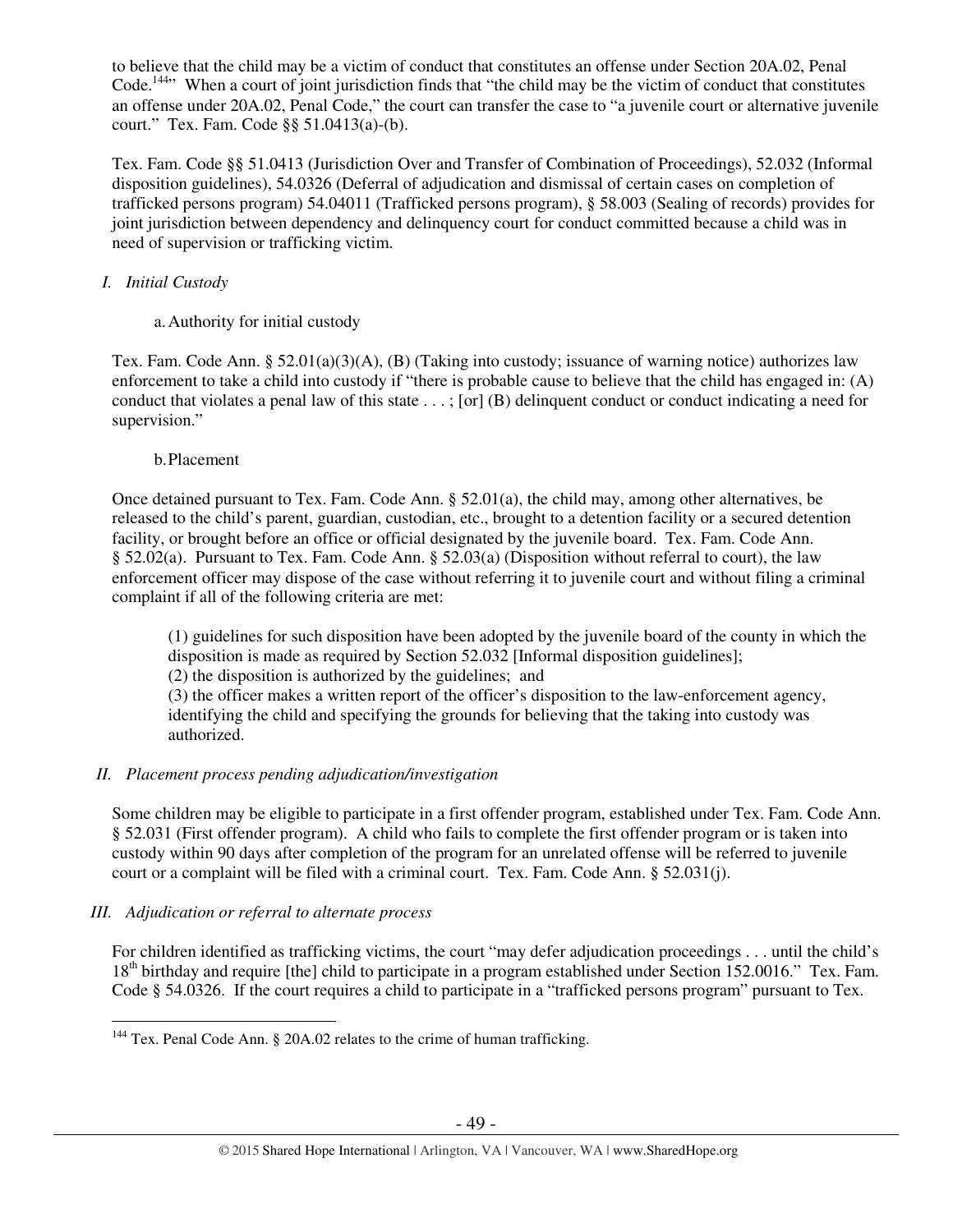Fam. Code § 54.04011 and if the child successfully completes the program, the case is dismissed and "the court may order the sealing of the records of the case in the manner provided by Sections 58.003(c-7) and (c-8)."

Tex. Fam. Code § 54.0326 (Deferral of adjudication and dismissal of certain cases on completion of trafficked persons program) states,

a) This section applies to a juvenile court or to an alternative juvenile court exercising simultaneous jurisdiction over proceedings under this title and Subtitle E, Title 5, in the manner authorized by Section 51.0413.

(b) A juvenile court may defer adjudication proceedings under Section 54.03 until the child's 18th birthday and require a child to participate in a program established under Section 152.0016, Human Resources Code, if the child:

 (1) is alleged to have engaged in delinquent conduct or conduct indicating a need for supervision and may be a victim of conduct that constitutes an offense under Section 20A.02, Penal Code; and

(2) presents to the court an oral or written request to participate in the program. (c) Following a child's completion of the program, the court shall dismiss the case with prejudice at the time the child presents satisfactory evidence that the child successfully completed the

program.

If the child is not released, a detention hearing must be held "not later than the second working day after the child is taken into custody." Tex. Fam. Code Ann. § 54.01(a). At the detention hearing, pursuant to Tex. Fam. Code Ann. § 54.01(e) (Detention hearing), the court must release the child unless it determines that

(1) he is likely to abscond or be removed from the jurisdiction of the court;

(2) suitable supervision, care, or protection for him is not being provided by a parent, guardian, custodian, or other person;

(3) he has no parent, guardian, custodian, or other person able to return him to the court when required;

(4) he may be dangerous to himself or may threaten the safety of the public if released; or

(5) he has previously been found to be a delinquent child or has previously been convicted of a penal offense punishable by a term in jail or prison and is likely to commit an offense if released.

### **Child Identified as Delinquent**

Tex. Fam. Code Ann. § 51.03(a)(1) (Delinquent conduct; conduct indicating a need for supervision) defines "delinquent conduct" to include "conduct, other than a traffic offense, that violates a penal law of this state or of the United States punishable by imprisonment or by confinement in jail," which would include a violation of Tex. Penal Code Ann. § 43.02 (Prostitution).

A child may be eligible for services, even if the child is allegedly delinquent. Tex. Fam. Code Ann. § 51.0413(a). Under that section, the juvenile court will have simultaneous jurisdiction if the child is identified as abused or neglected and "engaged in delinquent conduct or conduct indicating a need of supervision and cause to believe that the child may be a victim of conduct that constitutes an offense under Section 20A.02, Penal Code.<sup>145</sup><sup>\*</sup> When a court of joint jurisdiction finds that "the child may be the victim of conduct that constitutes an offense under 20A.02, Penal Code," the court can transfer the case to "a juvenile court or alternative juvenile court." Tex. Fam. Code §§ 51.0413(a)-(b).

 Tex. Fam. Code §§ 51.0413 (Jurisdiction Over and Transfer of Combination of Proceedings), 52.032 (Informal disposition guidelines), 54.0326 (Deferral of adjudication and dismissal of certain cases on completion of

 $\overline{a}$ <sup>145</sup> Tex. Penal Code Ann. § 20A.02 relates to the crime of human trafficking.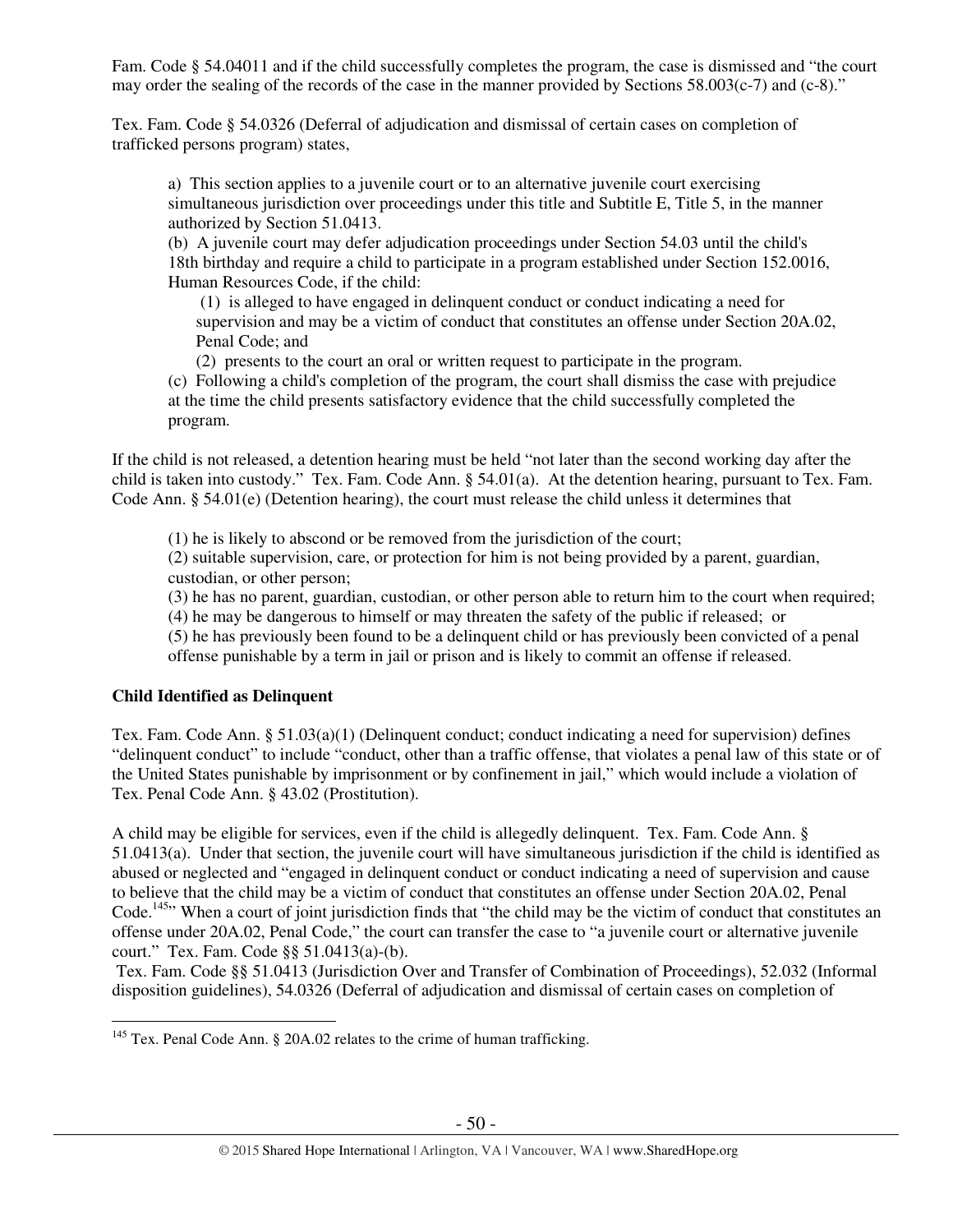trafficked persons program) 54.04011 (Trafficked persons program), § 58.003 (Sealing of records) provides for joint jurisdiction between dependency and delinquency court for conduct committed because a child was in need of supervision or trafficking victim. After completing the Trafficking Persons Program, the case is dismissed, and the court may order record sealed upon completion of Program.

# *I. Initial Custody*

# a.Authority for initial custody

Tex. Fam. Code Ann. § 52.01(a)(3)(A), (B) (Taking into custody; issuance of warning notice) authorizes law enforcement to take a child into custody if "there is probable cause to believe that the child has engaged in: (A) conduct that violates a penal law of this state . . . ; [or] (B) delinquent conduct or conduct indicating a need for supervision."

# b.Placement

Once detained pursuant to Tex. Fam. Code Ann.  $\S$  52.01(a), the child may, among other alternatives, be released to the child's parent, guardian, custodian, etc., brought to a detention facility or a secured detention facility, or brought before an office or official designated by the juvenile board. Tex. Fam. Code Ann. § 52.02(a). Pursuant to Tex. Fam. Code Ann. § 52.03(a) (Disposition without referral to court), the law enforcement officer may dispose of the case without referring it to juvenile court and without filing a criminal complaint if all of the following criteria are met:

(1) guidelines for such disposition have been adopted by the juvenile board of the county in which the disposition is made as required by Section 52.032 [Informal disposition guidelines];

(2) the disposition is authorized by the guidelines; and

(3) the officer makes a written report of the officer's disposition to the law-enforcement agency, identifying the child and specifying the grounds for believing that the taking into custody was authorized.

# *II. Placement process pending adjudication/investigation*

Some children may be eligible to participate in a first offender program, established under Tex. Fam. Code Ann. § 52.031 (First offender program). A child who fails to complete the first offender program or is taken into custody within 90 days after completion of the program for an unrelated offense will be referred to juvenile court or a complaint will be filed with a criminal court. Tex. Fam. Code Ann. § 52.031(j).

# *III. Adjudication or referral to alternate process*

For children identified as trafficking victims, the court "may defer adjudication proceedings . . . until the child's 18<sup>th</sup> birthday and require [the] child to participate in a program established under Section 152.0016." Tex. Fam. Code § 54.0326.

Tex. Fam. Code § 54.0326 (Deferral of adjudication and dismissal of certain cases on completion of trafficked persons program) states,

a) This section applies to a juvenile court or to an alternative juvenile court exercising simultaneous jurisdiction over proceedings under this title and Subtitle E, Title 5, in the manner authorized by Section 51.0413.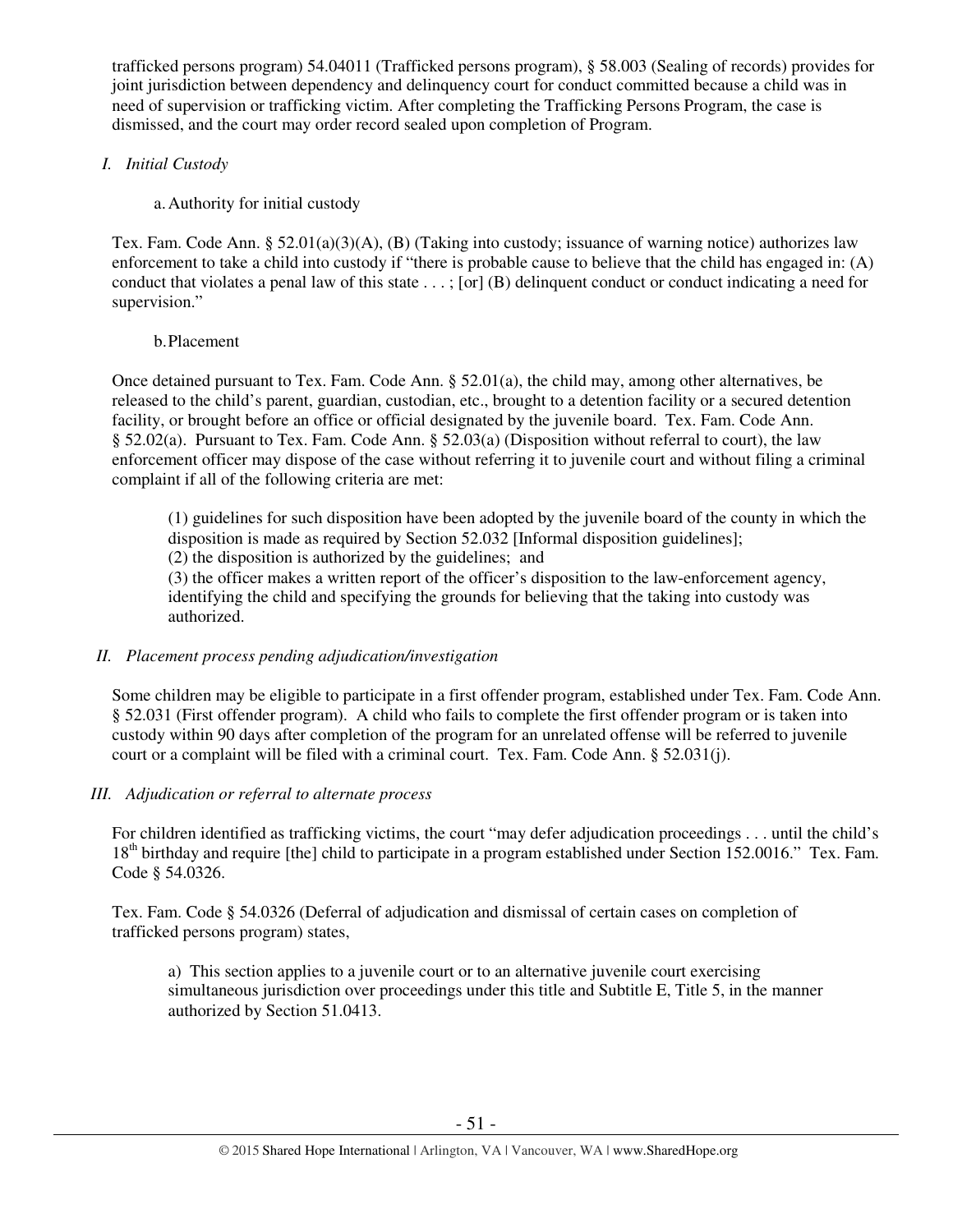(b) A juvenile court may defer adjudication proceedings under Section 54.03 until the child's 18th birthday and require a child to participate in a program established under Section 152.0016, Human Resources Code, if the child:

 (1) is alleged to have engaged in delinquent conduct or conduct indicating a need for supervision and may be a victim of conduct that constitutes an offense under Section 20A.02, Penal Code; and

(2) presents to the court an oral or written request to participate in the program.

(c) Following a child's completion of the program, the court shall dismiss the case with prejudice at the time the child presents satisfactory evidence that the child successfully completed the program.

If the child is not released, a detention hearing must be held "not later than the second working day after the child is taken into custody." Tex. Fam. Code Ann. § 54.01(a). At the detention hearing, pursuant to Tex. Fam. Code Ann.  $\S$  54.01(e) (Detention hearing), the court must release the child unless it determines that

(1) he is likely to abscond or be removed from the jurisdiction of the court;

(2) suitable supervision, care, or protection for him is not being provided by a parent, guardian, custodian, or other person;

(3) he has no parent, guardian, custodian, or other person able to return him to the court when required;

(4) he may be dangerous to himself or may threaten the safety of the public if released; or

(5) he has previously been found to be a delinquent child or has previously been convicted of a penal offense punishable by a term in jail or prison and is likely to commit an offense if released.

# *IV. Outcomes*

If the court requires a child to participate in a "trafficked persons program" pursuant to Tex. Fam. Code § 54.04011 and if the child successfully completes the program, the case is dismissed and "the court may order the sealing of the records of the case in the manner provided by Sections 58.003(c-7) and (c-8)."

According to Tex. Fam. Code Ann. § 54.04 (c) (Disposition hearing), if the child is adjudicated to have committed delinquent conduct and the court determines that the "child is in need of rehabilitation or the protection of the public or the child requires that disposition be made," the court may order a disposition. Otherwise, "the court shall dismiss the child and enter a final judgment without any disposition." If the court does order a disposition, it may order the child placed on probation in the home of the child, a relative, a foster home, a residential treatment facility, or a secure correctional facility, or, in certain circumstances, order the child placed in the custody of the Texas Juvenile Justice Department. Tex. Fam. Code Ann. § 54.04(d).

A child that has been identified as a victim of human trafficking may be able to have the delinquency petition dismissed with prejudice. Tex. Fam. Code Ann. § 54.0326 (Deferral of adjudication and dismissal of certain cases on completion of trafficked persons program). Under subsection b, the court may defer adjudication until the child is 18 years of age, if the child

- (1) is alleged to have engaged in delinquent conduct or conduct indicating a need for supervision and may be a victim of conduct that constitutes an offense under Section 20A.02, Penal Code; and
- (2) presents to the court an oral or written request to participate in the program.

Once the child completes the program, "the court shall dismiss the case with prejudice at the time the child presents satisfactory evidence that the child completes the program." Tex. Fam. Code Ann. § 54.0326(c).

Additionally, a child that has completed the trafficked persons program, the records related to the delinquency proceedings may be sealed. Tex. Fam. Code Ann. § 58.003(c-7) (Sealing of records).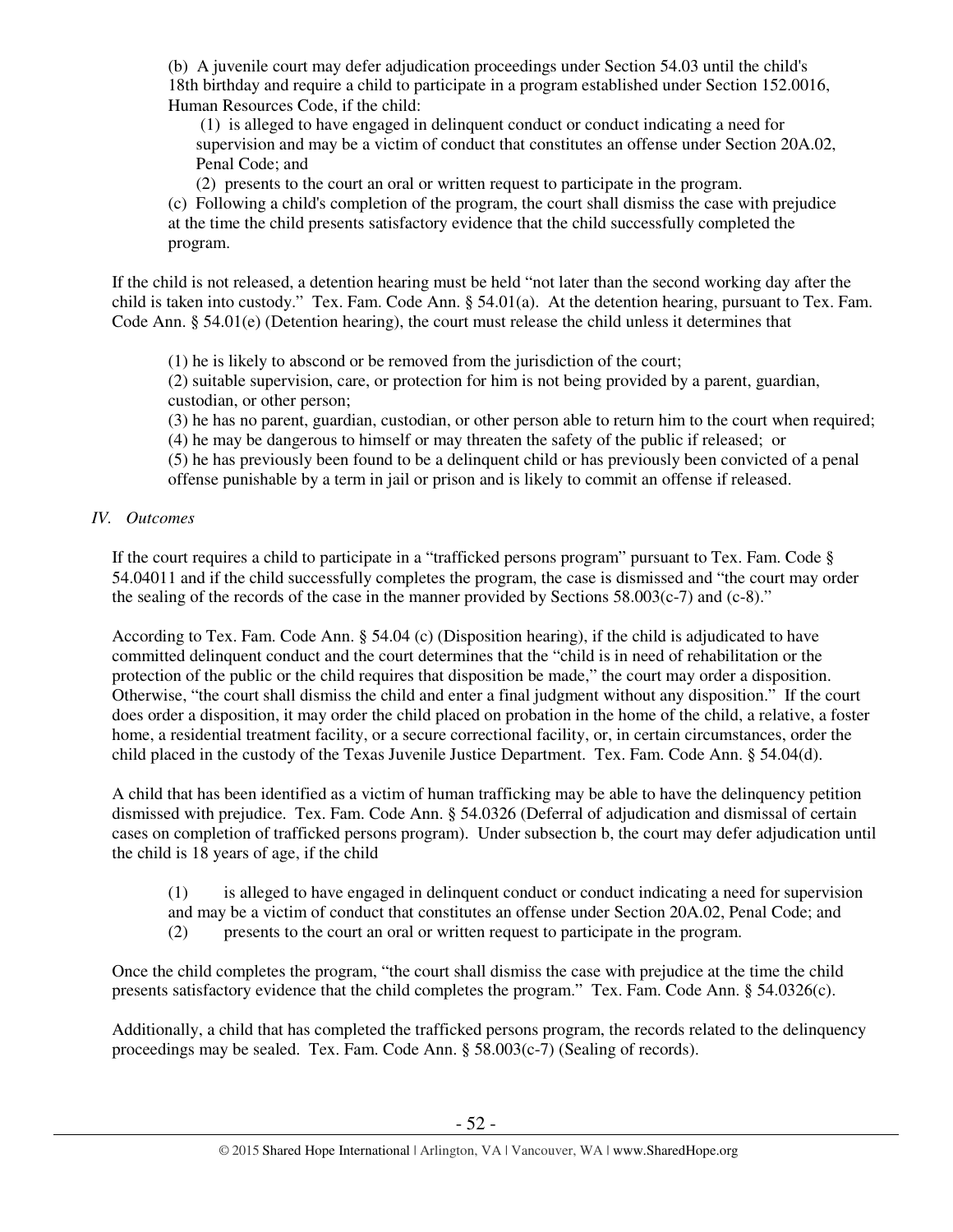Tex. Fam. Code Ann. § 51.12 (Place and conditions of detention) establishes requirements for where a child may be detained. For example, under Tex. Fam. Code Ann. § 51.12(f), a child held in a facility that includes "a jail, lockup, or other place of secure confinement . . . shall be separated by sight and sound from adults detained in the same building." Specifically, under Tex. Fam. Code Ann. § 51.12(a) child may only be held in a

- (1) juvenile processing office. . .
- (2) place of nonsecure custody. . .
- (3) certified juvenile detention facility. . .
- (4) secure detention facility. . .
- (5) county jail or other facility. . .; or
- (6) nonsecure correctional facility....

The Child Sex Trafficking Prevention Unit within the criminal justice division, established by Tex. Gov't Code § 772.0062,<sup>146</sup> must facilitate inter-agency collaboration to prevent and respond to child sex trafficking victims by placing them in "suitable short-term and long-term housing" The Child Sex Trafficking Prevention Unit must also "refer victims of child sex trafficking to available rehabilitation programs and other resources [and] provide support for child sex trafficking prosecutions" among other things.

Tex. Gov't Code §. 772.0063 establishes the Governor's Program for Victims of Child Sex Trafficking:

(a) The governor shall establish and implement a program to provide comprehensive, individualized services to address the rehabilitation and treatment needs of child victims of an offense under [Tex Penal Code § 20A.02(a)(7) or (8)].

(b) The governor shall appoint a director of the program to serve at the pleasure of the governor.

(c) The director of the program shall coordinate with state and local law enforcement agencies, state agencies, and service providers to identify victims of child sex trafficking who are eligible to receive services under the program.

(d) For each victim of child sex trafficking identified by the director, the program shall immediately facilitate the assignment of a caseworker to the victim to coordinate with local service providers to create a customized package of services to fit the victim's immediate and long-term rehabilitation and treatment needs. Services provided under the program must address all aspects of the medical, psychiatric, psychological, safety, and housing needs of victims.

5.4.1 Recommendation: Enact a mandatory protective response for juvenile sex trafficking victims that provides an avenue to specialized services outside detention.

<sup>&</sup>lt;sup>146</sup> The text of Tex. Gov't Code § 772.0062 included here and elsewhere in this report includes amendments made by the enactment of House Bill 10 during the 2015 regular session of the 84th Texas Legislature (effective September 1, 2015).

Agencies listed within Tex. Gov't Code § 772.0062(d)(1) include:

<sup>(</sup>A) the office of the attorney general;

<sup>(</sup>B) the Health and Human Services Commission;

<sup>(</sup>C) the Department of Family and Protective Services;

<sup>(</sup>D) the Texas Juvenile Justice Department;

<sup>(</sup>E) the Department of State Health Services;

<sup>(</sup>F) the Texas Alcoholic Beverage Commission; and

<sup>(</sup>G) the Department of Public Safety;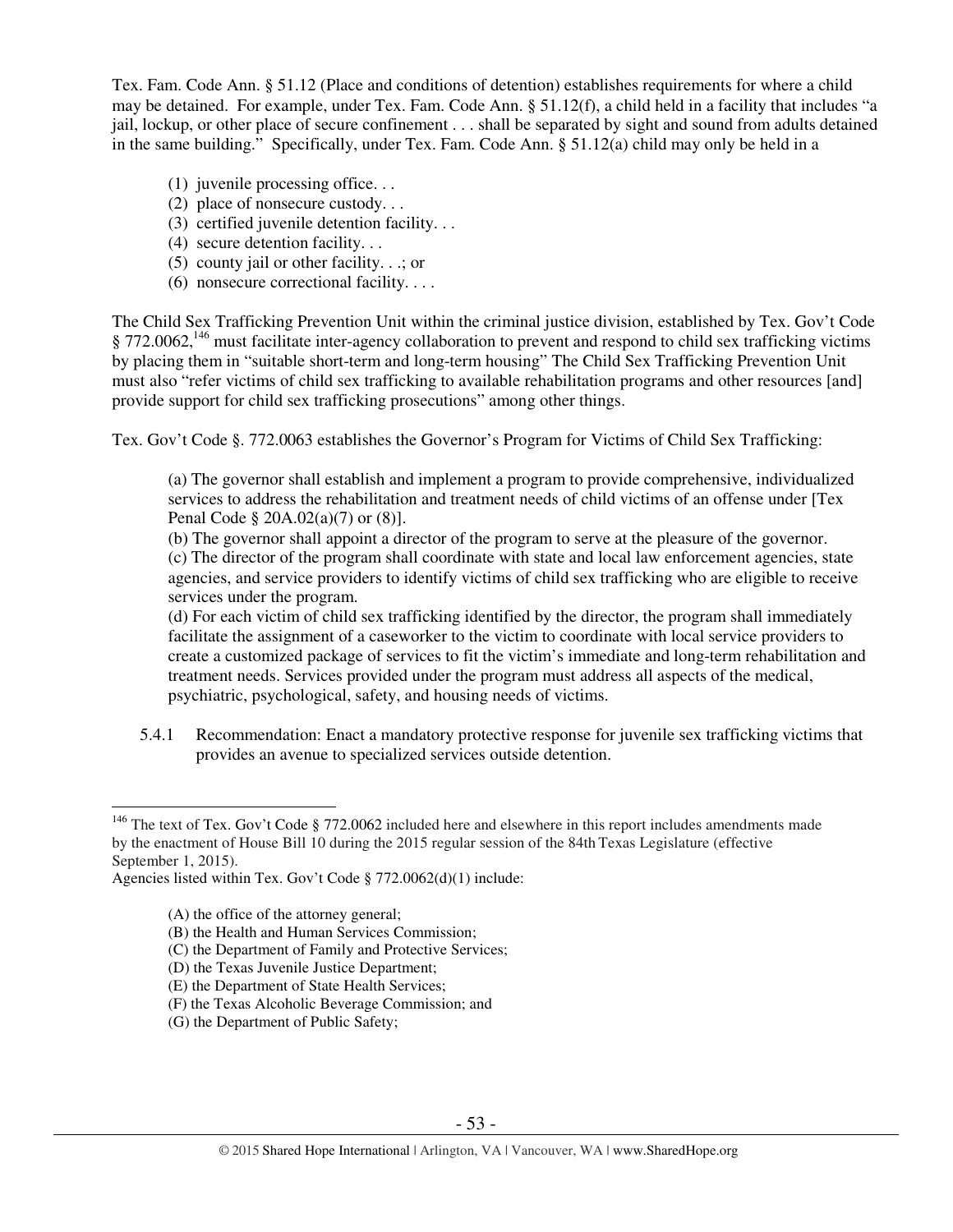## *5.5 Commercial sexual exploitation is identified as a type of abuse and neglect within child protection statutes.*

Tex. Fam. Code Ann. § 261.001(1)(F), (G), (H), (K), (L)<sup>147</sup> (Definitions) identifies commercial sexual exploitation as a type of abuse. Tex. Fam. Code Ann. § 261.001(1) defines "abuse," in part, as follows:

(1) "Abuse" includes the following acts or omissions by a person:

. . . (F) failure to make a reasonable effort to prevent sexual conduct harmful to a child; (G) compelling or encouraging the child to engage in sexual conduct as defined by Section 43.01 [Definitions], Penal Code, including compelling or encouraging the child in a manner that constitutes an offense of trafficking of persons under Section 20A.02(a)(7) or (8), Penal Code, prostitution under Section 43.02, Penal Code, or compelling prostitution under 43.05(a)(2), Penal Code;

(H) causing, permitting, encouraging, engaging in, or allowing the photographing, filming, or depicting of the child if the person knew or should have known that the resulting photograph, film, or depiction of the child is obscene as defined by Section 43.21 [Definitions], Penal Code, or pornographic;

. . .

(K) causing, permitting, encouraging, engaging in, or allowing a sexual performance by a child as defined by Section 43.25, Penal Code; or

(L) knowingly causing, permitting, encouraging, engaging in, or allowing a child to be trafficked in a manner punishable as an offense under Section 20A.02(a)(5), (6), (7), or (8) [Trafficking of persons], Penal Code, or the failure to make a reasonable effort to prevent a child from being trafficking in a manner punishable as an offense under any of those sections.

Tex. Fam. Code Ann.  $\S 261.001(4)^{148}$  defines "neglect." in part, as follows:

(4) "Neglect" includes:

. . .

. . .

 $\overline{a}$ 

(ii) the following acts or omissions by a person:

(a) placing a child in or failing to remove a child from a situation that a reasonable person would realize requires judgment or actions beyond the child's level of maturity, physical condition, or mental abilities and that results in bodily injury or a substantial risk of immediate harm to the child;

(d) placing a child in or failing to remove the child from a situation in which the child would be exposed to a substantial risk of sexual conduct harmful to the child; or

(e) placing a child in or failing to remove the child from a situation in which the child would be exposed to acts or omissions that constitute abuse under Subdivision  $(1)(E)$ ,  $(F)$ ,  $(G)$ ,  $(H)$ , or (K) committed against another child; or

(iii) the failure by the person responsible for a child's care, custody, or welfare to permit the child to return to the child's home without arranging for the necessary care for the child after the child

 $147$  The text of Tex. Code Crim. Proc. Ann. art. 261.001(1)(G) included here and elsewhere in this report includes amendments made by the enactment of Senate Bill 825 during the 2015 regular session of the 84th Texas Legislature (effective September 1, 2015).

<sup>&</sup>lt;sup>148</sup> The text of Tex. Code Crim. Proc. Ann. art. 261.001(4) included here and elsewhere in this report includes amendments made by the enactment of Senate Bill 1889 during the 2015 regular session of the 84th Texas Legislature (effective September 1, 2015).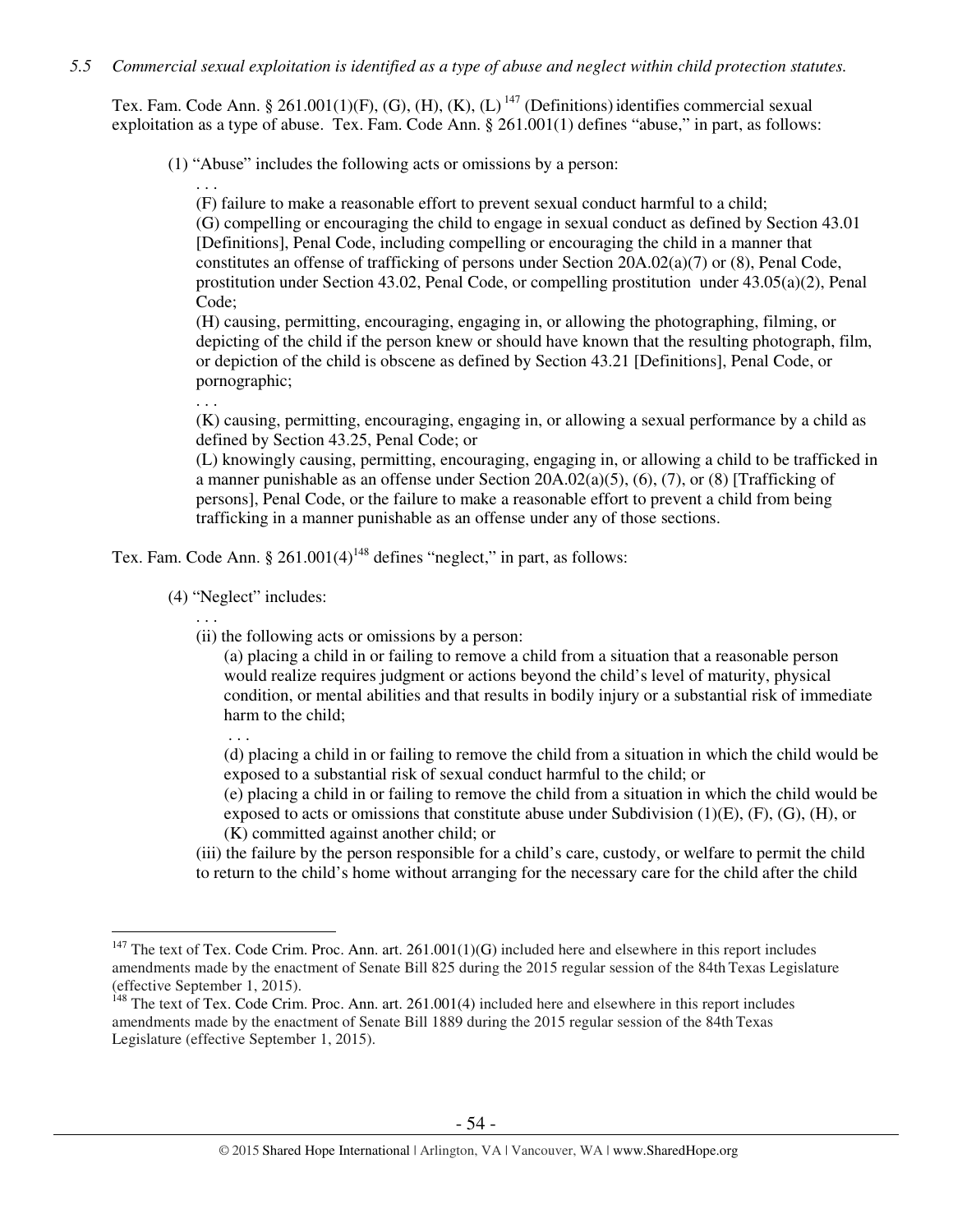has been absent from the home for any reason, including having been in residential placement or having run away.

. . . .

*5.6 The definition of "caregiver" or another related term in the child welfare statutes is not a barrier to a sex trafficked child accessing the protection of child welfare.* 

Tex. Fam. Code Ann. § 51.02(3e) (Definitions), which provides generally applicable definitions for the Juvenile Justice Code, defines "custodian" as "the adult with whom the child resides." Tex. Fam. Code Ann. § 51.02(4) defines a "guardian" as "the person who, under court order, is the guardian of the person of the child or the public or private agency with whom the child has been placed by a court." Tex. Fam. Code Ann. § 51.02(9) defines a "parent" as "the mother or the father of a child, but does not include a parent whose parental rights have been terminated."

As used within Texas's provisions regarding the investigation and reporting of child abuse, Tex. Fam. Code Ann. § 261.001(5) (Definitions) defines "person responsible for a child's care, custody, or welfare" as

a person who traditionally is responsible for a child's care, custody, or welfare, including:

- (A) a parent, guardian, managing or possessory conservator, or foster parent of the child;
- (B) a member of the child's family or household as defined by Chapter 71 [Definitions];
- (C) a person with whom the child's parent cohabits;
- . . . .

Tex. Fam. Code Ann. § 71.005 (Household) defines "household" as "a unit composed of persons living together in the same dwelling, without regard to whether they are related to each other."<sup>149</sup> However, Tex. Fam. Code Ann. § 261.301(c) (Investigation of report) explains that child protective services "is not required to investigate a report that alleges child abuse or neglect by a person other than a person responsible for a child's care, custody, or welfare. The appropriate state or local law enforcement agency shall investigate that report if the agency determines an investigation should be conducted."

- 5.6.1 Recommendation: Amend the definition of "person responsible for a child's care, custody, or welfare" in Tex. Fam. Code Ann. § 261.001(5) (Definitions) to allow child welfare protection for juvenile sex trafficking victims irrespective of the perpetrator of the abuse.
- *5.7 Crime victims' compensation is specifically available to a child victim of sex trafficking or commercial sexual exploitation of children (CSEC) without regard to ineligibility factors.*

A domestic minor sex trafficking victim would qualify as a "victim" eligible to receive crime victims' compensation and would be statutorily exempt from certain ineligibility criteria under the Crime Victims' Compensation Act.<sup>150</sup> Some administrative regulations also establish exceptions that could allow domestic minor trafficking victims access to compensation.<sup>151</sup>

 $\overline{a}$ <sup>149</sup> Tex. Fam. Code Ann. § 71.006 (Member of a household) states, "'Member of a household' includes a person who previously lived in a household."

<sup>150</sup> Tex. Code Crim. Proc. Ann. arts. 56.31–.64.

<sup>&</sup>lt;sup>151</sup> While not statutory, the Texas Administrative Code provides some exceptions to the statutory ineligibility requirements that may allow domestic minor sex trafficking victims to access compensation. Although requiring "threat, coercion, or intimidation" even when a victim of sex trafficking is a minor, Texas Admin. Code R. 61.302(c) (Reduction, denial, or refund of an application or award) provides a specific exception for victims of trafficking of persons: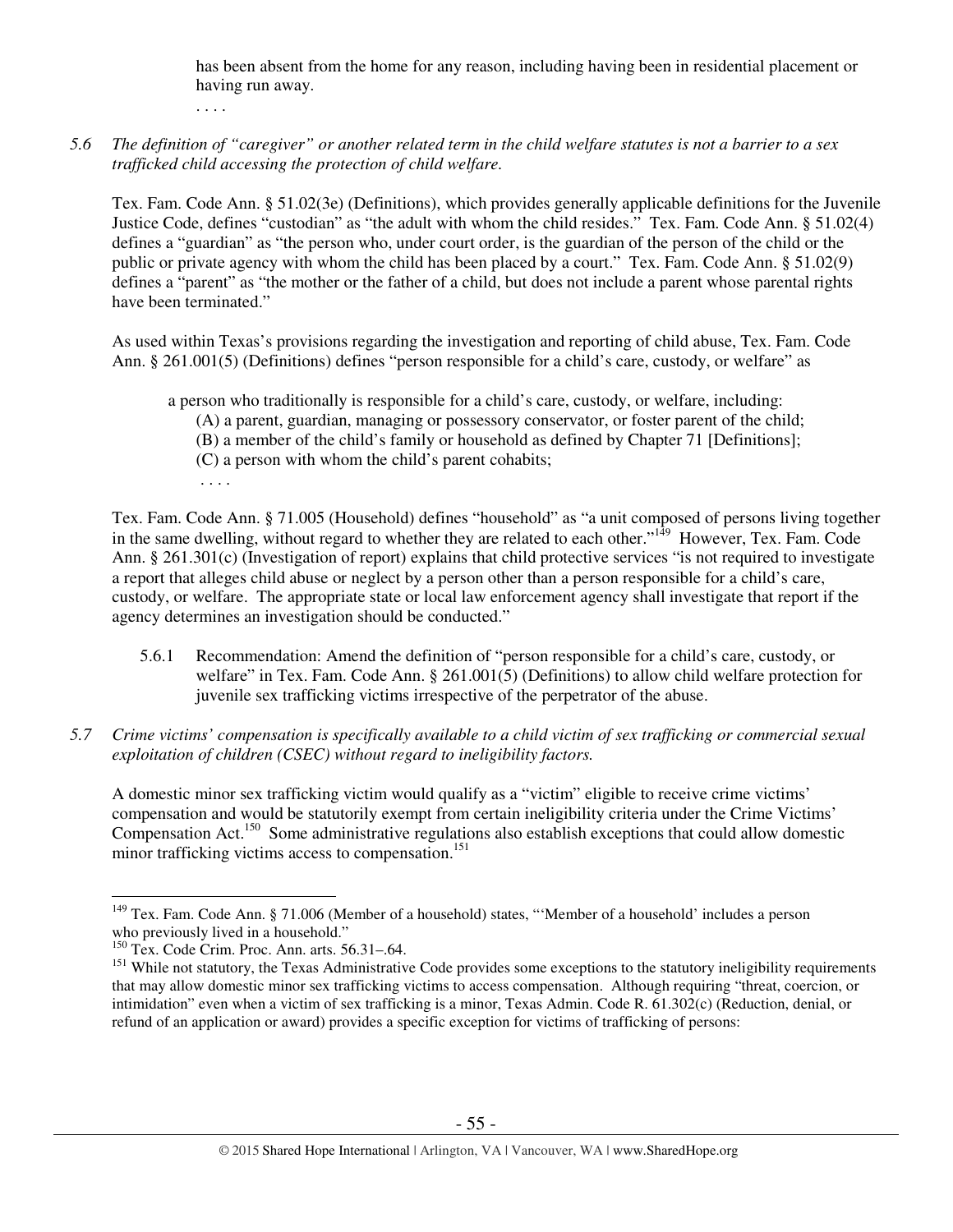Tex. Code Crim. Proc. Ann. art. 56.34(a) (Compensation) states, "The attorney general shall award compensation for pecuniary  $\cos^{152}$  arising from criminally injurious conduct<sup>153</sup> if the attorney general is satisfied by a preponderance of the evidence that the requirements of this subchapter are met."

Applications arising out of the criminally injurious conduct of trafficking of persons will not be denied solely because the victim engaged in an activity prohibited by law due to threat, coercion, or intimidation as a part of criminally injurious conduct giving rise to the application.

Additionally, Texas Admin. Code R. 61.302(d) provides exceptions to the requirement to cooperate with law enforcement but does not provide a specific exception for domestic minor sex trafficking victims. It states,

Under Texas Code of Criminal Procedure Articles 56.311 and 56.45(1), the legislature intended the CVC program to encourage greater public cooperation in the successful apprehension and prosecution of criminals. When determining whether a victim or claimant has substantially cooperated with law enforcement, the OAG will consider the totality of facts and circumstances, including but not limited to:

(1) the victim's physical and mental capacity to participate in the investigation, apprehension and prosecution of the offender or offenders;

(2) whether the victim has provided a true, accurate and complete description of the crime;

(3) the extent to which the victim or claimant has participated in investigative activities;

(4) the extent to which the victim or claimant has participated in the prosecution of the offender; and

(5) whether any delays in substantial cooperation hindered or hampered the successful apprehension and prosecution of the offender.

Lastly, the Texas Admin. Code R. 61.202(4) (Timely filing an application) allows victims to assert a good cause exception to the timely filing requirements under Tex. Code Crim. Proc. Ann. art. 56.37(c). Texas Admin. Code R. 61.202(4) states,

In accordance with Texas Code of Criminal Procedure Article 56.37(b), the OAG may extend the time for filing an application upon good cause shown by the claimant or victim. Good cause, as determined by the OAG, includes the following circumstances:

(A) the victim or claimant was not informed about the CVC program by a law enforcement agency, public service agency or service provider and the victim or claimant has not previously applied for or received compensation from the CVC Program;

(B) physical or psychological factors prevented the victim or claimant from filing in a timely manner;

(C) communication barriers existed that prevented the victim or claimant from filing in a timely manner; or (D) any other circumstance that the OAG considers significant.

 $152$  Pursuant to Tex. Code Crim. Proc. Ann. art.  $56.32(a)(9)$ ,

(9) "Pecuniary loss" means the amount of expense reasonably and necessarily incurred as a result of personal injury or death for:

(A) medical, hospital, nursing, or psychiatric care or counseling, or physical therapy;

(B) actual loss of past earnings and anticipated loss of future earnings and necessary travel expenses because of:

(i) a disability resulting from the personal injury;

(ii) the receipt of medically indicated services related to the disability resulting from the personal injury; or

(iii) participation in or attendance at investigative, prosecutorial, or judicial processes related to the criminally injurious conduct and participation in or attendance at any postconviction or postadjudication proceeding relating to criminally injurious conduct;

(C) care of a child or dependent;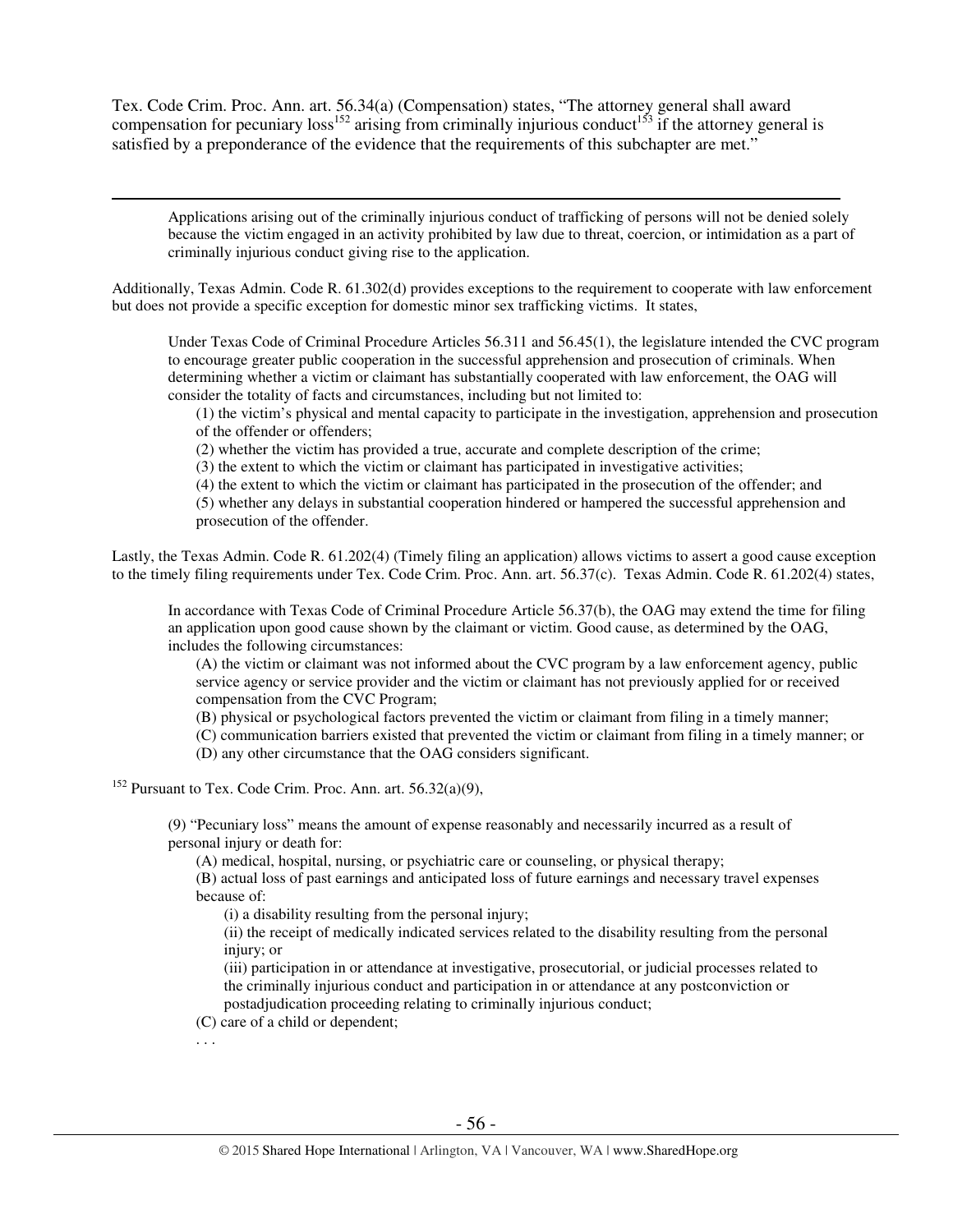Tex. Code Crim. Proc. Ann. art.  $56.37(c)$  (Time for filing) states, "If the victim is a child,<sup>154</sup> the application must be filed within three years from the date the claimant or victim is made aware of the crime but not after the child is 21 years of age."

Tex. Code Crim. Proc. Ann. art. 56.32(a)(11)(A) (Definitions) defines "victim" as

(A) an individual who:

(i) suffers personal injury or death as a result of criminally injurious conductor as a result of actions taken by the individual as an intervenor, if the conduct or actions occurred in this state; and (ii) is a resident of this state, another state of the United States, the District of Columbia, the Commonwealth of Puerto Rico, or a possession or territory of the United States;

Tex. Code Crim. Proc. Ann. art. 56.42(d) specifically lists victims eligible for compensation as "a victim of stalking, family violence, or trafficking of persons, or a victim of sexual assault who is assaulted in the victim's place of residence" and provides that in addition to generally available forms of crime victims compensation, human trafficking victims who were victimized where they live are also eligible for \$2,000 for relocation expenses as well as \$1,800 for housing rental expenses.

Domestic minor sex trafficking victims are exempt from ineligibility resulting from their own participation in the conduct. Tex. Code Crim. Proc. Ann. art.  $56.41(b)^{155}$  (Approval of claim) states,

(b) The attorney general shall deny an application for compensation under this subchapter if:

. . . (3) the claimant or victim knowingly and willingly participated in the criminally injurious conduct;

(4) the claimant or victim is the offender or an accomplice of the offender; [or]

(5) an award of compensation to the claimant or victim would benefit the offender or an accomplice of the offender;

 $(b-1)$  Subsection  $(b)(3)$  does not apply to a claimant or victim who seeks compensation for criminally injurious conduct that is:

(G) reasonable replacement costs for clothing, bedding, or property of the victim seized as evidence or rendered unusable as a result of the criminal investigation;

(H) reasonable and necessary costs, as provided by Article 56.42(d), incurred by a victim of family violence or a victim of sexual assault who is assaulted in the victim's place of residence for relocation and housing rental assistance payments;

. . . .

 $\overline{a}$ 

. . . .

<sup>153</sup> Pursuant to Tex. Code Crim. Proc. Ann. art.  $56.32(a)(4)$ ,

(4) "Criminally injurious conduct" means conduct that:

(A) occurs or is attempted;

(B) poses a substantial threat of personal injury or death;

(C) is punishable by fine, imprisonment, or death, or would be punishable by fine, imprisonment, or death if the person engaging in the conduct possessed capacity to commit the conduct; and . . . .

<sup>154</sup> Under Tex. Code Crim. Proc. Ann. art. 56.32(a)(1), "'Child' means an individual younger than 18 years of age who: (A) is not married; or (B) has not had the disabilities of minority removed for general purposes under Chapter 31, Family Code."

<sup>155</sup> The text of Tex. Code Crim. Proc. Ann. art. 56.41 included here and elsewhere in this report includes amendments made by the enactment of House Bill 10 during the 2015 regular session of the 84thTexas Legislature (effective September 1, 2015).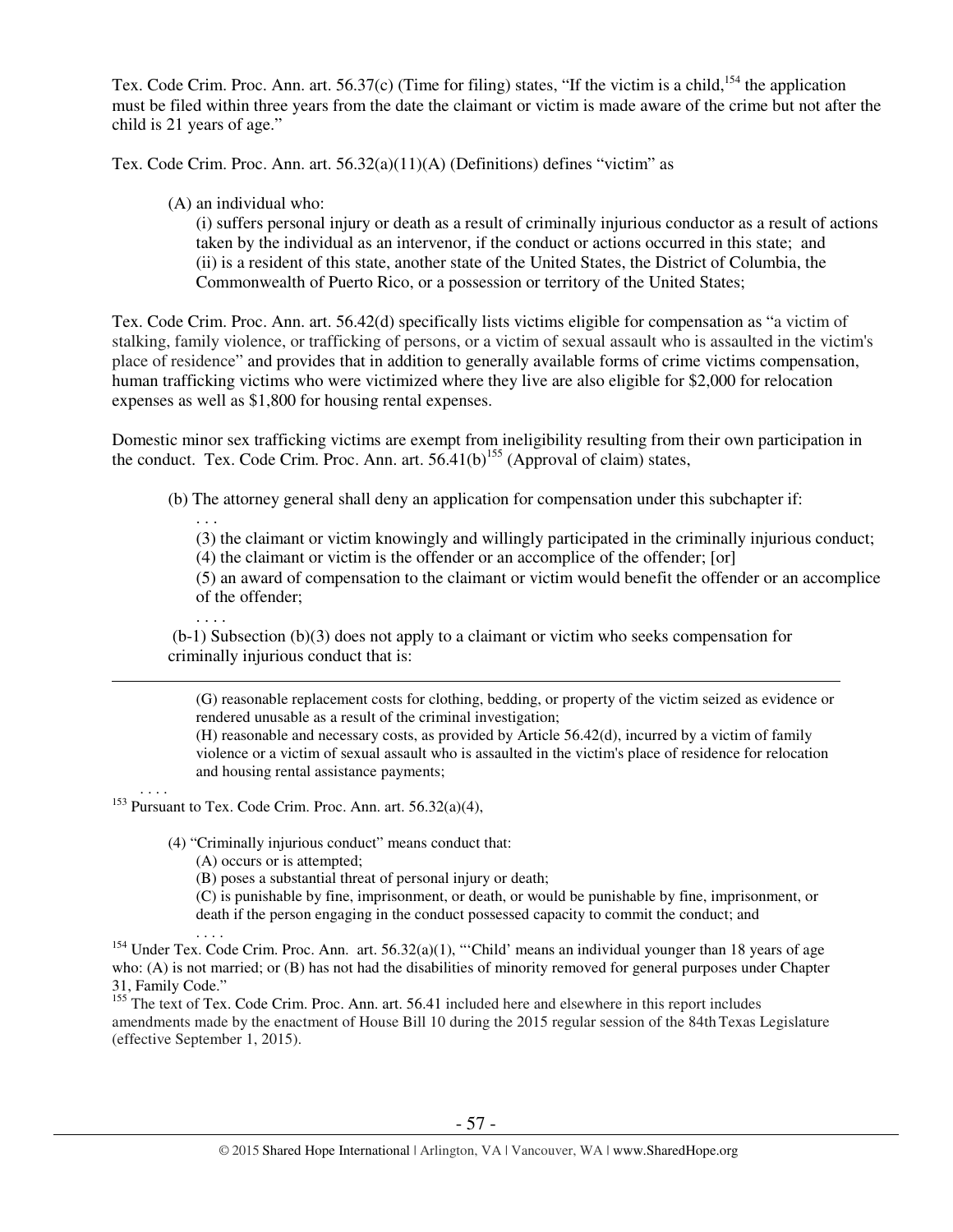(1) in violation of Section 20A.02(a)(7), [Trafficking in persons] Penal Code; or (2) trafficking of persons, other than an offense described by Subdivision (1), if the criminally injurious conduct the claimant or victim participated in was the result of force, fraud, or coercion.

Similarly, Tex. Code Crim. Proc. Ann. art.  $56.45^{156}$  (Denial or reduction of award) states,

(a)The attorney general may deny or reduce an award otherwise payable:

(1) if the claimant or victim has not substantially cooperated with an appropriate law enforcement agency;

(2) if the claimant or victim bears a share of the responsibility for the act or omission giving rise to the claim because of the claimant's or victim's behavior;

(3) to the extent that pecuniary loss is recouped from a collateral source; or

(4) if the claimant or victim was engaging in an activity that at the time of the criminally injurious conduct was prohibited by law or a rule made under law.

(b) Subsection (a)(4) does not apply to a claimant or victim who seeks compensation for criminally injurious conduct that is:

(1) in violation of Section 20A.02(a)(7) [Trafficking in persons], Penal Code; or (2) trafficking of persons, other than an offense described by Subdivision (1), if the criminally injurious conduct the claimant or victim participated in was the result of force, fraud, or coercion.

Under Tex. Code Crim. Proc. Ann. art. 56.42(a), (b) (Limits on compensation), if a claim is accepted, compensation may not exceed \$50,000, though an additional \$75,000 may be awarded for "extraordinary pecuniary losses, if the personal injury to a victim is catastrophic and results in a total and permanent disability to the victim, for lost wages and reasonable and necessary costs of" certain additional items and expenses.

5.7.1 Recommendation: Amend the Crime Victims' Compensation Act to provide an exception to all ineligibility criteria when the applicant is a victim of child sex trafficking.

### *5.8 Victim-friendly procedures and protections are provided in the trial process for minors under 18.*

Generally, several victim-friendly criminal justice procedures and protections are afforded specifically to victims of Tex. Penal Code Ann. § 20A.02 (Trafficking of persons) and Texas's CSEC laws. For example, Tex. Code Crim. Proc. Ann. art. 7A.01 (Application for protective order) states,

(a) The following persons may file an application for a protective order under this chapter without regard to the relationship between the applicant and the alleged offender:

(1) a person who is the victim of an offense under Section 21.02 [Continuous sexual abuse of young child or children], 21.11 [Indecency with a child], 22.011 [Sexual assault], or 22.021 [Aggravated sexual assault], Penal Code;

(2) a person who is the victim of an offense under Section 20A.02(a)(3), (4), (7), or (8) [Trafficking of persons] or Section 43.05 [Compelling prostitution], Penal Code;

(3) a parent or guardian acting on behalf of a person younger than 18 years of age who is the victim of an offense listed in Subdivision (1) or (2); or

(4) a prosecuting attorney acting on behalf of a person described by Subdivision (1) or (2).

<sup>&</sup>lt;sup>156</sup> The text of Tex. Code Crim. Proc. Ann. art. 56.45 included here and elsewhere in this report includes amendments made by the enactment of House Bill 10 during the 2015 regular session of the 84thTexas Legislature (effective September 1, 2015).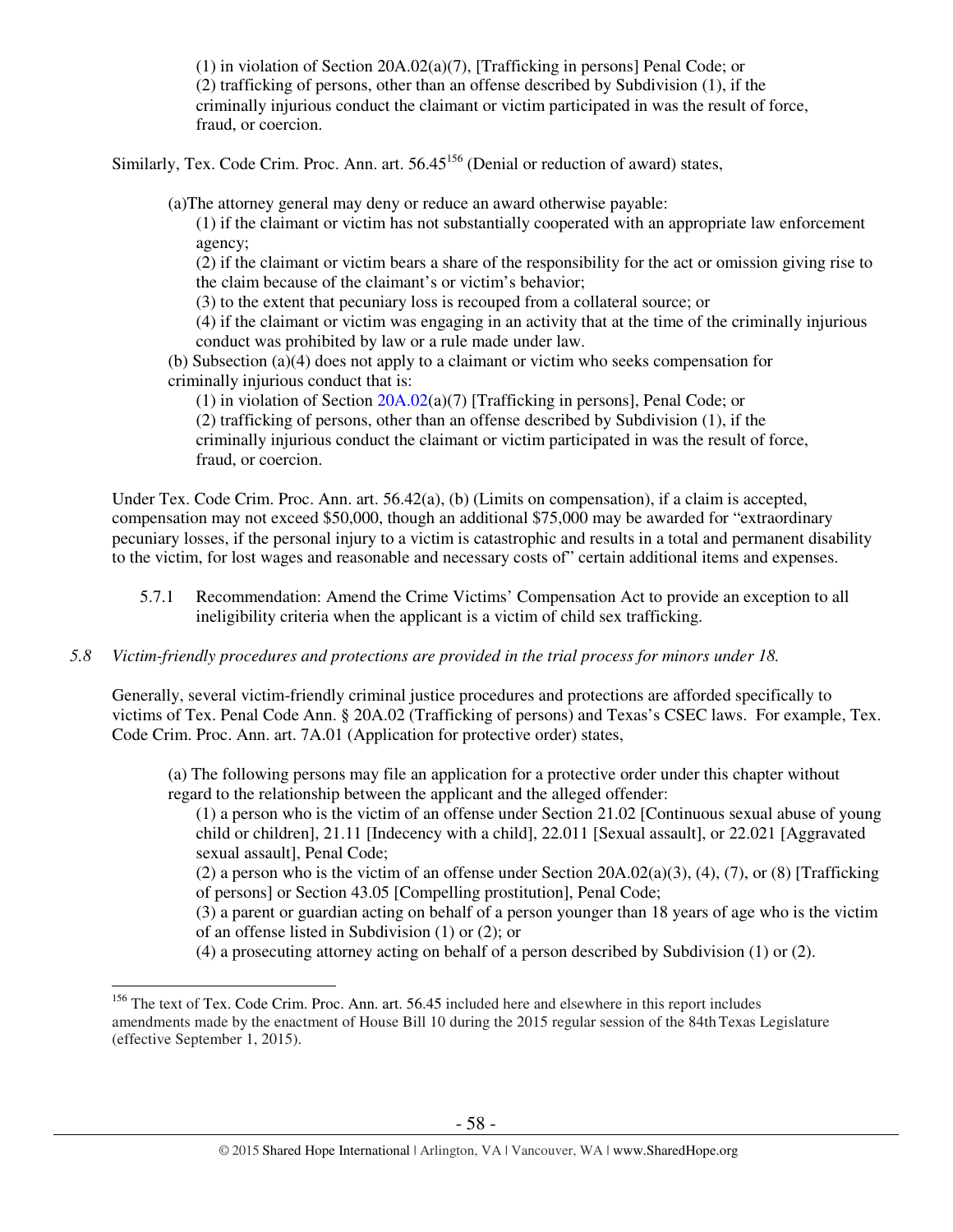(b) An application for a protective order under this chapter may be filed in:

 (1) a district court, juvenile court having the jurisdiction of a district court, statutory county court, or constitutional county court in:

(A) the county in which the applicant resides; or

(B) the county in which the alleged offender resides; or

(C) any county in which an element of the alleged offense occurred; or

(2) any court with jurisdiction over a protective order under Title 4, Family Code, involving the same parties named in the application.

Tex Penal Code  $\S 20A.04^{157}$  (Accomplice witness; testimony and immunity) states.

(a) A party to an offense under [Chapter 20A (Trafficking in Persons)] may be required to provide evidence or testify about the offense.

(b) A party to an offense under this chapter may not be prosecuted for any offense about which the party is required to provide evidence or testify, and the evidence and testimony may not be used against the party in any adjudicatory proceeding except a prosecution for aggravated perjury. For purposes of this subsection, "adjudicatory proceeding" means a proceeding before a court or any other agency of government in which the legal rights, powers, duties, or privileges of specified parties are determined. (c) A conviction under this chapter may be had on the uncorroborated testimony of a party to the offense.

Additionally, Tex. Code Crim. Proc. Ann. art. 38.07 (Testimony in corroboration of victim of sexual offense) states,

(a) A conviction under Chapter 21 [Sexual offenses], Section 20A.02(a)(3), (4), (7), or (8) [Trafficking of persons], Section 22.011 [Sexual assault], or Section 22.021 [Aggravated sexual assault], Penal Code, is supportable on the uncorroborated testimony of the victim of the sexual offense if the victim informed any person, other than the defendant, of the alleged offense within one year after the date on which the offense is alleged to have occurred.

(b) The requirement that the victim inform another person of an alleged offense does not apply if at the time of the alleged offense the victim was a person:

(1) 17 years of age or younger; . . . .

Similarly, Tex. Code Crim. Proc. Ann. art. 38.071 (Testimony of child who is victim of offense) provides multiple protections to a child under 13 years of age who is a victim of specified crimes, including Tex. Penal Code Ann. § 20A.02(7), (8). Specifically, Tex. Code Crim. Proc. Ann. art. 38.071, § 1 states,

Sec. 1. This article applies only to a hearing or proceeding in which the court determines that a child younger than 13 years of age would be unavailable<sup>158</sup> to testify in the presence of the defendant about an offense defined by any of the following sections of the Penal Code:

<sup>157</sup> *See supra* note 132.

<sup>158</sup> Tex. Code Crim. Proc. Ann. art. 38.071, § 8 states,

<sup>(</sup>a) In making a determination of unavailability under this article, the court shall consider relevant factors including the relationship of the defendant to the child, the character and duration of the alleged offense, the age, maturity, and emotional stability of the child, and the time elapsed since the alleged offense, and whether the child is more likely than not to be unavailable to testify because:

<sup>(1)</sup> of emotional or physical causes, including the confrontation with the defendant; or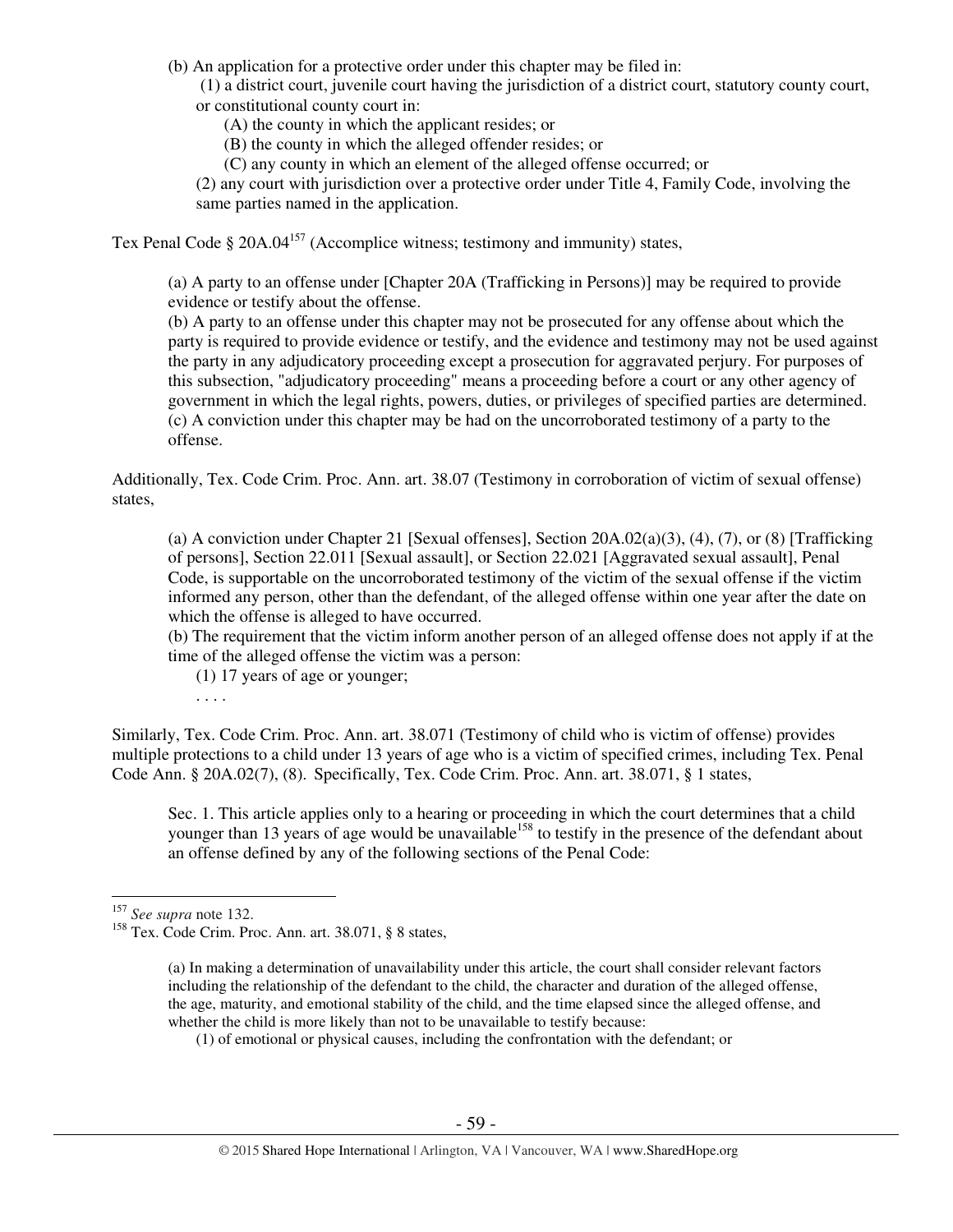(6) Section 22.011 (Sexual Assault);

. . .

. . .

(8) Section 22.021 (Aggravated Sexual Assault);

- . . .
- (13) Section 43.25 (Sexual Performance by a Child);
- (14) Section 21.02 (Continuous Sexual Abuse of Young Child or Children);
- (15) Section 43.05(a)(2) (Compelling Prostitution)
- (16) Section 20A.02(a)(7) or (8) (Trafficking of Persons).

A child who falls within the provisions of Tex. Code Crim. Proc. Ann. art. 38.071, § 1 may be allowed to give testimony "in a room other than the courtroom and be televised by closed circuit equipment in the courtroom to be viewed by the court and the finder of fact." Tex. Code Crim. Proc. Ann. art. 38.071, § 3(a). Tex. Code Crim. Proc. Ann. art. 38.071, § 3(a) further provides that "only the judge, the court reporter, the attorneys for the defendant and for the state, persons necessary to operate the equipment, and any person whose presence would contribute to the welfare and well-being of the child may be present in the room with the child during his testimony," and "[o]nly the attorneys and the judge may question the child." Tex. Code Crim. Proc. Ann. art. 38.071, § 3(a) additionally states that the court should "attempt to ensure that the child cannot hear or see the defendant."

Tex. Code Crim. Proc. Ann. art. 38.072, § 2(b) (Hearsay statement of certain abuse victim) also provides specific protections to victims of Tex. Penal Code Ann. § 20A.02(a)(7), (8) (Trafficking of persons). Tex. Code Crim. Proc. Ann. art. 38.072 permits the admissibility of out of court statements made by victims, under the age of 14, of Tex. Penal Code Ann. § 20A.02(a)(7), (8), § 43.05(a)(2) (Compelling prostitution), § 43.25 (Sexual performance by a child), chapter 21 (Sexual offenses), or chapter 22 (Assaultive offenses) of the Texas Penal Code.

Tex. Code Crim. Proc. Ann. art. 38.37, §§ 1, 2 (Evidence of extraneous offenses or acts) provides,

Sec. 1.

 $\overline{a}$ 

(a) Subsection (b) applies to a proceeding in the prosecution of a defendant for an offense, or an attempt or conspiracy to commit an offense, under the following provisions of the Penal Code:

- (1) if committed against a child under 17 years of age:
	- (A) Chapter 21 (Sexual Offenses);
	- (B) Chapter 22 (Assaultive Offenses); or
	- (C) Section 25.02 (Prohibited Sexual Conduct);
- (2) if committed against a person younger than 18 years of age:
	- (A) Section 43.25 (Sexual Performance by a Child);
	- (B) Section 20A.02(a)(7) or (8) [Trafficking of persons]; or
	- (C) Section 43.05(a)(2) (Compelling Prostitution)

(b) Notwithstanding Rules 404 and 405, Texas Rules of Evidence, evidence of other crimes, wrongs, or acts committed by the defendant against the child who is the victim of the alleged offense shall be admitted for its bearing on relevant matters, including:

(1) the state of mind of the defendant and the child; and

(2) the child would suffer undue psychological or physical harm through his involvement at the hearing or proceeding.

(b) A determination of unavailability under this article can be made after an earlier determination of availability. A determination of availability under this article can be made after an earlier determination of unavailability.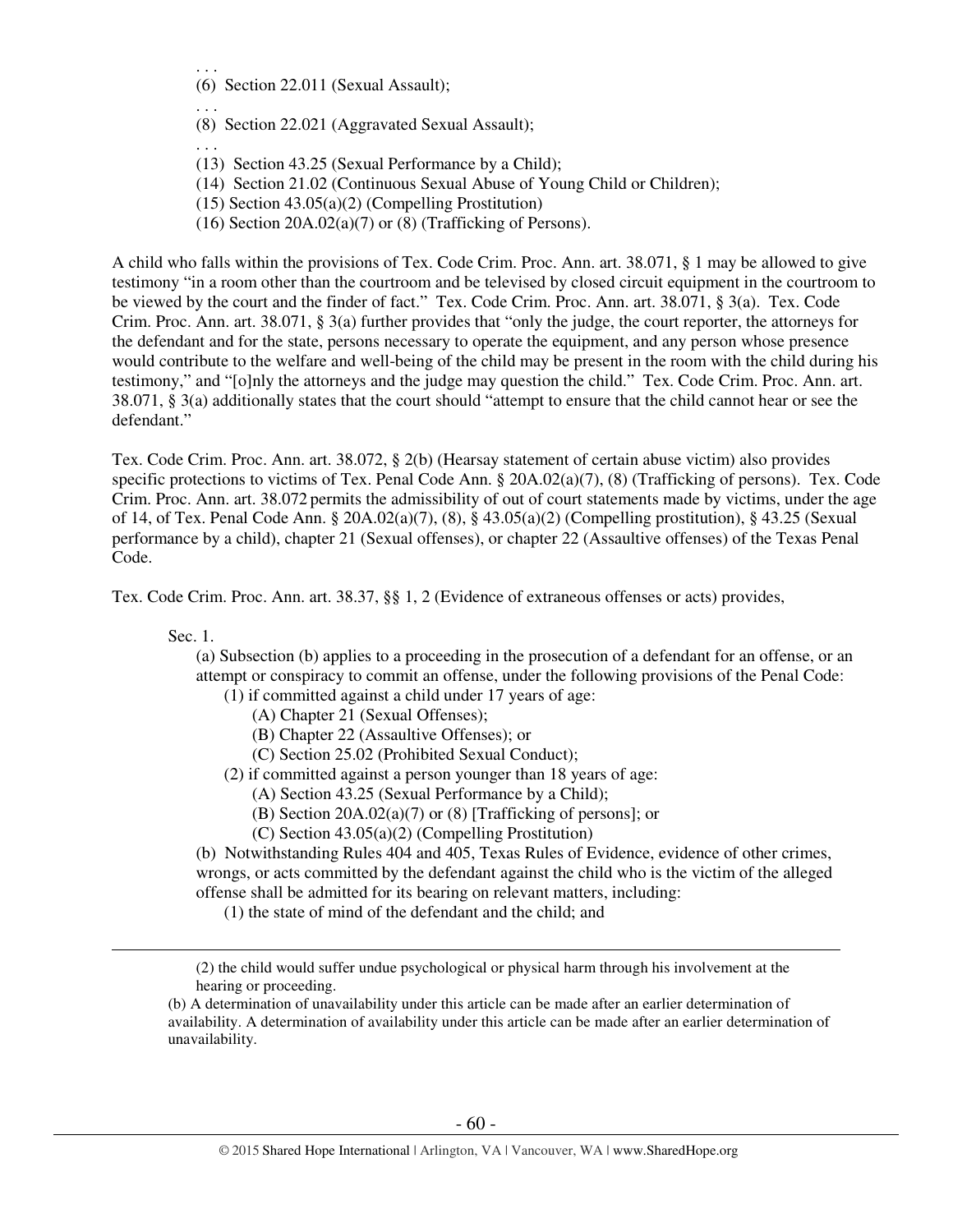(2) the previous and subsequent relationship between the defendant and the child.

Sec. 2.

- (a) Subsection (b) applies only to the trial of a defendant for:
	- (1) an offense under any of the following provisions of the Penal Code:
		- (A) Section 20A.02, if punishable as a felony of the first degree under Section 20A.02(b)(1) (Sex Trafficking of a Child);
		- (B) Section 21.02 (Continuous Sexual Abuse of Young Child or Children);
		- (C) Section 21.11 (Indecency With a Child);
		- (D) Section 22.011(a)(2) (Sexual Assault of a Child);
		- (E) Sections 22.021(a)(1)(B) and (2) (Aggravated Sexual Assault of a Child);
		- (F) Section 33.021 (Online Solicitation of a Minor);
		- (G) Section 43.25 (Sexual Performance by a Child); or
		- (H) Section 43.26 (Possession or Promotion of Child Pornography), Penal Code; or
	- (2) an attempt or conspiracy to commit an offense described by Subdivision (1).

(b) Notwithstanding Rules 404 and 405, Texas Rules of Evidence, and subject to Section 2–a, evidence that the defendant has committed a separate offense described by Subsection  $(a)(1)$ or (2) may be admitted in the trial of an alleged offense described by Subsection (a)(1) or (2) for any bearing the evidence has on relevant matters, including the character of the defendant and acts performed in conformity with the character of the defendant.

- Sec. 2–a. Before evidence described by Section 2 may be introduced, the trial judge must: (1) determine that the evidence likely to be admitted at trial will be adequate to support a finding by the jury that the defendant committed the separate offense beyond a reasonable doubt; and
	- (2) conduct a hearing out of the presence of the jury for that purpose.

Tex. R. Evid. 412(a) (Evidence of previous sexual conduct in criminal cases) states, "In a prosecution for . . . aggravated sexual assault [Tex. Penal Code Ann. § 22.021], or attempt to commit . . . aggravated sexual assault, reputation or opinion evidence of the past sexual behavior of an alleged victim of such crime is not admissible."<sup>159</sup> Tex. Evid. Rule  $412(b)$  states that "evidence of specific instances of an alleged victim's past sexual behavior is also not admissible" unless it meets certain criteria.<sup>160</sup>

Tex. Code Crim. Proc. Ann. art. 42.0191 (Finding regarding victims of trafficking or other abuse) encourages trafficking victims to participate in the prosecution of the trafficker by ensuring the victim's confidentiality. Specifically, Tex. Code Crim. Proc. Ann. art. 42.0191 states,

(a) In the trial of an offense, on the motion of the attorney representing the state the judge shall make an affirmative finding of fact and enter the affirmative finding in the papers in the case if the judge determines that, regardless of whether the conduct at issue is the subject of the prosecution or part of the same criminal episode as the conduct that is the subject of the prosecution, a victim in the trial:

(1) is or has been a victim of a severe form of trafficking of persons, as defined by 22 U.S.C. Section 7102(8); or

- . . . .
- (b) That part of the papers in the case containing an affirmative finding under this article:

(1) must include specific information identifying the victim, as available;

(2) may not include information identifying the victim's location; and

(3) is confidential, unless written consent for the release of the affirmative finding is obtained from the victim or, if the victim is younger than 18 years of age, the victim's parent or guardian.

<sup>&</sup>lt;sup>159</sup> Tex. R. Evid. 412(a).

<sup>&</sup>lt;sup>160</sup> Tex. R. Evid. 412(b).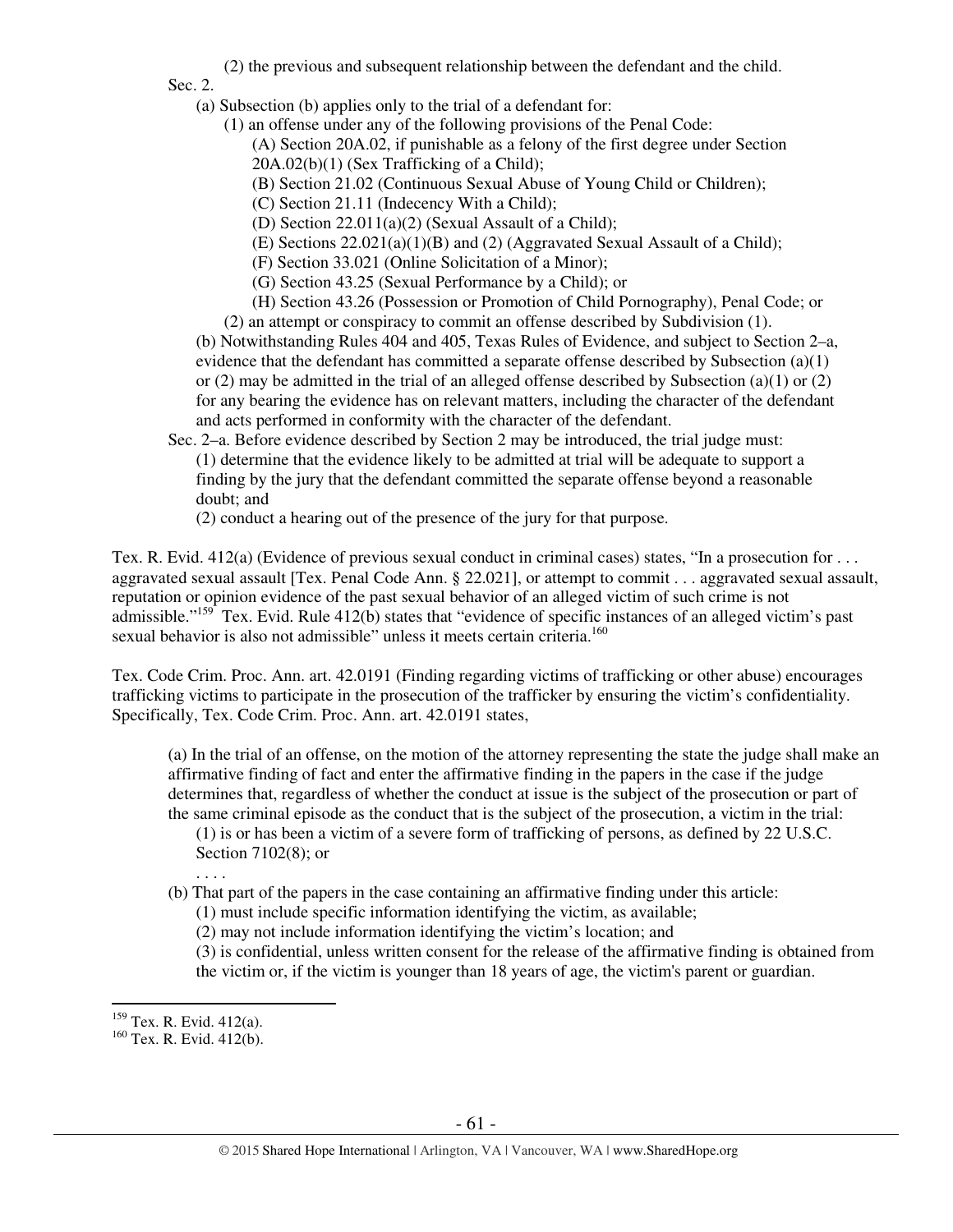Additionally, Tex. Gov't Code Ann. § 23.101(a)(2)(C)(vi) (Primary priorities) states that courts should give preference to cases involving violations of Tex. Penal Code Ann. § 20A.03 (Continuous trafficking of persons) when scheduling hearings and trials. Pursuant to Tex. Code Crim. Proc. Ann. art. 38.45 (Evidence depicting or describing abuse of or sexual conduct by child or minor), child pornography victims are protected from the further public viewings of the images of their sexual exploitation.

Victims of any crime receive protections under Subchapter A (Crime victims' rights) of Chapter 56 (Rights of crime victims) of the Texas Code of Criminal Procedure. Specifically, Tex. Code Crim. Proc. Ann. art. 56.02(a) (Crime victims' rights) states,

(a) A victim, guardian of a victim, or close relative of a deceased victim is entitled to the following rights within the criminal justice system:

(1) the right to receive from law enforcement agencies adequate protection from harm and threats of harm arising from cooperation with prosecution efforts;

(2) the right to have the magistrate take the safety of the victim or his family into consideration as an element in fixing the amount of bail for the accused;

(3) the right, if requested, to be informed:

(A) by the attorney representing the state of relevant court proceedings, including appellate proceedings, and to be informed if those proceedings have been canceled or rescheduled prior to the event; and

(B) by an appellate court of decisions of the court, after the decisions are entered but before the decisions are made public;

. . . (6) the right to receive information regarding compensation to victims of crime as provided by Subchapter B [Crime victims' compensation], including information related to the costs that may be compensated under that subchapter and the amount of compensation, eligibility for compensation, and procedures for application for compensation under that subchapter, the payment for a medical examination under Article 56.06 [Medical examination for sexual assault victim who has reported assault; costs] for a victim of a sexual assault, and when requested, [a] referral to available social service agencies that may offer additional assistance;

. . .

(8) the right to be provided with a waiting area, separate or secure from other witnesses, including the offender and relatives of the offender, before testifying in any proceeding concerning the offender; if a separate waiting area is not available, other safeguards should be taken to minimize the victim's contact with the offender and the offender's relatives and witnesses, before and during court proceedings;

. . .

(13) for a victim of an assault or sexual assault who is younger than 17 years of age or whose case involves family violence, as defined by Section 71.004 [Family Violence], Family Code, the right to have the court consider the impact on the victim of a continuance requested by the defendant; if requested by the attorney representing the state or by counsel for the defendant, the court shall state on the record the reason for granting or denying the continuance; and

(16) if the offense is a capital felony, the right to:

(A) receive by mail from the court a written explanation of defense-initiated victim outreach if the court has authorized expenditures for a defense-initiated victim outreach specialist;

(B) not be contacted by the victim outreach specialist unless the victim, guardian, or relative has consented to the contact by providing a written notice to the court; and (C) designate a victim service provider to receive all communications from a victim outreach specialist acting on behalf of any person.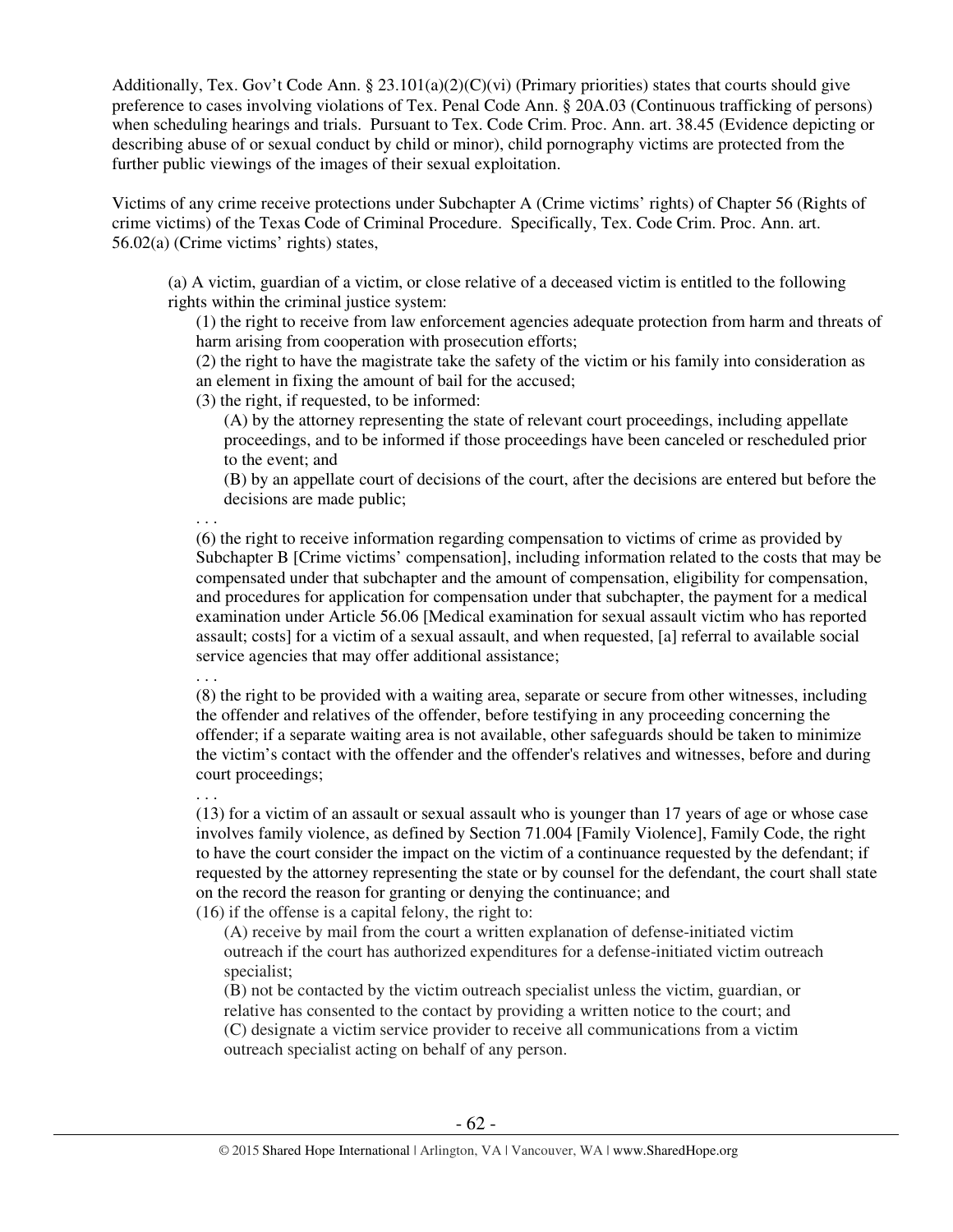Other protections are also available to children involved in non-criminal court proceedings. Tex. Fam. Code Ann. § 104.004(a) (Remote televised broadcast of testimony of child), which applies to suits affecting the parent-child relationship, states,

If in a suit a child 12 years of age or younger is alleged to have been abused, the court may, on the motion of a party to the proceeding, order that the testimony of the child be taken in a room other than the courtroom and be televised by closed-circuit equipment in the courtroom to be viewed by the court and the parties.

Additionally, Tex. Fam. Code Ann. § 104.002 (Prerecorded statement of child) states, under certain circumstances, "If a child 12 years of age or younger is alleged in a suit under [Tex. Fam. Code Title 5 (The parent-child relationship and the suit affecting the parent-child relationship)] to have been abused, the recording of an oral statement of the child recorded prior to the proceeding is admissible into evidence . . . ."

Furthermore, Tex. Fam. Code Ann. § 104.003(a) (Prerecorded videotaped testimony of child) permits the court, upon motion of a party, to "order that the testimony of the child be taken outside the courtroom and be recorded for showing in the courtroom before the court, the finder of fact, and the parties to the proceeding." Lastly, under Tex. Fam. Code Ann. § 104.005(a) (Substitution for in-court testimony of child), "If the testimony of a child is taken as provided by this chapter, the child may not be compelled to testify in court during the proceeding."

*5.9 Expungement or sealing of juvenile delinquency records resulting from arrests or adjudications for prostitution-related offenses committed as a result of, or in the course of, the commercial sexual exploitation of a minor is available within a reasonable time after turning 18.* 

Tex. Fam. Code Ann. § 58.003 (Sealing of records) sets out the requirements for the sealing of juvenile records. In addition to the normal process, the court may seal juveniles' records after completing a trafficked persons program. According to Tex. Fam. Code Ann. § 58.003(a)–(c-7),

(a) Except as provided by Subsections (b) and (c), on the application of a person who has been found to have engaged in delinquent conduct or conduct indicating a need for supervision, or a person taken into custody to determine whether the person engaged in delinquent conduct or conduct indicating a need for supervision, on the juvenile court's own motion the court shall order the sealing of the records in the case if the court finds that:

(1) two years have elapsed since final discharge of the person or since the last official action in the person's case if there was no adjudication; and

(2) since the time specified in Subdivision (1), the person has not been convicted of a felony or a misdemeanor involving moral turpitude or found to have engaged in delinquent conduct or conduct indicating a need for supervision and no proceeding is pending seeking conviction or adjudication.

(b) A court may not order the sealing of the records of a person who has received a determinate sentence for engaging in delinquent conduct that violated a penal law listed in Section 53.045 [Offenses Eligible for Determinate Sentence] or engaging in habitual felony conduct as described by Section 51.031 [Habitual felony conduct].

(c) Subject to Subsection (b), a court may order the sealing of records concerning a person adjudicated as having engaged in delinquent conduct that violated a penal law of the grade of felony only if:

(1) the person is 19 years of age or older;

(2) the person was not transferred by a juvenile court under Section 54.02 [Waiver of jurisdiction and discretionary transfer to criminal court] to a criminal court for prosecution;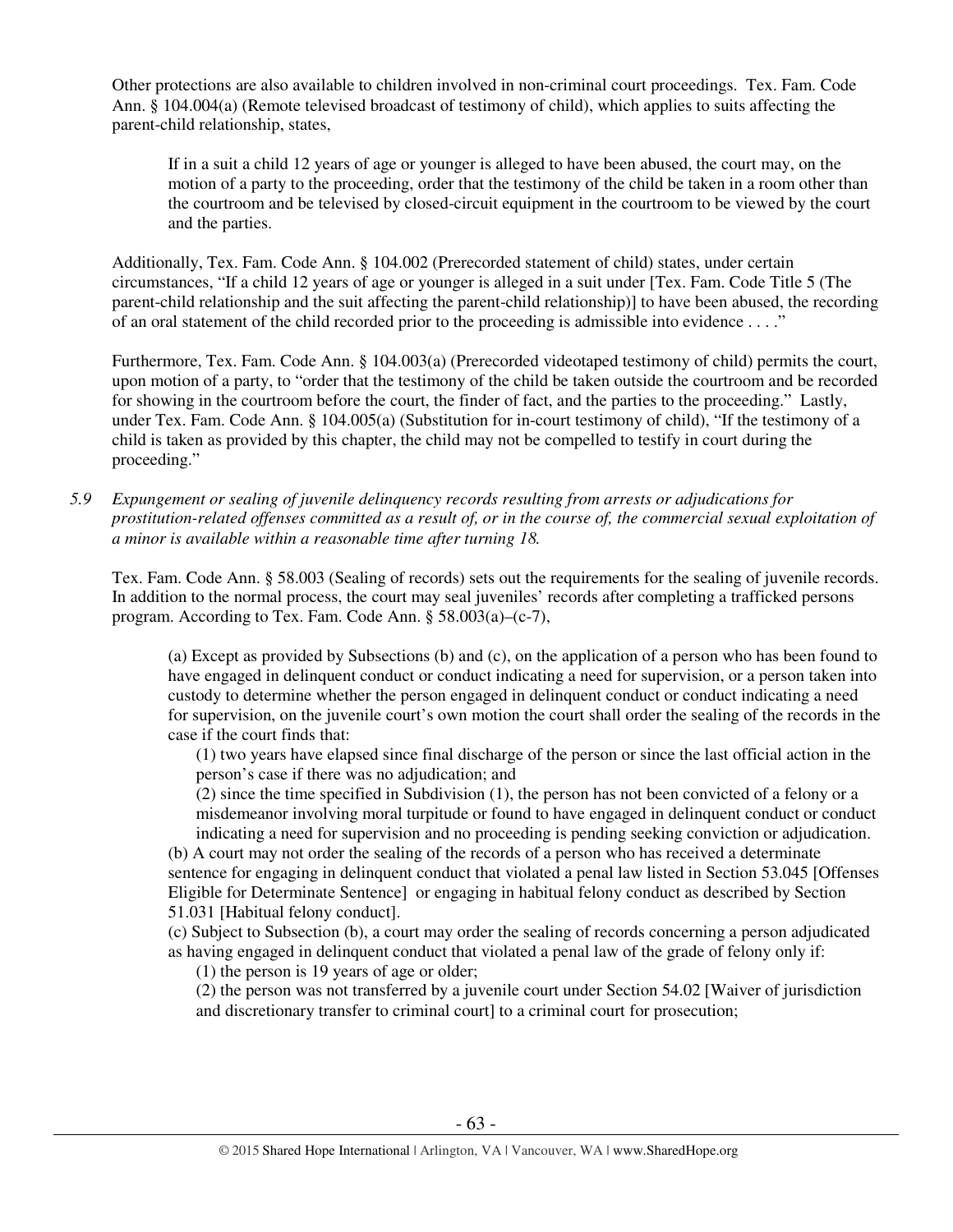(3) the records have not been used as evidence in the punishment phase of a criminal proceeding under Section 3(a), Article 37.07 [Verdict must be general; separate hearing on proper punishment], Code of Criminal Procedure; and

(4) the person has not been convicted of a penal law of the grade of felony after becoming age 17.

 $(c-7)$  Notwithstanding Subsections (a) and (c) and subject to Subsection (b), a juvenile court may order the sealing of records concerning a child found to have engaged in delinquent conduct or conduct indicating a need for supervision or taken into custody to determine whether the child engaged in delinquent conduct or conduct indicating a need for supervision if the child successfully completed a trafficked persons program under Section 152.0016, Human Resources Code. The court may:

(1) order the sealing of the records immediately and without a hearing; or

(2) hold a hearing to determine whether to seal the records.

Tex. Fam. Code Ann. § 58.003(d) further states, "If the child is referred to the juvenile court for conduct constituting any offense and at the adjudication hearing the child is found to be not guilty of each offense alleged, the court shall immediately and without any additional hearing order the sealing of all files and records relating to the case." Tex. Fam. Code Ann. § 58.003(j) explains the effect of sealing a child's records, stating,

A person whose records have been sealed under this section is not required in any proceeding or in any application for employment, information, or licensing to state that the person has been the subject of a proceeding under this title and any statement that the person has never been found to be a delinquent child shall never be held against the person in any criminal or civil proceeding.

Tex. Gov't Code § 411.081<sup>161</sup> allows a person who has been convicted of 43.02 (Prostitution), placed on community supervision, and had the conviction set aside, to petition for nondisclosure on the grounds that the person committed the offense solely as a victim of trafficking of persons. Tex. Gov't Code § 411.081(d-1)(2) further states,

After notice to the state, an opportunity for a hearing, and a determination by the court that the person committed the offense solely as a victim of trafficking of persons and that issuance of the order is in the best interest of justice, the court shall issue an order prohibiting criminal justice agencies from disclosing to the public criminal history record information related to the offense under Section 43.02, Penal Code, giving rise to the community supervision.  $\ldots$ <sup>162</sup>

*5.10 Victim restitution and civil remedies for victims of domestic minor sex trafficking or commercial sexual exploitation of children (CSEC) are authorized by law.* 

*See supra* note 161.

<sup>&</sup>lt;sup>161</sup> The text of Tex. Gov't Code  $\S$  411.081 included here and elsewhere in this report includes amendments made by the enactment of House Bill 2286 during the 2015 regular session of the 84th Texas Legislature (effective September 1, 2015).

 $162$  Tex. Gov't Code § 411.081(d-1)(2) further states,

A criminal justice agency may disclose criminal history record information that is the subject of the order only to other criminal justice agencies for criminal justice purposes, an agency or entity listed in Subsection (i), or the person who is the subject of the order. A person may petition the court that placed the person on community supervision for an order of nondisclosure only after the person's conviction under Section 43.02, Penal Code, is set aside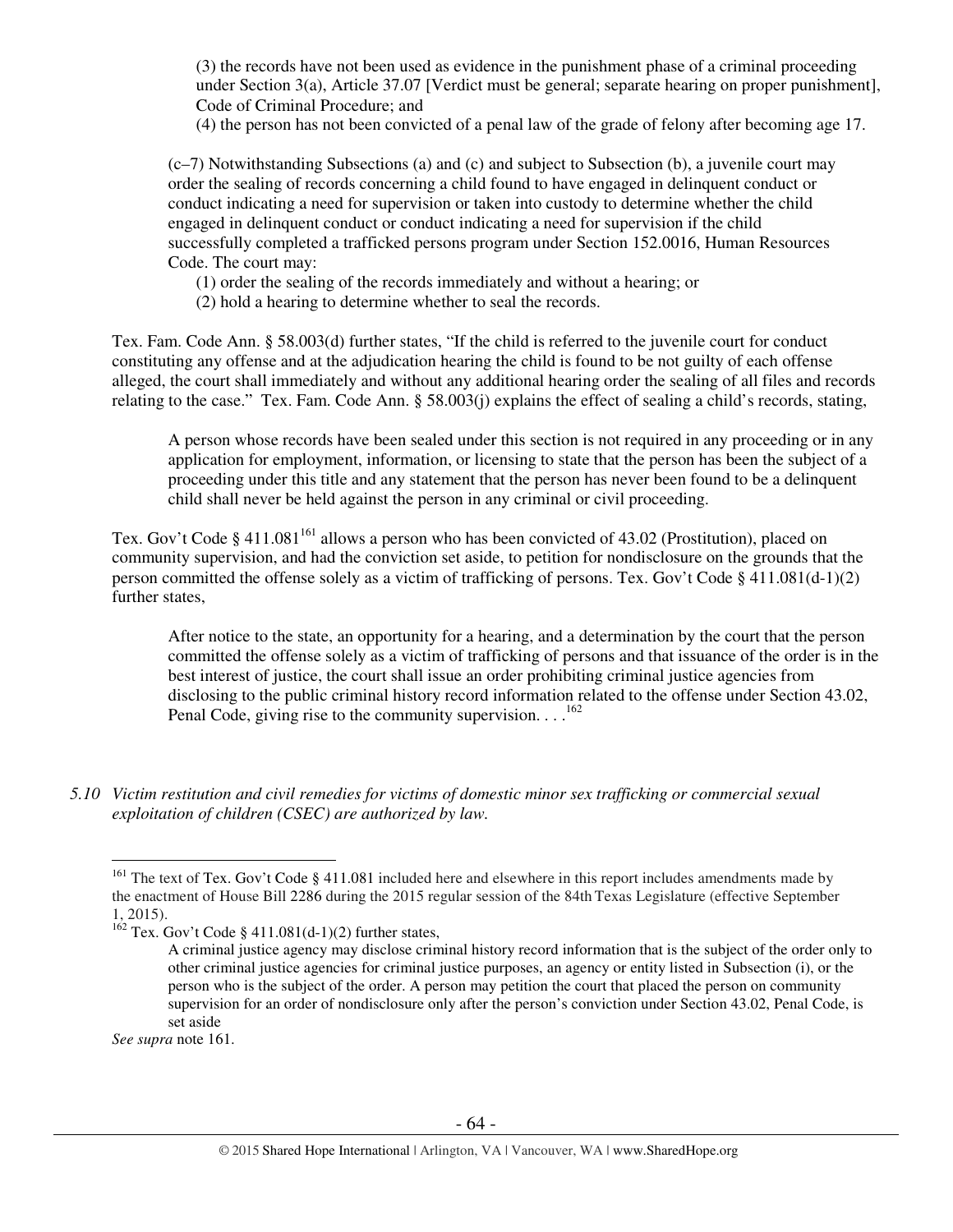Victims whose offenders are convicted under Tex. Penal Code Ann. § 20A.02(a)(7), (8) (Trafficking of persons) or § 43.05(a)(2) (Compelling prostitution) are eligible to receive restitution under Tex. Code Crim. Proc. Ann. art. 42.0372(a) (Mandatory restitution for child victims of trafficking of persons or compelling prostitution), which states,

The court shall order a defendant convicted of an offense under Section 20A.02 [Trafficking of persons] or 43.05(a)(2) [Compelling prostitution], Penal Code, to pay restitution in an amount equal to the cost of necessary rehabilitation, including medical, psychiatric, and psychological care and treatment, for any victim of the offense who is younger than 18 years of age.

Victims whose offenders are convicted of other crimes may receive restitution at the discretion of the court, pursuant to Tex. Code Crim. Proc. Ann. Ann. art.  $42.037^{163}$  (Restitution), which states,

(a) In addition to any fine authorized by law, the court that sentences a defendant convicted of an offense may order the defendant to make restitution to any victim of the offense or to the compensation to victims of crime fund established under Subchapter B [Crime victims' compensation], Chapter 56 [Rights of crime victims], to the extent that fund has paid compensation to or on behalf of the victim. . . .

(b) (1) If the offense results in damage to or loss or destruction of property of a victim of the offense, the court may order the defendant:

(A) to return the property to the owner of the property or someone designated by the owner; or (B) if return of the property is impossible or impractical or is an inadequate remedy, to pay an amount equal to the greater of:

(i) the value of the property on the date of the damage, loss, or destruction; or

(ii) the value of the property on the date of sentencing, less the value of any part of the property that is returned on the date the property is returned.

(2) If the offense results in personal injury to a victim, the court may order the defendant to make restitution to:

(A) the victim for any expenses incurred by the victim as a result of the offense; or

(B) the compensation to victims of crime fund to the extent that fund has paid compensation to or on behalf of the victim.

. . . .

- (c) The court, in determining whether to order restitution and the amount of restitution, shall consider: (1) the amount of the loss sustained by any victim and the amount paid to or on behalf of the victim by the compensation to victims of crime fund as a result of the offense; and
	- (2) other factors the court deems appropriate.
- . . . .

(e) The court shall impose an order of restitution that is as fair as possible to the victim or to the compensation to victims of crime fund, as applicable. The imposition of the order may not unduly complicate or prolong the sentencing process.

 $(f)(1)$  The court may not order restitution for a loss for which the victim has received or will receive compensation only from a source other than the compensation to victims of crime fund. The court may, in the interest of justice, order restitution to any person who has compensated the victim for the loss to the extent the person paid compensation. An order of restitution shall require that all restitution to a victim or to the compensation to victims of crime fund be made before any restitution to any other person is made under the order.

 $\overline{a}$ <sup>163</sup> *See supra* note 59.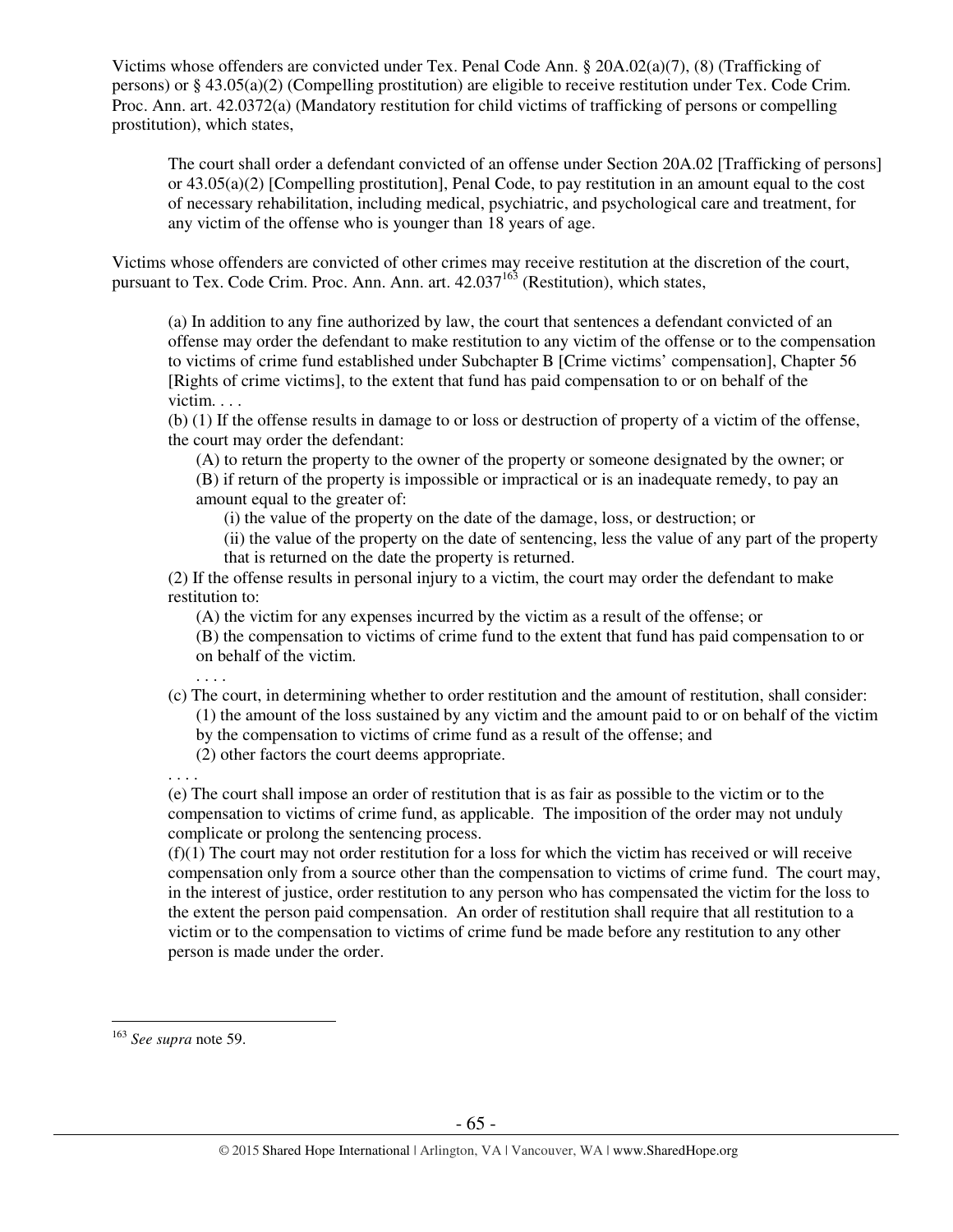(2) Any amount recovered by a victim from a person ordered to pay restitution in a federal or state civil proceeding is reduced by any amount previously paid to the victim by the person under an order of restitution.

. . . .

(m) An order of restitution may be enforced by the state or a victim named in the order to receive the restitution in the same manner as a judgment in a civil action.

. . . .

(r) The court may order a defendant convicted of an offense under Section 43.26 [Possession or promotion of child pornography], Penal Code, to make restitution to an individual who as a child younger than 18 years of age was depicted in the visual material, in an amount equal to the expenses incurred by the individual as a result of the offense, including:

(1) medical services relating to physical, psychiatric, or psychological care;

(2) physical and occupational therapy or rehabilitation;

(3) necessary transportation, temporary housing, and child care expenses;

(4) lost income; and

(5) attorney's fees.

Victims of Tex. Penal Code Ann. § 20A.02(a)(7), (8) (Trafficking of persons) are provided with a civil cause of action under Tex. Civ. Prac. & Rem. Code Ann. § 98.002 (Liability), which states,

(a) A defendant who engages in the trafficking of persons or who intentionally or knowingly benefits from participating in a venture that traffics another person is liable to the person trafficked, as provided by this chapter, for damages arising from the trafficking of that person by the defendant or venture. (b) It is not a defense to liability under this chapter that a defendant has been acquitted or has not been prosecuted or convicted under Chapter 20A [Trafficking of persons], Penal Code, or has been convicted of a different offense or of a different type or class of offense, for the conduct that is alleged to give rise to liability under this chapter.

Tex. Civ. Prac. & Rem. Code Ann. § 98.003 (Damages) further states that trafficking victims may receive "actual damages, including damages for mental anguish even if an injury other than mental anguish is not shown," reasonable attorney's fees, court costs, and exemplary damages. These damages can be awarded in addition to any other remedy available by law. Tex. Civ. Prac. & Rem. Code Ann. § 98.004. Additionally, pursuant to Tex. Civ. Prac. & Rem. Code Ann. § 98.005 (Joint and several liability),

A person who engages in the trafficking of persons or who intentionally or knowingly benefits from participating in a venture that traffics another person and is found liable under this chapter or other law for any amount of damages arising from the trafficking is jointly liable with any other defendant for the entire amount of damages arising from the trafficking.

Victims of trafficking may also have a civil right of action under Tex. Civ. Prac. & Rem. Code Ann § 98A.001 (Liability for compelled prostitution and certain promotion of prostitution) which states:

(a) A defendant is liable to a victim of compelled prostitution, as provided by this chapter, for damages arising from the compelled prostitution if the defendant:

(1) engages in compelling prostitution with respect to the victim;

(2) knowingly or intentionally engages in promotion of prostitution or aggravated promotion of prostitution that results in compelling prostitution with respect to the victim; or

(3) purchases an advertisement that the defendant knows or reasonably should know constitutes promotion of prostitution or aggravated promotion of prostitution, and the publication of the advertisement results in compelling prostitution with respect to the victim.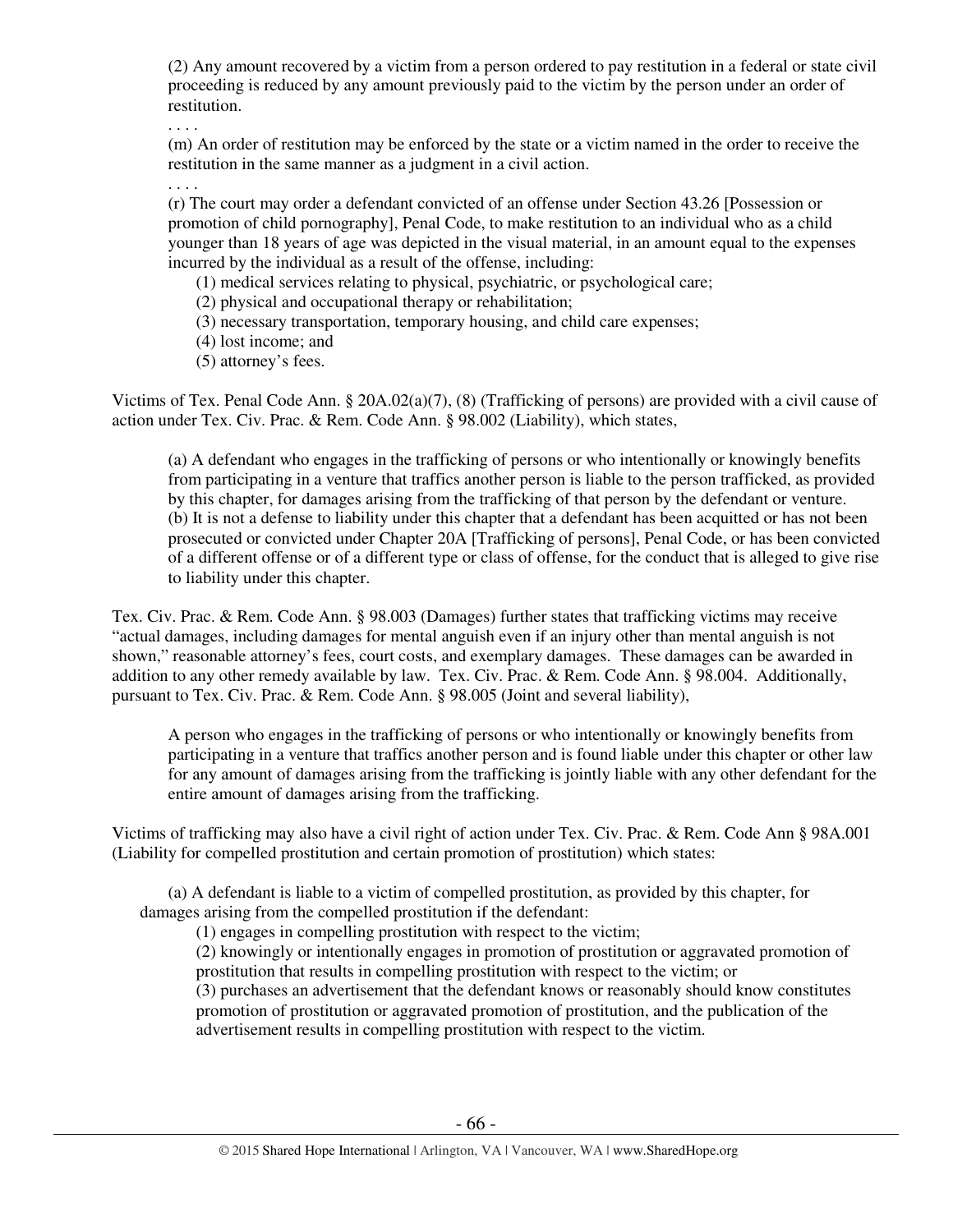- (b) It is not a defense to liability under this chapter that:
	- (1) the defendant:

(A) is related to the victim by affinity or consanguinity, has been in a consensual sexual relationship with the victim, or has resided with the victim in a household; or (B) has paid or otherwise compensated the victim for prostitution; or

(2) the victim:

(A) voluntarily engaged in prostitution before or after the compelled prostitution occurred; or (B) did not attempt to escape, flee, or otherwise terminate contact with the defendant at the time the compelled prostitution allegedly occurred.

Tex. Civ. Prac. & Rem. Code Ann § 98A.003 (Damages) states:

(a) claimant who prevails in a suit under this chapter shall be awarded:

(1) actual damages, including damages for mental anguish even if an injury other than mental anguish is not shown;

- (2) court costs; and
- (3) reasonable attorney's fees.

(b) In addition to an award under Subsection (a), a claimant who prevails in a suit under this chapter may recover exemplary damages.

Finally, Tex. Civ. Prac. & Rem. Code Ann § 98A.004 (Cause of Action Cumulative) provides:

The cause of action created by this chapter is cumulative of any other remedy provided by common law or statute, except that a person may not recover damages in a suit under this chapter in which the cause of action is based on a transaction or occurrence that is the basis for a suit under Chapter 98.

## *5.11 Statutes of limitations for civil and criminal actions for child sex trafficking or commercial sexual exploitation of children (CSEC) offenses are eliminated or lengthened sufficiently to allow prosecutors and victims a realistic opportunity to pursue criminal action and legal remedies.*

Tex. Code Crim. Proc. Ann. art. 12.01(1)(B), (D), (G), (H), (I) (Felonies) eliminates statutes of limitations for prosecutions under Tex. Penal Code Ann. § 20A.02(a)(7), (8) (Trafficking of persons), § 20A.03 (Continuous trafficking of persons), § 22.021(a)(1)(B) (Aggravated sexual assault), § 21.02 (Continuous sexual abuse of young child or children), and  $\S$  43.05(a)(2) (Compelling prostitution).<sup>164</sup>

Tex. Code Crim. Proc. art. 12.01(2)(G), (H)imposes a 10 year statute of limitations for prosecutions of Tex. Penal Code Ann. § 20A.02(a)(1)–(4) (Trafficking of persons) or § 43.05(a)(1) (Compelling prostitution). Pursuant to Tex. Code Crim. Proc. Ann. art. 12.01(6)(A), (B), (C), (D), however, if the victim was under the age of 18 at the time of the offense, prosecutions under Tex. Penal Code Ann. § 20A.02(5), (6) (Trafficking in persons) or §22.04 (Injury to a child) may be brought within "ten years from the 18th birthday of the victim of the offense." Tex. Code Crim. Proc. Ann. art. 12.01(5)(A) imposes a 20-year statute of limitation for a prosecution of Tex. Penal Code Ann. § 43.25 (Sexual performance by a child) that is tolled until the victim's 18th birthday if the victim was younger than 17 years of age at the time of the offense. No statutes of limitations are expressly specified for prosecutions of Tex. Penal Code Ann. § 43.02<sup>165</sup> (Prostitution),

 $\overline{a}$ <sup>164</sup> The text of Tex. Code Crim. Proc. Ann. art. 12.01 included here and elsewhere in this report includes amendments made by the enactment of House Bill 10 during the 2015 regular session of the 84thTexas Legislature (effective September 1, 2015).

<sup>165</sup> *See supra* note 11.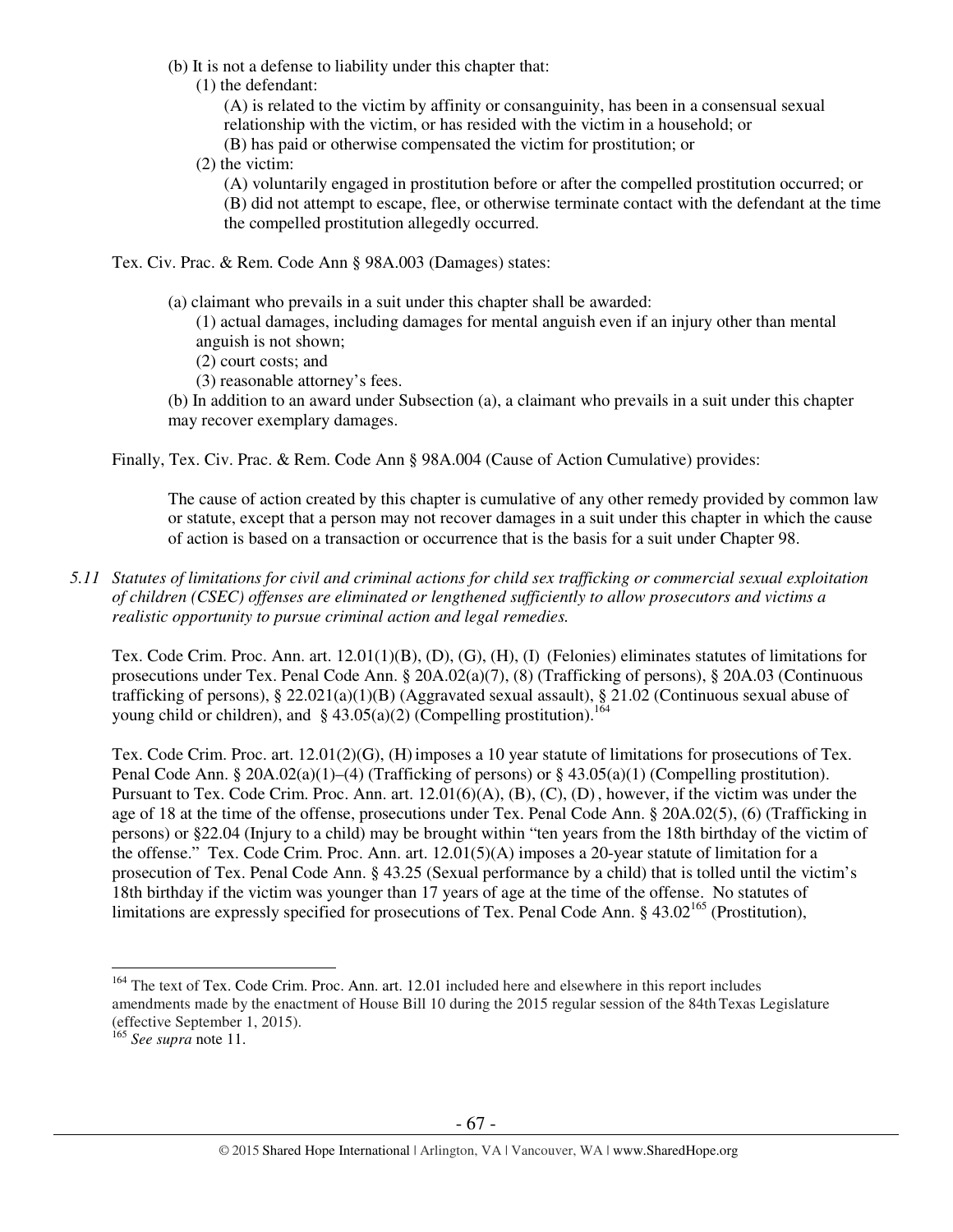§ 15.031(b) (Criminal solicitation of a minor), or § 43.251(b) (Employment harmful to children), meaning that the 3 year statute of limitations provided under Tex. Code Crim. Proc. Ann. art. 12.01(7) applies.

In civil suits concerning personal actions, Tex. Civ. Prac. & Rem. Code Ann. § 16.001(a)(1) (Effect of disability) tolls otherwise applicable statutes of limitations from running until a victim turns 18 years old. Generally, under Tex. Civ. Prac. & Rem. Code Ann. § 16.003 (Two-year limitations period), a victim must sue for personal injury or "action for injury resulting in death" within two years from the day the cause of action arises. However, Tex. Civ. Prac. & Rem. Code Ann. § 16.0045(a)<sup>166</sup> (Limitations period for claims arising from certain offenses) imposes a 15 year statute of limitations "if the injury arises as a result of conduct that violates" Tex. Penal Code Ann. § 22.011 (Sexual assault of a child), § 22.021 (Aggravated sexual assault of a child), § 21.02 (Continuous sexual abuse of young child or children),  $\S$  20A.02(a)(7)(A), (B), (C), (D), or (H) or  $\S$  20A.02(a)(8), involving an activity described by Section  $20A.02(a)(7)(A)$ ,  $(B)$ ,  $(C)$ ,  $(D)$ , or  $(H)$  or sexual conduct with a child trafficked in the manner described by Section 20A.02(a)(7), (Certain sexual trafficking of a child), § 43.05(a)(2) (Compelling prostitution by a child), or § 21.11 (Indecency with a child).

Additionally, Tex. Civ. Prac. & Rem. Code Ann. § 16.0045(b) allows civil suits to be brought up to five years for conduct violating Tex. Penal Code Ann. § 22.011 (Sexual assault), § 22.021 (Aggravated sexual assault), § 20A.02 (trafficking of persons) "other than conduct described by Subsection (a)(4)"; or § 43.05(a)(1), (compelling prostitution).

<sup>&</sup>lt;sup>166</sup> The text of Tex. Civ. Prac. & Rem. Code Crim. Proc. Ann. § 16.0045 included here and elsewhere in this report includes amendments made by the enactment of House Bill 189 during the 2015 regular session of the 84th Texas Legislature (effective September 1, 2015).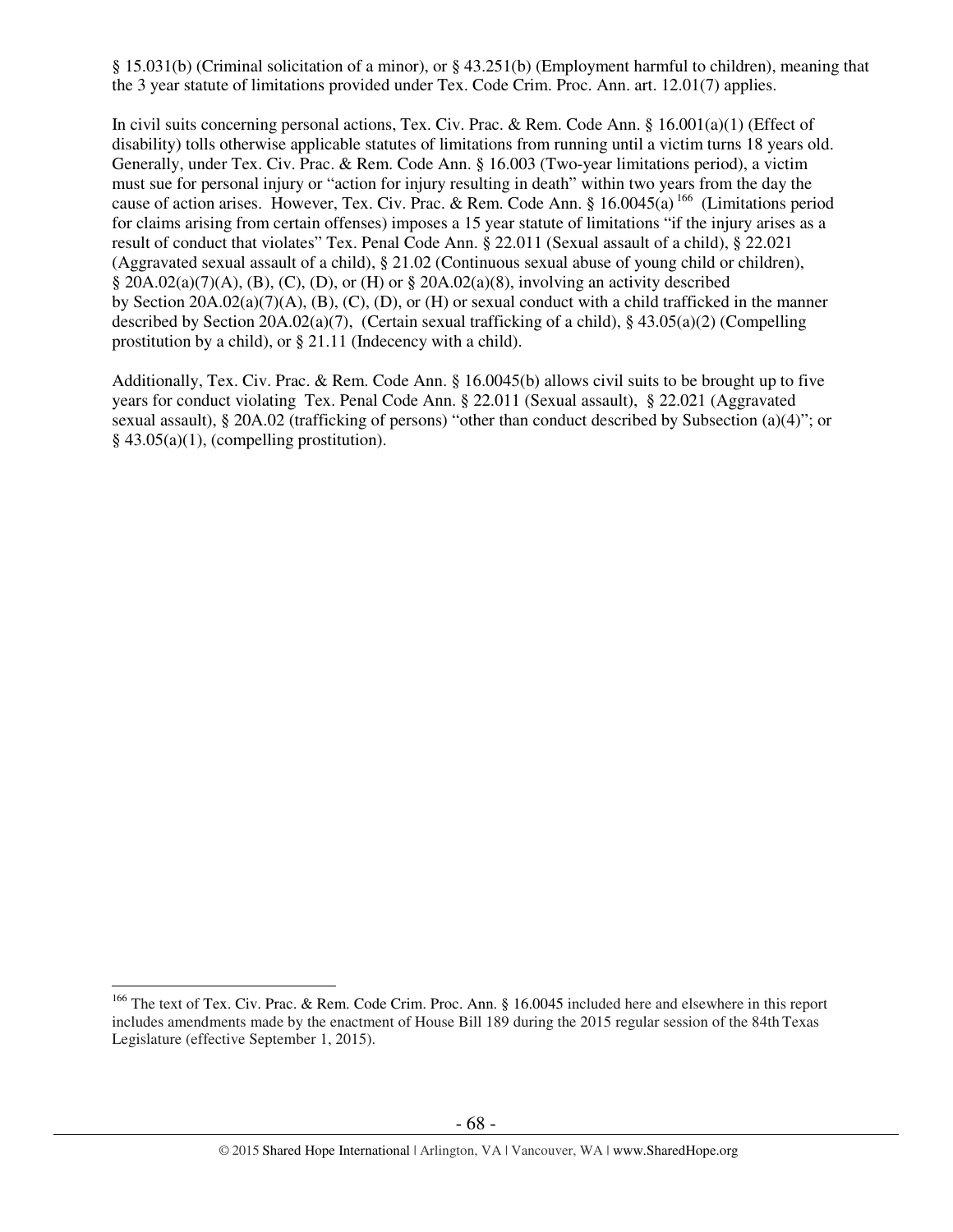#### **FRAMEWORK ISSUE 6: CRIMINAL JUSTICE TOOLS FOR INVESTIGATION AND PROSECUTIONS**

### *Legal Components:*

- *6.1 Training on human trafficking and domestic minor sex trafficking for law enforcement is statutorily mandated or authorized.*
- *6.2 Single party consent to audio-taping is permitted in law enforcement investigations.*
- *6.3 Wiretapping is an available tool to investigate domestic minor sex trafficking.*
- *6.4 Using a law enforcement posing as a minor to investigate buying or selling of commercial sex acts is not a defense to soliciting, purchasing, or selling sex with a minor.*
- *6.5 Using the Internet or electronic communications to investigate buyers and traffickers is a permissible investigative technique.*
- *6.6 Law enforcement and child welfare agencies are mandated to promptly report missing and recovered children. \_\_\_\_\_\_\_\_\_\_\_\_\_\_\_\_\_\_\_\_\_\_\_\_\_\_\_\_\_\_\_\_\_\_\_\_\_\_\_\_\_\_\_\_\_\_\_\_\_\_\_\_\_\_\_\_\_\_\_\_\_\_\_\_\_\_\_\_\_\_\_\_\_\_\_\_\_\_\_\_\_\_\_\_\_\_\_\_\_\_\_\_*

### *Legal Analysis:*

*6.1 Training on human trafficking and domestic minor sex trafficking for law enforcement is statutorily mandated or authorized.* 

Texas law mandates that law enforcement receives training on human trafficking. Tex. Occ. Code Ann. § 1701.258(a) (Education and training programs on trafficking of persons) requires law enforcement officers licensed on or after January 1, 2011 to "complete within a reasonable time after obtaining the license a one-time basic education and training program on the trafficking of persons." The program must be at least four hours long and "include a review of the substance of Sections 20A.02 [Trafficking of persons] and 43.05 [Compelling prostitution]." Tex. Occ. Code Ann. § 1701.258(a). Additionally, Tex. Occ. Code Ann. § 1701.258(b) states, "The [Commission on Law Enforcement Officer Standards and Education] shall make available to each officer a voluntary advanced education, instruction, and training program on the trafficking of persons and compelling prostitution prohibited under Sections 20A.02 and 43.05, Penal Code."

Tex. Occ. Code Ann. § 1701.402(a) (Proficiency certificates) authorizes the Commission on Law Enforcement Officer Standards and Education to issue proficiency certificates to law enforcement officers who meet training, education, and experience requirements. Tex. Occ. Code Ann. § 1701.402(j) states, "As a requirement for an intermediate or advanced proficiency certificate issued by the commission on or after January 1, 2011, an officer must complete the basic education and training program on the trafficking of persons described by Section 1701.258(a)."

Texas also has a mandatory education and training program for officers regarding missing and exploited children. Tex. Occ. Code Ann. § 1701.402(k) (Proficiency certificates) provides,

(k) As a requirement for an intermediate or advanced proficiency certificate issued by the commission on or after January 1, 2015, an officer must complete an education and training program on missing and exploited children. The commission by rule shall establish the program. The program must:

(1) consist of at least four hours of training;

(2) include instruction on reporting an attempted child abduction to the missing children and missing persons information clearinghouse under Chapter 63, Code of Criminal Procedure; (3) include instruction on responding to and investigating situations in which the Internet is used to commit crimes against children; and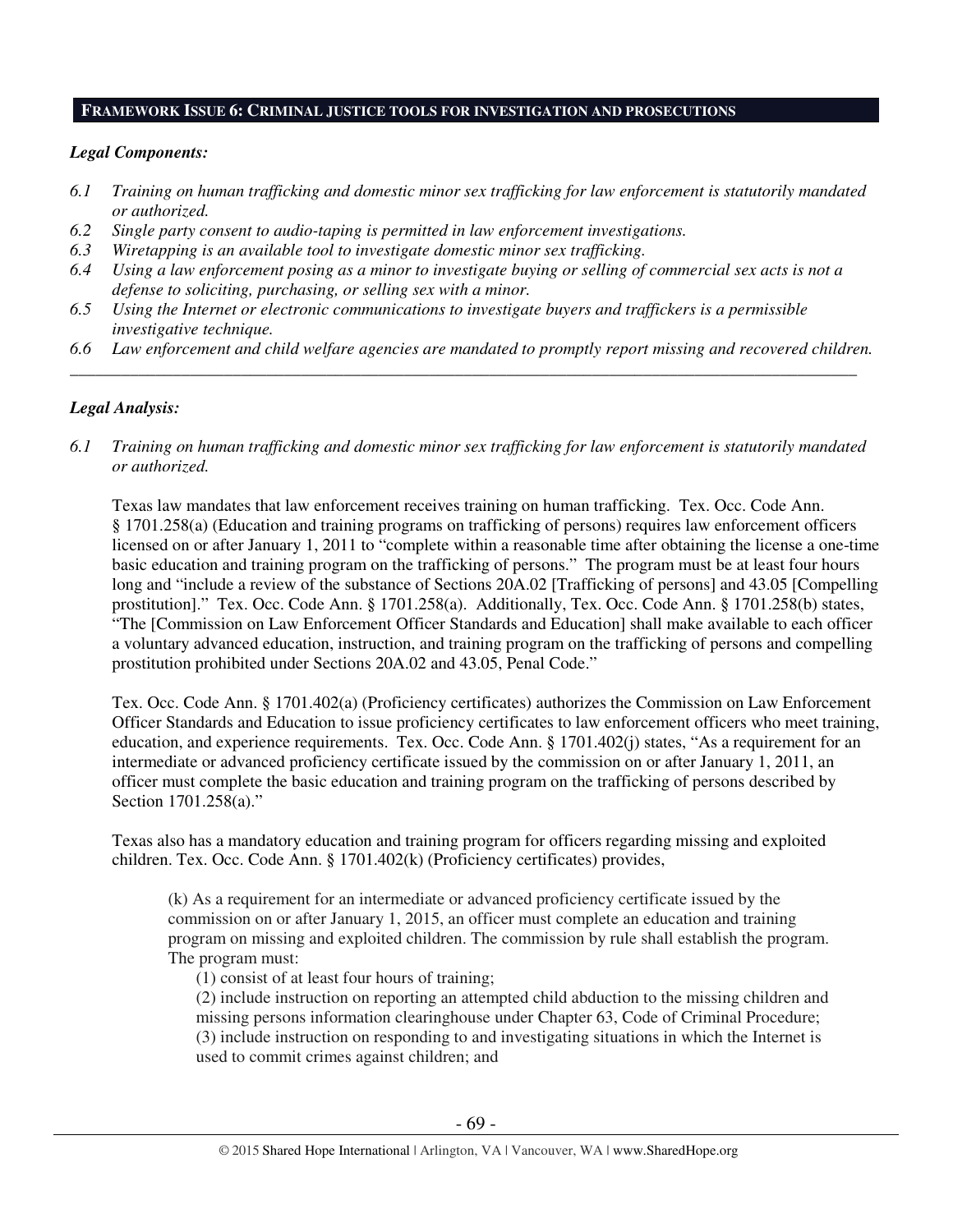(4) include a review of the substance of Chapters 20 and 43, Penal Code.

Tex. Hum. Res. Code § 242.009(b)<sup>167</sup> requires juvenile correctional officers to receive training on human trafficking, sexual abuse, adolescent development, and trauma-informed care, among other things.

Tex. Gov't Code §§ 22.110(a), (b), (d) and 22.011,<sup>168</sup> mandate judicial trainings regarding trafficking of persons.

*6.2 Single party consent to audio-taping is permitted in law enforcement investigations.* 

Texas permits single-party consent to audio-taping. Although Tex. Penal Code Ann. § 16.02(b)(1) (Unlawful interception, use, or disclosure of wire, oral, or electronic communications) states that a person who "intentionally intercepts, endeavors to intercept, or procures another person to intercept or endeavor to intercept a wire, oral, or electronic communication" is guilty of an offense, a list of affirmative defenses permit singleparty consent to audio-taping by both law enforcement and citizens. Tex. Penal Code Ann. §  $16.02(c)(3)$ , (4) states,

- (c) It is an affirmative defense to prosecution under Subsection (b) that:
	- . . .

. . .

- (3) a person acting under color of law intercepts:
	- (A) a wire, oral, or electronic communication, if the person is a party to the communication or if one of the parties to the communication has given prior consent to the interception;
- (4) a person not acting under color of law intercepts a wire, oral, or electronic communication, if: (A) the person is a party to the communication; or
	- (B) one of the parties to the communication has given prior consent to the interception, unless the communication is intercepted for the purpose of committing an unlawful act.
- *6.3 Wiretapping is an available tool to investigate domestic minor sex trafficking.*

Tex. Penal Code Ann. § 16.02(c) (Unlawful interception, use, or disclosure of wire, oral, or electronic communications) states,

- (c) It is an affirmative defense to prosecution under Subsection (b) that:
	- . . . (3) a person acting under color of law intercepts:
		- . . . (B) a wire, oral, or electronic communication, if the person is acting under the authority of Article 18.20 [Detection, interception, and use of wire, oral or electronic communications], Code of Criminal Procedure; or
	- . . . . . .

<sup>&</sup>lt;sup>167</sup> The text of Tex. Hum. Res. Code § 242.009 included here and elsewhere in this report includes amendments made by the enactment of House Bill 2372 during the 2015 regular session of the 84th Texas Legislature (effective September 1, 2015).

<sup>&</sup>lt;sup>168</sup> The text of Tex. Gov't code §§ 22.110(a), (b), (d) and 22.011 included here and elsewhere in this report includes amendments made by the enactment of House Bill 10 during the 2015 regular session of the 84thTexas Legislature (effective September 1, 2015).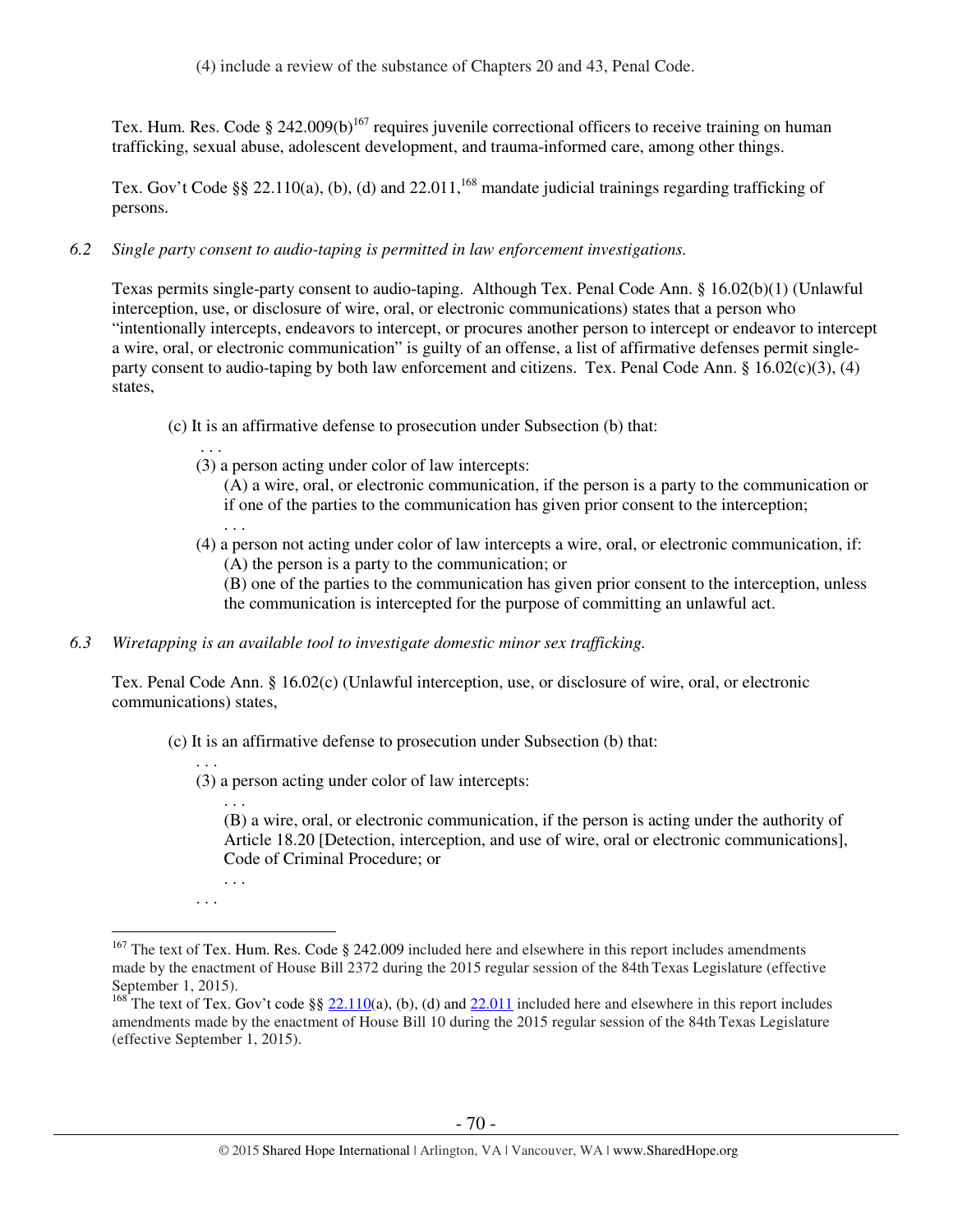(5) a person acting under color of law intercepts a wire, oral, or electronic communication if:

(A) oral or written consent for the interception is given by a magistrate before the interception;

- (B) an immediate life-threatening situation exists;
- (C) the person is a member of a law enforcement unit specially trained to:
	- (i) respond to and deal with life-threatening situations; or
	- (ii) install electronic, mechanical, or other devices; and
- (D) the interception ceases immediately on termination of the life-threatening situation.

Tex. Code Crim. Proc. Ann. art. 18.20, § 8 (Application for interception authorization) sets out a procedure for the issuance of an order authorizing wiretapping. Tex. Code Crim. Proc. Ann. art. 18.20, § 4<sup>169</sup> (Offenses for which interceptions may be authorized) allows law enforcement to apply for orders authorizing wiretapping in the investigation of Tex. Penal Code Ann. § 20A.02 (Trafficking of persons), § 20A.03 (Continuous trafficking of persons), or § 43.26 (Possession or promotion of child pornography). Tex. Code Crim. Proc. Ann. art. 18.20, § 4 states,

A judge of competent jurisdiction may issue an order authorizing interception of wire, oral, or electronic communications only if the prosecutor applying for the order shows probable cause to believe that the interception will provide evidence of the commission of:

(1) a felony under Section 19.02 [Murder], 19.03 [Capital murder], or 43.26 [Possession or promotion of child pornography], Penal Code;

. . .

(4) an offense under Chapter 20A [Trafficking of persons], Penal Code;

(5) an offense under Chapter 34 [Money laundering], Penal Code, if the criminal activity giving rise to the proceeds involves the commission of an offense under Title 5, Penal Code, or an offense under federal law or the laws of another state containing elements that are substantially similar to the elements of an offense under Title 5;

. . .

 $\overline{a}$ 

(7) an offense under 43.04 [Aggravated promotion of prostitution] or 43.05 [Compelling prostitution], Penal Code; or

(8) an attempt, conspiracy, or solicitation to commit an offense listed in this section.

Additionally, Tex. Code Crim. Proc. Ann. art. 18.20, § 8A(c) (Emergency installation and use of intercepting device) authorizes the issuance of oral or written orders authorizing wiretapping if it will "provide evidence of the commission of a felony, or of a threat, attempt, or conspiracy to commit a felony, in an immediate lifethreatening situation." This emergency consent expires 48 hours after the grant of consent, but a judge may authorize an order to continue the wiretap up to 30 days. Tex. Code Crim. Proc. Ann. art. 18.20, § 8A(d), (e).

Tex. Code Crim. Proc. Ann. art. 18.20 § 2(a) (Prohibition of use as evidence of intercepted communications) further states that wiretapping and its resulting evidence "may be received in evidence in any trial, hearing, or other proceeding in or before any court, grand jury, department, officer, agency, regulatory body, legislative committee, or other authority of the United States or of this state or a political subdivision of this state," with a few exceptions, including if "the communication was intercepted in violation of this article, Section 16.02, Penal Code, [Unlawful interception, use, or disclosure of wire, oral, or electronic communications], or federal law." Furthermore, "The contents of an intercepted communication and evidence derived from an intercepted communication may be received in a civil trial, hearing, or other proceeding only if the civil trial, hearing, or other proceeding arises out of a violation of a penal law." Tex. Code Crim. Proc. art. 18.20, § 2(b). Tex. Code

<sup>&</sup>lt;sup>169</sup> The text of Tex. Code Crim. Proc. Ann. art. 63.009 included here and elsewhere in this report includes amendments made by the enactment of House Bill 11 during the 2015 regular session of the 84thTexas Legislature (effective September 1, 2015).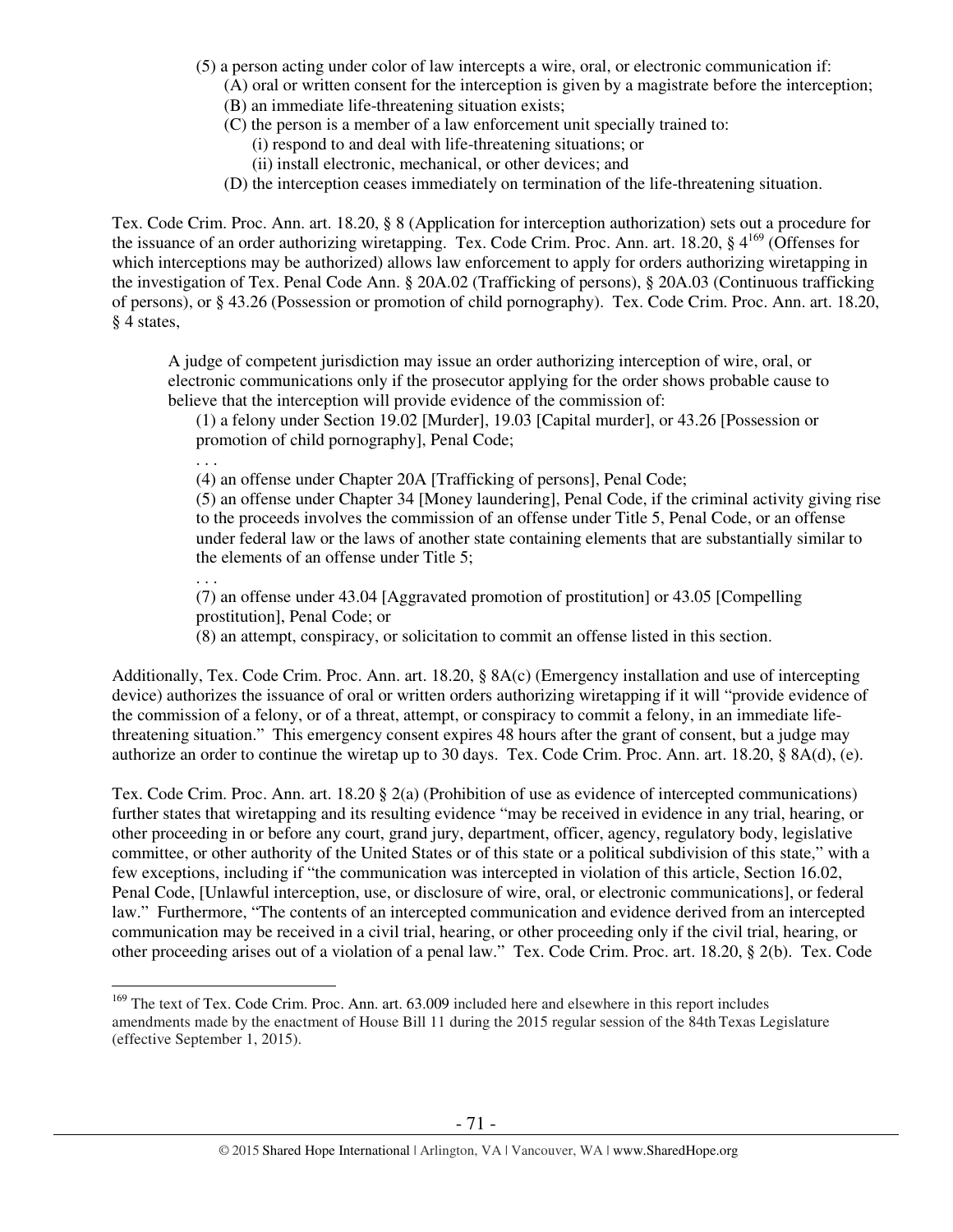Crim. Proc. Ann. art. 18.20,  $\S 7(a)$ –(c) (Authorization for disclosure and use of intercepted communications) also provides,

(a) An investigative or law enforcement officer who, by any means authorized by this article, obtains knowledge of the contents of a wire, oral, or electronic communication or evidence derived from the communication may disclose the contents or evidence to another investigative or law enforcement officer, including a federal law enforcement officer or agent or a law enforcement officer or agent of another state . . . .

(b) An investigative or law enforcement officer who, by any means authorized by this article, obtains knowledge of the contents of a wire, oral, or electronic communication or evidence derived from the communication may use the contents or evidence to the extent the use is appropriate to the proper performance of his official duties.

(c) A person who receives, by any means authorized by this article, information concerning a wire, oral, or electronic communication or evidence derived from a communication intercepted in accordance with the provisions of this article may disclose the contents of that communication or the derivative evidence while giving testimony under oath in any proceeding held under the authority of the United States, of this state, or of a political subdivision of this state.

*6.4 Using a law enforcement posing as a minor to investigate buying or selling of commercial sex acts is not a defense to soliciting, purchasing, or selling sex with a minor.* 

Tex. Penal Code Ann. § 15.031(b) (Criminal solicitation of a minor) intimates that that law enforcement decoys may be used in investigating crimes. Tex. Penal Code Ann. § 15.031(b) states,

A person commits an offense if, with intent that an offense under Section 20A.02(a)(7) or (8) [Trafficking of persons], 21.02 [Continuous sexual abuse of young child or children], 21.11 [Indecency with a child], 22.011 [Sexual assault], 22.021 [Aggravated sexual assault], 43.02 [Prostitution], 43.05(a)(2) [Compelling prostitution], or 43.25 [Sexual performance by a child] be committed, the person by any means requests, commands, or attempts to induce a minor [under 17] or another whom the person believes to be a minor to engage in specific conduct that, under the circumstances surrounding the actor's conduct as the actor believes them to be, would constitute an offense under one of those sections or would make the minor or other believed by the person to be a minor a party to the commission of an offense under one of those sections.

Tex. Penal Code Ann. § 15.031(b) states that the offense occurs even when a "person by any means requests, commands, or attempts to induce a minor or another whom the person believes to be a minor to engage in specific conduct that, under the circumstances surrounding the actor's conduct as the actor believes them to be, would constitute an offense" under one of the specified statutes.

Also, liability for Tex. Penal Code Ann. §  $43.02(c-1)(3)^{170}$  (Prostitution) does not rest solely on the actual age of the victim; instead, Tex. Penal Code Ann. § 43.02(c-1)(3) renders an offender culpable for a heightened penalty if the person solicited is represented to the actor or believed by the actor to be under 18 years of age. Tex. Penal Code Ann. §§ 43.02(c-1)(3),12.33.

 $\overline{a}$ <sup>170</sup> *See supra* note 11.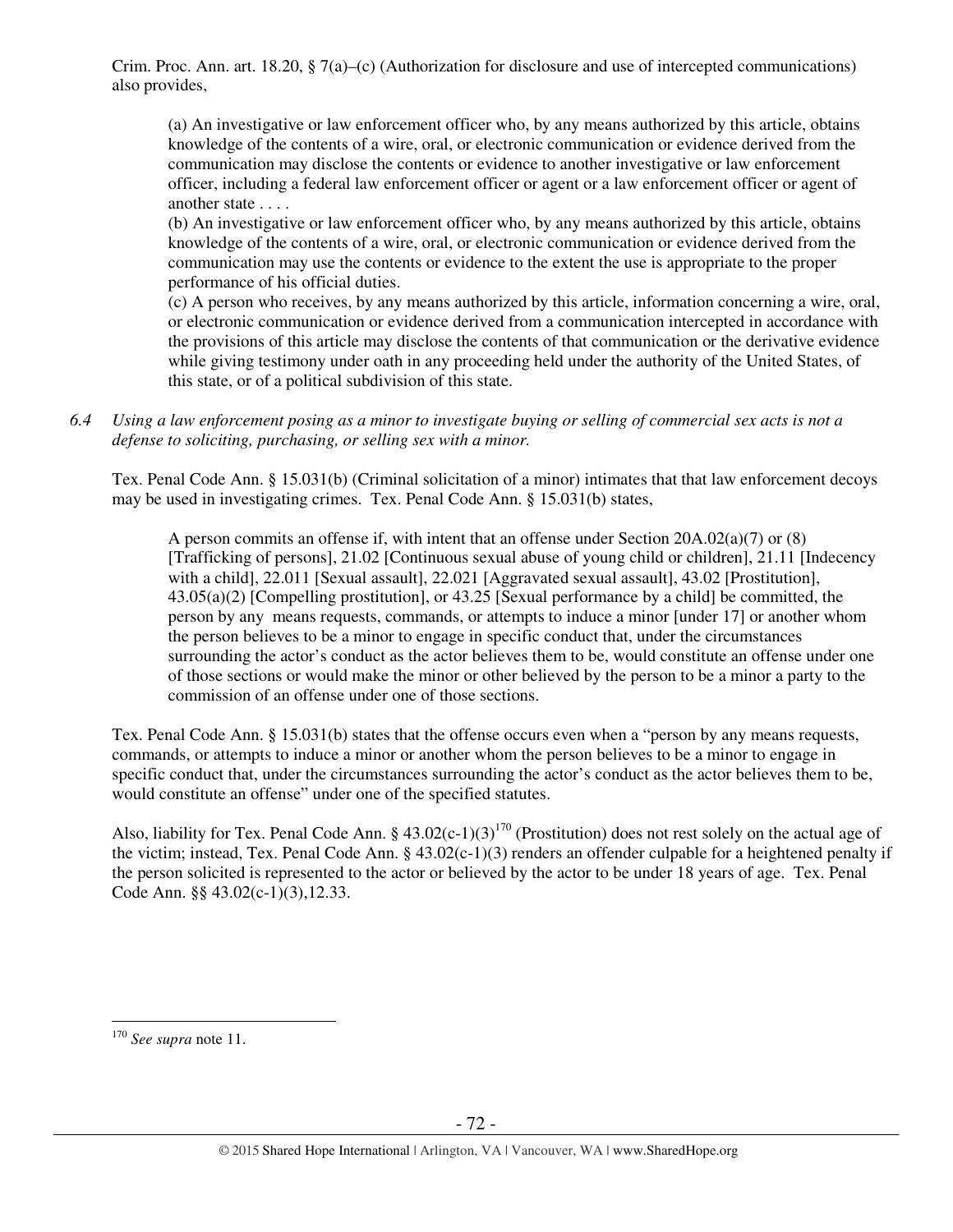*6.5 Using the Internet or electronic communications to investigate buyers and traffickers is a permissible investigative technique.* 

Pursuant to Tex. Penal Code Ann. § 33.021(a)(1)<sup>171</sup> (Online solicitation of a minor), "'Minor' means: (A) an individual who is younger than 17 years of age; or (B) an individual whom the actor believes to be younger than 17 years of age." Therefore it is illegal for a person to "solicit[] a minor to meet another person, including the actor, with the intent that the minor will engage in sexual contact, sexual intercourse, or deviate sexual intercourse." This appears to allow law enforcement officers the ability to use the Internet for investigations posing as a minor.

## *6.6 Law enforcement and child welfare agencies are mandated to promptly report missing and recovered children.*

Some reporting requirements related to sex trafficked children are mandated by law. Tex. Gov't Code Ann. § 71.0353 (Trafficking of persons information) states that "a district or county court at law shall report the number of cases filed" for violations of Tex. Penal Code Ann. § 20A.02 (Trafficking of persons), § 43.02 (Prostitution), and § 43.05 (Compelling prostitution) and submit the report to the Office of Court Administration of the Texas Judicial System. Furthermore, Tex. Gov't Code Ann. § 411.042(b)(2) (Bureau of identification and records) states,

- (b) The bureau of identification and records shall:
	- . . .

(2) collect information concerning the number and nature of offenses reported or known to have been committed in the state and the legal steps taken in connection with the offenses, and other information useful in the study of crime and the administration of justice, including information that enables the bureau to create a statistical breakdown of:

(A) offenses in which family violence was involved;

(B) offenses under Sections 22.011 [Sexual assault] and 22.021 [Aggravated sexual assault], Penal Code; and

(C) offenses under Section 20A.02 [Trafficking of persons] and 43.05 [Compelling prostitution], Penal Code.

Other reporting requirements apply more generally to situations involving runaway or missing children. Tex. Penal Code Ann. § 25.06(e) (Harboring runaway child) requires a law enforcement agency to immediately enter a record of a child escaped from juvenile detention or a runaway child into the National Crime Information Center (NCIC) when reported by a parent, guardian or legal custodian, peace officer, probation officer, the Texas Youth Council, a foster home, or a detention facility.

Tex. Code Crim. Proc. Ann. art. 63.002 (Missing children and missing persons information clearinghouse) establishes a missing children and missing persons information clearinghouse within the Department of Public Safety for use by all law enforcement agencies of the state as a "central repository of information on missing children, missing persons, and attempted child abductions." Tex. Code Crim. Proc. Ann. art. 63.003(a). Pursuant to Tex. Code Crim. Proc. Ann. art. 63.003(b) (Function of Clearinghouse), the clearinghouse is required to

(1) establish a system of intrastate communication of information relating to missing children<sup>172</sup> and missing persons; $173$ 

 $\overline{a}$ <sup>171</sup> *See supra* note 22.

 $172$  Tex. Code Crim. Proc. Ann. art. 63.001(3) defines "missing child" as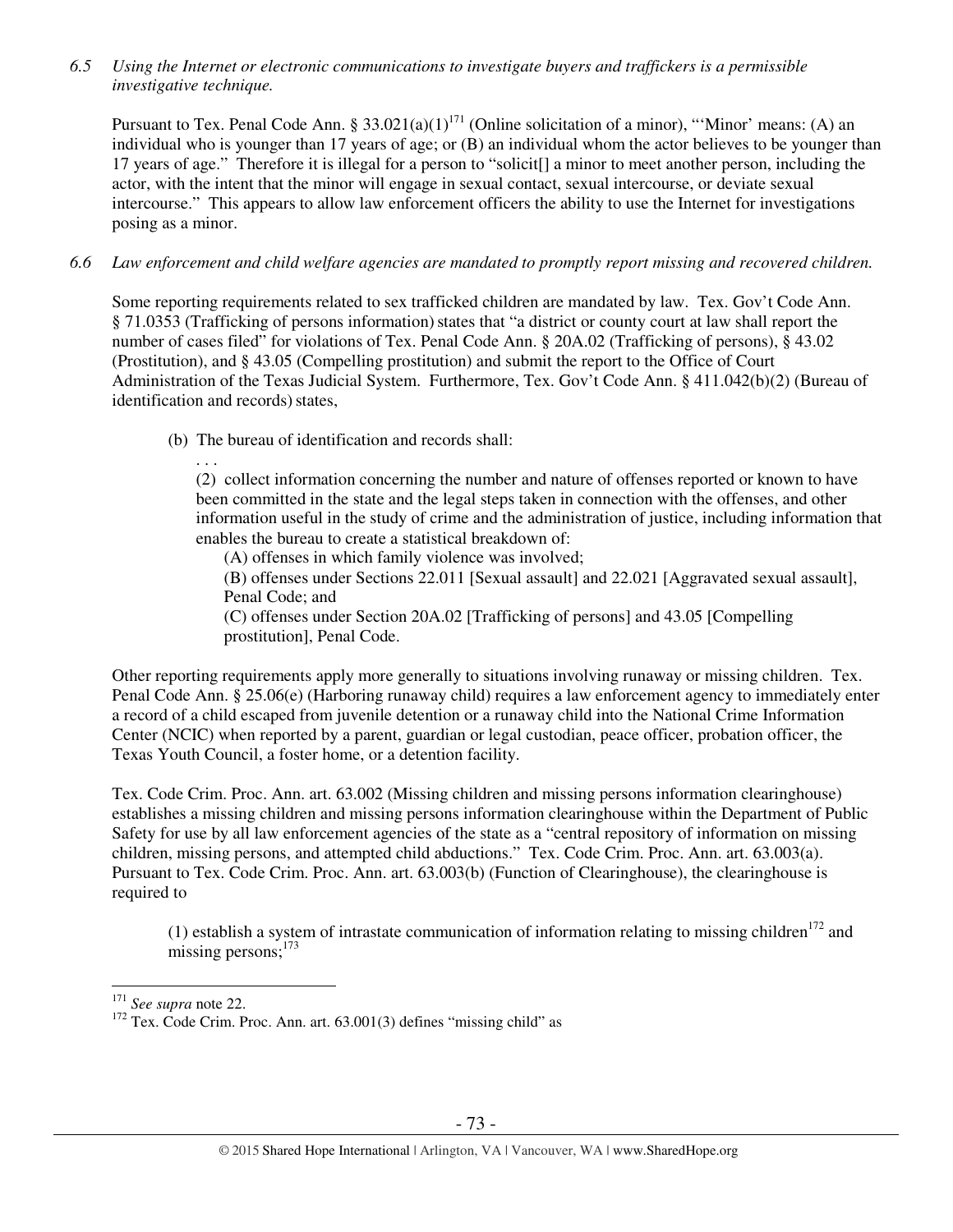(2) provide a centralized file for the exchange of information on missing children, missing persons, and unidentified dead bodies within the state;

(3) communicate with the national crime information center for the exchange of information on missing children and missing persons suspected of interstate travel;

(4) collect, process, maintain, and disseminate accurate and complete information on missing children and missing persons;

(5) provide a statewide toll-free telephone line for the reporting of missing children and missing persons and for receiving information on missing children and missing persons; and

(6) provide and disseminate to legal custodians, law enforcement agencies, and the Texas Education Agency information that explains how to prevent child abduction and what to do if a child becomes missing; and

(7) receive and maintain information on attempted child abductions in this state.

After a missing child is recovered, Tex. Fam. Code § 264.123(f)<sup>174</sup> requires the department to interview the child to determine whether

while missing, the child was a victim of conduct that constitutes an offense under [Tex Penal Code §  $20A.02(a)(7)$ . The department shall report to an appropriate law enforcement agency any disclosure made by a child that indicates that the child was the victim of a crime during the time the child was missing. The department shall make a report under this subsection not later than 24 hours after the time the disclosure is made.

The department must also gather information regarding "each child who, while in the department's managing conservatorship, is a victim of conduct that constitutes an offense under" Tex. Penal Code § Section 20A.02(a)(7). Tex. Fam. Code § 264.123(g).

a child whose whereabouts are unknown to the child's legal custodian, the circumstances of whose absence indicate that:

(A) the child did not voluntarily leave the care and control of the custodian, and the taking of the child was not authorized by law;

(B) the child voluntarily left the care and control of the custodian without the custodian's consent and without intent to return;

(C) the child was taken or retained in violation of the terms of a court order for possession of or access to the child; or

(D) the child was taken or retained without the permission of the custodian and with the effect of depriving the custodian of possession of or access to the child unless the taking or retention of the child was prompted by the commission or attempted commission of family violence, as defined by Section 71.004, Family Code, against the child or the actor.

Tex. Code Crim. Proc. Ann. art. 63.001(1-a) (Definitions) defines "child" as "a person under 18 years of age." <sup>173</sup> Tex. Code Crim. Proc. Ann. art. 63.001(2) defines a "missing person" as "a person 18 years old or older whose disappearance is possibly not voluntary." Tex. Code Crim. Proc. Ann. art. 63.001(4) further explains,

"Missing child" or "missing person" also includes a person of any age who is missing and:

(A) is under proven physical or mental disability or is senile, and because of one or more of these conditions is subject to immediate danger or is a danger to others;

(B) is in the company of another person or is in a situation the circumstances of which indicate that the missing child's or missing person's safety is in doubt; or

(C) is unemancipated as defined by the law of this state.

 $\overline{a}$ 

 $174$  The text of Tex. Fam. Code § 264.123 included here and elsewhere in this report includes amendments made by the enactment of House Bill 1217 during the 2015 regular session of the 84th Texas Legislature (effective September 1, 2015).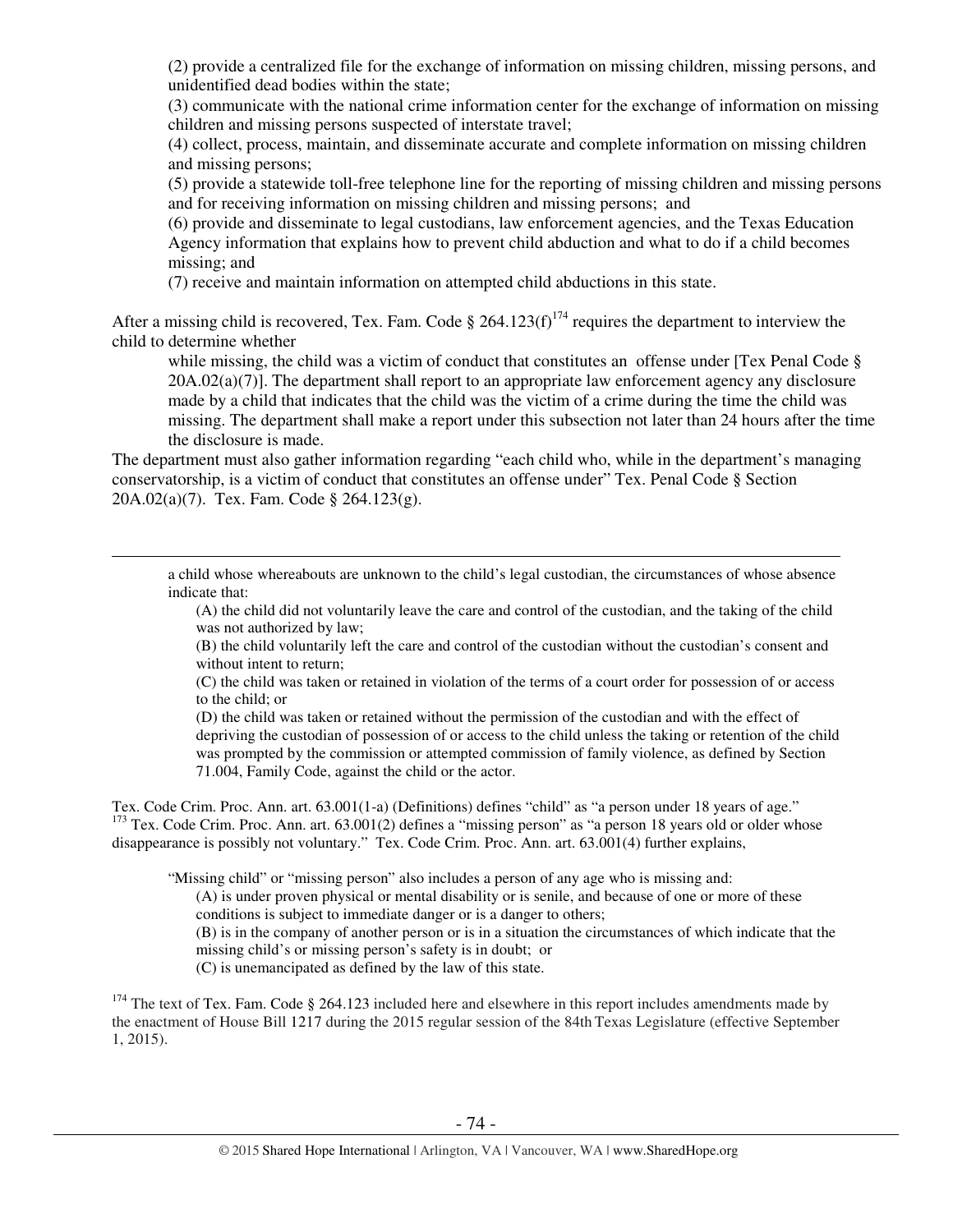Tex. Code Crim. Proc. Ann. art.  $63.009(a)(1)$ ,  $(2)^{175}$  (Law enforcement requirements) requires a law enforcement agency that receives a report of a missing child or a missing person to begin an investigation "to determine the present location of the child." Tex. Code Crim. Proc. Ann. art. 63.009(a)(3) also requires law enforcement to enter the child's name into the clearinghouse. Tex. Code Crim. Proc. Ann. art  $63.0091<sup>176</sup>$  (Law enforcement requirements regarding reports of certain missing children) requires the Department of Public Safety to issue rules for law enforcement to require that missing children who are "under 14 years of age and otherwise determined by the local law enforcement agency or the Department of Public Safety to be at a high risk of human trafficking, sexual assault, exploitation, abuse or neglectful supervision" be indicated as high risk in the national crime information center missing person file. under Pursuant to Tex. Code Crim. Proc. Ann. art 63.0092 (Option to designate missing child as high risk), for children who are 14 years of age or older but missing under the same circumstances, local law enforcement may also designate the missing child as "high risk" within the national crime information center missing person file. Tex. Code Crim. Proc. Ann. art. 63.013 (Information to clearinghouse) further requires each law enforcement agency to "provide to the missing children and missing persons information clearinghouse any information that would assist in the location or identification of any missing child who has been reported to the agency as missing."

Lastly, Tex. Code Crim. Proc. Ann. art. 63.009 (f) states, "Immediately after the return of a missing child or missing person or the identification of an unidentified body, the local law enforcement agency having jurisdiction of the investigation shall cancel the entry in the national crime information center database."

Moreover, the school system is included as a critical component of finding missing children in Texas. Tex. Code Crim. Proc. Ann. art. 63.019 (School records system) requires schools to keep specific information for any child under 11 years of age who is enrolled in a school for the first time and uses this information in its efforts to locate missing children. Under Tex. Code Crim. Proc. Ann. art. 63.019(b), if required documents are not able to be produced within 30 day after the child's enrollment (90 days if the child was not born in the United States), the school must notify the appropriate law enforcement agency so they can check the clearinghouse to determine if the child has been reported missing. Tex. Code Crim. Proc. Ann. art. 63.019(b) further states, "If the child has been reported missing, the law enforcement agency shall immediately notify other appropriate law enforcement agencies that the missing child has been located." In addition, Tex. Code Crim. Proc. Ann. art. 63.008(a) (Missing children program) requires the Texas Education Agency to "develop and administer a program for the location of missing children who may be enrolled within the Texas school system, including nonpublic schools, and for the reporting of children who may be missing or who may be unlawfully removed from schools." The program is coordinated with the information clearinghouse. Tex. Code Crim. Proc. Ann. art. 63.008(b). Also, Tex. Code Crim. Proc. Ann. art. 63.020 (Duty of schools and other entities to flag missing children's record) outlines the responsibilities of the schools and day care facilities to flag a missing student's (under 11 years of age) records upon receiving notice from a law enforcement agency that the child is missing.

Additionally, the Tex. Educ. Code § 38.004(a)<sup>177</sup> requires the agency to develop policies that require schools to report "trafficking of a child" pursuant to Tex. Penal Code § 20A.02(a)(5) or (7) "in the

 $\overline{a}$ 

<sup>&</sup>lt;sup>175</sup> The text of Tex. Code Crim. Proc. Ann. art. 63.009 included here and elsewhere in this report includes amendments made by the enactment of House Bill 1793 during the 2015 regular session of the 84th Texas Legislature (effective September 1, 2015).

<sup>&</sup>lt;sup>176</sup> The text of Tex. Code Crim. Proc. Ann. art 63.0091 included here and elsewhere in this report includes amendments made by the enactment of House Bill 1793 during the 2015 regular session of the 84th Texas Legislature (effective September 1, 2015).

<sup>&</sup>lt;sup>177</sup> The text of Tex. Educ. Code § 38.004 included here and elsewhere in this report includes amendments made by the enactment of House Bill 10 during the 2015 regular session of the 84th Texas Legislature (effective September 1, 2015).